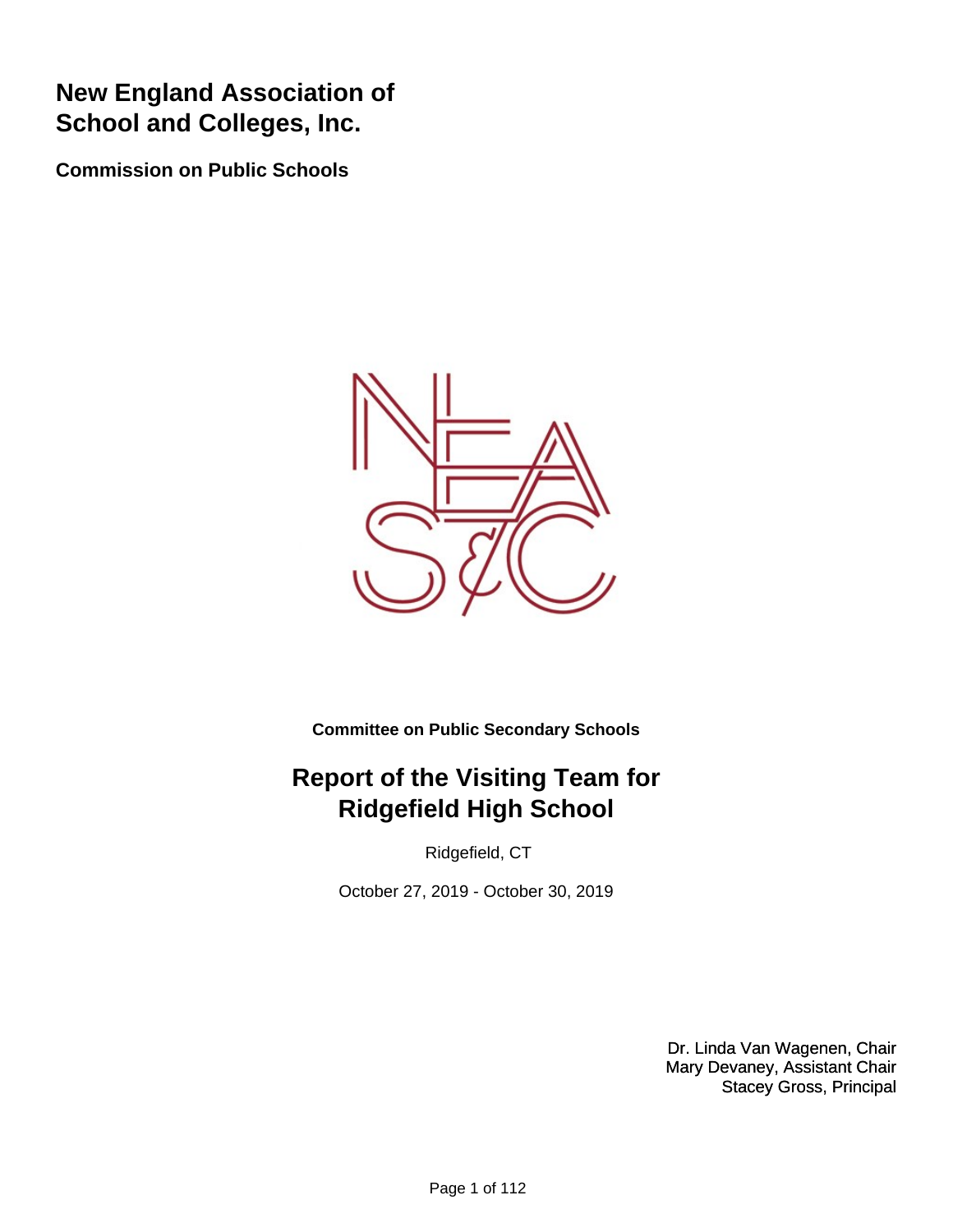# **STATEMENT ON LIMITATIONS**

#### THE DISTRIBUTION, USE, AND SCOPE OF THE VISITING COMMITTEE REPORT

The Committee on Public Secondary Schools of the New England Association of Schools and Colleges considers this visiting committee report to be a privileged document submitted by the Committee on Public Secondary Schools of the New England Association of Schools and Colleges to the principal of the school and by the principal to the state department of education. Distribution of the report within the school community is the responsibility of the school principal. The final visiting committee report must be released in its entirety within sixty days (60) of its completion to the superintendent, school board, public library or town office, and the appropriate news media.

The prime concern of the visiting committee has been to assess the quality of the educational program at this school in terms of the Commission's Standards for Accreditation. Neither the total report nor any of its subsections is to be considered an evaluation of any individual staff member but rather a professional appraisal of the school as it appeared to the visiting committee.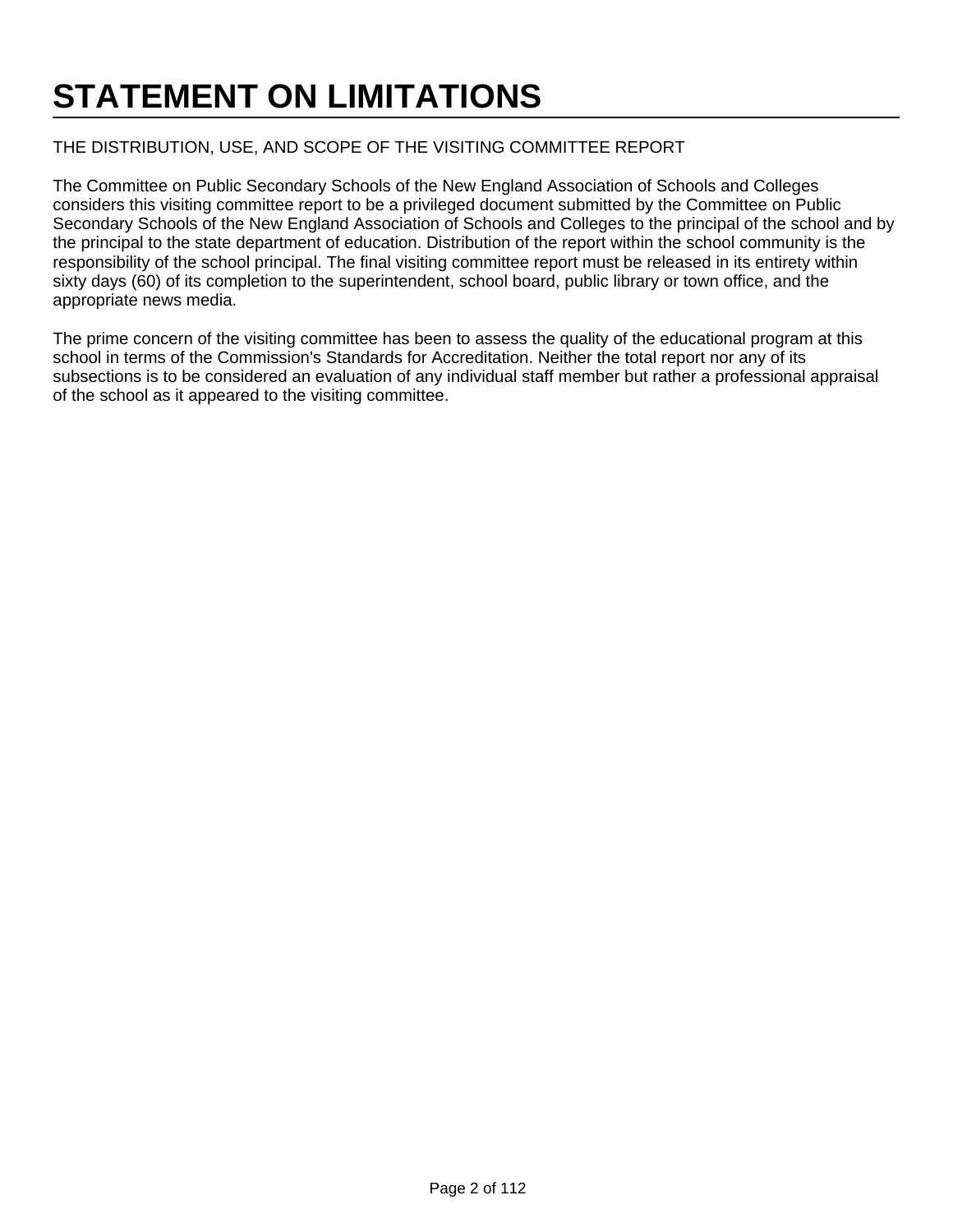# **STANDARDS FOR ACCREDITATION**

The Committee on Public Secondary School's Standards for Accreditation serve as the foundation for the accreditation process and by which accreditation decisions are made. The seven Standards are qualitative, challenging, and reflect current research and best practice. The Standards, written and approved by the membership, establish the components of schools to ensure an effective and appropriate focus on teaching and learning and the support of teaching and learning.

## **Teaching and Learning Standards**

**Core Values and Beliefs About Learning**

**Curriculum**

**Instruction**

**Assessment of and for Student Learning**

### **Support Standards**

**School Culture and Leadership**

**School Resources for Learning**

**Community Resources for Learning**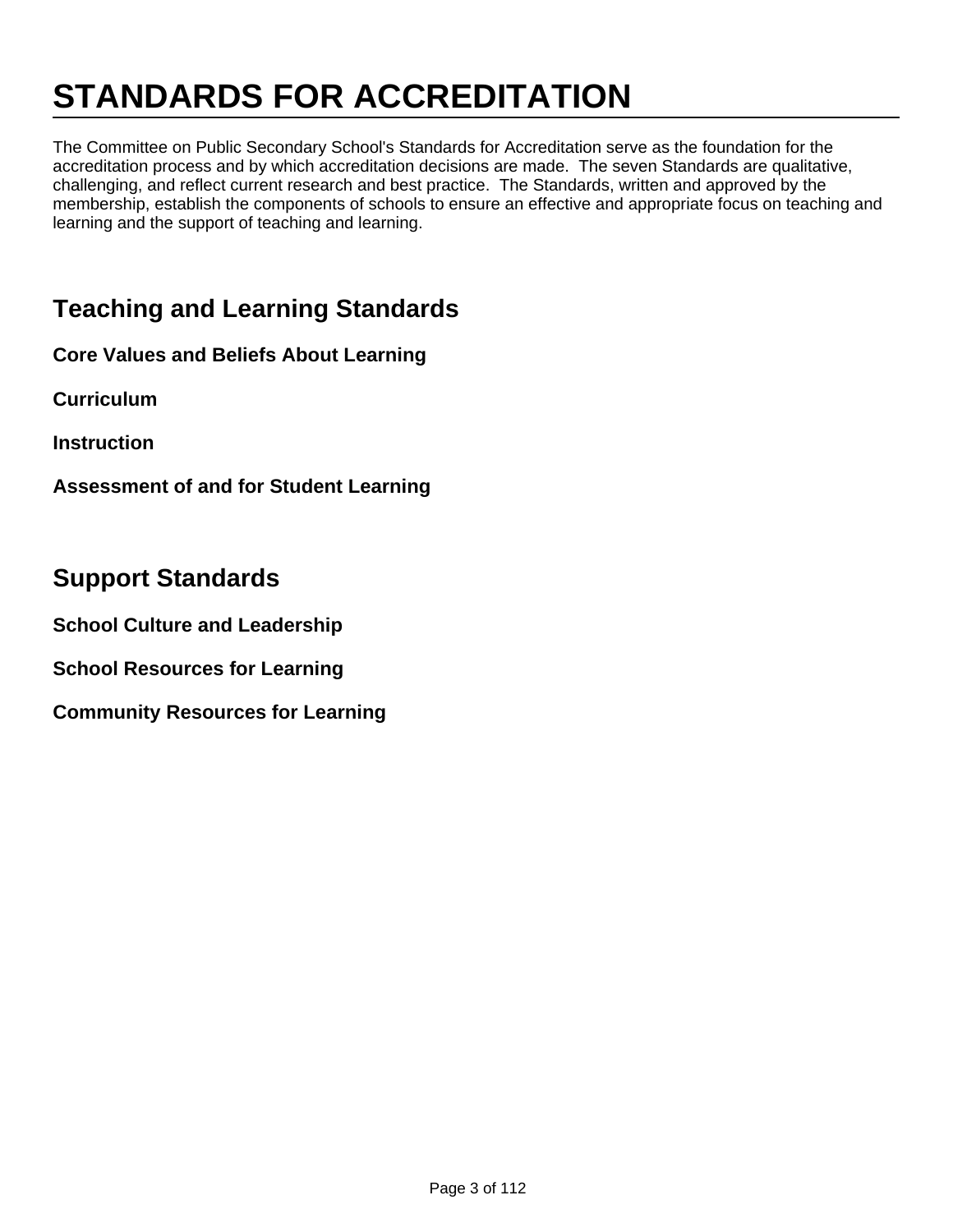# **CORE VALUES, BELIEFS, AND LEARNING EXPECTATIONS**

## **Teaching and Learning Standard**

Effective schools identify core values and beliefs about learning that function as explicit foundational commitments to students and the community. Decision-making remains focused on and aligned with these critical commitments. Core values and beliefs manifest themselves in research-based, school-wide 21st century learning expectations. Every component of the school is driven by the core values and beliefs and supports all students' achievement of the school's learning expectations.

- 1. The school community engages in a dynamic, collaborative, and inclusive process informed by current research-based practices to identify and commit to its core values and beliefs about learning.
- 2. The school has challenging and measurable 21st century learning expectations for all students which address academic, social and civic competencies. Each expectation is defined by specific and measurable criteria for success, such as school-wide analytic rubrics, which define targeted high levels of achievement.
- 3. The school's core values, beliefs, and 21st century learning expectations are actively reflected in the culture of the school, drive curriculum, instruction, and assessment in every classroom, and guide the school's policies, procedures, decisions and resource allocations.
- 4. The school regularly reviews and revises its core values, beliefs, and 21st century learning expectations based on research, multiple data sources, as well as district and school community priorities.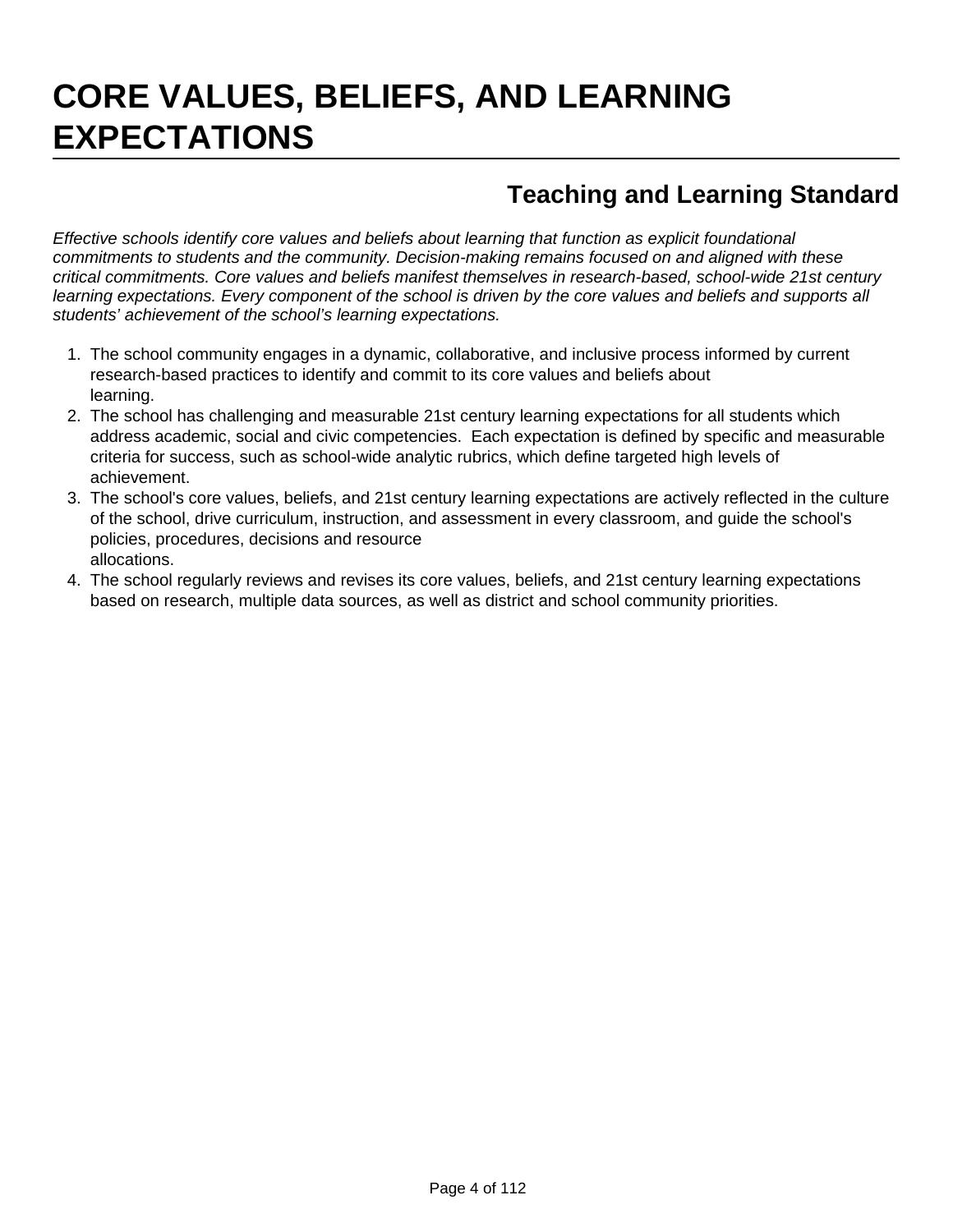# **CURRICULUM**

## **Teaching and Learning Standard**

The written and taught curriculum is designed to result in all students achieving the school's 21st century expectations for student learning. The written curriculum is the framework within which a school aligns and personalizes the school's 21st century learning expectations. The curriculum includes a purposefully designed set of course offerings, co-curricular programs, and other learning opportunities. The curriculum reflects the school's core values, beliefs, and learning expectations. The curriculum is collaboratively developed, implemented, reviewed, and revised based on analysis of student performance and current research.

- 1. The curriculum is purposefully designed to ensure that all students practice and achieve each of the school's 21st century learning expectations.
- 2. The curriculum is written in a common format that includes:
	- $\circ$  units of study with essential questions, concepts, content, and skills
	- $\circ$  the school's 21st century learning expectations
	- $\circ$  instructional strategies
	- $\circ$  assessment practices that include the use of specific and measurable criteria for success, school-wide analytic and course-specific rubrics.
- 3. The curriculum emphasizes depth of understanding and application of knowledge through:
	- $\circ$  inquiry and problem-solving
	- higher order thinking
	- cross-disciplinary learning
	- $\circ$  authentic learning opportunities both in and out of school
	- $\circ$  informed and ethical use of technology.
- 4. There is clear alignment between the written and taught curriculum.
- 5. Effective curricular coordination and vertical articulation exist between and among all academic areas within the school as well as with sending schools in the district.
- 6. Staffing levels, instructional materials, technology, equipment, supplies, facilities, and the resources of the library/media center are sufficient to fully implement the curriculum, including the co-curricular programs and other learning opportunities.
- 7. The district provides the school's professional staff with sufficient personnel, time, and financial resources for ongoing and collaborative development, evaluation, and revision of the curriculum using assessment results and current research.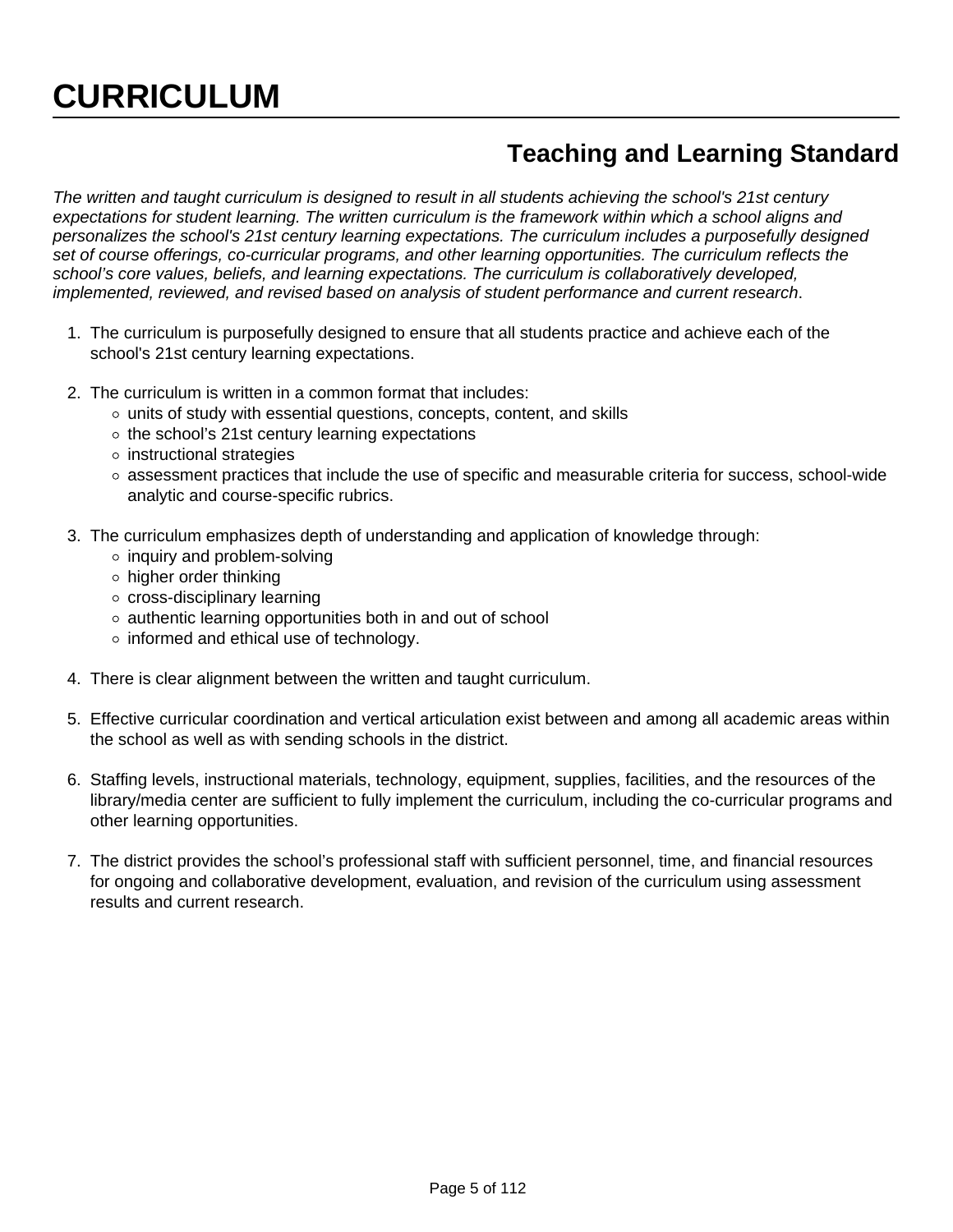# **INSTRUCTION**

# **Teaching and Learning Standard**

The quality of instruction is the single most important factor in students' achievement of the school's 21st century learning expectations. Instruction is responsive to student needs, deliberate in its design and delivery, and grounded in the school's core values, beliefs, and learning expectations. Instruction is supported by research in best practices. Teachers are reflective and collaborative about their instructional strategies and collaborative with their colleagues to improve student learning.

- 1. Teachers' instructional practices are continuously examined to ensure consistency with the school's core values, beliefs, and 21st century learning expectations.
- 2. Teachers' instructional practices support the achievement of the school's 21st century learning expectations by:
	- personalizing instruction
	- $\circ$  engaging students in cross-disciplinary learning
	- engaging students as active and self-directed learners
	- $\circ$  emphasizing inquiry, problem-solving, and higher order thinking
	- applying knowledge and skills to authentic tasks
	- o engaging students in self-assessment and reflection
	- o integrating technology.
- 3. Teachers adjust their instructional practices to meet the needs of each student by:
	- $\circ$  using formative assessment, especially during instructional time
	- $\circ$  strategically differentiating
	- o purposefully organizing group learning activities
	- $\circ$  providing additional support and alternative strategies within the regular classroom.
- 4. Teachers, individually and collaboratively, improve their instructional practices by:
	- $\circ$  using student achievement data from a variety of formative and summative assessments
	- $\circ$  examining student work
	- using feedback from a variety of sources, including students, other teachers, supervisors, and parents
	- examining current research
	- o engaging in professional discourse focused on instructional practice.
- 5. Teachers, as adult learners and reflective practitioners, maintain expertise in their content area and in content-specific instructional practices.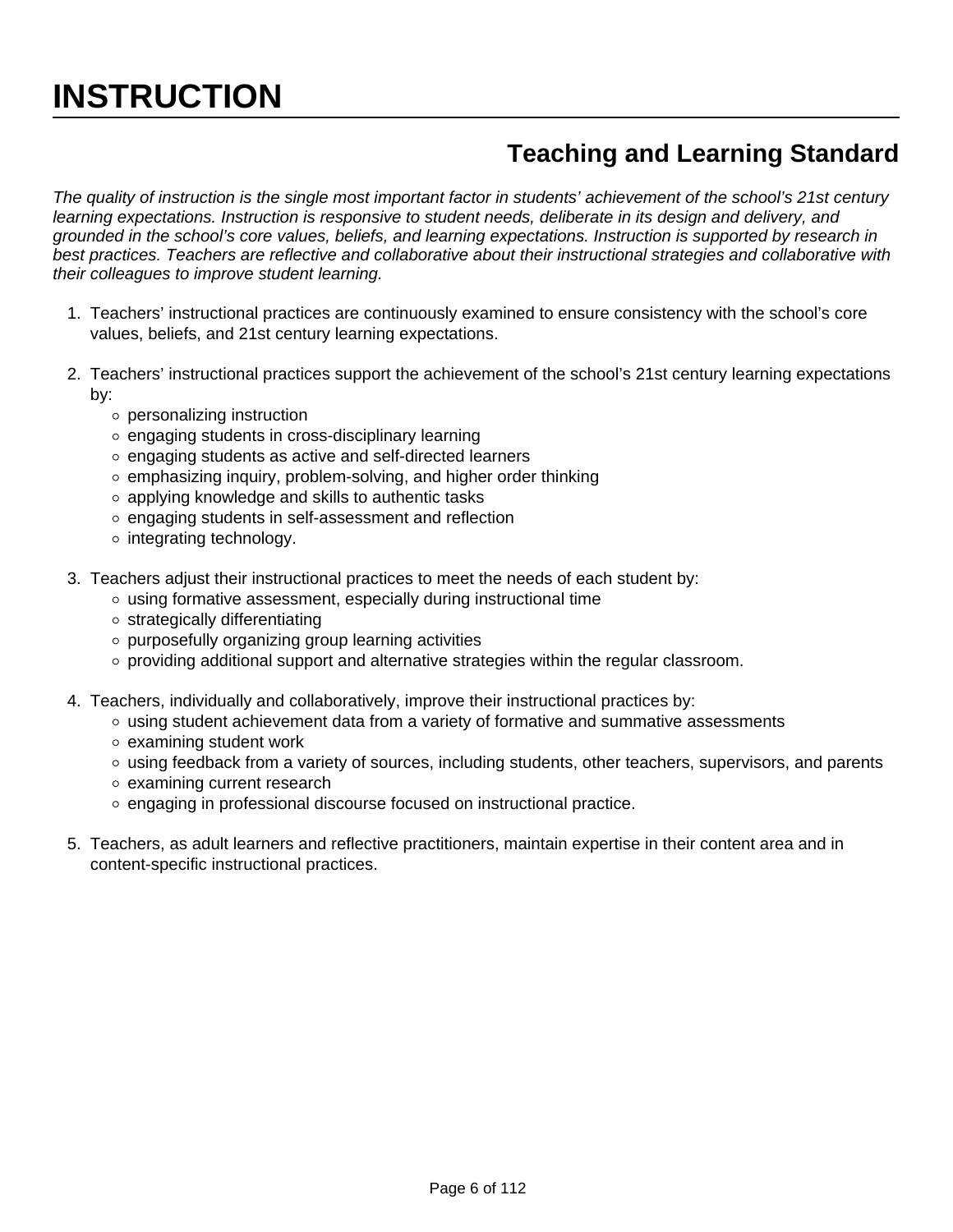# **ASSESSMENT OF AND FOR STUDENT LEARNING**

## **Teaching and Learning Standard**

Assessment informs students and stakeholders of progress and growth toward meeting the school's 21st century learning expectations. Assessment results are shared and discussed on a regular basis to improve student learning. Assessment results inform teachers about student achievement in order to adjust curriculum and instruction.

- 1. The professional staff continuously employs a formal process to assess whole-school and individual student progress in achieving the school's 21st century learning expectations based on specific and measurable criteria for success, such as school-wide analytic rubrics
- 2. The school's professional staff communicates:
	- individual student progress in achieving the school's 21st century learning expectations to students and their families
	- $\circ$  the school's progress in achieving the school's 21st century learning expectations to the school community.
- 3. Professional staff collects, disaggregates, and analyzes data to identify and respond to inequities in student achievement.
- 4. Prior to each unit of study, teachers communicate to students the school's applicable 21st century learning expectations and related unit-specific learning goals to be assessed.
- 5. Prior to summative assessments, teachers provide students with specific and measurable criteria for success, such as corresponding rubrics, which define targeted high levels of achievement.
- 6. In each unit of study, teachers employ a range of assessment strategies, including formative and summative assessments.
- 7. Teachers collaborate regularly in formal ways on the creation, analysis, and revision of formative and summative assessments, including common assessments.
- 8. Teachers provide specific, timely, and corrective feedback to ensure students revise and improve their work.
- 9. Teachers regularly use formative assessment to inform and adapt their instruction for the purpose of improving student learning.
- 10. Teachers and administrators, individually and collaboratively, examine a range of evidence of student learning for the purpose of revising curriculum and improving instructional practice, including all of the following:
	- o student work
	- o common course and common grade-level assessments
	- $\circ$  individual and school-wide progress in achieving the school's 21st century learning expectations
	- o standardized assessments
	- $\circ$  data from sending schools, receiving schools, and post-secondary institutions
	- o survey data from current students and alumni.
- 11. Grading and reporting practices are regularly reviewed and revised to ensure alignment with the school's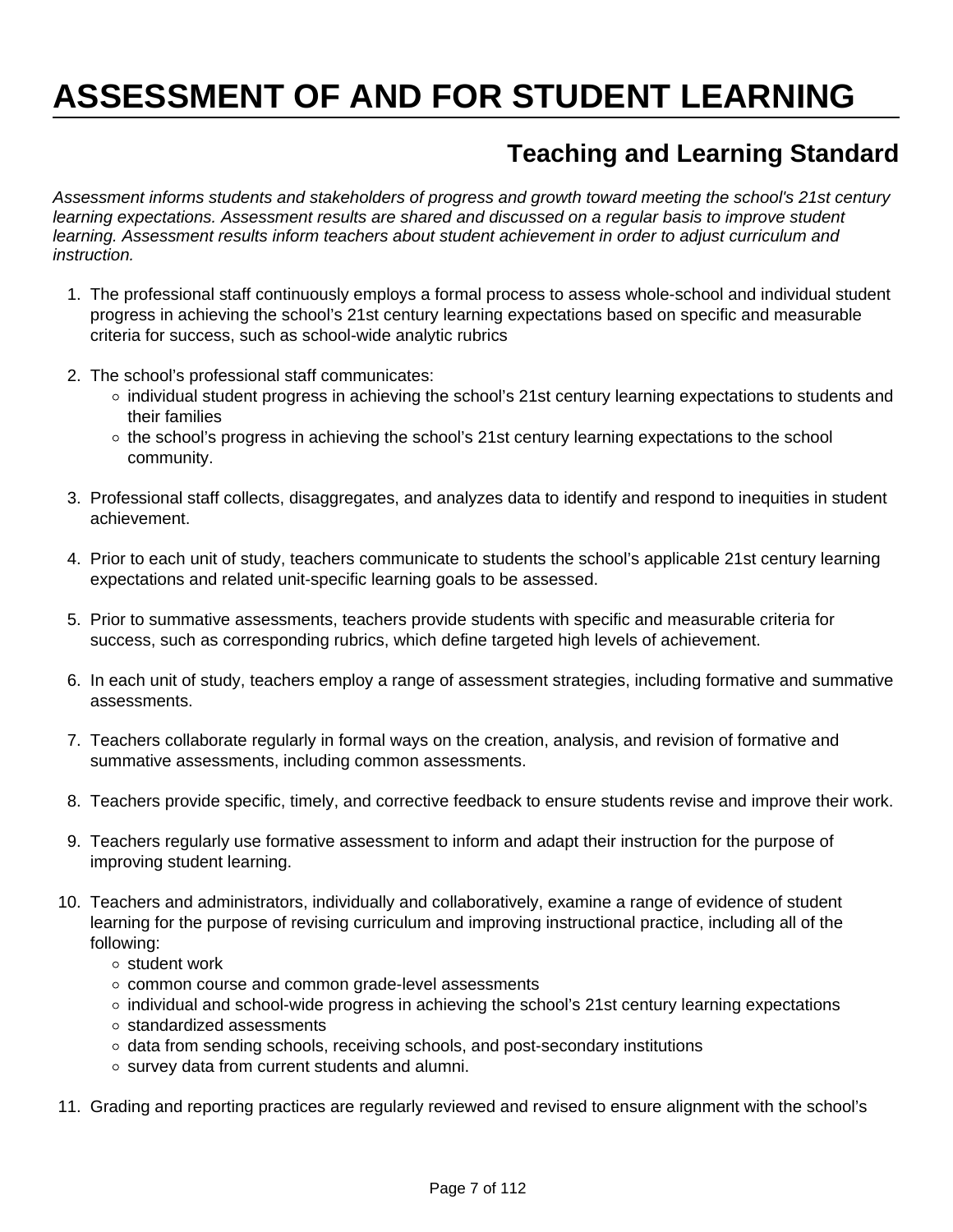core values and beliefs about learning.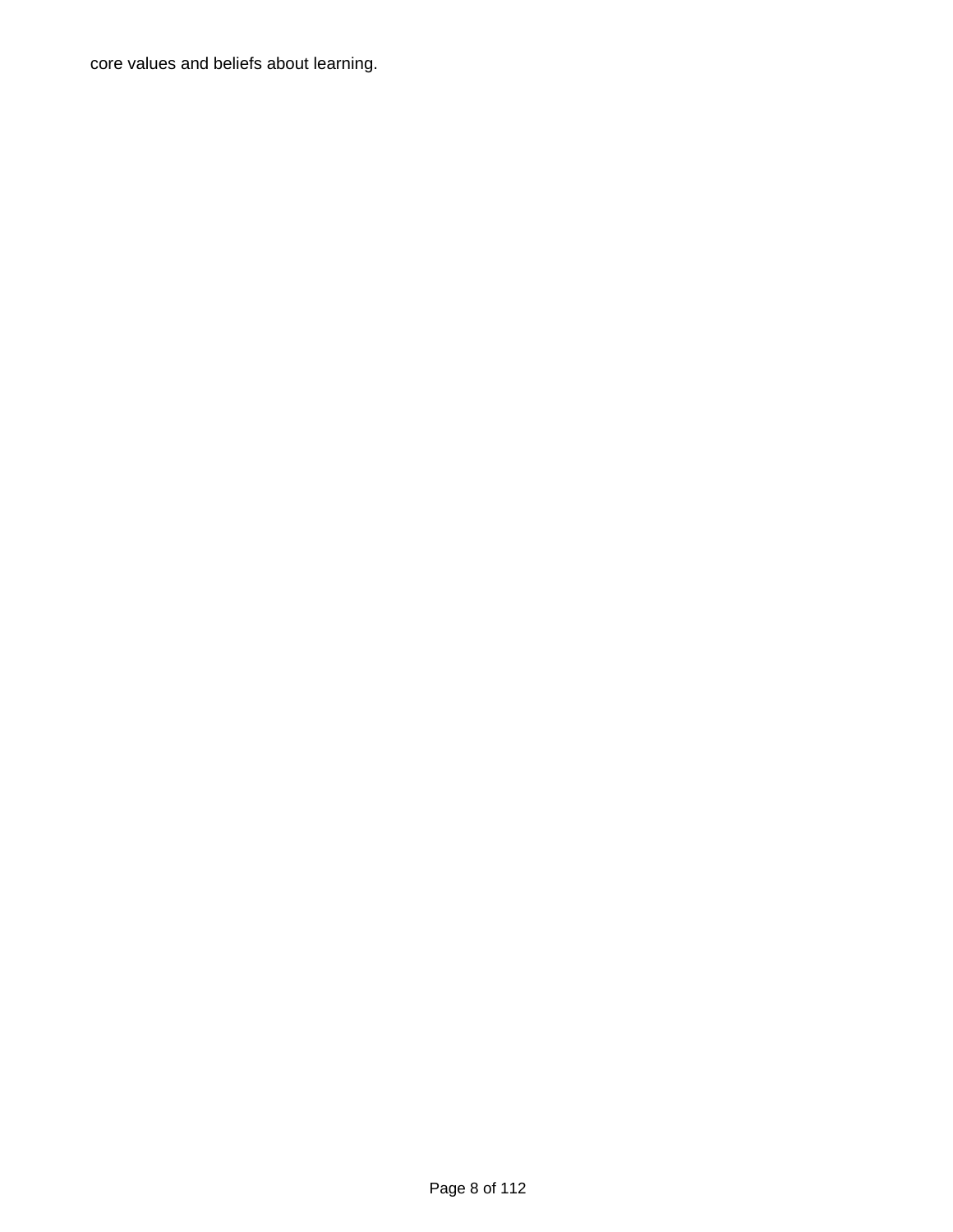# **SCHOOL CULTURE AND LEADERSHIP**

# **Support Standard**

The school culture is equitable and inclusive, and it embodies the school's foundational core values and beliefs about student learning. It is characterized by reflective, collaborative, and constructive dialogue about researchbased practices that support high expectations for the learning of all students. The leadership of the school fosters a safe, positive culture by promoting learning, cultivating shared leadership, and engaging all members of the school community in efforts to improve teaching and learning.

- 1. The school community consciously and continuously builds a safe, positive, respectful, and supportive culture that fosters student responsibility for learning and results in shared ownership, pride, and high expectations for all.
- 2. The school is equitable and inclusive, ensuring access to challenging academic experiences for all students, making certain that courses throughout the curriculum are populated with students reflecting the diversity of the student body, fostering heterogeneity, and supporting the achievement of the school's 21st century learning expectations.
- 3. There is a formal, on-going program(s) or process(es) through which each student has an adult in the school, in addition to the school counselor, who knows the student well and assists the student in achieving the school's 21st century learning expectations.
- 4. In order to improve student learning through professional development, the principal and professional staff:
	- $\circ$  engage in professional discourse for reflection, inquiry, and analysis of teaching and learning
	- use resources outside of the school to maintain currency with best practices
	- o dedicate formal time to implement professional development
	- o apply the skills, practices, and ideas gained in order to improve curriculum, instruction, and assessment.
- 5. School leaders regularly use research-based evaluation and supervision processes that focus on improved student learning.
- 6. The organization of time supports research-based instruction, professional collaboration among teachers, and the learning needs of all students.
- 7. Student load and class size enable teachers to meet the learning needs of individual students.
- 8. The principal, working with other building leaders, provides instructional leadership that is rooted in the school's core values, beliefs, and learning expectations.
- 9. Teachers, students, and parents are involved in meaningful and defined roles in decision-making that promote responsibility and ownership.
- 10. Teachers exercise initiative and leadership essential to the improvement of the school and to increase students' engagement in learning.
- 11. The school board, superintendent, and principal are collaborative, reflective, and constructive in achieving the school's 21st century learning expectations.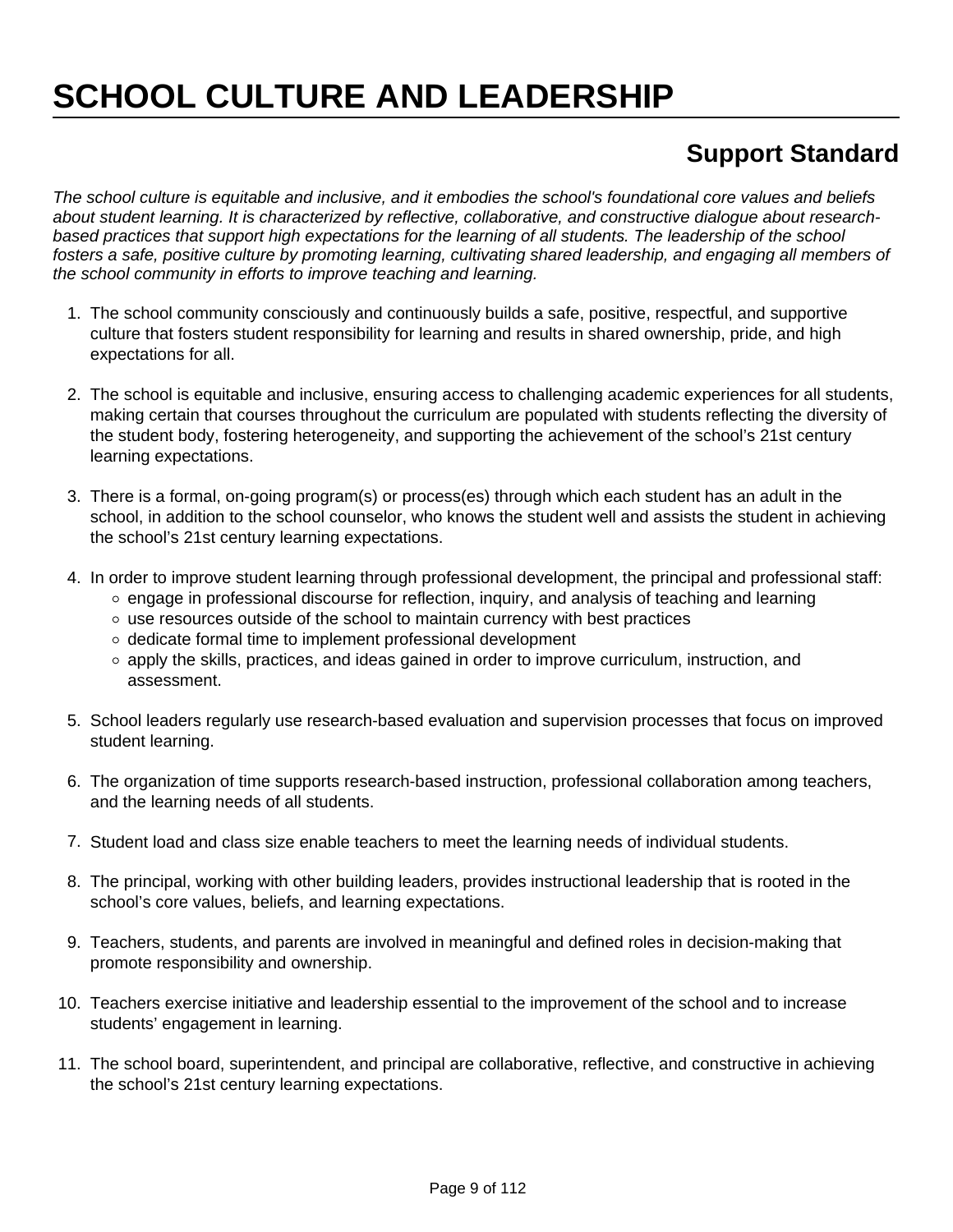12. The school board and superintendent provide the principal with sufficient decision-making authority to lead the school.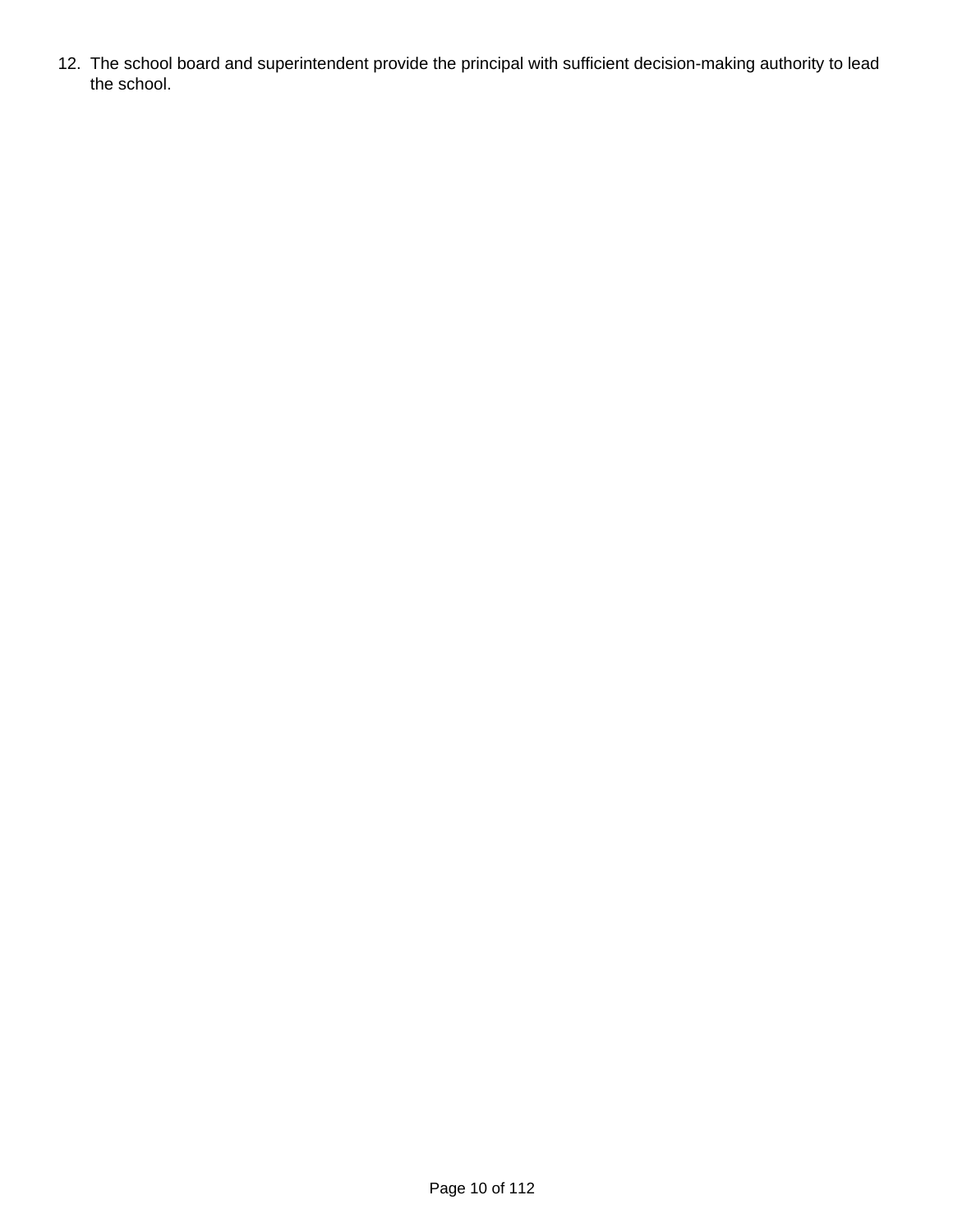# **SCHOOL RESOURCES FOR LEARNING**

## **Support Standard**

Student learning and well-being are dependent upon adequate and appropriate support. The school is responsible for providing an effective range of coordinated programs and services. These resources enhance and improve student learning and well-being and support the school's core values and beliefs. Student support services enable each student to achieve the school's 21st century learning expectations.

- 1. The school has timely, coordinated, and directive intervention strategies for all students, including identified and at-risk students, that support each student's achievement of the school's 21st century learning expectations.
- 2. The school provides information to families, especially to those most in need, about available student support services.
- 3. Support services staff use technology to deliver an effective range of coordinated services for each student.
- 4. School counseling services have an adequate number of certified/licensed personnel and support staff who:
	- $\circ$  deliver a written, developmental program
	- o meet regularly with students to provide personal, academic, career, and college counseling
	- $\circ$  engage in individual and group meetings with all students
	- $\circ$  deliver collaborative outreach and referral to community and area mental health agencies and social service providers
	- $\circ$  use ongoing, relevant assessment data, including feedback from the school community, to improve services and ensure each student achieves the school's 21st century learning expectations.
- 5. The school's health services have an adequate number of certified/licensed personnel and support staff who:
	- $\circ$  provide preventative health services and direct intervention services
	- use an appropriate referral process
	- conduct ongoing student health assessments
	- $\circ$  use ongoing, relevant assessment data, including feedback from the school community, to improve services and ensure each student achieves the school's 21st century learning expectations.
- 6. Library/media services are integrated into curriculum and instructional practices and have an adequate number of certified/licensed personnel and support staff who:
	- $\circ$  are actively engaged in the implementation of the school's curriculum
	- $\circ$  provide a wide range of materials, technologies, and other information services in support of the school's curriculum
	- $\circ$  ensure that the facility is available and staffed for students and teachers before, during, and after school
	- $\circ$  are responsive to students' interests and needs in order to support independent learning
	- o conduct ongoing assessment using relevant data, including feedback from the school community, to improve services and ensure each student achieves the school's 21st century learning expectations.
- 7. Support services for identified students, including special education, Section 504 of the ADA, and English language learners, have an adequate number of certified/licensed personnel and support staff who:
	- o collaborate with all teachers, counselors, targeted services, and other support staff in order to achieve the school's 21st century learning expectations
	- $\circ$  provide inclusive learning opportunities for all students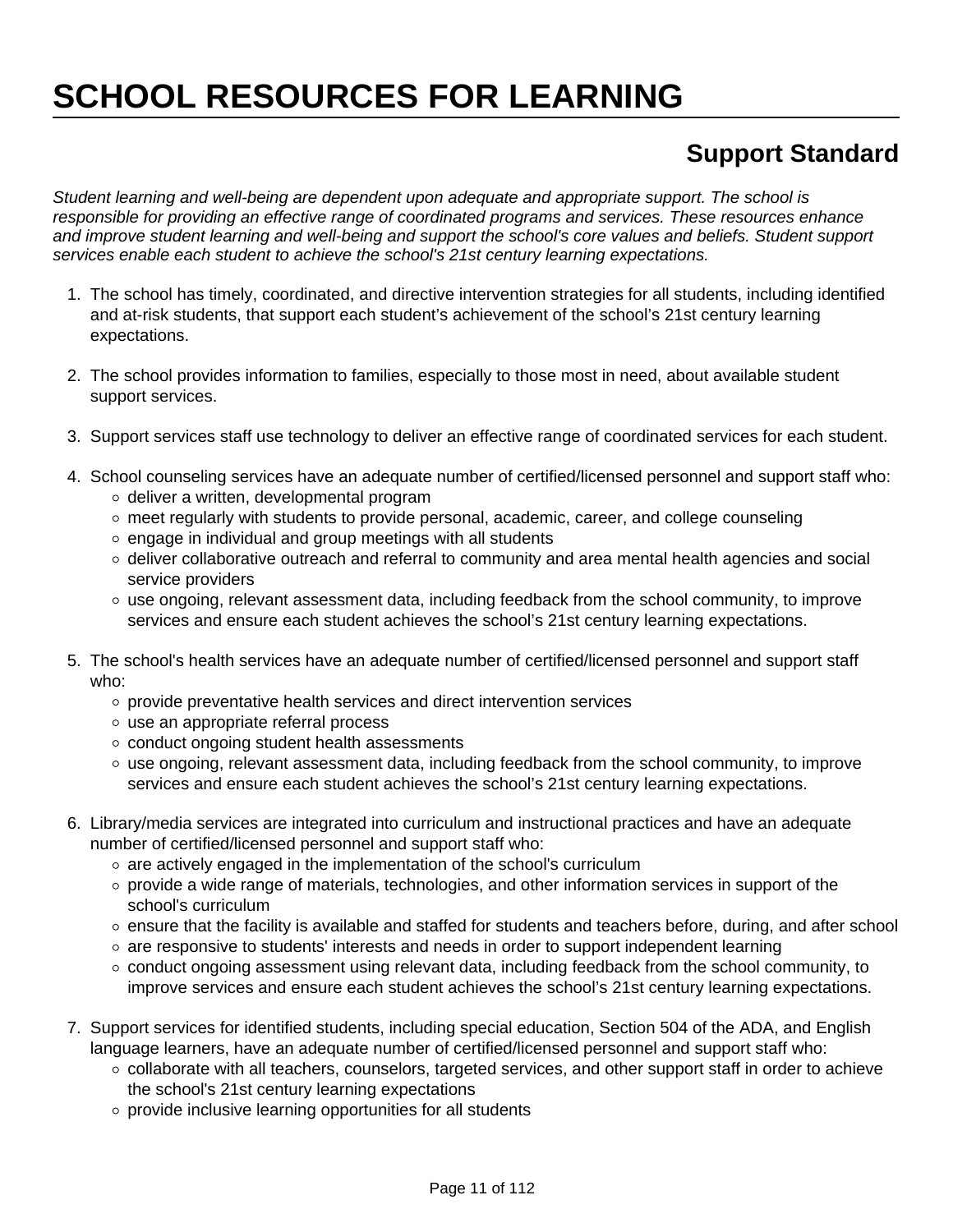perform ongoing assessment using relevant data, including feedback from the school community, to improve services and ensure each student achieves the school's 21st century learning expectations.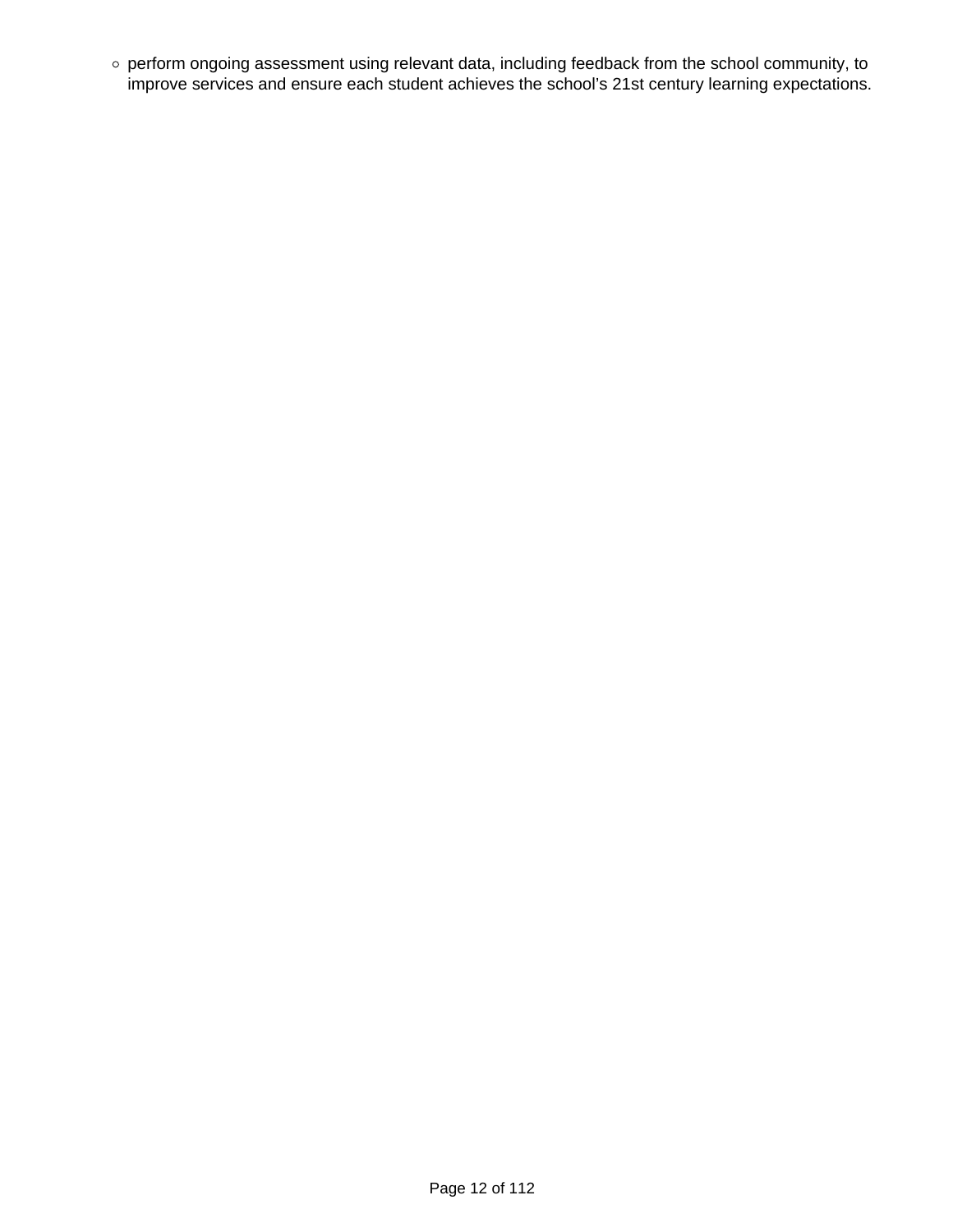# **COMMUNITY RESOURCES FOR LEARNING**

## **Support Standard**

**The achievement of the school's 21st century learning expectations requires active community, governing board, and parent advocacy. Through dependable and adequate funding, the community provides the personnel, resources, and facilities to support the delivery of curriculum, instruction, programs, and services.**

- 1. The community and the district's governing body provide dependable funding for:
	- $\circ$  a wide range of school programs and services
	- $\circ$  sufficient professional and support staff
	- o ongoing professional development and curriculum revision
	- a full range of technology support
	- sufficient equipment
	- $\circ$  sufficient instructional materials and supplies.
- 2. The school community develops, plans, and funds programs:
	- $\circ$  to ensure the maintenance and repair of the building and school plant
	- $\circ$  to properly maintain, catalogue, and replace equipment
	- $\circ$  to keep the school clean on a daily basis.
- 3. The community funds and the school implements a long-range plan that addresses:
	- $\circ$  programs and services
	- $\circ$  enrollment changes and staffing needs
	- o facility needs
	- o technology
	- capital improvements.
- 4. Faculty and building administrators are actively involved in the development and implementation of the budget.
- 5. The school site and plant support the delivery of high quality school programs and services.
- 6. The school maintains documentation that the physical plant and facilities meet all applicable federal and state laws and are in compliance with local fire, health, and safety regulations.
- 7. All professional staff actively engage parents and families as partners in each student's education and reach out specifically to those families who have been less connected with the school.
- 8. The school develops productive parent, community, business, and higher education partnerships that support student learning.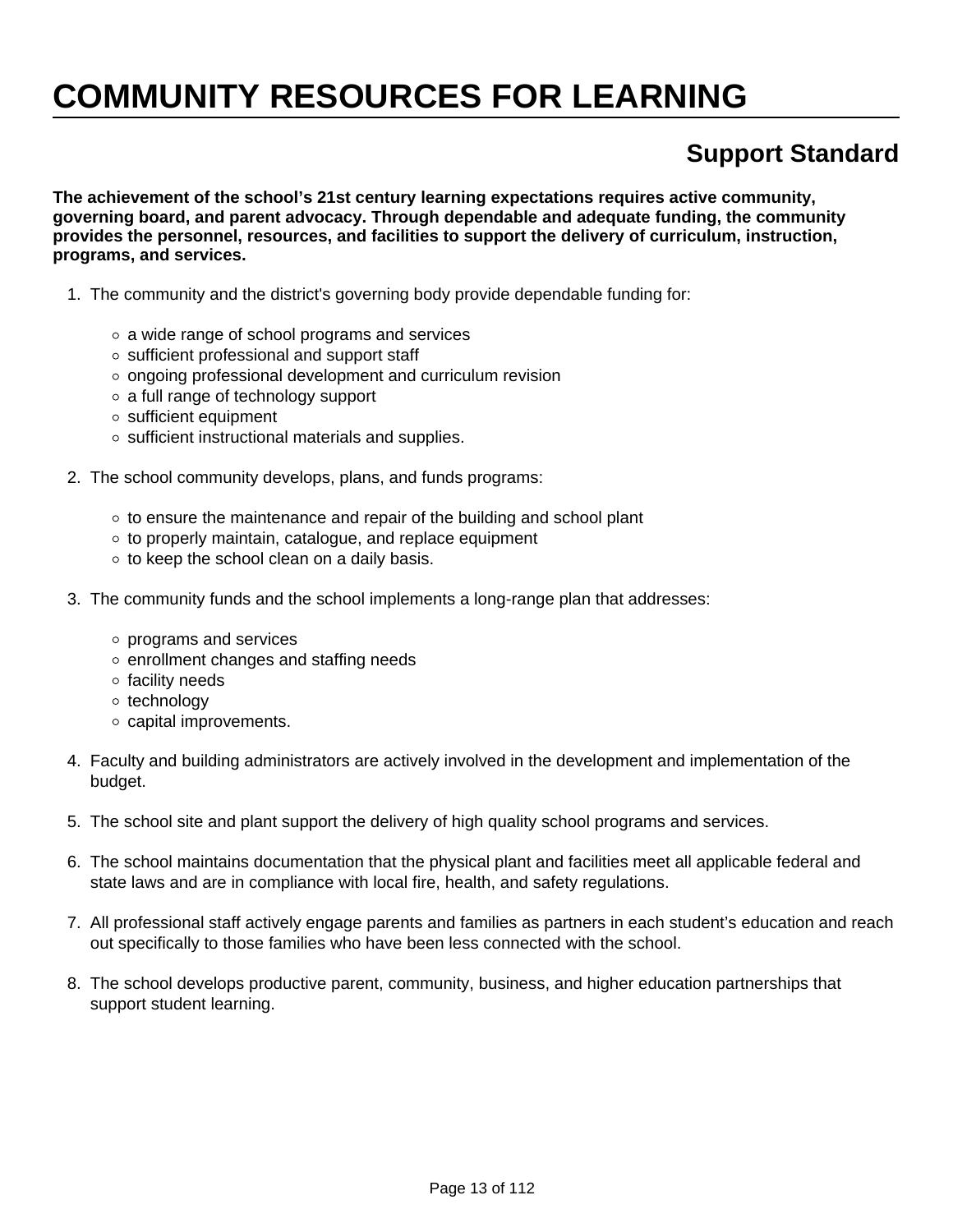# **School and Community Summary**

Ridgefield High School (RHS) located in Ridgefield, Connecticut, exclusively serves students whose families reside there. The town is located in Southwest Connecticut, in Fairfield County, and is approximately 50 miles from New York City, rendering it commuter-convenient to that large metropolitan center. According to the Connecticut Economic Research Center's (CERC) 2018 town profile of Ridgefield has an approximate population of 23,000, and, given the median household income is \$145,014, Ridgefield is considered an affluent community with median home prices listed at \$673, 900.The CERC town profile identified the following demographic information relating to race/ethnicity: 88.5 percent White Alone, Non-Hispanic, 0.9 percent Black Alone, 2.6 percent Asian, 0.02 percent Native American, 5.2 percent Hispanic or Latino, and 2.5 percent Other/Multi-Race.

According to the Ridgefield Tax Collector's Office, the 2019-2020 approved town budget is \$147,825,683, with 98,193,760 supporting the education system, which represents 66.4 percent of the total resources.According to the Connecticut School Finance Project from the 2017-2018 school year, Ridgefield's per-pupil average spending is \$18,581, which is 8.9 percent higher than Connecticut's average per-pupil spending of \$16,988. The Ridgefield Public Schools have the lowest per-pupil spending compared to comparable (DRG-A) schools, which range between \$20-21K per student per year.

During the 2018-2019 school year, the total student enrollment district-wide was 4,885 students; these students were educated in six elementary schools, two middle schools, one alternative high school, a program for 18-to-21 year-old students with special education needs, and at RHS. One of the six elementary schools in the district offers pre-kindergarten, while the rest start at kindergarten; all six elementary schools serve students through fifth grade. The two middle schools in the district educate students in grades six through eight. Additionally, there are two non-public schools in the district, St. Mary School and Ridgefield Academy, both of which serve students from pre-kindergarten through eighth grade.

RHS's 2018-2019 enrollment for students in grades nine through twelve was 1,631; in terms of gender, this total enrollment figure breaks down to 796 males and 835 females. RHS's 2018-2019 enrollment represents a slight downward trend in enrollment over the past several years. For example, there are 127 fewer students enrolled in the 2018-2019 school year than in the 2014-2015 school year. This reduction in enrollment was expected as enrollment has decreased in district feeder schools. The racial, ethnic, and class compositions of RHS students closely reflect the district-wide profile; of note, 3 percent of students at RHS qualify for free and reduced lunch, and 2.8 percent of Ridgefield residents live below the poverty line.

In 2018-2019, RHS had 138 teachers, representing a student-teacher ratio of 11.8:1. The average class size is 17.7 students, while the average teacher has 83 students on their course load. Over the past three years, the average attendance rate among teachers, excluding professional days, is 96.2 percent. Students are in school for 181 days with a total of 1,003 hours of potential instruction. Graduation requirements and total credits required equals 25 total credits, including 4 credits in English, 4 credits in mathematics, 3.5 credits in social studies, 3 credits in science, 2 credits in world languages, 1.5 credits in career/life skills, 1 credit in STEM, 1 credit in PE, 1 credit in health and wellness, and 1 credit in fine arts. For 2023 graduating students, the graduation requirements will change to reflect the following credit breakdown: 25 total credits, reflecting 9 credits needed in the humanities (including 4 English and 2.5 social studies), 9 credits needed in STEM (including 3 science and 3 math), 1 credit in PE, 1 credit in health and wellness and 1 credit in world languages.

The RHS athletics department currently consists of thirty-three varsity sports across the three competitive seasons (fall, winter, and spring). Between varsity, JV, and freshman levels, there are seventy-three teams. In the 2017-2018 school year, a total of 940 unique athletes competed in at least one sport. When taking into account the multi-sport athletes, there were a total of 1,561 athletes on eligibility lists for the year. RHS has a wide array of clubs available for students to pursue current interests or try something new. Students can choose from over forty clubs, such as Mock Trial, Art, and Media Club, Environmental Sustainability Club, Robotics Team, Unity Club, Gay Straight Alliance, and the Investment & Innovation Club. Playing in a sport or participating in the spring musical does not preclude students from also signing up for one or more clubs. Students can join a club mid-year or put their club membership on hiatus. Although there is a faculty advisor to guide club members,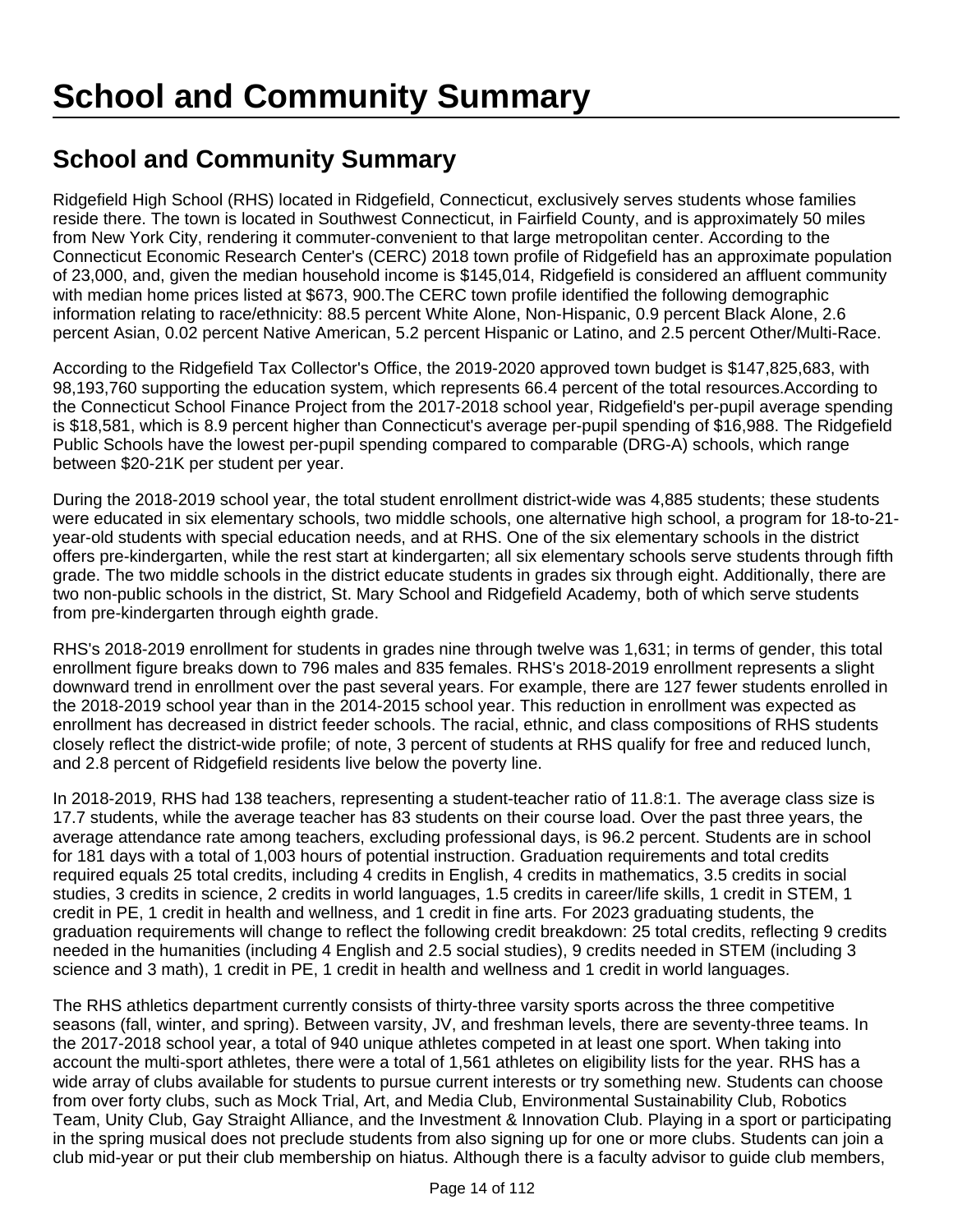it is the students themselves who promote the club to prospective new members and encourage ongoing participation.

Over 90 percent of RHS students graduate and attend college. RHS students have the opportunity to take college-level courses through Advanced Placement coursework and/or the University of Connecticut's Early College Experience (ECE) concurrent enrollment program; presently, 83 percent of twelfth-grade students take advantage of such opportunities. Additionally, the high school reports that 93 percent of 11th grade students met the benchmark for the English/Reading/Writing college readiness exam and 81 percent met the benchmark for the math college readiness exam during the 2018-2019 school year.

The RHS Career and Technical Education (CTE) Department, along with the RHS Business and Family and Consumer Sciences Departments, organized and hosted the 2nd Annual CTE Symposium in the spring of 2019. The CTE Symposium was the result of the different departments partnering with businesses in the Ridgefield area. It showcased the ongoing work that students in various classes completed for community businesses. For example, students in a marketing course worked on a marketing campaign for one of the Ridgefield Playhouse's shows and students in culinary courses worked on new menu items for Hoodoo Brown's Barbeque Restaurant in Ridgefield. The CTE Symposium also invited business leaders from the community and had them engage with students in a speed-networking activity. Students had the opportunity to meet with community members, practice interview skills, and ask questions about the industries. There were also various workshops held by community members, during which students learned about different industries, careers, and pathways necessary to follow in order to be successful in the particular field.

RHS's visual and performing arts (VPA) department partners annually with the Aldrich Museum's National Portfolio Day coordinating college presentations at the high school and portfolio evaluation from top-tier art colleges at the Aldrich in the evening of the same day. The VPA department also works closely in a joint effort with the Ridgefield Arts Council in coordination of the Career in the Arts Day. Career professionals from varied visual and performing arts professions volunteer their time discussing their respective fields of work with RHS students. The Ridgefield community is invited to attend and participate in both events.

In May of each year, for about four-to-five weeks, 12th grade students are given the opportunity to participate in the RHS Senior Internship Program. The program offers seniors the opportunity to explore and participate in a career of interest instead of attending classes. Twelfth grade students work in businesses in Ridgefield and in surrounding towns. Industries include financial services, sports marketing, real estate, and banking. For example, there were student interns at Alpine Woods Capital Investment, Barnburner Sports Marketing, and Smartrevenue. Many students also choose to work in the food industry, fashion, and early childcare education. Students worked at various RPS elementary schools in the area, Bareburger Restaurant, Golden Touch, The Pizza Truck Company, and the Enchanted Garden Dance Studio.

RHS students receiving specialized education services participate in community-based vocational training at over twenty local businesses. These sites allow hands-on training in a community-based setting where students learn transferable skills that will one day allow them to achieve their vocational goals. Students also access local restaurants, gyms, businesses, etc. to conduct training in activities of daily living on a weekly basis. These businesses welcome staff and students, allowing them the space and time to train for a student's specific routines and also to foster skill generalization. The Boys and Girls Club of Ridgefield is an integral community partner for RHS. As an employer, they accept students with special needs and students who are typically developing in paid and unpaid positions. Students participate in their Keystone Program. Additionally, during the summer, students are offered vocational training in Leaders in Training (LIT) Program, as well as engaging in social-skills training opportunities for any who require extended-school-year services.

The RHS Parent-Teacher-Student Association (PTSA) is a partner with the high school. The organization supports the school in numerous ways, including their "gifts to school" and "mini-grants for teachers and clubs;" providing food at orientations, RHS Open House, and award ceremonies; offering organizational and logistical support when needed and presentations for parents; serving on committees; and supporting the district/school budgets each year.

The Ridgefield Police Department (RPD) partners with RHS on an annual basis through its Government of Ridgefield Against Drunk Driving (GRADD) assembly and GRADD Flag Raising Ceremony for seniors. In addition, the RPD was a resource during the two planned student walkouts, one of which was the National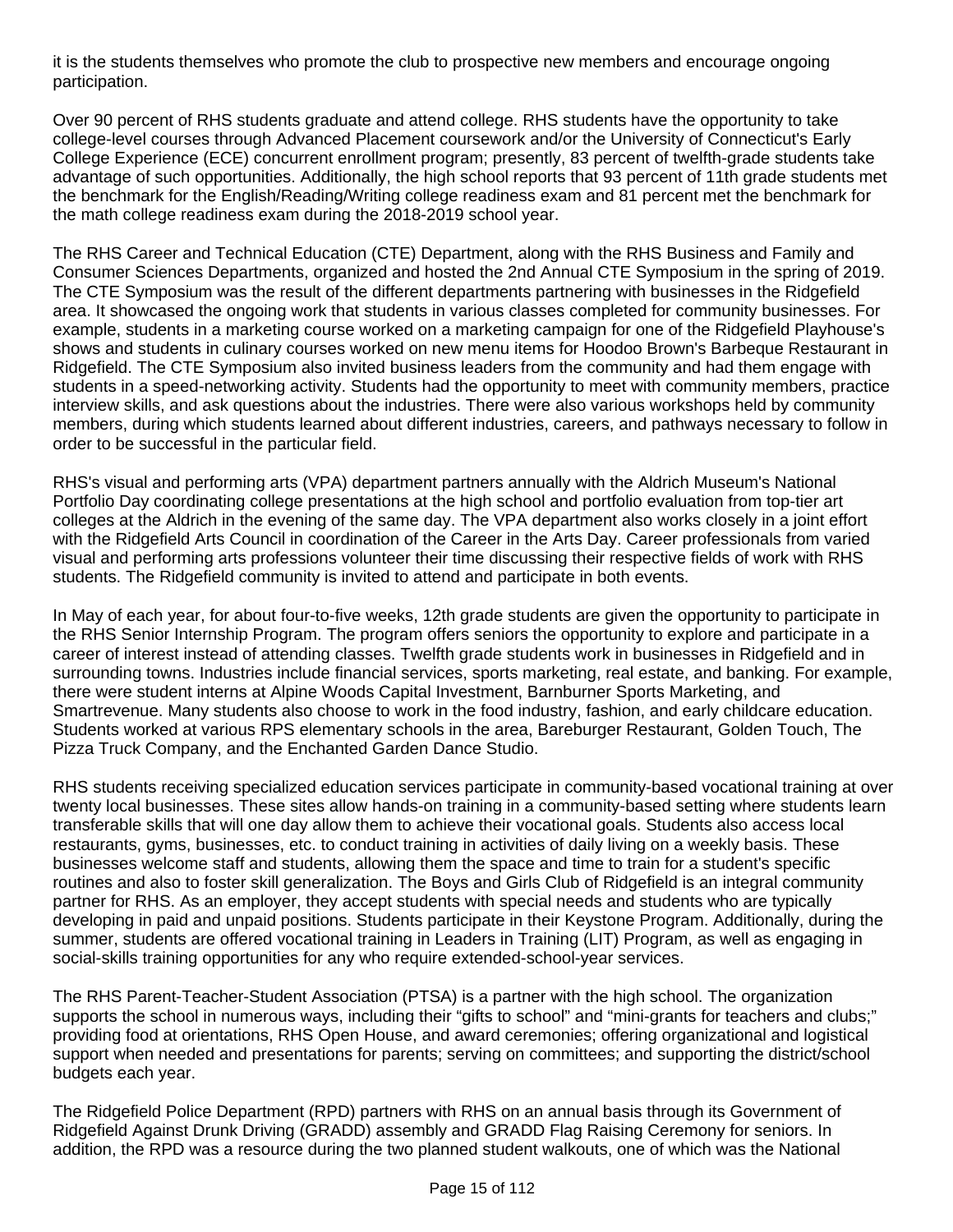School Walkout protesting gun violence in schools initiated and organized by RHS students, by voluntarily providing police officers for safety and security.

There are two formal non-profit organizations that support the athletics program at the high school. The first, Tiger Hollow Inc., was formed in the late 1990's to complete a renovation to the existing athletic facilities at that time. It has continued to operate primarily as a fundraising entity that completes large capital improvements to the athletics facility at Tiger Hollow that would otherwise not be possible. They operate under the mindset of "By the community, for the community" and have been instrumental in the purchase and installation of two completely lit multi-sport artificial turf fields, three sets of bleachers, a "pavilion" that houses bathrooms, a press box/office, locker rooms and a weight room and other smaller improvements to the facility. The second organization is the Athletics Advisory Council (AAC). Similar to Tiger Hollow Inc., the AAC operates primarily as a fundraising organization that supports the athletics department through purchases that otherwise may not be possible. Unlike Tiger Hollow Inc., the AAC focuses on all other athletic facilities besides Tiger Hollow. Improvements over the years that have been partially funded by the AAC include a motorized batting cage in the gym for use by the baseball and softball programs, improvements to the pool facility at the Barlow Mountain Pool, sound system purchases for the main and auxiliary gyms, and improvements to the varsity softball field at the high school.

RHS partners with the state's flagship university, The University of Connecticut, to offer concurrent enrollment courses that earn RHS students credits toward high school graduation and a college transcript for coursework in which they earn higher than a C-. RHS currently offers almost 200 different courses for students including seven dual-enrollment courses at RHS. RHS has also coordinated with other surrounding schools to provide our students with alternatives for education. These schools and opportunities include Ridgefield Alternative High School, the Academy of Information Technology and Engineering, the Center for Global Studies, Henry Abbott Regional Technical High School, Westhill High School Regional Vocational Agricultural Center, Norwalk Community College High School Partnership Program, and the Academy of the Performing Arts/Regional Center for the Arts. Additionally, Western CT Regional Adult and Continuing Education (WERACE) also offers afternoon and evening classes for a credit diploma program for students 16 years and older who have withdrawn from school. RHS offers multiple pathways of learning for students. Credits can be earned through the completion of approved online courses, through college courses taken at approved higher education institutions, through independent study options, and through a partnership with Danbury High School's JROTC Program.

RHS reports a high rate of daily attendance (95.6 percent) and a low dropout rate (0.08 percent over the past three years). RHS graduation rates, 95.4 percent for the past three years, are well above the state average of 87.4 percent, according to the last available ct.gov reporting data from 2016. From the class of 2018, 90 percent of students attended four-year colleges/universities and 2 percent of students attended two-year colleges.

Each marking period, RHS designates students who have met honor-roll criteria (high honors of 3.9 or higher and honors of 3.4 to 3.89). While RHS does not use class rank, there is a valedictorian of each graduating class. Annually, RHS holds two formal recognition programs. The Junior Book Award program, which extended fifty awards in 2018-2019, recognizes 11th graders for excellence, either by criteria set by the college or university that sponsors the award, or via merit, that is identified by the RHS Awards Committee, comprised of 11th grade social studies teachers, guidance counselors, and administrators. The Senior Awards Night for 12th graders is when academic awards that recognize students' outstanding contribution to, passion for, or performance in a discipline or club, and scholarships are conferred. In 2018-2019, 188 awards were given.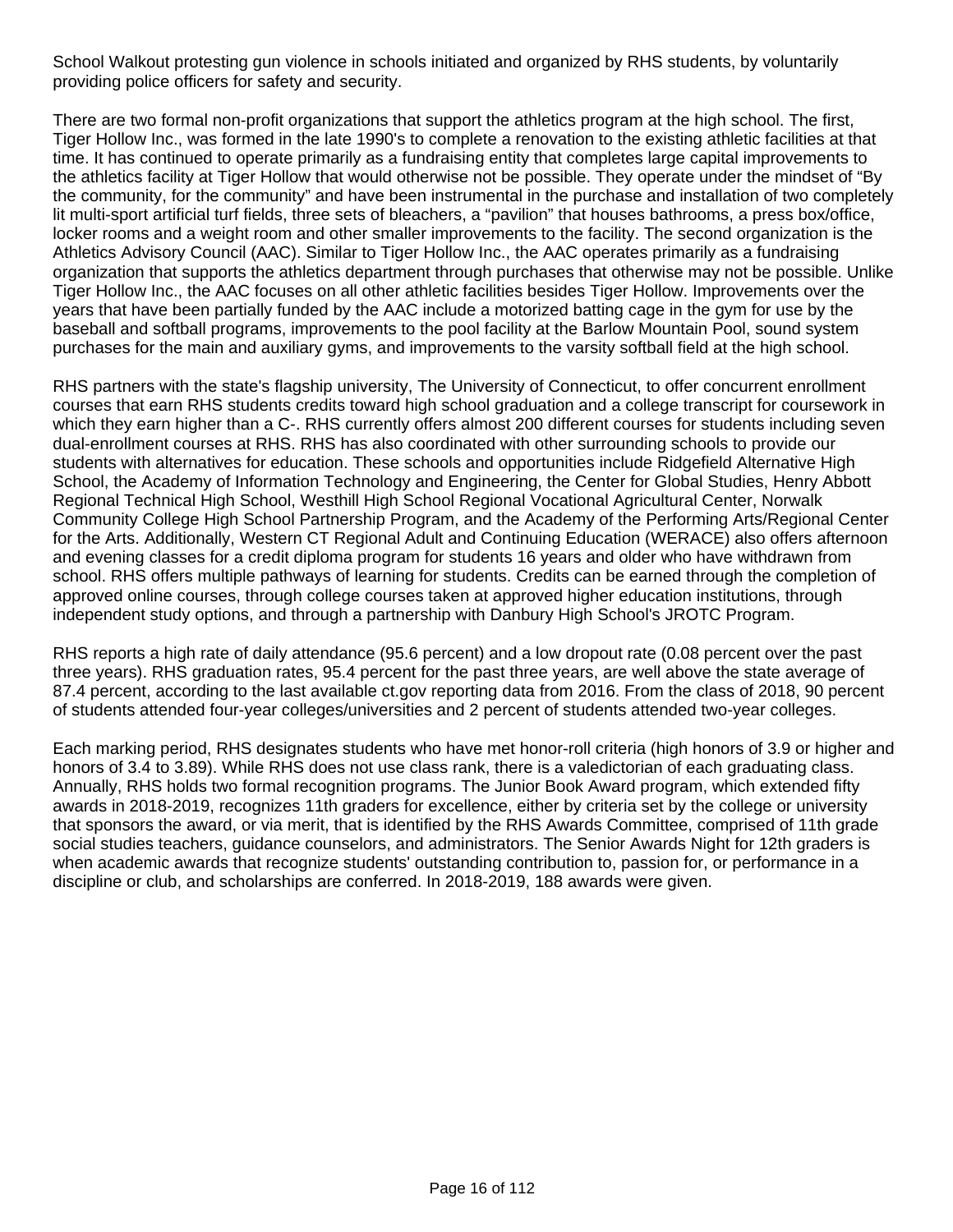There are numerous athletic department awards that are given out over the course of each school year to individual student-athletes. Within the school, varsity athletes who meet the team criteria for varsity letters are awarded a letter and sport pin at the conclusion of the season. Multi-sport/season varsity letter winners receive an additional pin for each letter earned. All athletes receive a certificate of participation at the conclusion of the season and each program gives up to six team awards (e.g. most valuable player and most improved) and typically include a Tiger Pride award at sub-varsity levels. At the league level, individual athletes may receive recognition as All-FCIAC athletes based on performance and/or votes by league coaches. Additionally, two Ridgefield athletes (one male and one female) are nominated and recognized as FCIAC Exemplary Scholar-Athletes each season based on their performances both in school and in athletics. Other individual recognition of scholar-athletes happens at the state and national levels through various organizations.From a team standpoint, varsity teams compete for FCIAC Championships in most sports as well as CIAC Championships. Over the past two years (2016-2017 and 2017-2018) teams have compiled eight FCIAC Division titles, six FCIAC Champion titles, and won five CIAC State Championships.

# **Core Values, Beliefs and Learning Expectations**

#### **Ridgefield High School**

#### **Mission**

Our educational community strives to cultivate a highly engaging and personalized learning environment that encourages individual growth, resilience, citizenship, and empathy.

#### **21st Century Learning Expectations:**

- 1. Exploring and Understanding,
- 2. Solving Problems,
- 3. Creating and Constructing,
- 4. Conveying Ideas,
- 5. Using Communication Tools, and
- 6. Collaborating Strategically.

#### **Ridgefield Public Schools**

#### **Mission**

Ridgefield Public Schools provides engaging, relevant, and personalized learning experiences so all students can pursue their interests and prepare for life, learning, and work as global citizens.

To accomplish this mission, our community including educators, students, and parents will partner to:

- Foster academic, social, and emotional growth for all students.
- Promote wellness of body and mind.
- Build an inclusive climate of trust, safety, and respect.
- Value diversity by cultivating global competencies.
- Attract, support, and retain talented educators who embrace continuous learning.

#### **RPS Vision of a successful graduate**

#### **Collaborative**

Graduates who are collaborative contribute cooperatively and responsibly to a team when they are looking for solutions to rigorous and complex problems.

#### **Innovative**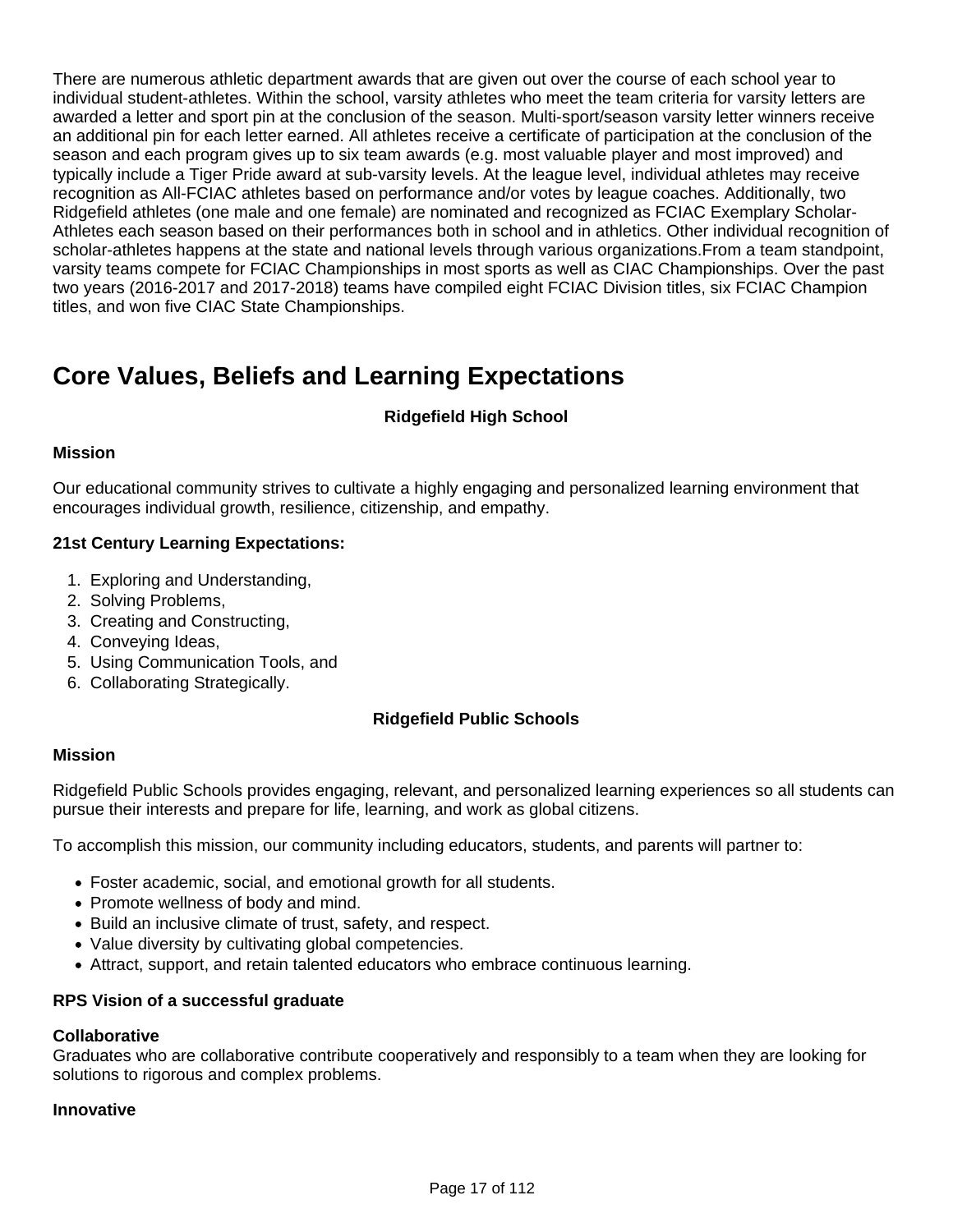Graduates who are innovative find creative solutions to authentic problems. They think flexibly and critically while gathering information to synthesize and apply what they have learned.

#### **Mindful**

Graduates who are mindful embrace empathy and advocate respect for themselves and others. Through self reflection and awareness, they understand diverse cultures and perspectives. They model the conviction that ethics, leadership, and service to others are critical elements of responsible citizenship.

#### **Communicative**

Graduates who are communicative strategically navigate, construct, and articulate specific messages. They utilize their communication skills in an effective, clear and precise manner across multiple forms of media literacy.

#### **Knowledgeable**

Graduates who are knowledgeable are independent learners who draw upon a wide range of skills for different purposes. They seek, gather and critique information from a variety of sources.

#### **Resilient**

Graduates who are resilient are adaptable and persistent in their journey toward growth on rigorous and complex problems. They embrace failure and are intellectual risk-takers. They are self-motivated, thoughtful and independent decision-makers who value lifelong learning.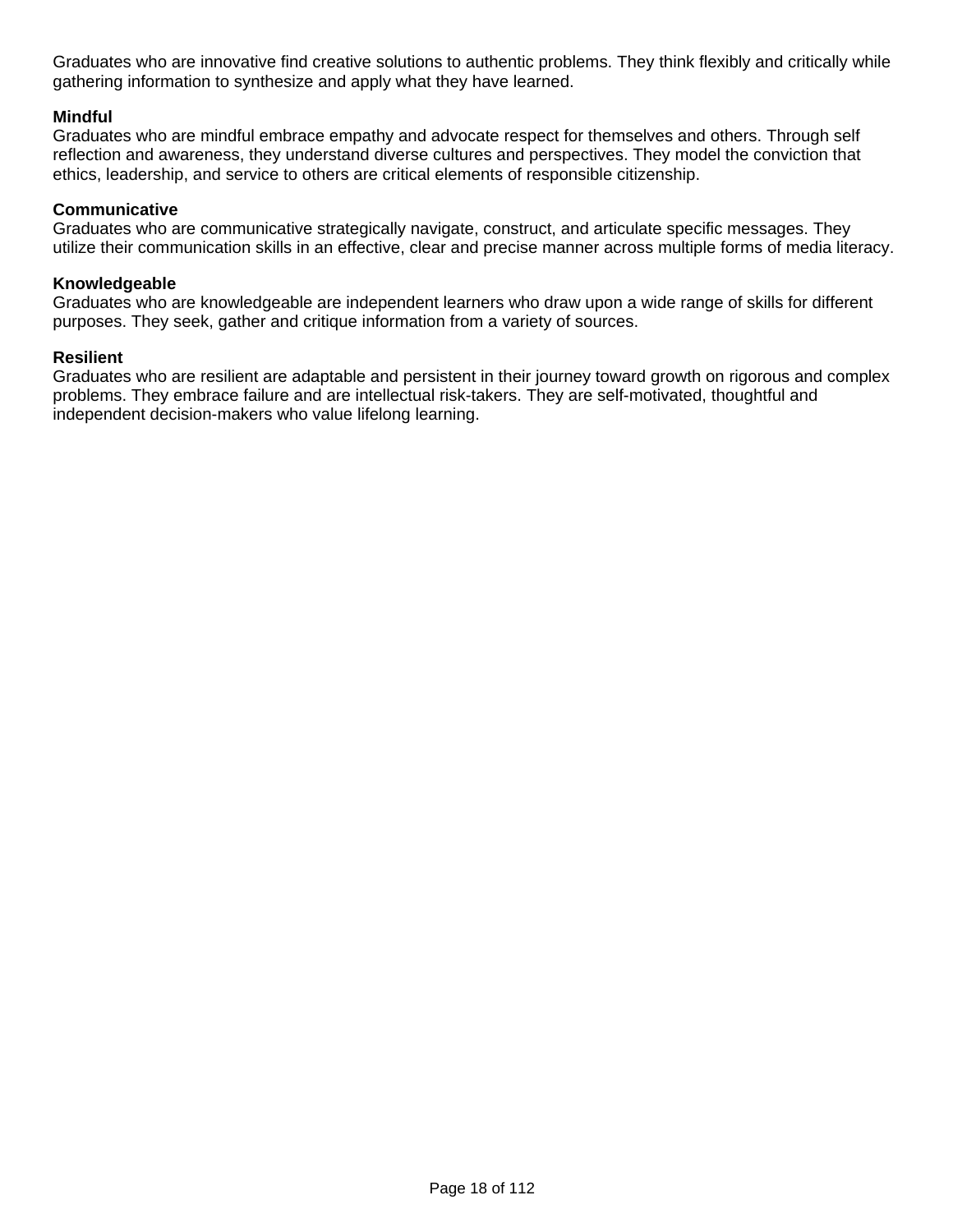# **Introduction**

### **Introduction**

The New England Association of Schools and Colleges (NEASC) is the oldest of the six regional accrediting agencies in the United States. Since its inception in 1885, the Association has awarded membership and accreditation to those educational institutions in the six-state New England region who seek voluntary affiliation.

The governing body of the Association is its Board of Trustees which supervises the work of four Commissions: the Commission on Institutions of Higher Education (CIHE), the Commission on Independent Schools (CIS), the Commission on Public Schools which is comprised of the Committee on Public Secondary Schools (CPSS), the Committee on Technical and Career Institutions (CTCI), and the Committee on Public Elementary and Middle Schools (CPEMS), and the Commission on International Education (CIE).

As the responsible agency for matters of the evaluation and accreditation of public secondary school member institutions, CPSS requires visiting teams to assess the degree to which the evaluated schools align with the qualitative Standards for Accreditation of the Committee. Those Standards are:

#### **Teaching and Learning Standards**

Core Values, Beliefs, and Learning Expectations

**Curriculum** 

**Instruction** 

Assessment of and for Student Learning

#### **Support of Teaching and Learning Standards**

School Culture and Leadership

School Resources for Learning

Community Resources for Learning

The accreditation program for public schools involves a threefold process: the self-study conducted by the local professional staff, the on-site evaluation conducted by the Committee's visiting team, and the follow-up program carried out by the school to implement the findings of its own self-study, the valid recommendations of the visiting team, and those identified by the Committee in the follow-up process. Continued accreditation requires that the school be reevaluated at least once every ten years and that it show continued progress addressing identified needs.

#### **Preparation for the Accreditation Visit - The School Self-Study**

A steering committee of the professional staff was appointed to supervise the myriad details inherent in the school's self-study. At Ridgefield High School, a committee of 10 members, including the principal, supervised all aspects of the self-study. The steering committee assigned teachers and administrators in the school to appropriate subcommittees to determine the quality of all programs, activities, and facilities available for young people. In addition to faculty members, the self-study committees included students and parents. The Steering Committee was comprised of nine faculty members from across the content areas and the school's principal. The Standard Subcommittees were comprised primarily of faculty members, but each Standard Subcommittee included one student, one parent, and at least one administrator and/or professional staff member.

The self-study of Ridgefield High School extended over a period of eight school months from October 11, 2018 to May 2, 2019. The visiting team was pleased to note that seven students and seven parents joined the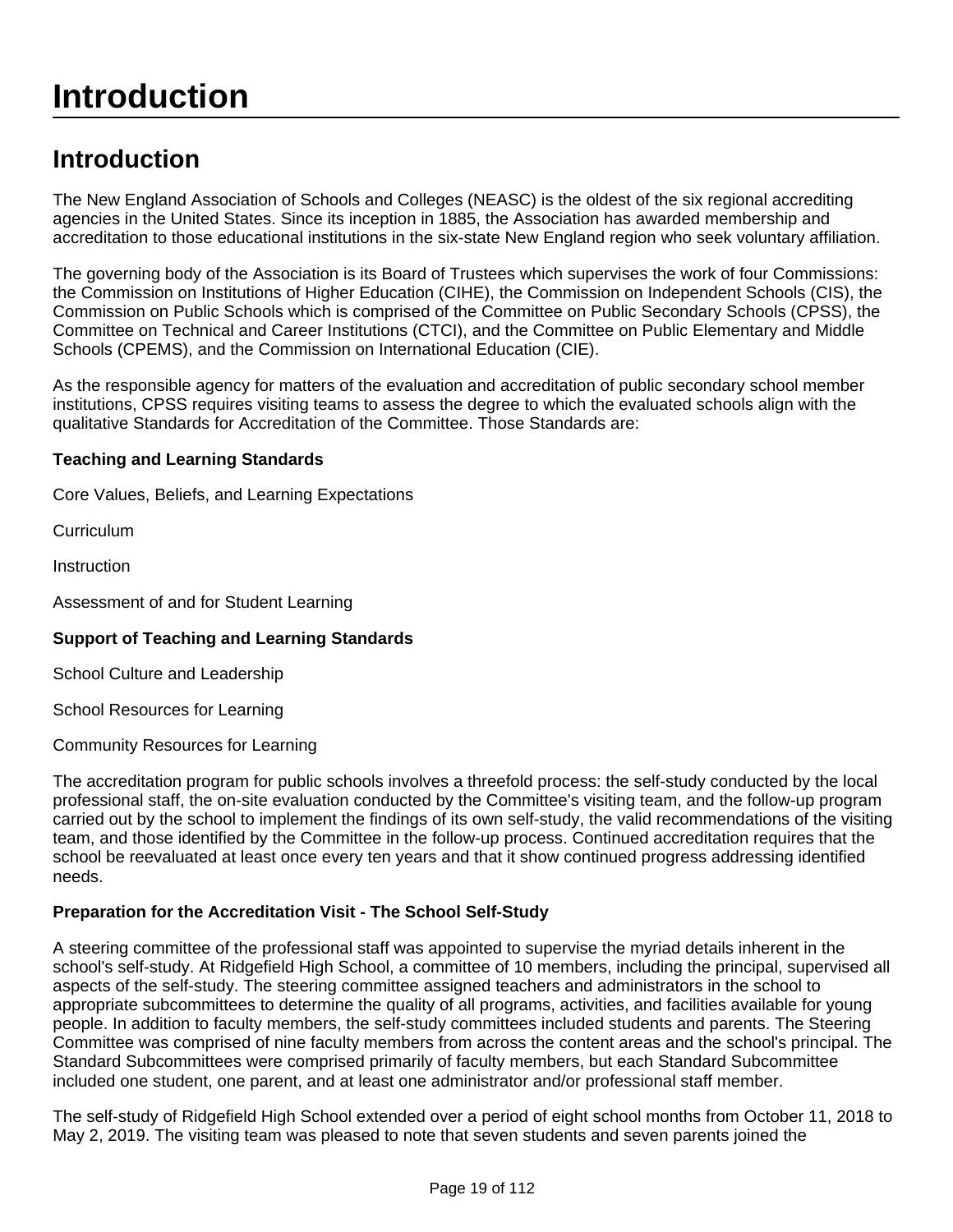professional staff in the self-study deliberations.

Public schools evaluated by the Committee on Public Secondary Schools must complete appropriate materials to assess their alignment with the Standards for Accreditation and the quality of their educational offerings in light of the school's core values, beliefs, and learning expectations, and unique student population. In addition to using the Self-Study Guides developed by a representative group of New England educators and approved by the Committee, Ridgefield High School also used questionnaires developed by The Research Center at Endicott College to reflect the concepts contained in the Standards for Accreditation. These materials provided discussion items for a comprehensive assessment of the school by the professional staff during the self-study.

It is important that the reader understand that every subcommittee appointed by the steering committee was required to present its report to the entire professional staff for approval. No single report developed in the selfstudy became part of the official self-study documents until it had been approved by the entire professional staff.

#### **The Process Used by the Visiting Team**

A visiting team of 16 members was assigned by the Committee on Public Secondary Schools to evaluate Ridgefield High School. The visiting team members spent four days in Ridgefield, reviewed the self-study documents which had been prepared for their examination, met with administrators, teachers, other school and system personnel, students and parents, shadowed students, visited classes, and interviewed teachers to determine the degree to which the school aligns with the Committee's Standards for Accreditation. Since the members of the visiting team represented classroom teachers, guidance counselors, library/media specialists, school administrators, and central office administrators, diverse points of view were brought to bear on the evaluation of Ridgefield High School.

The visiting team built its professional judgment on evidence collected from the following sources:

- review of the school's self-study materials
- 42 hours shadowing 16 students for a half day
- a total of 16 hours of classroom observation (in addition to time shadowing students)
- numerous informal observations in and around the school
- tours of the facility

- individual meetings with 32 teachers about their work, instructional approaches, and the assessment of student learning

- group meetings with students, parents, school and district administrators, and teachers

Each conclusion in the report was agreed to by visiting team consensus. Sources of evidence for each conclusion drawn by the visiting team are included with each Indicator in the Standards sections of the report. The seven Standards for Accreditation reports include commendations and recommendations that in the visiting team's judgment will be helpful to the school as it works to improve teaching and learning and to better align with Committee Standards.

This report of the findings of the visiting team will be forwarded to the Committee on Public Secondary Schools which will make a decision on the accreditation of Ridgefield High School.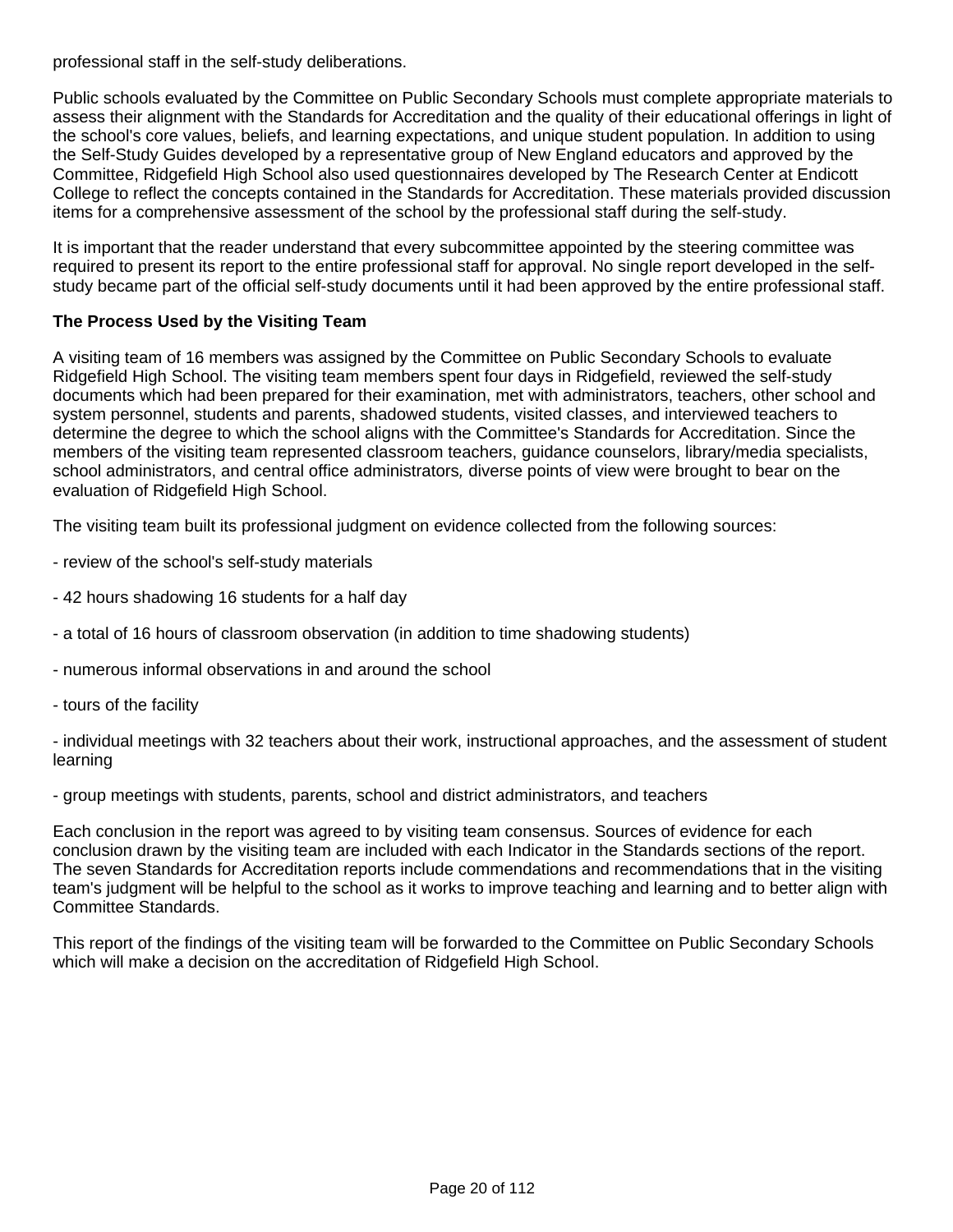The majority of Ridgefield High School's (RHS) school community members engaged in a dynamic, collaborative, and inclusive process informed by current research-based practices to identify and commit to its core values and beliefs about 21st century learning expectations.

Beginning in 2012-2013, RHS began its engagement in an elaborate process to examine and revise the mission statement and core values with all stakeholders (i.e., central office administration, building administration, board of education, teachers, support staff, parents, and students), including reviewing research by Heidi Hayes Jacobs, Grant Wiggins & Jay McTigue, Tony Wagner, John Hattie, Allison Zmuda, and James Rickabaugh. In 2016, a Strategic Coherence Planning Committee formed at the district level to create a research-based district vision of the graduate, which was the driving force behind the development of the mission and core value statements across the district. Based on input from the various stakeholders, the mission statement and core values statements underwent multiple revisions prior to being finalized. Conversations with teachers, parents, and students, during committee meetings, indicate that each group feels as though they had an equitable voice in revising the mission statement, core values, and learning expectations, which has led to tremendous buy-in from the entire community.

According to the Endicott survey, 84 percent of students agree that they are familiar with the school's core values and beliefs about learning, 86 percent of parents agree that they are familiar with the core values and beliefs adopted by the school, 75 percent of parents agree that they are familiar with the 21st century learning expectations adopted by the school (academic, social, and civic), and 72 percent of parents agree that the school's core values and beliefs represent what the community values about student learning. Furthermore, teachers, parents, and students provided examples demonstrating that the mission statement and core beliefs are at the heart of the many decisions made regarding student learning. For example, when requesting funding for new initiatives or programs from the board, the proposal must directly state how the initiative or program supports the school mission statement and core values in order to be considered. New curriculum is in the process of being specifically designed with the core values in mind, and some conversations with students indicate that the connection between particular lessons and the mission statement and/or core values is explicitly explained to students.

As a result of the district's and school's inclusiveness of all community stakeholders in developing the school's mission statement and core values, the community has tremendous endorsement of and involvement in upholding and incorporating the mission statement and core values in daily educational practices with the goal of adequately preparing the whole child to successfully enter the adult world post-graduation.

- self-study
- teachers
- students
- parents
- school board
- department leaders
- Endicott survey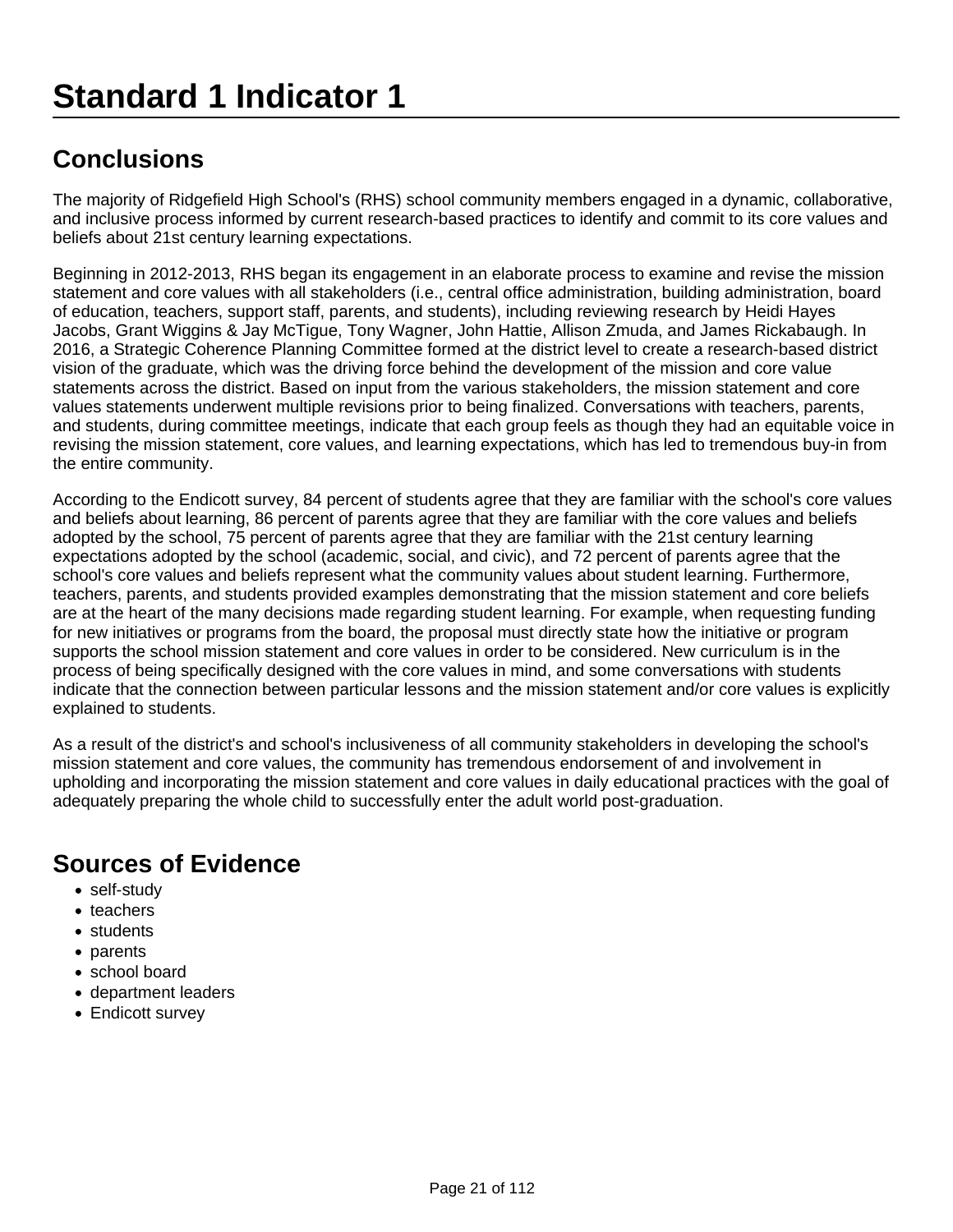The school community at Ridgefield High School (RHS) has developed and implemented challenging and somewhat measurable learning expectations for all students that address academic, social, and civic competencies. Expectations are somewhat defined by specific and measurable criteria for success, which define targeted high levels of achievement.

RHS has delineated six learning expectations: exploring and understanding, solving problems, creating and constructing, conveying ideas, using communication tools, and collaborating strategically. A committee of teachers and administrators developed an analytical rubric to measure the identified learning expectations. However, it is still in the pilot phase and is being inconsistently implemented across disciplines and with individual teachers.

Furthermore, the six clearly identified 21st century learning expectations are distinct from the identified core values: collaboration, knowledge, innovation, resilience, mindfulness, and communication. The posters found in all classrooms identify the school's mission and list the core values, without any reference to the 21st century learning expectations. Most students and teachers could cite several of the core values, but few were able to identify the 21st century learning expectations. This confusion amongst the school community was evident in conversations with students, teachers, support staff, parents, building administrators, and central office administrators. The school community uses the school's identified core values interchangeably with their learning expectations, replacing the learning expectations with the core values with high frequency. While the school-wide analytical rubric is not used regularly, teachers and department chairs frequently use department and assignment specific teacher-designed rubrics to address the learning expectations and some of the core values. The analytical school-wide rubric adequately measures some of the learning expectations and includes language directly from the core values: knowledge, innovation, collaboration, and communication. Mindfulness is somewhat measured on the analytical rubric, but resiliency is not measured at all. Members of the entire school community noted the need to create a civic and social rubric to quantifiably measure growth in these two areas.

When the school community definitively selects the core values and learning expectations and develops a means of measuring those values and expectations, teachers and students will have clear learning targets.

- self-study
- teachers
- students
- parents
- community members
- central office personnel
- school leadership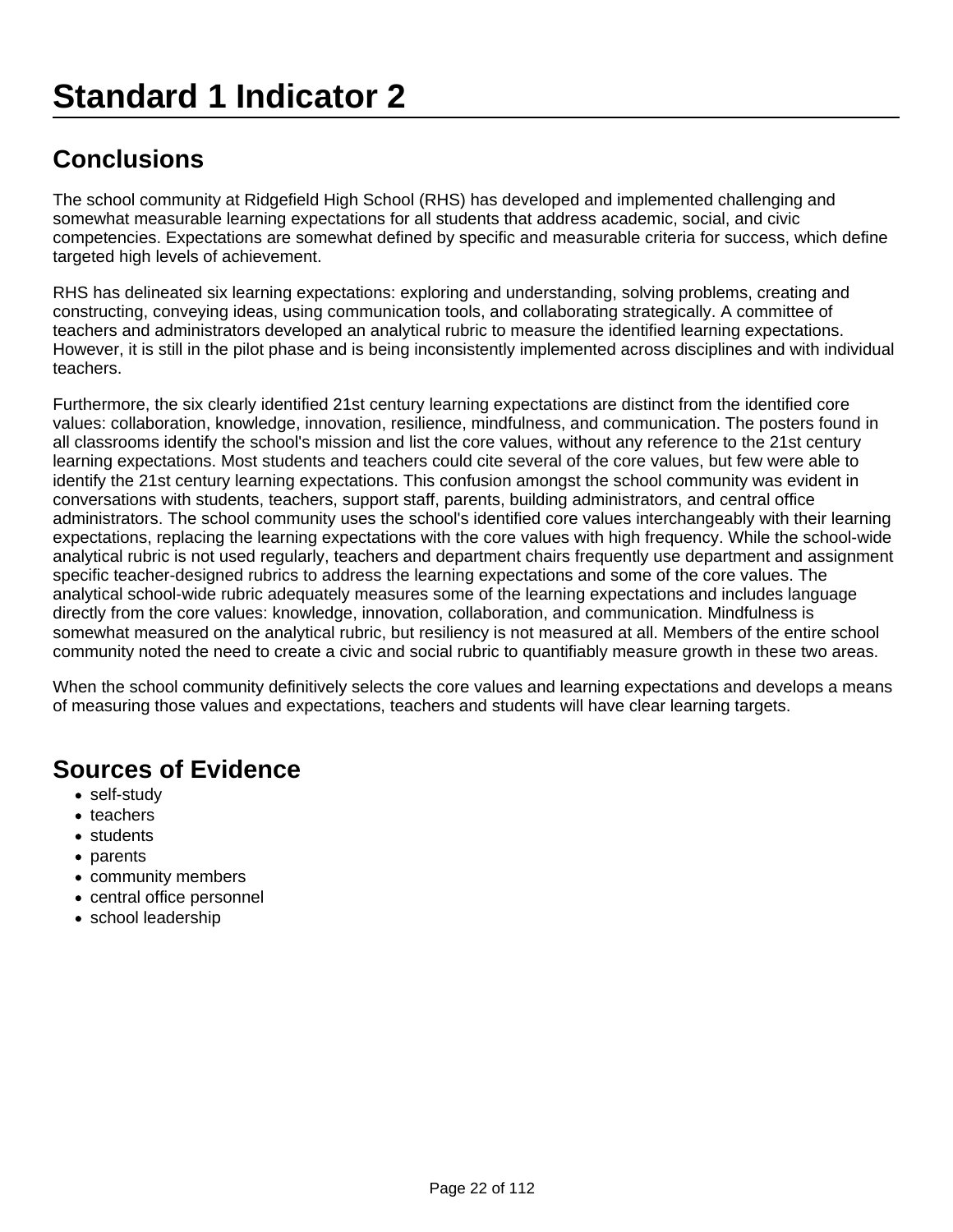Ridgefield High School's core values and beliefs are actively reflected in the culture of the school, drive curriculum, instruction, and assessment in most classrooms, and guide the school's policies, procedures, decisions, and resource allocations.

RHS's core values and beliefs are integral to and reflected in the school culture. All school classrooms and offices contain the mission statement and core values, and that information that is readily accessible to faculty, students, and parents. According to the Endicott survey results, a majority of students, parents, and staff feel that they are familiar with RHS's core values and beliefs: students report 84 percent agreement, parents agree at 86 percent, and staff at 87 percent. The student-centered student life office invites students to create clubs that reflect specific interests, which are linked directly to the mission statement and core values on the application form. RHS embeds its core values into the culture through various special events and assemblies. A few examples include the monthly student-principal forum, What's Up Doc?, mock election for students of American government and politics, and the annual Anti-Defamation League's day-long workshop and assembly. In addition, RHS French students host students from France for a two-week period. These students will have the opportunity to travel to France in April 2020.

Going forward, all new curricula and course proposals are required to directly align with the mission statement and core values. According to the Endicott survey, 80 percent of teachers report they use these expectations to drive learning at the classroom level. Instructional strategies are also reflective of the school's core values and learning expectations. In some classes, self-directed learning, student collaboration, and higher order thinking are common.

The RHS mission statement and core values are considered when making policy decisions and resource allocations. Teachers, students, and parents describe both curricular and non-curricular programs and workshops on resilience, mindfulness, and communications. For example, the PTSA sponsors Project Resilience and Family Facetime. According to the Endicott survey, 70 percent of staff agree that the school's core values and beliefs about learning guide decisions related to policies, procedures, and resource allocation. The outcomes of all approved professional development must align with the core values and learning expectations. For budget expenditures to be approved, they also must align with the mission statement and core values.

Because the core values and beliefs are frequently reflected in the culture, drive classroom learning, purposefully guide the school's policies, all students are provided opportunities to achieve at high levels. When the school's 21st century learning expectations are as clearly embraced as are the school's core values, students will have a more complete understanding of the skills they are expected to master.

- classroom observations
- self-study
- student shadowing
- panel presentation
- teacher interview
- teachers
- students
- parents
- school board
- department leaders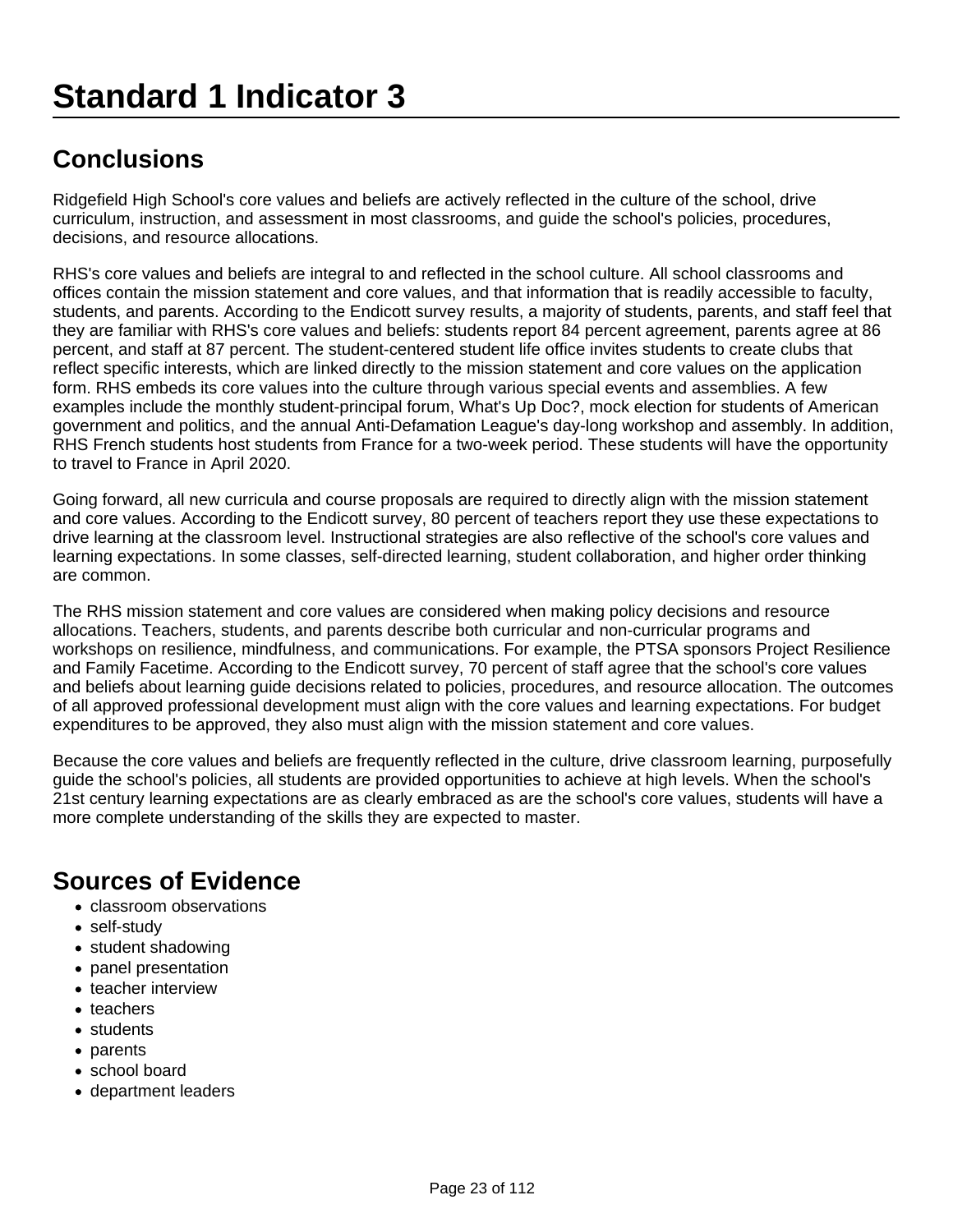- Endicott survey
- Standard sub-committee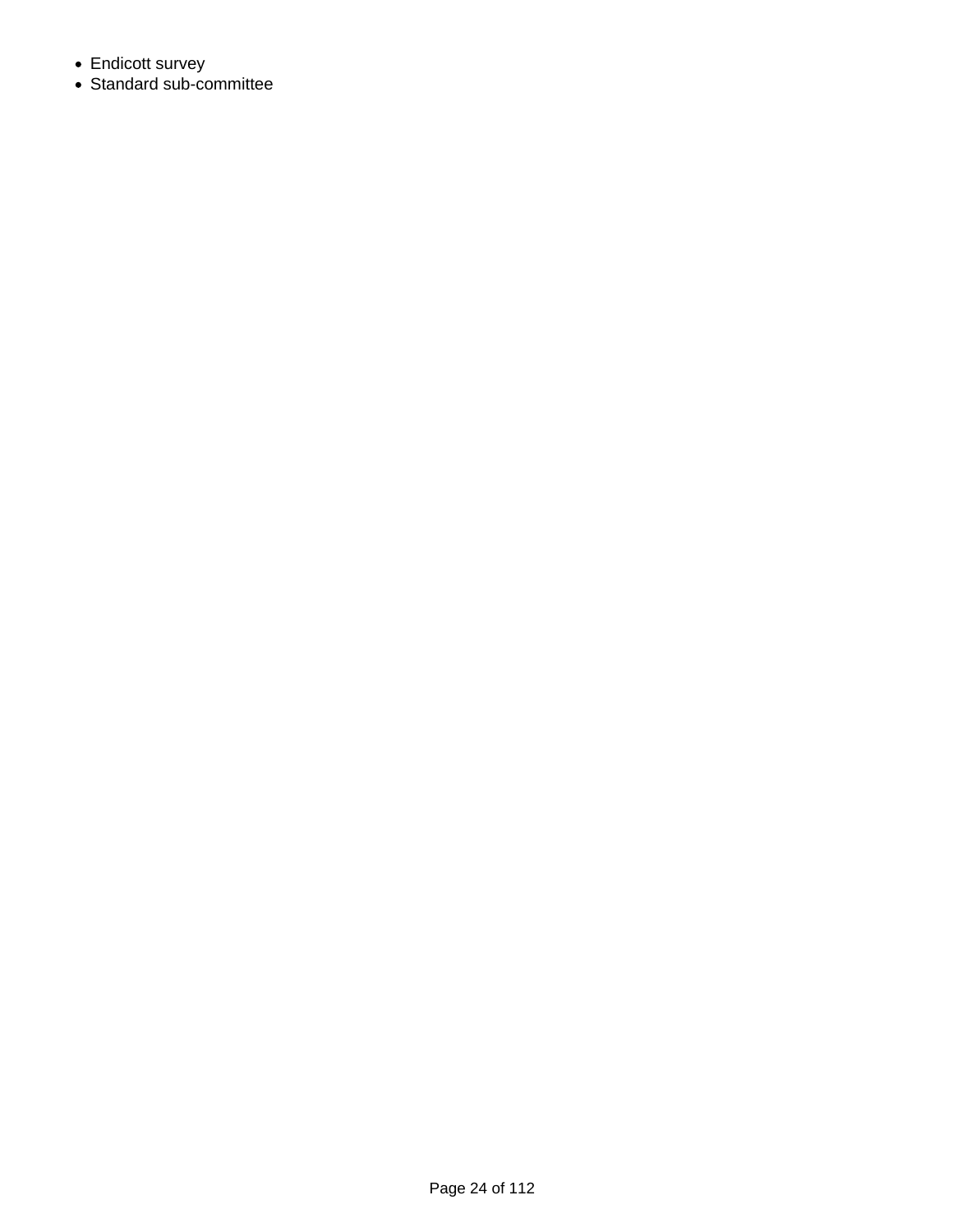# **Standard 1 Indicator 4**

# **Conclusions**

Ridgefield High School (RHS) does not have a formal plan for regularly reviewing and revising its core values, beliefs, and 21st century learning expectations.

The school reports that the current mission statement and core values will be reviewed in two to three years, with possible minor revisions, and then again in five years with more scrutiny. Furthermore, the school community uses the core values as their learning expectations, often using the two terms interchangeably. Given that the school has very recently just finished revising its mission statement and core values, and the Ridgefield Board of Education has yet to develop policy and practices around the district's vision of the graduate, the school leadership team is not at a point where it can make a formal plan, leaving team members to rely on informal guarantees by the current principal.

When a formal plan to review and revise the school's core values, beliefs, and 21st century learning expectations, based on research, multiple data sources, and district and school community priorities, is developed and implemented, Ridgefield High School will have the means to ensure ongoing ownership and buyin by all stakeholders.

- self-study
- school leadership
- Standard sub-committee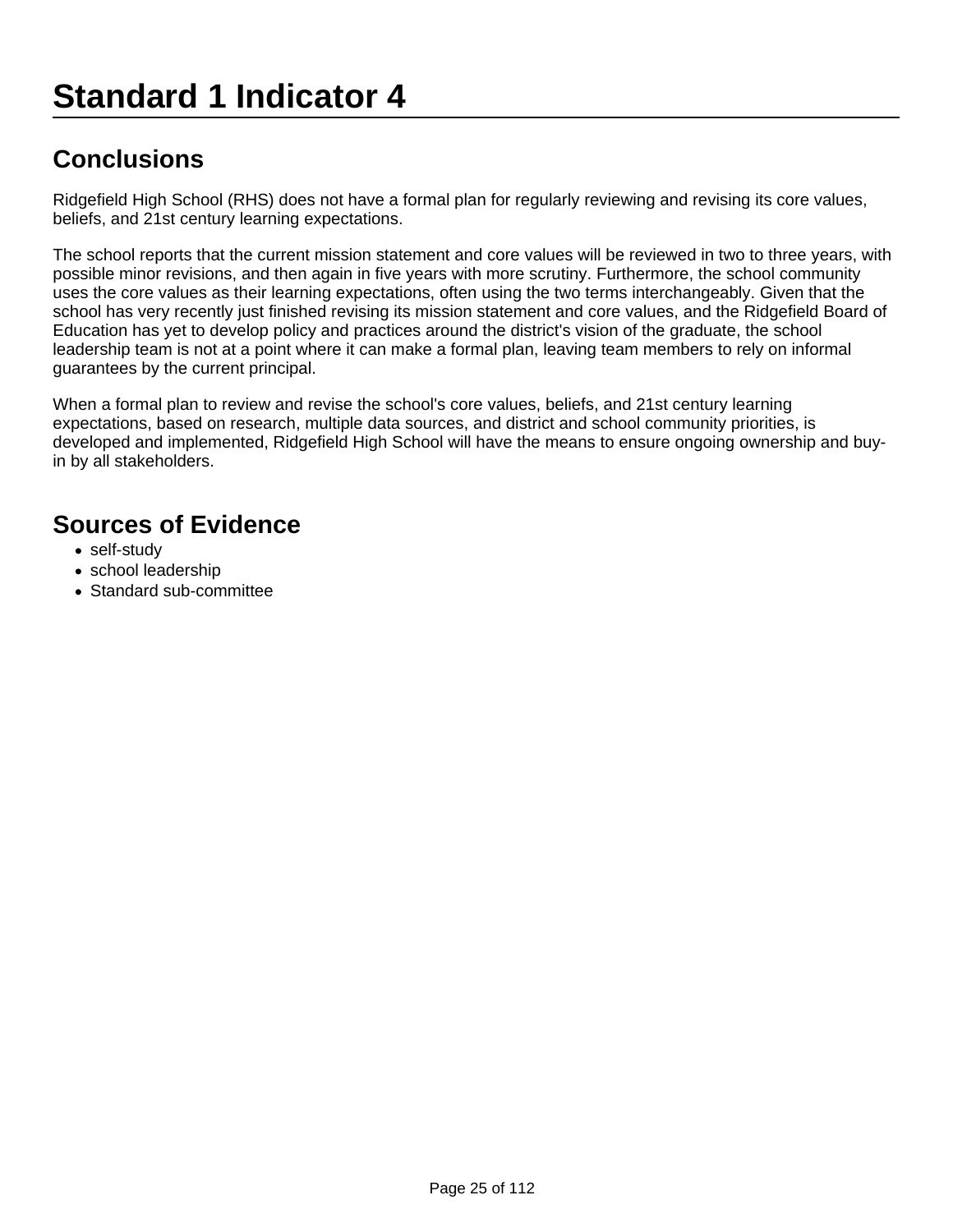# **Standard 1 Commendations**

## **Commendation**

The extensive, highly collaborative and inclusive process, informed by current research-based best practices to identify and commit to the school's core values and beliefs about learning

### **Commendation**

The active reflection of the school's core values and beliefs in the culture of the school

## **Commendation**

The use of the core values and beliefs in driving curriculum, instruction, and assessment as well as for guiding the school's policies, procedures, decisions, and resource allocations

## **Commendation**

The process to identify and commit to the core values, beliefs, and learning expectations, which included all stakeholders

## **Commendation**

The adaptation of school policies, procedures, and decisions that actively reflect the school's core values, beliefs, and learning expectations

### **Commendation**

The transparent acknowledgment for the need of a formal revision plan of the school's mission statement, core values, beliefs, and learning expectations

### **Commendation**

**Commendation**

.

.

#### **Commendation**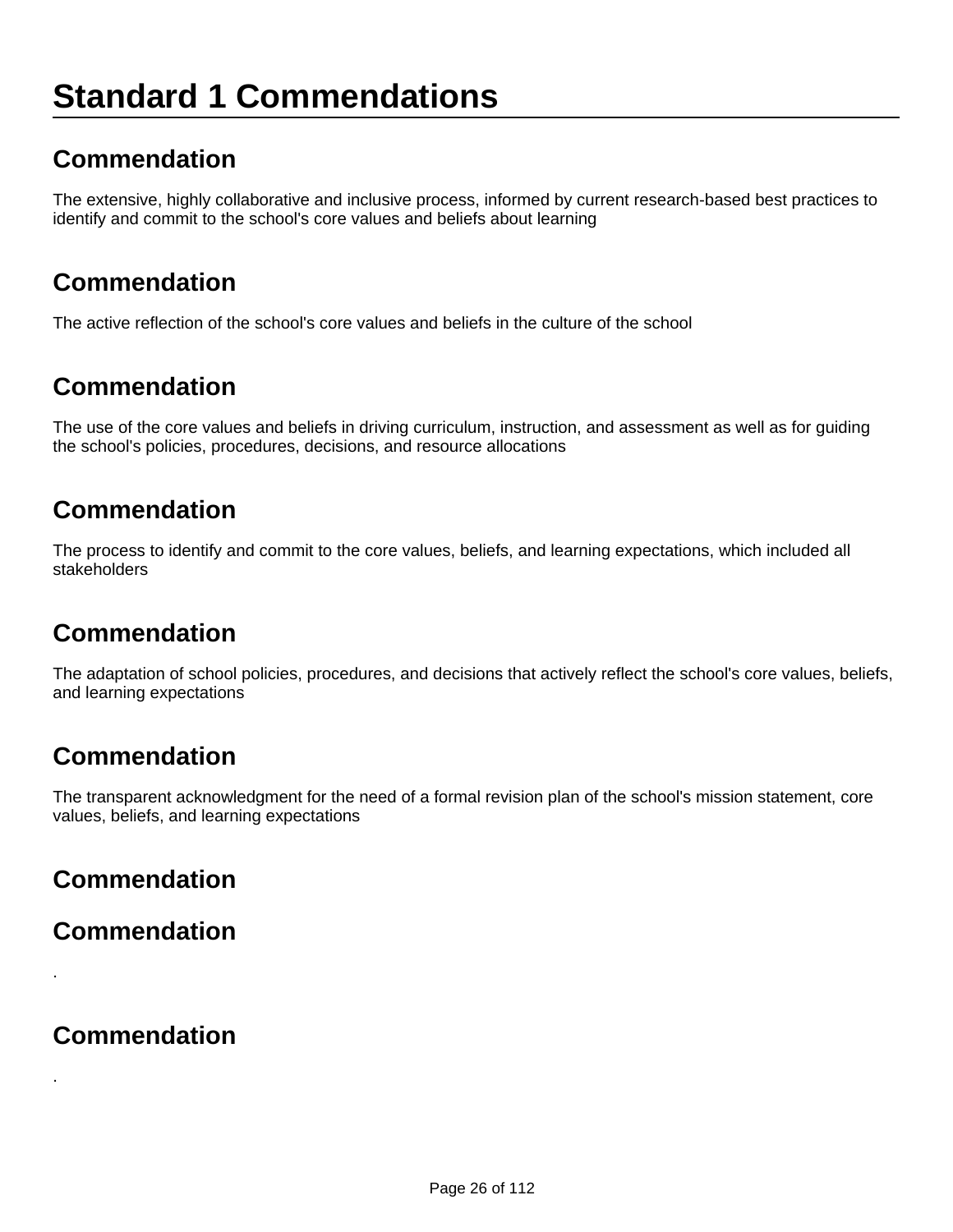# **Standard 1 Recommendations**

### **Recommendation**

Ensure that each of the school's 21st century learning expectations is defined by specific and measurable criteria for success, such as school-wide analytic rubrics, which define targeted high levels of achievement

### **Recommendation**

Develop and implement a process for the review and revision of the school's core values, beliefs, and 21st century learning expectations

### **Recommendation**

.

.

.

.

.

.

.

**Recommendation**

**Recommendation**

**Recommendation**

**Recommendation**

**Recommendation**

**Recommendation**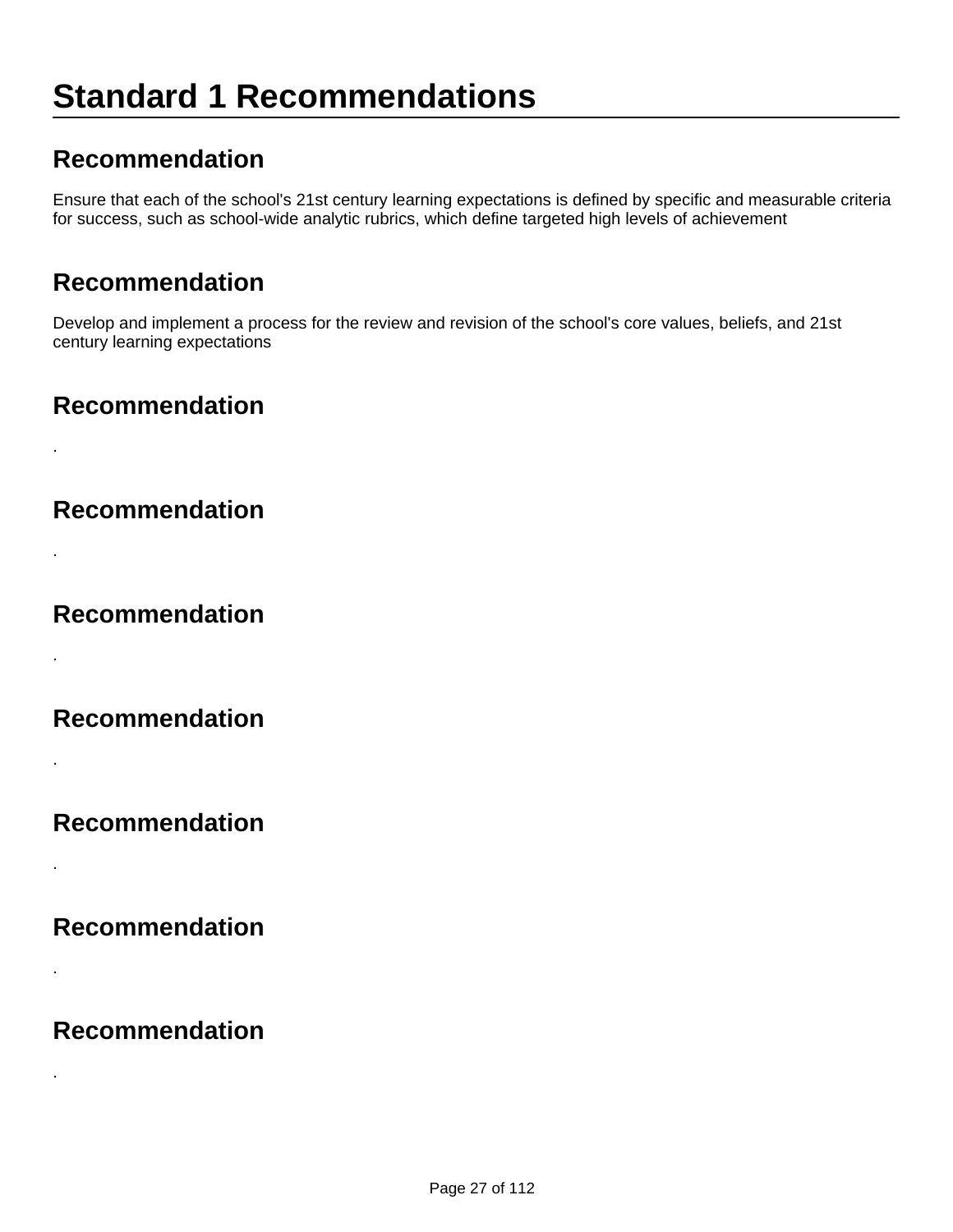## **Recommendation**

.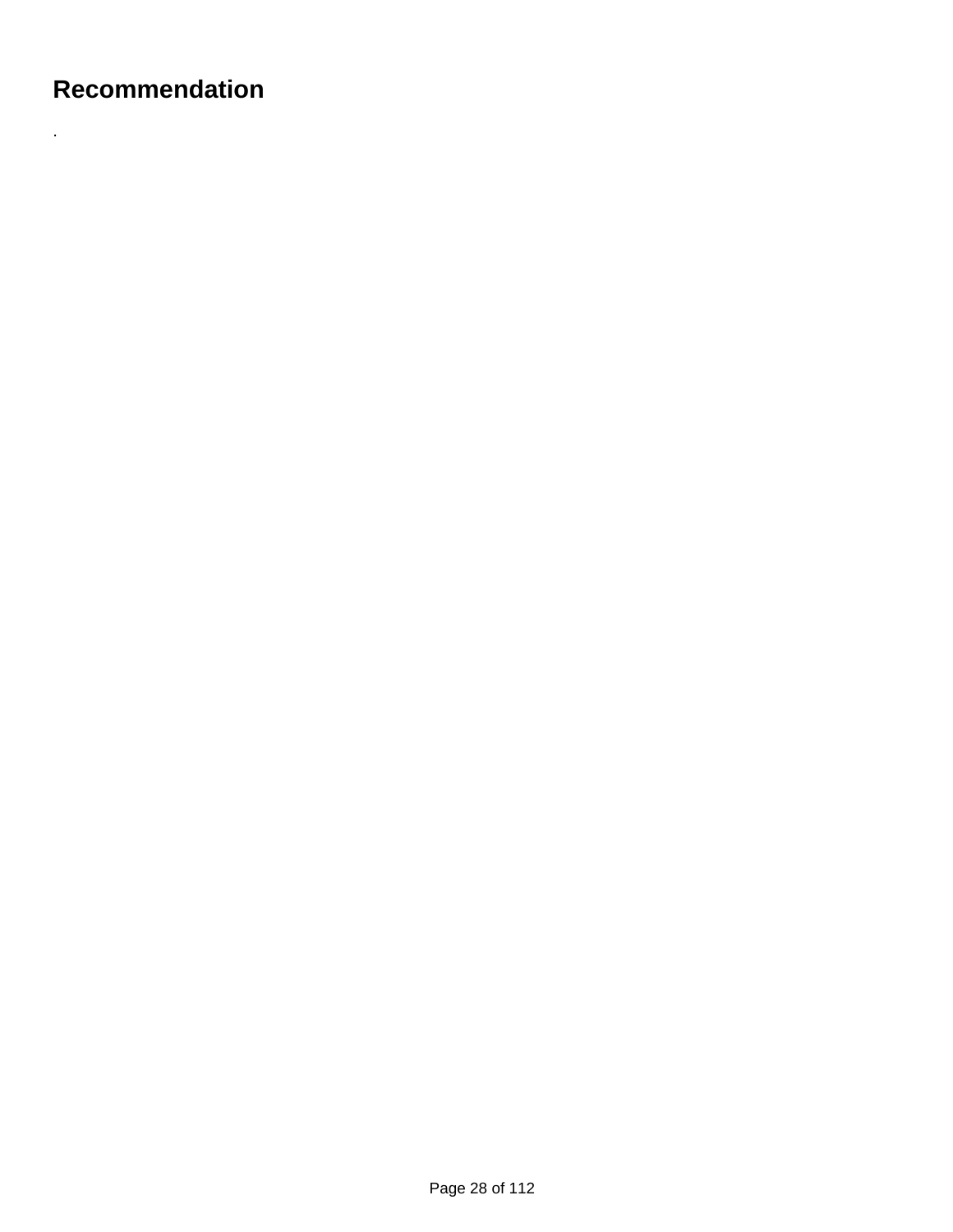Some curriculum is purposefully designed to ensure that all students practice and achieve the district's vision of the graduate goals, defined as "the skills and characteristics a student needs to successfully implement the knowledge they have acquired in school."

The district recently developed a curriculum template based on Wiggins and McTighe's Understanding by Design (UBD) model. This template requires the identification of a "vision of the graduate goal" for each unit, in addition to identifying standards, essential understandings, essential questions, content, skills, assessments, authentic complex problems, evaluative criteria, and a learning plan. Specific references to 21st century learning expectations are replaced with "vision of the graduate goal" in this iteration of Ridgefield's district curriculum development template. The template is new, with implementation beginning in the summer of 2019. Some teachers in some departments such as math, English, and social studies have received training and have begun writing curriculum units using the new template.

When all curriculum is purposefully designed to ensure that students have opportunities to practice and achieve the school's 21st century learning expectations/vision of the graduate, students will have consistent opportunities to practice and achieve all of the school's 21st century learning expectations/vision of the graduate.

- classroom observations
- teacher interview
- students
- school website
- Standard sub-committee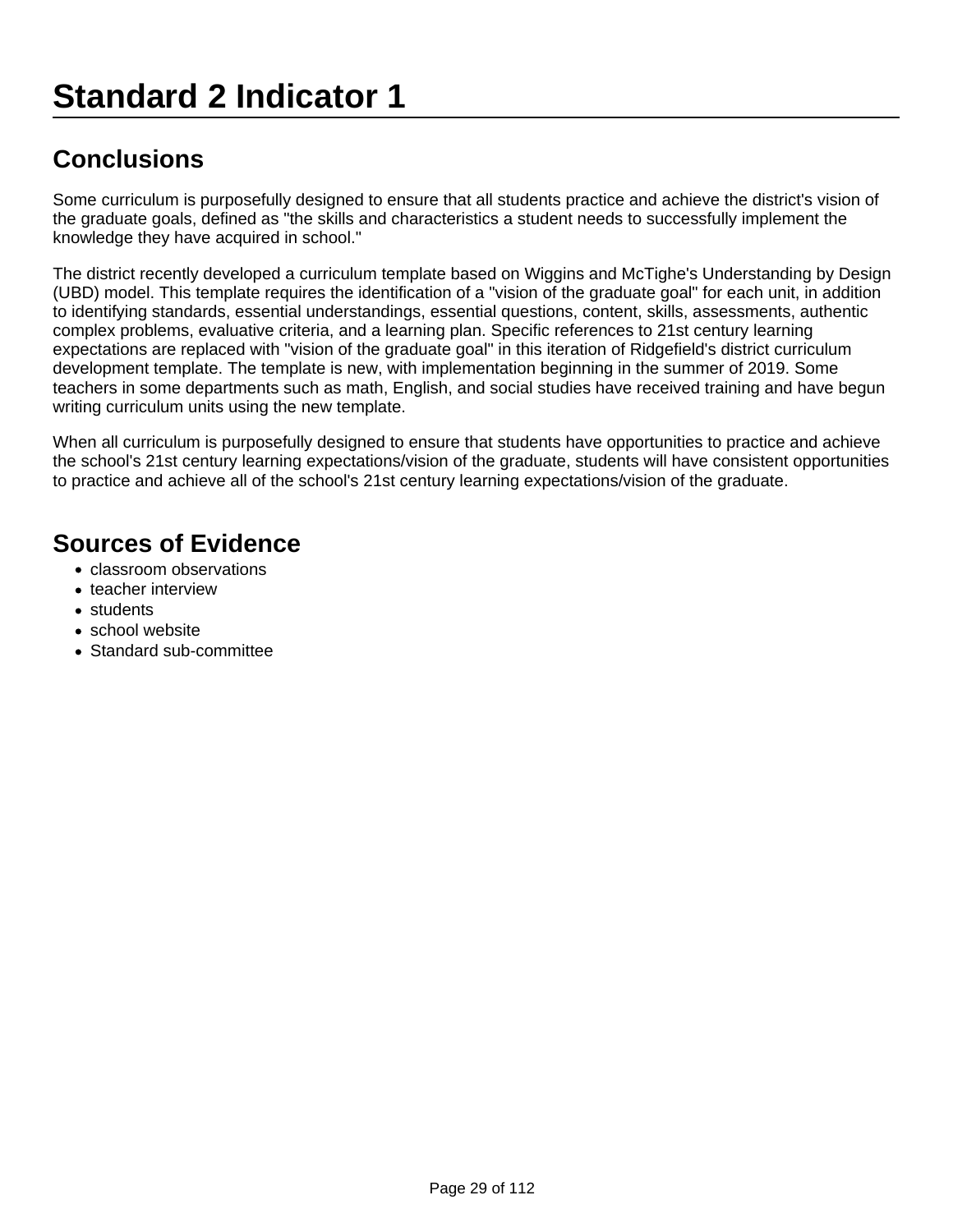Some of the curriculum is written in the district's recently developed common template that includes units of study with essential questions, concepts, content, and skills; instructional strategies; and assessment practices that include the use of specific and measurable criteria for success, such as school-wide analytic or course-specific rubrics.

Most curriculum units are written in an older format that identifies essential questions and content and may identify standards, big ideas, and skills. Few of these older units make reference to assessment or instructional strategies. The new curriculum writing template is available to all departments in a shared Google Drive. The K-12 humanities coordinator and K-12 STEM coordinator, as well as the department chairs, are available to guide departments through curriculum development as they align to this new common format. In the summer of 2019, curriculum for 21 existing courses and five newly approved courses was written using the new template. The district has developed a five-year curriculum revision cycle to ensure the ongoing review and revision of the curriculum.

When all RHS curriculum is completed using the new curriculum writing template with an emphasis on student achievement of the 21st century learning skills/vision of the graduate, teachers will have the tools that they need in order to ensure that all students are able to practice and achieve the school's vision of the graduate goals.

- self-study
- panel presentation
- teachers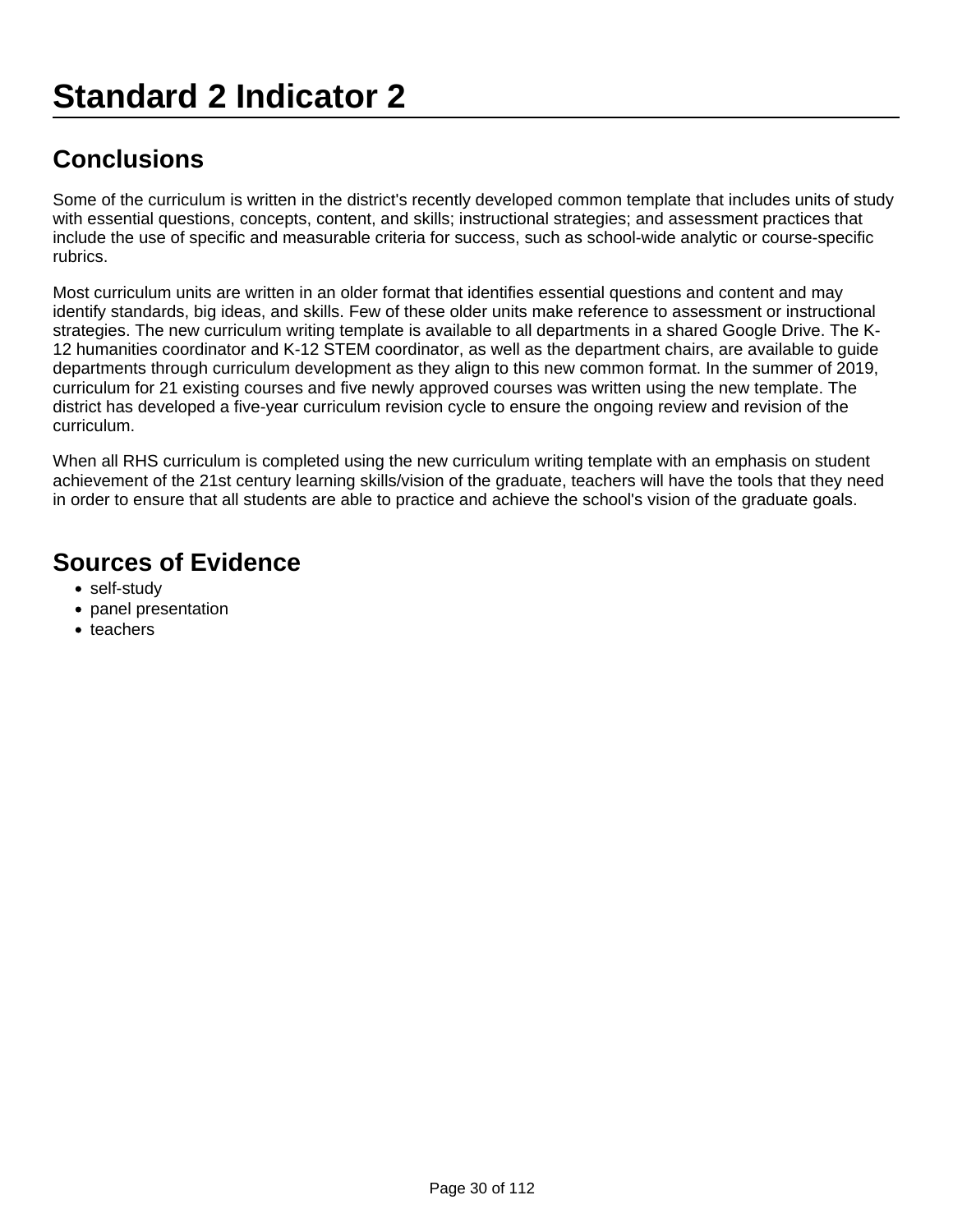The taught curriculum frequently emphasizes depth of understanding and application of knowledge through inquiry and problem-solving, higher order thinking, authentic learning opportunities both in and out of school, and informed and ethical use of technology, but opportunities for cross-disciplinary learning are limited.

Project-based performance tasks in robotics, Project Lead the Way, Marketing, AP Government, and Science Research demonstrate opportunities for student engagement in inquiry and problem-solving. In addition, the use of stations with authentic practice problems in statistics also incorporates problem-solving into the practiced curriculum. Projects in a Latin course demonstrate higher order thinking as students are tasked with making a connection between the ancient societal impacts of the eruption of Mount Vesuvius to a modern issue that can be compared and contrasted for its societal impact. The American Studies course requires students to define an American using three pieces of textual support. Higher order thinking is also evident in a chemistry assignment requiring students to make connections between specific elements and their relevance in society including medicine, industry, and technology.

The Science Research course provides opportunities for students to participate in authentic learning both in and out of school. Students are afforded the opportunity to select a topic of interest, perform research using peerreviewed journal articles, and contact authors and professionals in the related field as they identify an inquirybased question to investigate using authentic data collection. Students develop a portfolio of their work over time from semester to semester as they network and collaborate with expert mentors. Some students travel to work with their mentors on their independent research projects for data collection. Chemistry personalizes learning for students by incorporating student choice into an assignment on elements. Students choose from a variety of formats including painting, designing comic strips, developing super-heroes, writing children's books, and producing videos as their final product. The Health and Ethics course provides students with the opportunity to explore life from birth to death and to care for a simulated child. The music department installed a music lab for students to use in practicing and generating authentic music productions. Family and consumer science classes simulate the Food Network show "Cupcake Wars" as students compete in who can create the best cupcake based on specified criteria. Special education students in the RISE program participate in vocational placement opportunities as they strive to develop essential skills for their future. AP Art students are afforded the opportunity to collaborate with professionals at the Aldrich Contemporary Art Museum as they review student portfolios.

Informed and ethical use of technology is evident in practice at RHS. The district has been working toward a oneto-one Chromebook implementation beginning in the lower grades where students have had explicit and detailed instruction on digital citizenship. These lessons are reinforced by the RHS library/media specialists along with classroom teachers who emphasize academic reliability of online sources, issues of plagiarism, and the importance of citing sources. Advisory lessons address social media, issues of cyber-bullying, and the importance of curating one's digital presence. Over 87 percent of students and 70 percent of parents believe that students are knowledgeable about the ethical use of technology. Classrooms are equipped with technology including for example SMARTBoards, Chromebooks, and projectors. Teachers are comfortable with using the available technology provided to them. For example, a business teacher and students used technology to access resources provided in Google Classroom and to perform additional research for a project. Social studies students used technology to perform research on an assignment and the teacher used the technology to project video clips.

Cross-disciplinary learning is limited at RHS. The American Studies course provides students with a combined experience with English and social studies as units for each discipline are integrated into one where standards for each are assessed simultaneously. The business department has created a cross-disciplinary opportunity for students enrolled in Sports Marketing and Computer Apps courses. The sports marketing students choose two products to compare and contrast such as Peloton and NordicTrack stationary bikes. Computer apps students then design a survey app using the assignment rubric from the Sports Marketing course for the audience to use during project presentations in rating the products.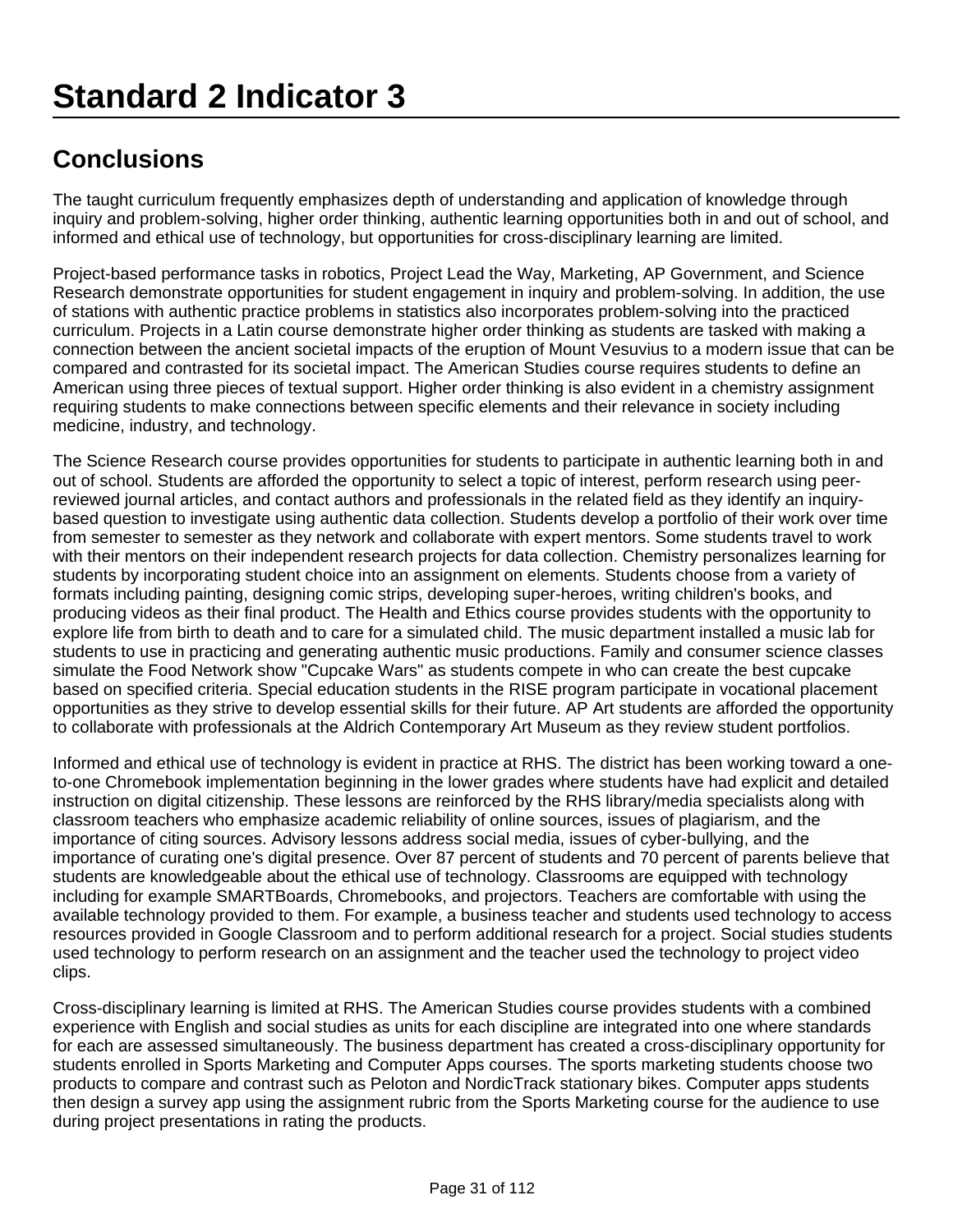Because of the emphasis on depth of understanding and application through inquiry and problem-solving, higher order thinking, authentic learning opportunities both in and out of school, and the informed and ethical use of technology, students have many opportunities to learn and apply knowledge to complex problems both in and outside of school. When the school increases opportunities for cross-disciplinary learning, students will increase their abilities to link concepts and skills in approaching complex problems.

- classroom observations
- self-study
- student shadowing
- panel presentation
- student work
- teacher interview
- teachers
- students
- department leaders
- school website
- Standard sub-committee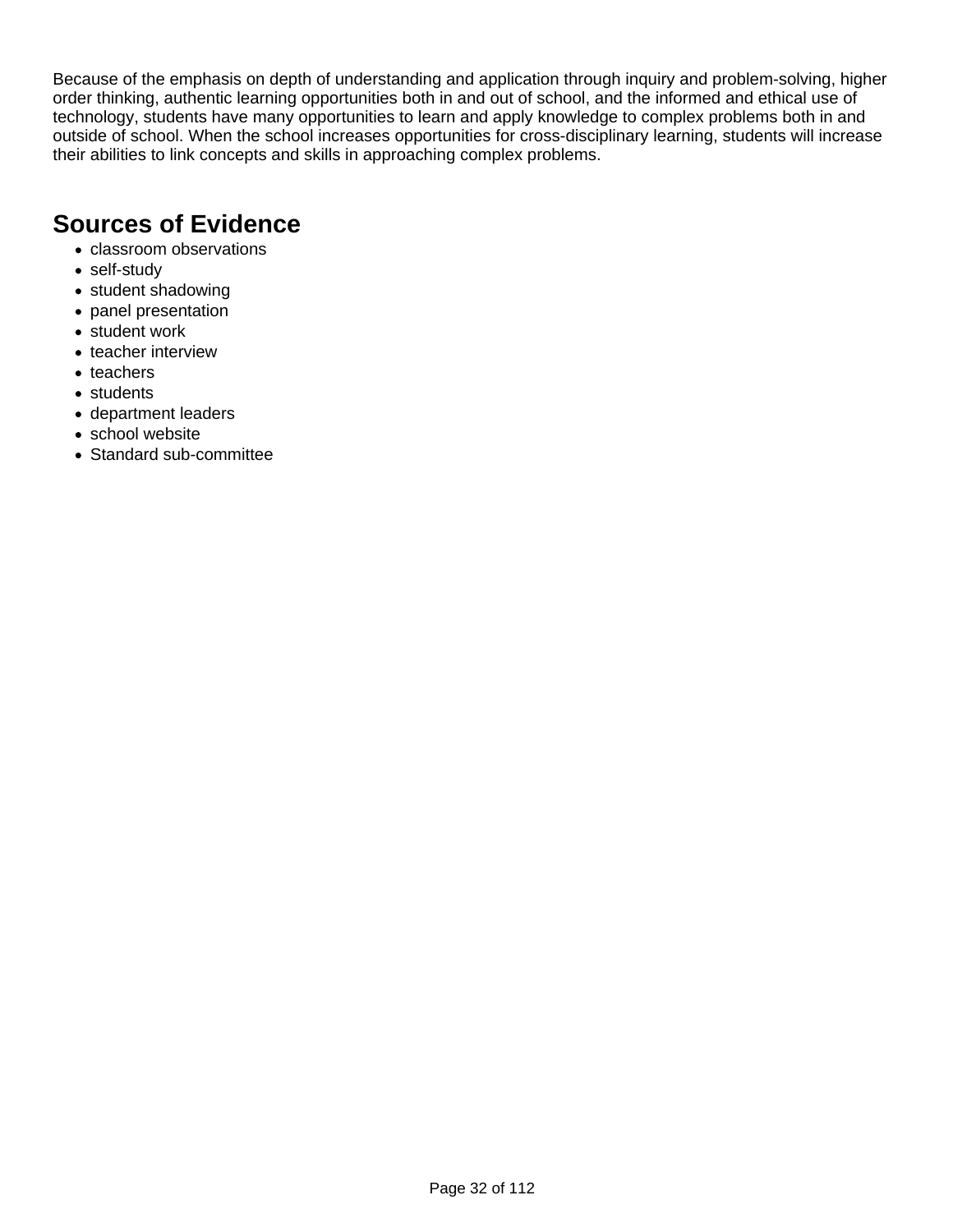There is clear alignment between the current written and taught curriculum.

Currently, departments meet informally and sometimes formally during monthly meeting times, during free periods, and after school for purposes of collaborating on issues of curriculum, instruction, and assessment. Teachers are occasionally given time during designated professional development days to align their curricula and develop their lessons. Periodic collegial walk-throughs are conducted, and supervisory classroom observations also monitor the consistency of written and taught curriculum. Lesson plans are reviewed by department chairs, and teaching practices are evaluated by peers and administrators. Common assessments in Algebra II, Pre-Calculus, and Geometry courses are used and regularly reviewed to pinpoint gaps in the curriculum. World Languages teachers of the same course meet regularly, albeit informally, to share ideas about delivering the curriculum. By design, structures are in place to ensure that the written curriculum is taught. Department chairs supervise teachers and provide assistance. In addition, there are two K-12 curriculum coordinators in humanities and STEM. The assistant superintendent created a five-year cycle, in which all departments will implement a formally revised curriculum that began in the summer of 2019.

Because of the formal and informal structures in place to ensure the alignment between the written and taught curriculum, students have equal opportunity to practice and achieve the school's learning expectations.

- classroom observations
- self-study
- teachers
- students
- school support staff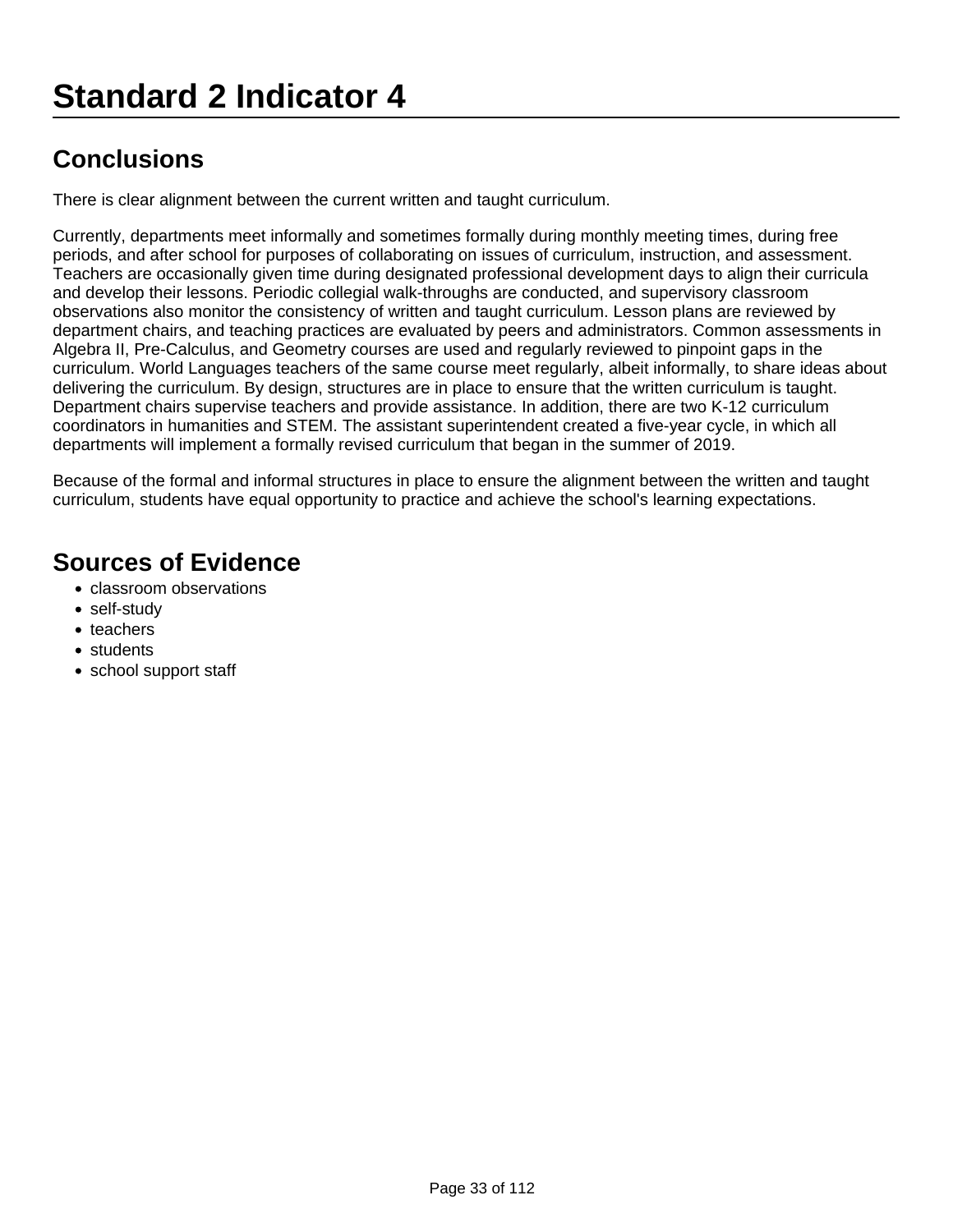# **Standard 2 Indicator 5**

# **Conclusions**

Curricular coordination informally exists within most departments and vertical articulation informally exists in a very limited number of departments between the two sending middle schools and RHS.

Vertical articulation with sending schools is attempted in the district via the use of a shared Google drive that stores curriculum. However, access to all teachers appears to be limited at this point and collaboration on vertical articulation is limited. Teachers between grade levels do not have formalized collaborative time to articulate curriculum vertically. However, the recent implementation of the STEM and humanities coordinator positions provide opportunities for the district to improve the curricular coordination and vertical articulation between and among academic areas within the school as well as with sending schools in the district. The math department has implemented structures that more effectively support collaborative processes in horizontal alignment and curriculum design through the creation of professional learning communities (PLCs). Teachers are provided with department meeting time and professional development time weekly on Thursday afternoons to work together to ensure vertical alignment of curriculum grades nine through twelve. The Thursday afternoon "professional hour" is cited as an opportunity for curricular coordination, but most teachers and administrators agree that there are many competing agenda items for the time. All acknowledge that school-wide time during the school day is not formally scheduled, adding that occasionally teachers of like courses have the same preparation period and are able to meet for collaboration if they choose. Departments also have common office spaces that enable informal "on the fly" collaboration.

When the school and district provide effective curricular coordination and vertical articulation between and among all academic areas within the school as well as with sending schools in the district, there will be a clear understanding of the continuum of student learning in the district and how it will culminate in the high school experience.

- self-study
- teacher interview
- teachers
- department leaders
- central office personnel
- school leadership
- Standard sub-committee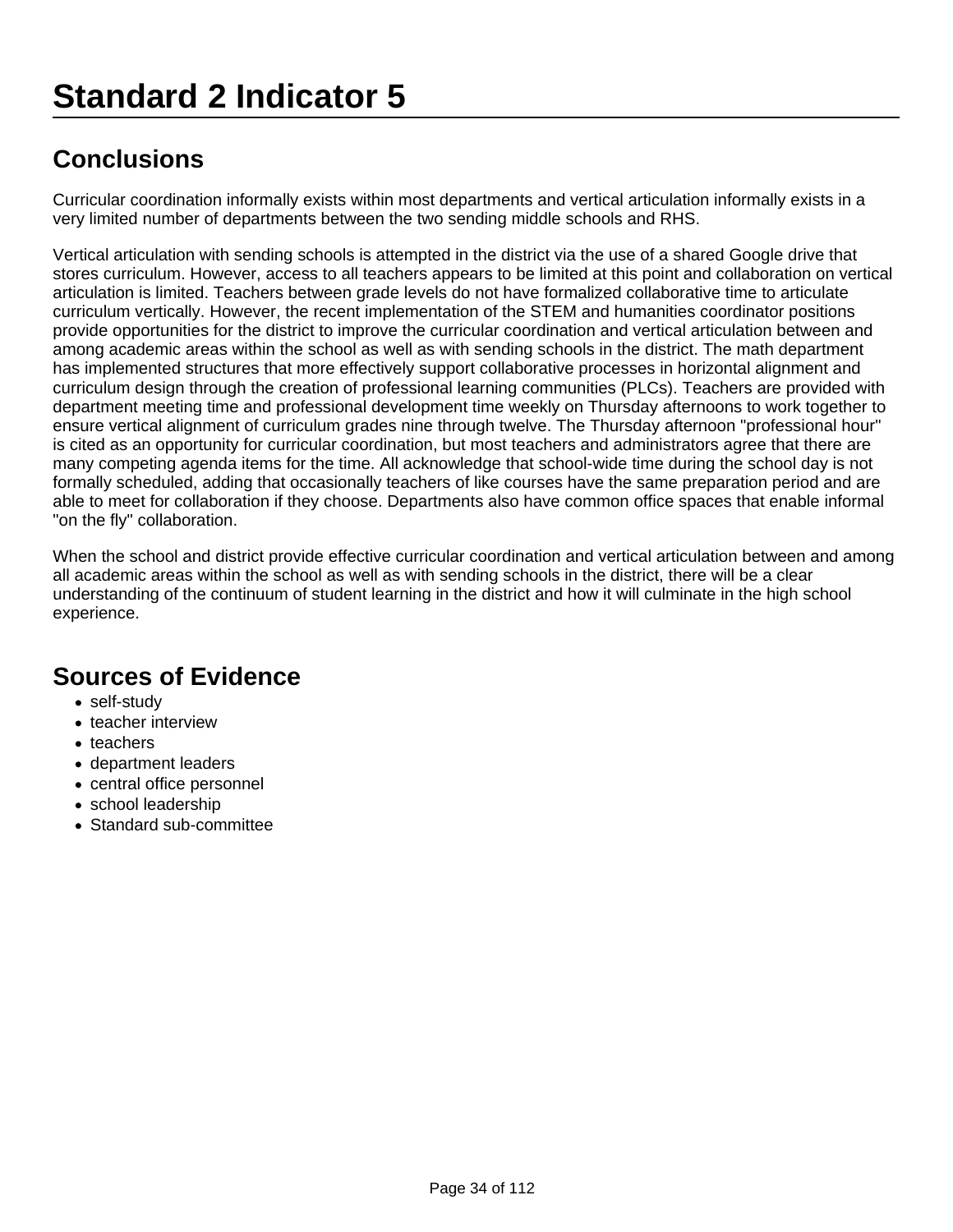Staffing levels, instructional materials, technology, equipment, supplies, facilities, and the resources of the library/media center are sufficient to fully implement the curriculum, including the co-curricular programs and other learning opportunities.

Teachers and administrators report adequate funding is allocated to instructional materials, technology, equipment and supplies, and library/media resources. Curriculum requests for funding are based on priority and on an as-needed basis for all departments. According to the Endicott survey, 82 percent of students and 83 percent of parents believe that funding is adequate for their needs. Library/media specialists report adequate funding for print and non-print resources to fully implement the curriculum, and funding is available and systematically budgeted to allow for updated resources. The library learning commons (LLC) resources adequately support the curriculum with supplemental material as well as computers to support research. Some highlights include authors as guest speakers to discuss writing process and to meet with reading classes, host space on RHS Latin Day for Latin classes, showcase in Mark Twain room for robotics murph-bots, Gale database access, assistance in the creation and facilitation of 13 class escape rooms using Breakout Edu for social studies, math, English, and Latin. The LLC also provides new puzzles every month as a way for students to relax, de-stress, and collaborate. Additionally, library/media specialists have met with six disciplines departmentally in the last year, and have provided over 75 in-person teacher consults. Library/media specialists at RHS provide remarkable support guides for students created to support independent research assigned by classroom teachers including a nuclear chemistry project, the Great Light Debate, UCONN ECE research project, American values in mythology and in the Bible.

RHS also has a wide variety of co-curricular and extracurricular offerings. The student life office (SLO), is overseen by a 0.6 FTE student life coordinator, and the office is staffed during the school day by two full-time employees who plan and coordinate all extracurricular activities, including student government, school-wide events, clubs, and sports. Clubs and activities are fully funded by the district, but athletics operates on a partial pay-to-play basis.

Because staffing, instructional materials, technology, equipment, supplies, library resources are sufficient in order to fully implement the curriculum, including co-curricular programs and other learning opportunities, students are challenged to continually pursue personal excellence.

- self-study
- student shadowing
- facility tour
- students
- Endicott survey
- school website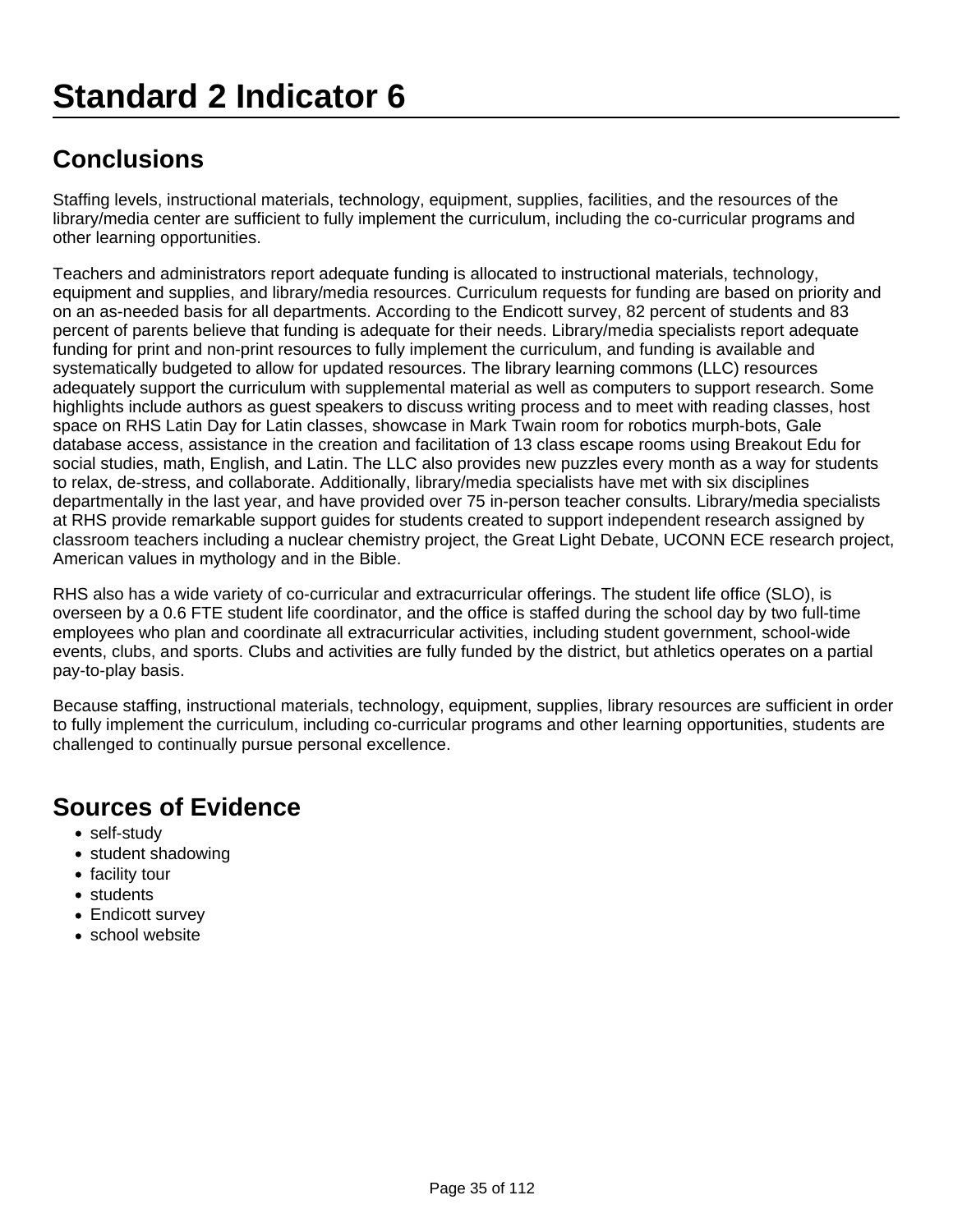The district provides the school's professional staff with sufficient personnel and somewhat sufficient time and financial resources for ongoing and collaborative development, evaluation, and revision of the curriculum using assessment results and current research.

Department leaders, along with the K-12 STEM coordinator and K-12 humanities coordinator work collaboratively in conjunction with the assistant superintendent to facilitate the ongoing and collaborative development, evaluation, and revision of the curriculum. However, this work is in its infancy, with the implementation of the new curriculum template beginning in the summer of 2019. At the district level, central office staff including the superintendent and the assistant superintendent oversee the STEM coordinator and the humanities coordinator. However, stability of leadership positions in central office in recent years has been inconsistent. The current superintendent is in her second iteration of filling in as interim superintendent, and the assistant superintendent responsible for curriculum is newly appointed. The STEM and humanities coordinators work closely with the department chairs at RHS. The department chairs work closely with the course coordinators who work closely with the classroom teachers in facilitating informal review of curricula focusing on horizontal alignment and revision using assessment results. District leadership and the board of education use all available standardized assessment data such as SAT, PSAT, and AP results to inform decisions regarding curricular offerings and revisions. Building leadership and teachers also use standardized testing data as well as classroom assessment data to inform revisions to curricula.

District leadership including the STEM and humanities coordinators as well as building leadership including the department chairs, course coordinators, and teachers have the opportunity to use time associated with department meetings, the Thursday afternoon professional hour, and periodic professional development days on the school calendar to develop, evaluate, and revise the curriculum. However, this scheduled time is also used to meet the demands of other pressing needs at RHS or in the district. Frequently, time for curriculum focus gets diminished. There are funds set aside for teachers to write curriculum during the summer. Any request for summer curriculum writing time originates with the department chairs. Requests are submitted to the RHS principal using a standardized form and are expected as part of the school's annual budget development process. The principal prioritizes the areas in need of review and revision. New course proposals are considered by the principal and are determined by district need. Development of curriculum for new courses occurs over the summer and is funded primarily by the central office budget. Funding for curriculum review or professional development requests is provided by the RHS budget primarily and may take place during the school year or over the summer as needed. The 2019-2020 budget includes \$27,560 for work on 26 courses, five of which were newly approved courses. According to the Endicott survey, only 35 percent of staff believe that sufficient time is provided for curriculum evaluation, review, and revision of work, and 65 percent of staff believe that they are directly involved in this work.

Because the district provides the school with sufficient personnel for ongoing and collaborative development, evaluation, and revision of the curriculum using assessment results and current research, RHS is building the capacity and expertise necessary to create a strong, rigorous curriculum; when sufficient time and financial resources are also allocated, the curriculum development process will gain momentum resulting in a strong, cohesive curriculum ensuring that students will have the opportunity to practice and achieve the school's learning expectations.

- self-study
- teacher interview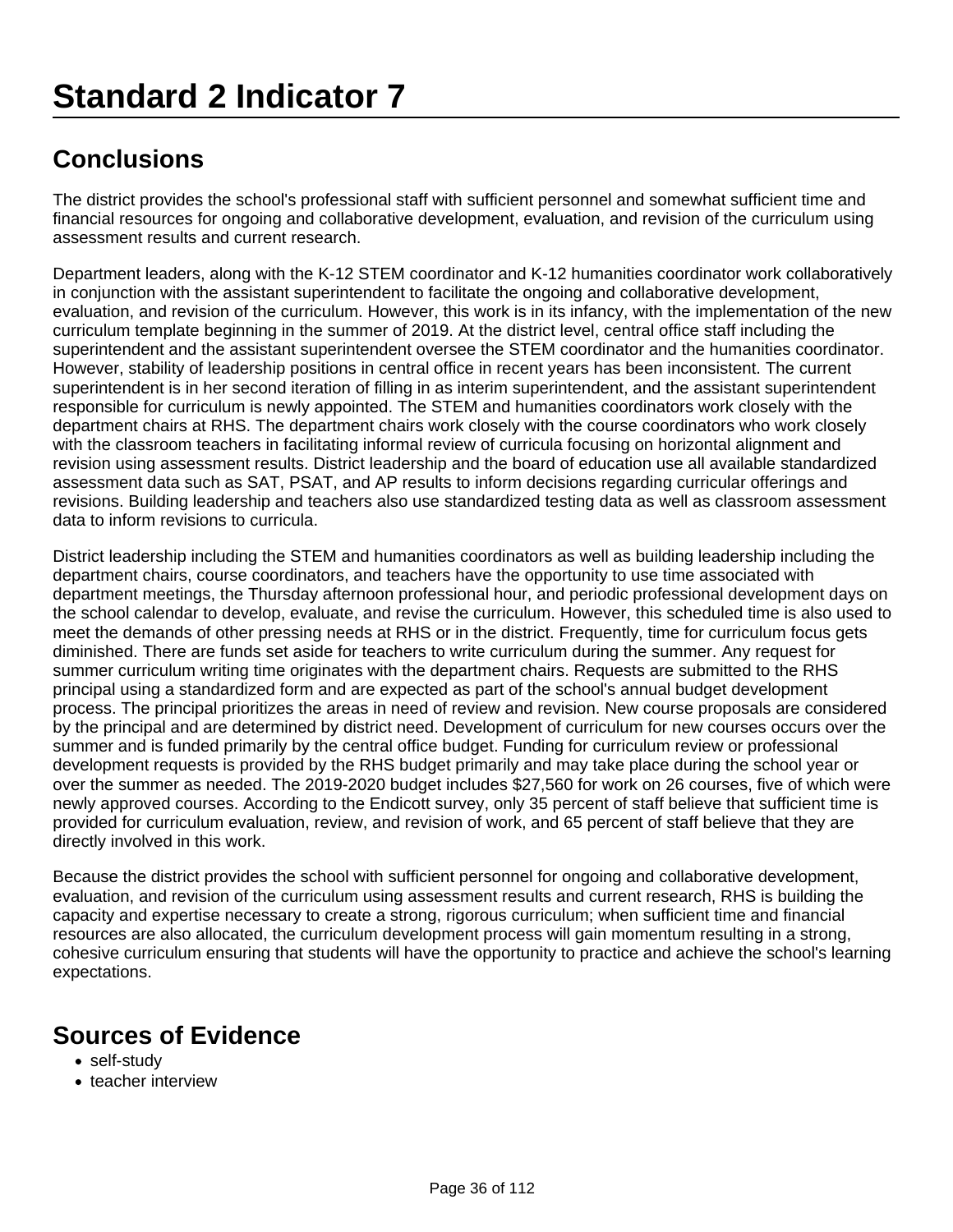- teachers
- school board
- department leaders
- central office personnel
- school leadership
- Standard sub-committee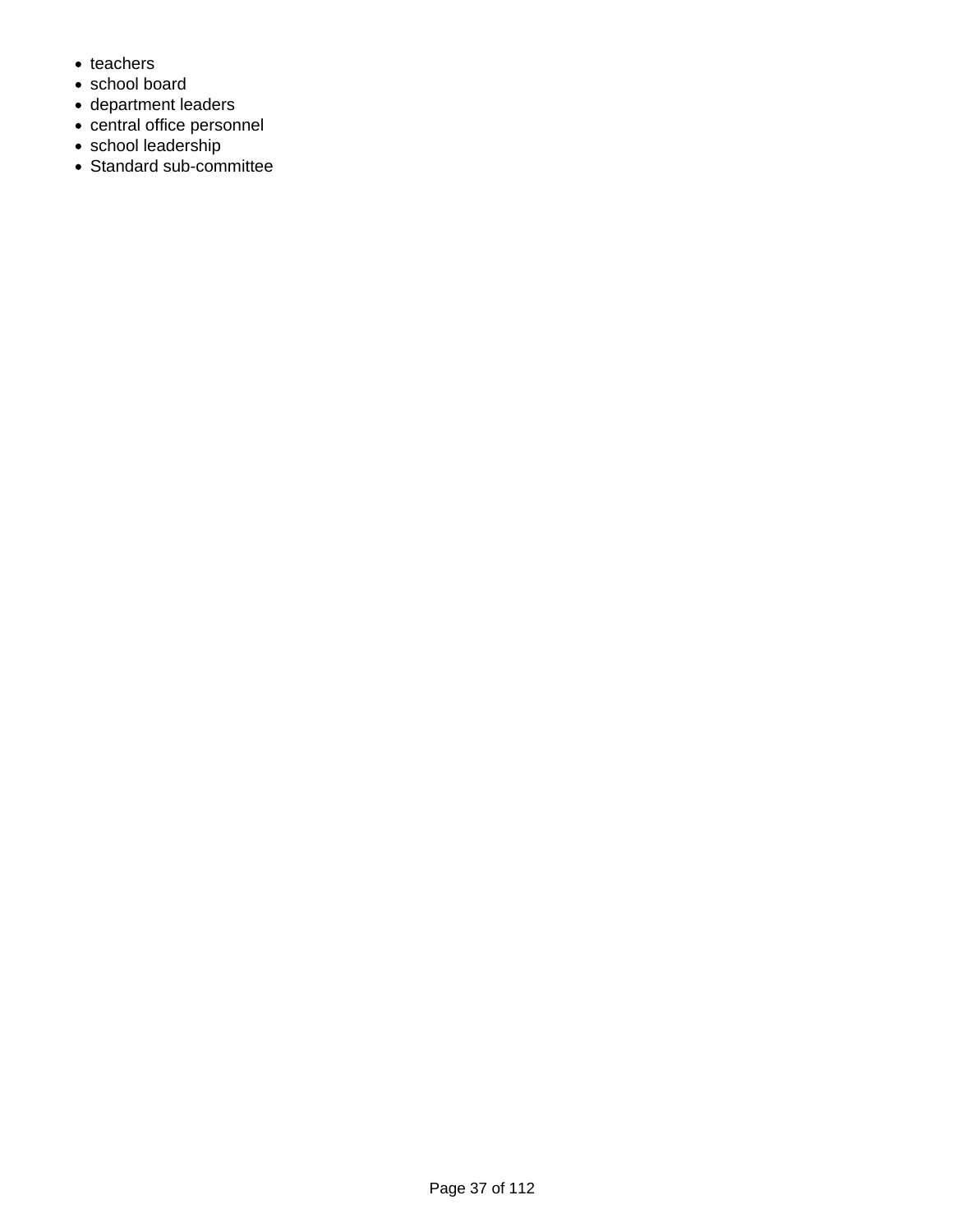# **Standard 2 Commendations**

## **Commendation**

The development of a common curriculum format and district curriculum writing guide to ensure that all curriculum will include units of study with essential questions, concepts, content, and skills; the school's 21st century learning expectations; instructional strategies; and assessment practices that include the use of specific and measurable criteria for success, such as school-wide analytic or course-specific rubrics

#### **Commendation**

The emphasis on depth of understanding and application of knowledge through inquiry and problem-solving, higher order thinking, authentic learning opportunities both in and out of school, and the informed and ethical use of technology

## **Commendation**

The commitment to providing staffing levels, instructional materials, technology, equipment, supplies, facilities, and the resources of the library/media center that enable full implementation of the curriculum

## **Commendation**

The provision of sufficient supportive instructional materials to fully implement the curriculum

## **Commendation**

The value and support for professional development

## **Commendation**

The sufficient funding for appropriate technology to fully implement the curriculum in addition to support personnel for technical support and lesson plan integration

### **Commendation**

.

**Commendation**

#### **Commendation**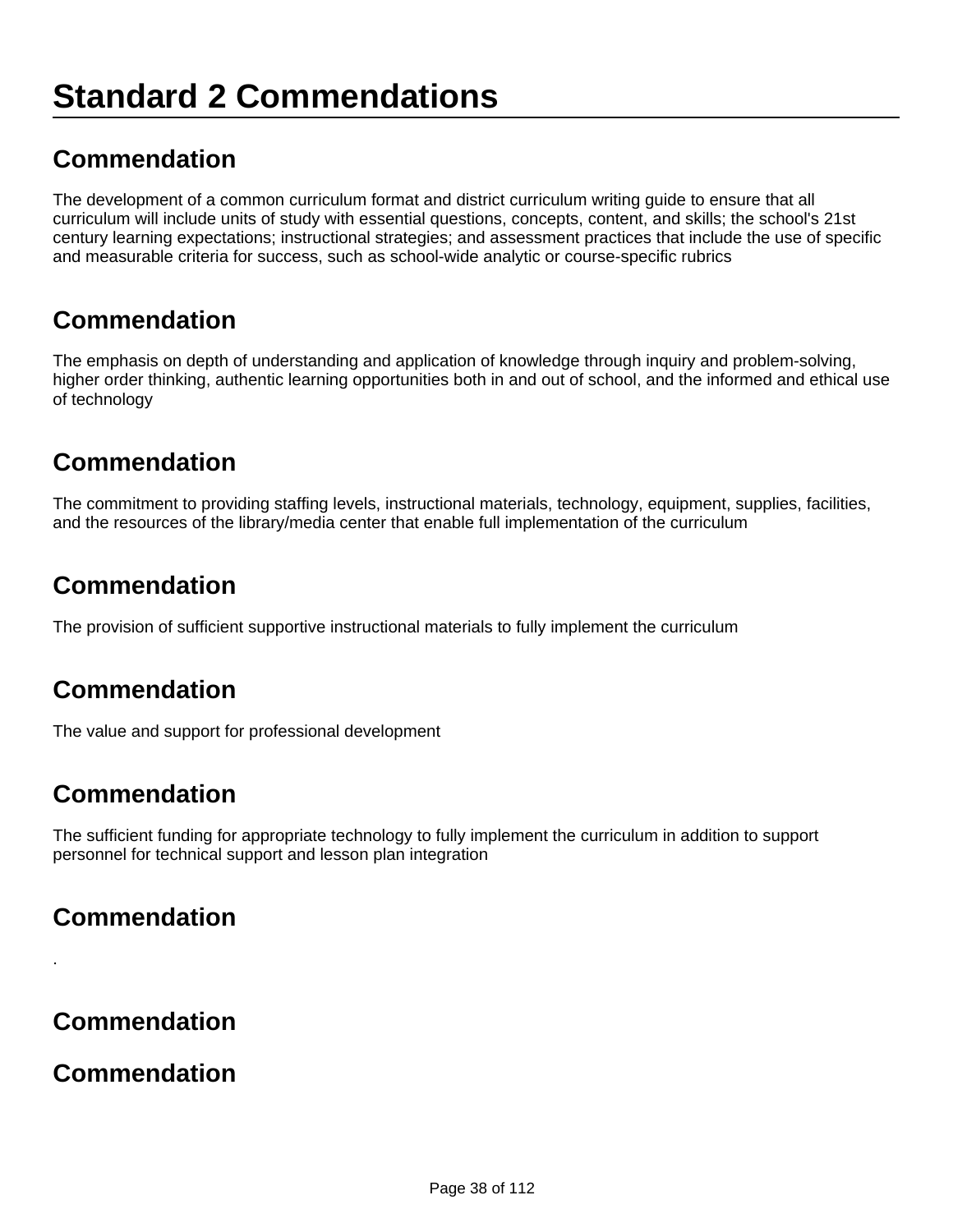.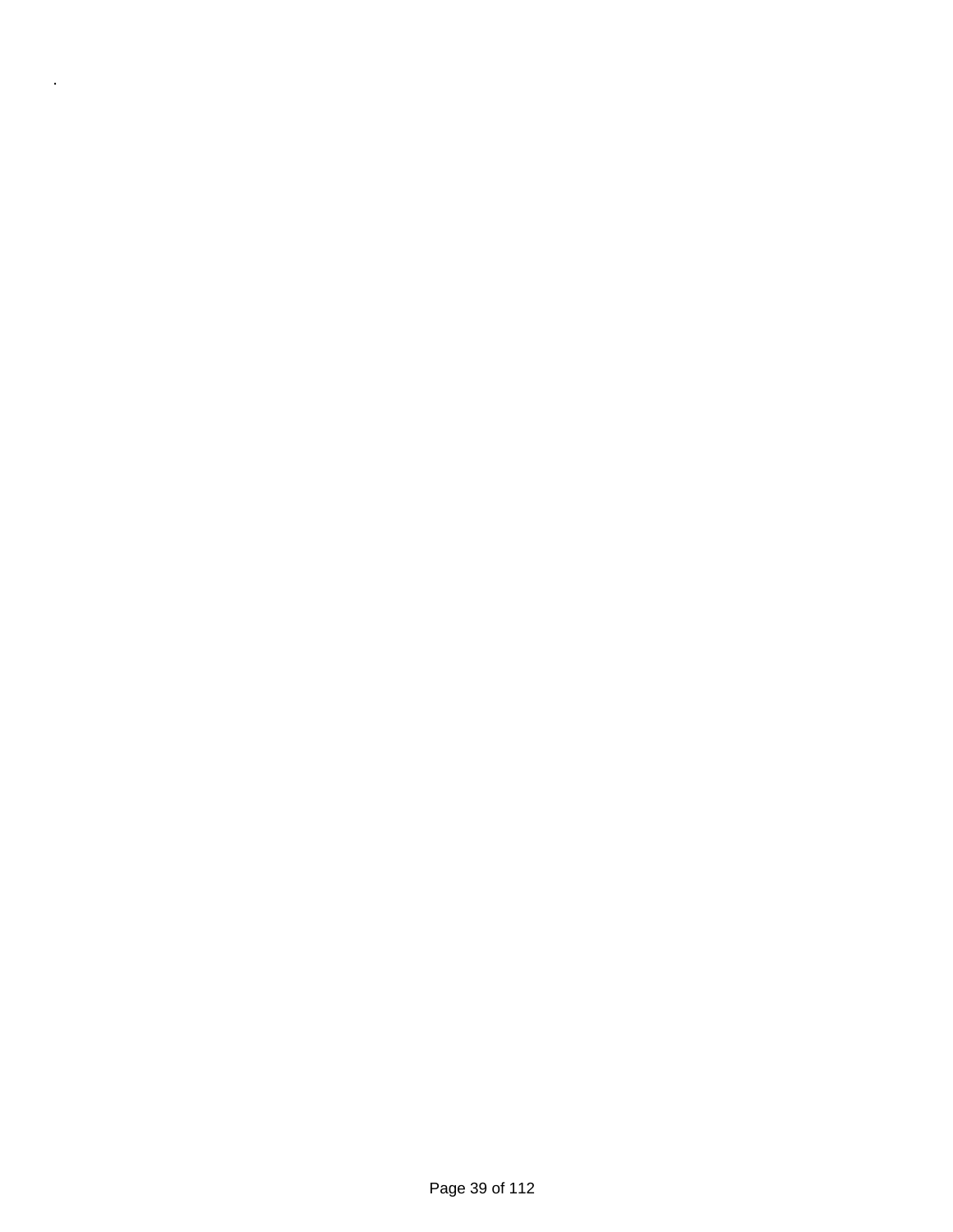# **Standard 2 Recommendations**

#### **Recommendation**

Complete curriculum for all courses in all departments using the common format that includes essential questions, concepts, content, skills, 21st century learning expectations, instructional strategies, assessment practices including specific and measurable criteria for success

#### **Recommendation**

Increase cross-disciplinary learning opportunities for students

#### **Recommendation**

Ensure that there is effective curricular coordination and vertical articulation between and among all academic areas within the school as well as with sending schools in the district

#### **Recommendation**

Implement a formal review cycle and process for each department and each course with adequate time and funding for curriculum development, review, and revision including input from all teachers

### **Recommendation**

Increase teacher collaboration across grade levels to ensure vertical alignment

### **Recommendation**

Provide training to all teachers on use of the common curriculum writing template using the district curriculum writing guide

#### **Recommendation**

.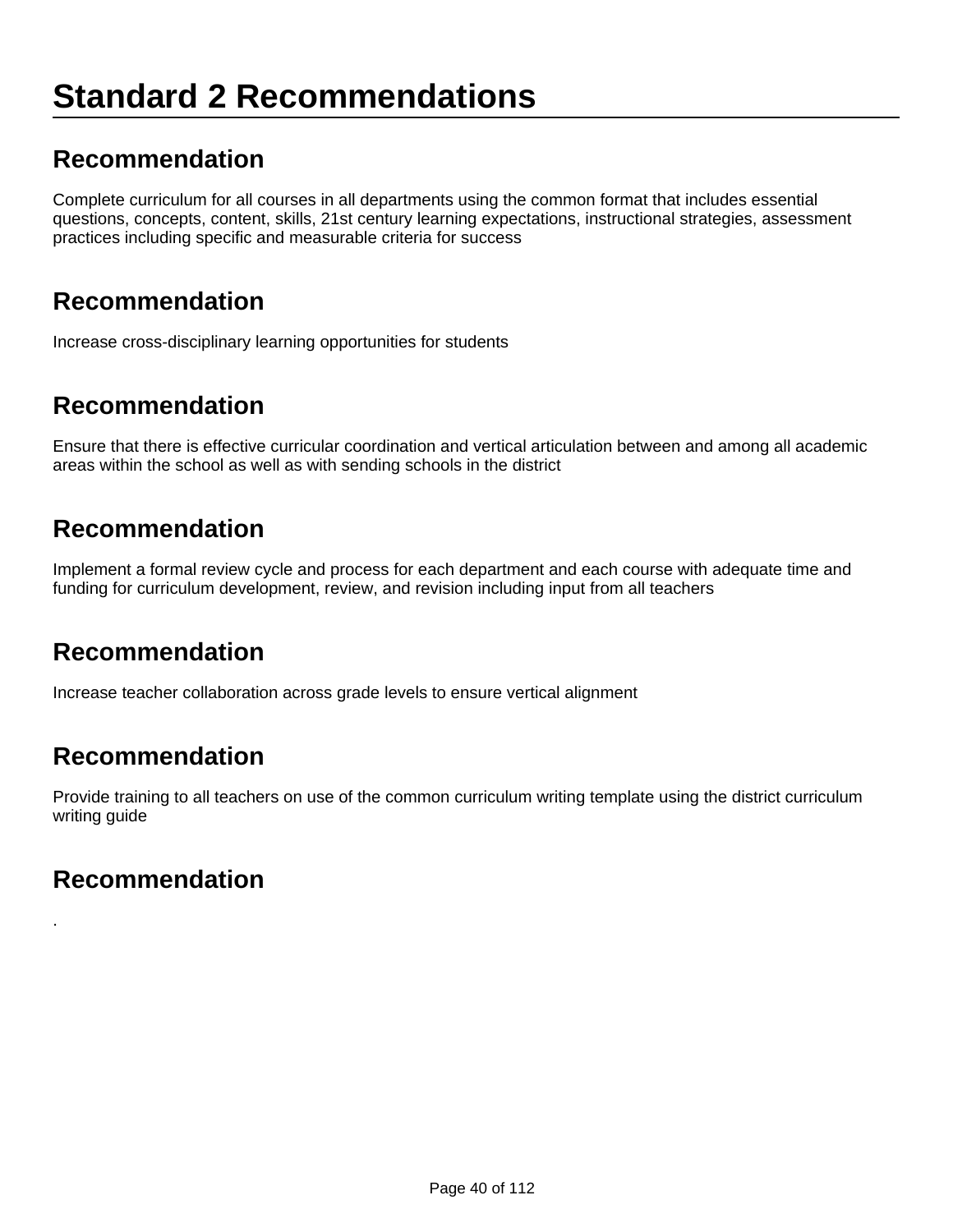# **Standard 3 Indicator 1**

# **Conclusions**

Teachers' instructional practices are examined in some areas to ensure consistency with the school's core values, and beliefs.

Many teachers are familiar with the school's identified beliefs about learning. According to the Endicott survey, 71 percent of teachers believe they continuously examine their instructional practices to ensure consistency with the school's core values and beliefs about learning. In the self-study, teachers report they reflect on practice through collaboration and conferencing. Teachers report formal and informal observations allowing for consistent examination of teaching practices between teachers and supervisors. In addition, teachers recently completed school-wide professional development to learn how to use peer observations to support reflective practice, to build consistency in departments, and to ensure alignment with core values. However, only some teachers practice this strategy on a consistent basis. Departments such as English and health, formally complete and debrief peer observations twice per semester. In addition, the social studies department requires new teachers to observe veteran teachers to support alignment with school core values and beliefs. Many teachers engage in reflection of practice during the weekly Thursday afternoon professional hour. At department meetings, departments sometimes examine instructional practices to ensure cohesion among teachers and to inform modification of instruction. Some teachers also examine practice through informal discussions with colleagues during common planning times.

When instructional practices are continuously examined to ensure consistency to the school's core values and beliefs, all students will be able to achieve at high levels.

- classroom observations
- self-study
- student work
- teacher interview
- Endicott survey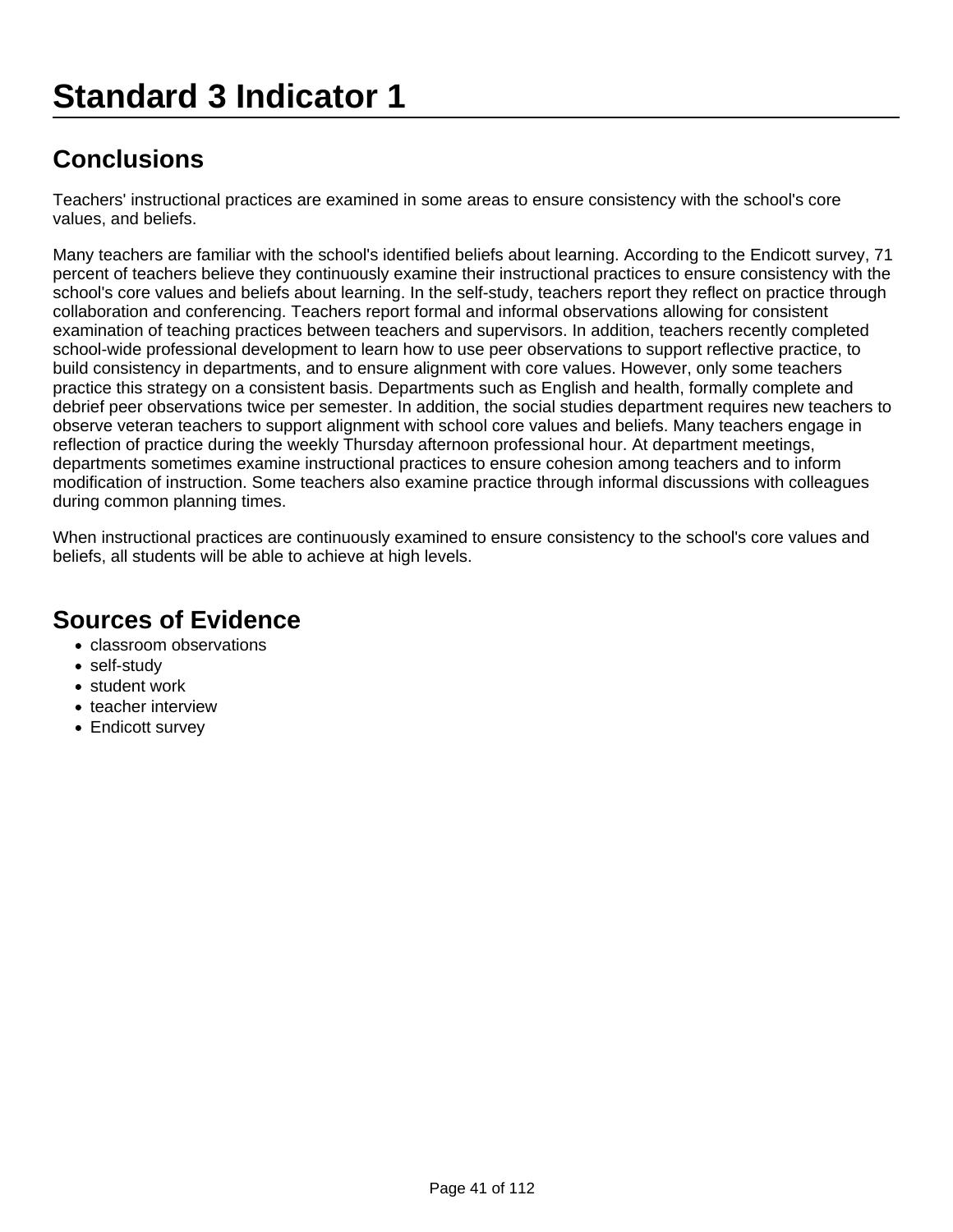Teachers at Ridgefield High School (RHS) support the achievement of the school's 21st century learning expectations by frequently engaging students as active and self-directed learners; emphasizing inquiry, problem solving, and higher order thinking; and integrating technology to implicitly support the achievement of the school's 21st century learning expectations. In some areas, teachers personalize learning beyond offering student choice, create opportunities to apply knowledge and skills to authentic tasks, and engage students in self-assessment and reflection. Teachers' instructional practice infrequently engages students in cross-disciplinary learning.

RHS students enjoy being in the classroom and actively engage in their learning. The vast majority of teachers provide students opportunities to be self-directed learners. In an AP Psychology class, students create an extended metaphor using a self-selected theme to create a presentation for peers on the structures and functions of the human brain. In aSpanish III class, students select a fashion designer from a Spanish-speaking country, conduct research, and create a visual presentation to be presented in the target language. Teachers also emphasize inquiry, problem solving, and higher order thinking.According to the Endicott survey, 72 percent of parents agree that teachers emphasize inquiry, problem solving, and higher order thinking. Examples of this practice includea Science Research class, where higher order thinking and problem solving is incorporated by requiring students to choose a topic of interest, research peer-reviewed journal articles, and annotate to gather information to develop an inquiry question. In a freshmen health course, students complete a personal wellness plan. Students are required to select an issue or problem they are having at home or at school, identify ways of overcoming those obstacles, create a SMART goal, and write self-reflections on progress.

Across the school, most teachers integrate technology to enhance instruction and increase engagement. The school employs a one-to-one device model, which facilitates peer collaboration, links students to professional content at the global level, and can be used to practice skills. In a health class, students viewed a documentary while completing a graphic organizer to prepare for an open discussion on the obesity crisis in the United States. Teachers are required to use Google Classroom to streamline communication with students and parents. Some teachers also use Google Classroom to collect data. In a mathematics class, a teacher uses Google Forms to conduct quarterly student perception surveys to inform instruction.

According to the Endicott survey, 91 percent of staff agree teachers personalize instruction to support the achievement of the school's learning objectives. In sharp contrast, only 31 percent of students believe they receive personalized instruction at RHS. Some teachers deliberately personalize instruction by varying content, process, and product. In a Resource Mathematics class, students participate in learning stations where the teacher has individualized the learning experience to each student's readiness level. Many teachers offer varying degrees of student choice as a means of personalizing learning.

Some teachers in some departments integrate the application of knowledge and skills to authentic tasks in the classroom. According to the Endicott survey, 46 percent of students agree they have the opportunity to apply skills outside the classroom. Business students participate in the statewide stock market challenge. This online program provides an extended learning opportunity for students as it connects students to a global economy, while preparing students for their financial futures. Opportunity beyond the classroom exists in a Sports Marketing class where students planned, promoted and ran a tournament for charity. Some teachers offer opportunities to reflect on work and self-critique.

According to the Endicott survey, 66 percent of students agree that teachers provide opportunities to self-assess work. In the English department, teachers confer with students at least twice a year to provide individual writing support on a specific writing task. A teacher in the social studies department has students complete a reflection piece after unit projects. This student task requires individual responses where students indicate areas of strength and weakness within their work. Students are also asked to inform how they could improve their work.

There is limited opportunity for students to participate in cross-disciplinary learning. The English and social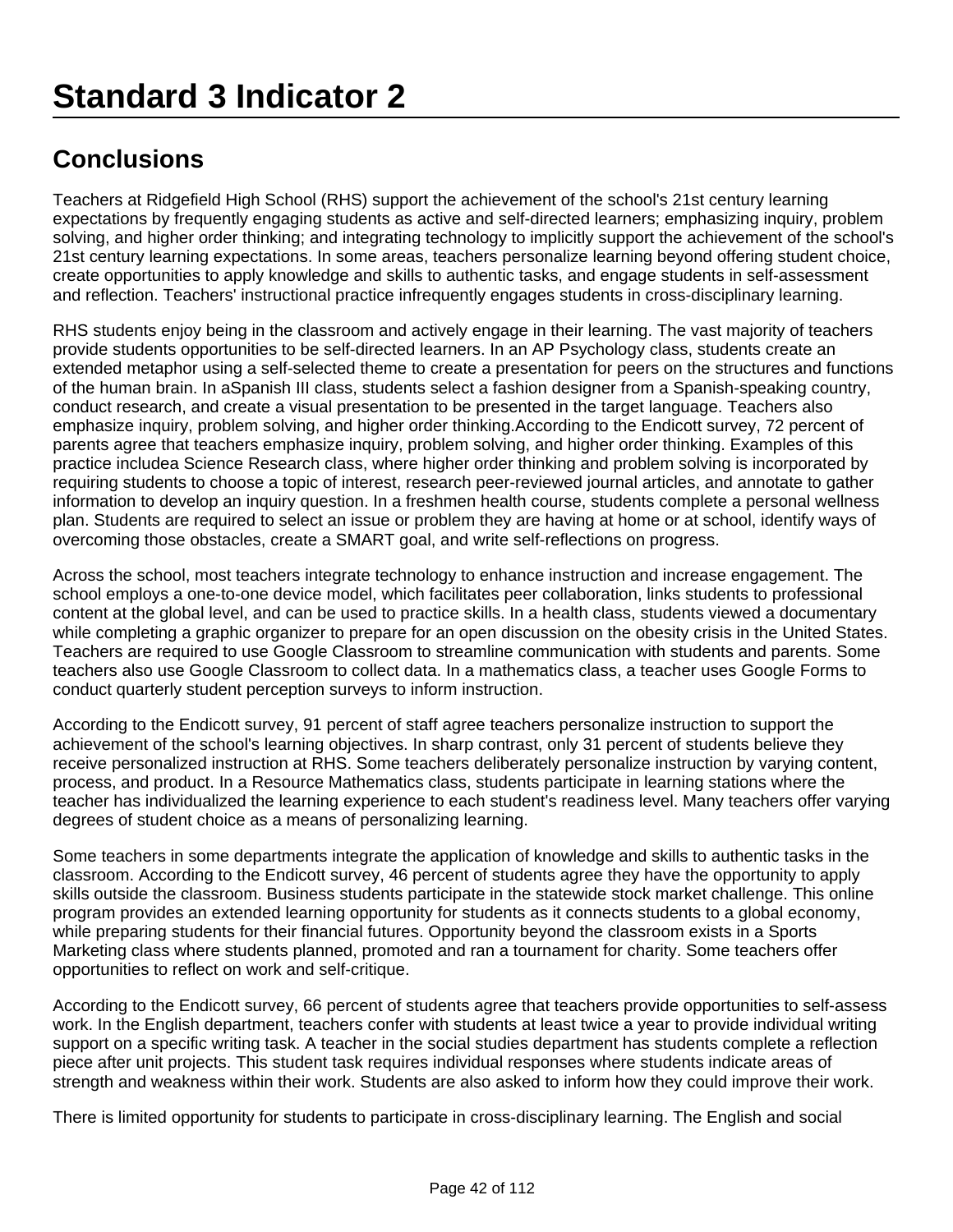studies departments provide an American Studies class, which addresses literacy through the study of history. However, according to the Endicott survey, only 48 percent of students agree teachers include topics from other subject areas in their classes. In addition, classroom observation and student interviews indicate infrequent crossdisciplinary connections within most departments.

Because teachers engage students as active and self-directed learners, emphasize inquiry, problem solving, and higher order thinking, and integrate technology into the daily classroom, students are able to achieve goals and develop 21st century skills in a dynamic environment. When teachers can further personalize instruction, facilitate the application of knowledge and skills to support authentic tasks, regularly implement self-reflection, and engage students in cross-disciplinary learning, student achievement of the school's 21st century learning expectations will be fully supported.

- classroom observations
- self-study
- student shadowing
- panel presentation
- teacher interview
- teachers
- students
- parents
- Endicott survey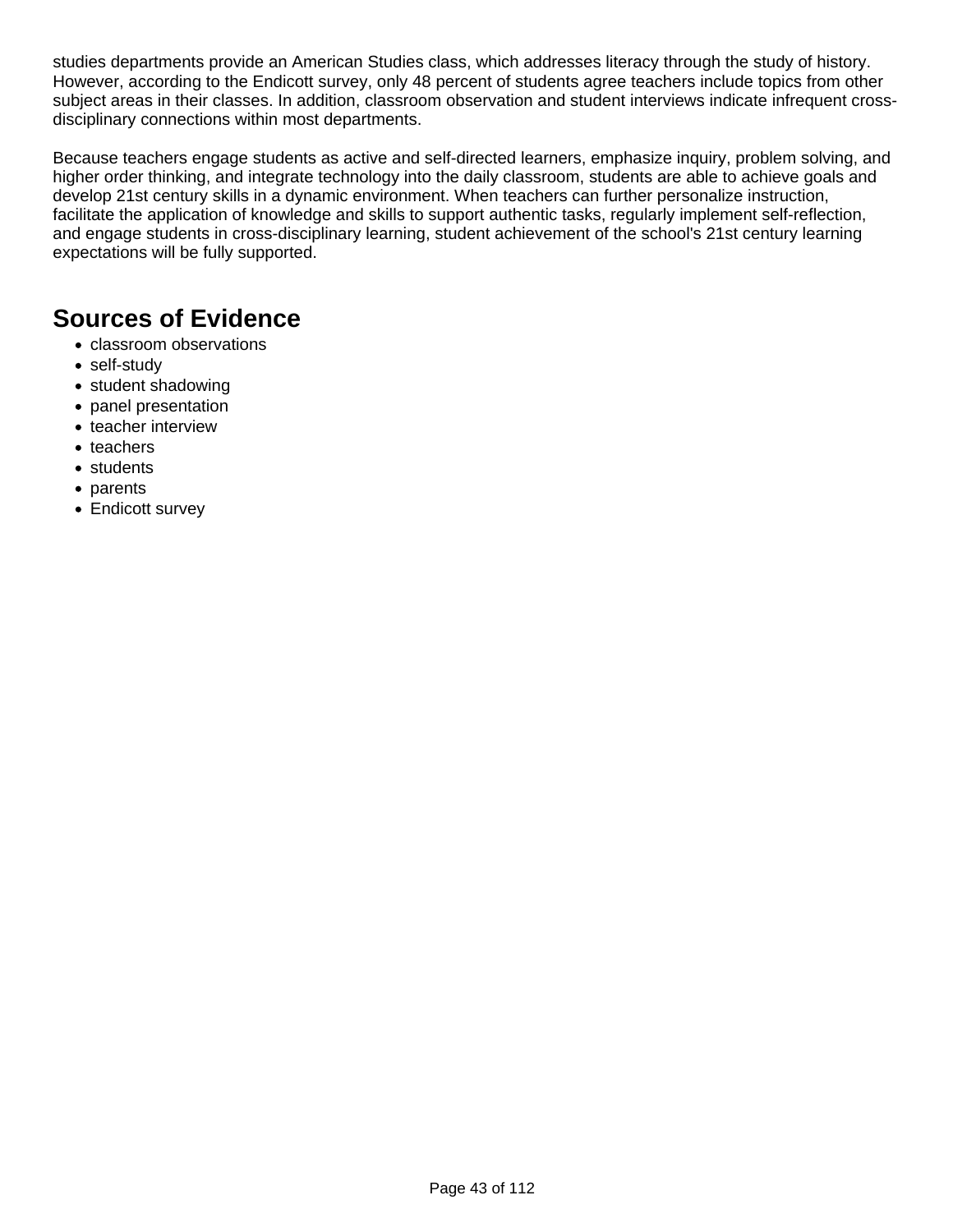Many teachers adjust their instructional practices to meet the needs of each student by using formative assessment,especially during instructional time;strategically differentiating instruction; purposefully organizing group-learningactivities; and providing additional support and alternative strategies within the regular classroom.

Common formative assessment tools used by teachers includeKahoot, Noodle Tools, Read and Write platform for dictation, text to speech, Google Forms, and Google Documents with comments to provide direct feedback to students and information for teacher instruction, as well as entrance and exit tickets.

Many teachers indicate that they strategically differentiate to meet the learning needs of all students. Such differentiation varies by content and level. In English classes, teachers provide students with one-to-one writing conferences providing students with immediate feedback and personalization. In addition, some students are given a thesis template and sentence starters, audiobooks, and guided notes. In social studies, students are given three or four differentiated versions of the same activity and provided with technology such as a mapping in geography to support their learning. In math, students in co-taught classrooms are placed in strategy groups by skill levels to target their instruction.During the panel discussion with students, they mentioned virtual opportunities and alternate opportunities for assignments.

Nearly 92 percent of teachers state they use group activities, and teachers were observed using groupactivities during classroom visits. Nearly 91 percent of students state that the teachers use group activities.Observed examples of group work included students working in AP Government to research the roles and responsibilities of the Senate and Congress in order to prepare the performance task to write a bill, and students preparing for a Socratic seminar in Foundations of Modern History. Students also worked in purposefully designed groups in science during lab work as well as in exploring relationships between predator, prey, and producer populations.

Nearly 91 percent of teachers state that they provide alternative strategies within the regular classroom, and 63 percent of students stated that their teachers provided a variety of teaching strategies. Teachers meet with students during scheduled writing conferences and offer opportunities for students to receive additional support after school or during school hours which was stated in both teacher and student panels. Technology is regularly used to provide alternative instruction such as text to speech and audio novels. In social studies, a teacher creates multiple assignments on one topic to meet the learning needs of her students.

Because teachers at RHS regularly adjust their instructional practices to meet the needs of each student by using formative assessment, especially during instructional time; strategically differentiating; purposefully organizing group learning activities; and by providing additional support and alternative strategies within the regular classroom, student opportunity for success is increased.

- classroom observations
- student shadowing
- panel presentation
- teacher interview
- teachers
- students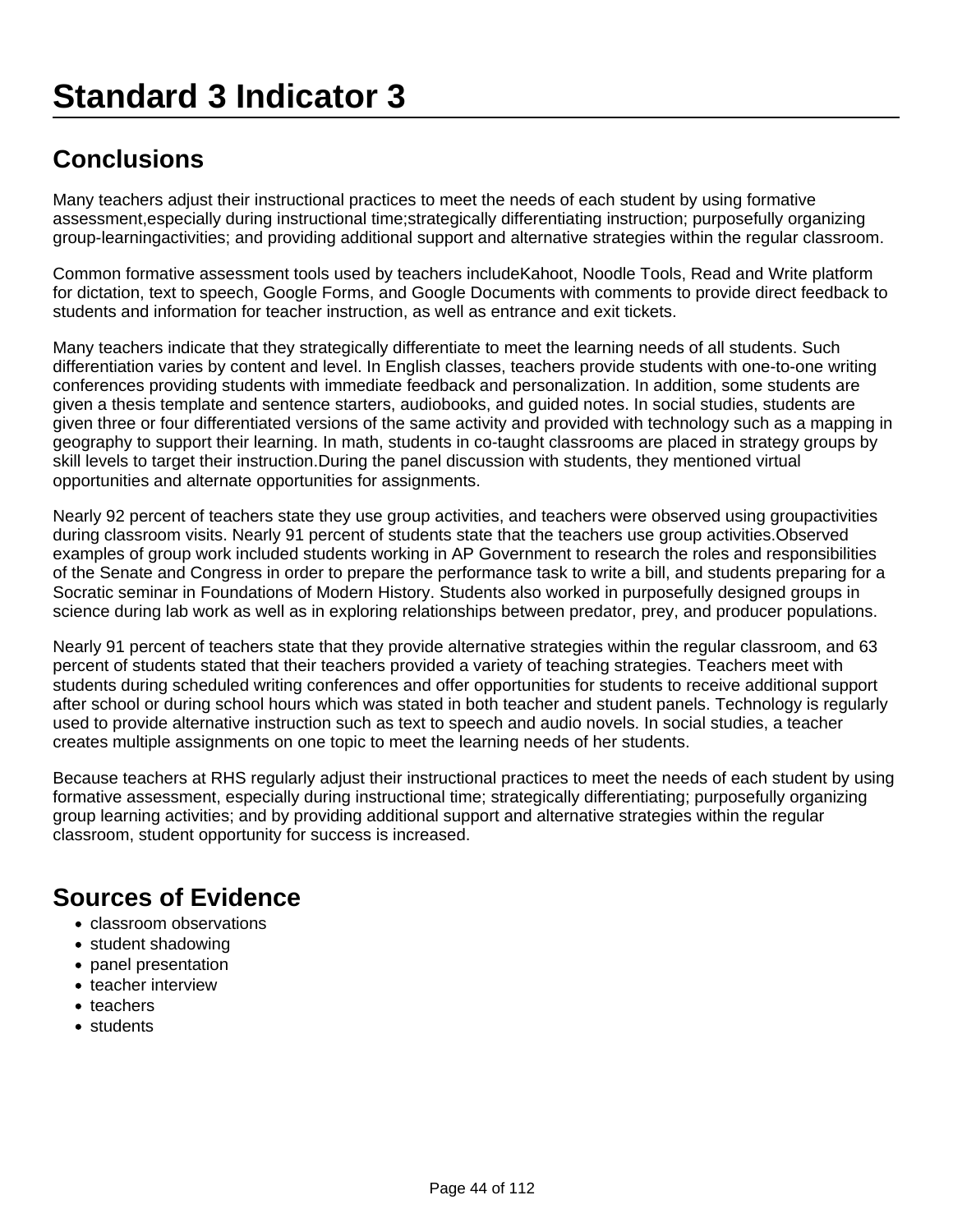Some teachers, individually and collaboratively, improve their instructional practices by using student achievement data from a variety offormative and summative assessments; examining student work and current research; using feedback from avariety of sources, including students, other teachers and supervisors; and engaging in professional discoursefocused on instructional practice.

Nearly 82 percent of teachers indicate they use formative and summative assessments to improve instructional practice. Departmental colleagues share Thursdays after school and department time during the week to review and discuss curriculum and instructional strategies. Teachers in the English department look for trends in student work to identify areas of weakness and then design lessons to address those weaknesses. Math teachers use item analysis to identify concepts and skills that require additional instruction. The world languages department regularly uses standardized tests, midterm and final exams to determine where their instruction might need to improve.

Nearly 59 percent of teachers indicate that they have opportunities to examine student work to improve instructional practices. While some teachers collaborate within departments to improve their instructional practices by using student achievement data from a variety offormative and summative assessments and examining student work, there is currently not a focus on examining student work across disciplines, and there is no systematized structure or process for the collaborative review of data or student work.

Only 12 percent of parents indicate that teachers have asked them for feedback about the instruction their children are experiencing. In special education, teachers reach out to parents about their children's genre interests in reading and regularly communicate with parents about the students' Individualized Education Performance (IEP) goals. Nearly 34 percent of students indicate that teachers ask for their opinions and ideas to improve how they teach. Some teachers ask students for feedback through surveys, detailed self-reflection, Google Forms, and discussions about projects. Teachers have attended professional learning to integrate peer observations. Each department has its own implementation of peer observations. Some teachers provide direct feedback to teachers if they want it, while others observe a teacher and learn new ideas to implement in their own classroom. Many teachers report using the supervision and evaluation processes to set goals and to improve their instructional practices.

Some teachers examine current research in professional learning sessions and during their time after school on Thursdays for an hour. This concept is driven by the department leader. Some professional learning is focused on department goals, while some professional learning and research are driven by a school-wide goal such as peer observations to improve instructional practices or developing a coherent departmental practice in writing. English, social studies, and mathematics departments report using book studies as a means of examining current research to improve instruction.

Nearly 76 percent of teachers believe that they improve their instructional practices by engaging in formal opportunities for professional discourse focused on instructional practices. Most professional discourse is content focused through department meetings, Thursday after-school meetings, half-day professional learning sessions, and walk-throughs. Most teachers do not participate in cross-disciplinary discourse.

When all teachers, individually and collaboratively, use student achievement data from a variety of formative and summative assessments; regularly examine student work; use feedback from a variety of sources, including students, other teachers, supervisors, and parents; and engage in meaningful professional discourse focused on instructional practice, instructional practice will improve resulting in increased opportunities for students to practice and achieve the school's 21st century learning expectations.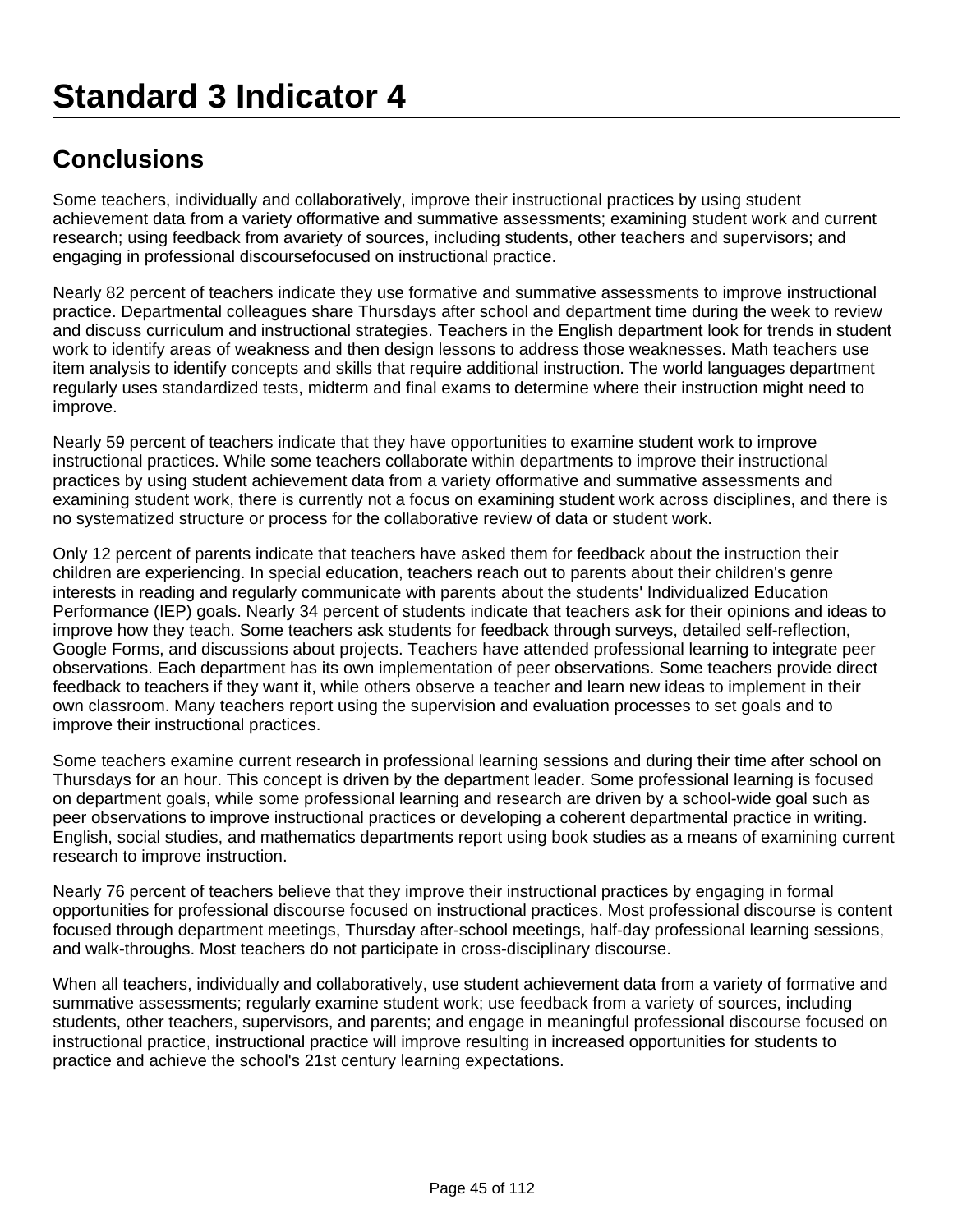- teacher interview
- teachers
- department leaders
- central office personnel
- school leadership
- Endicott survey
- Standard sub-committee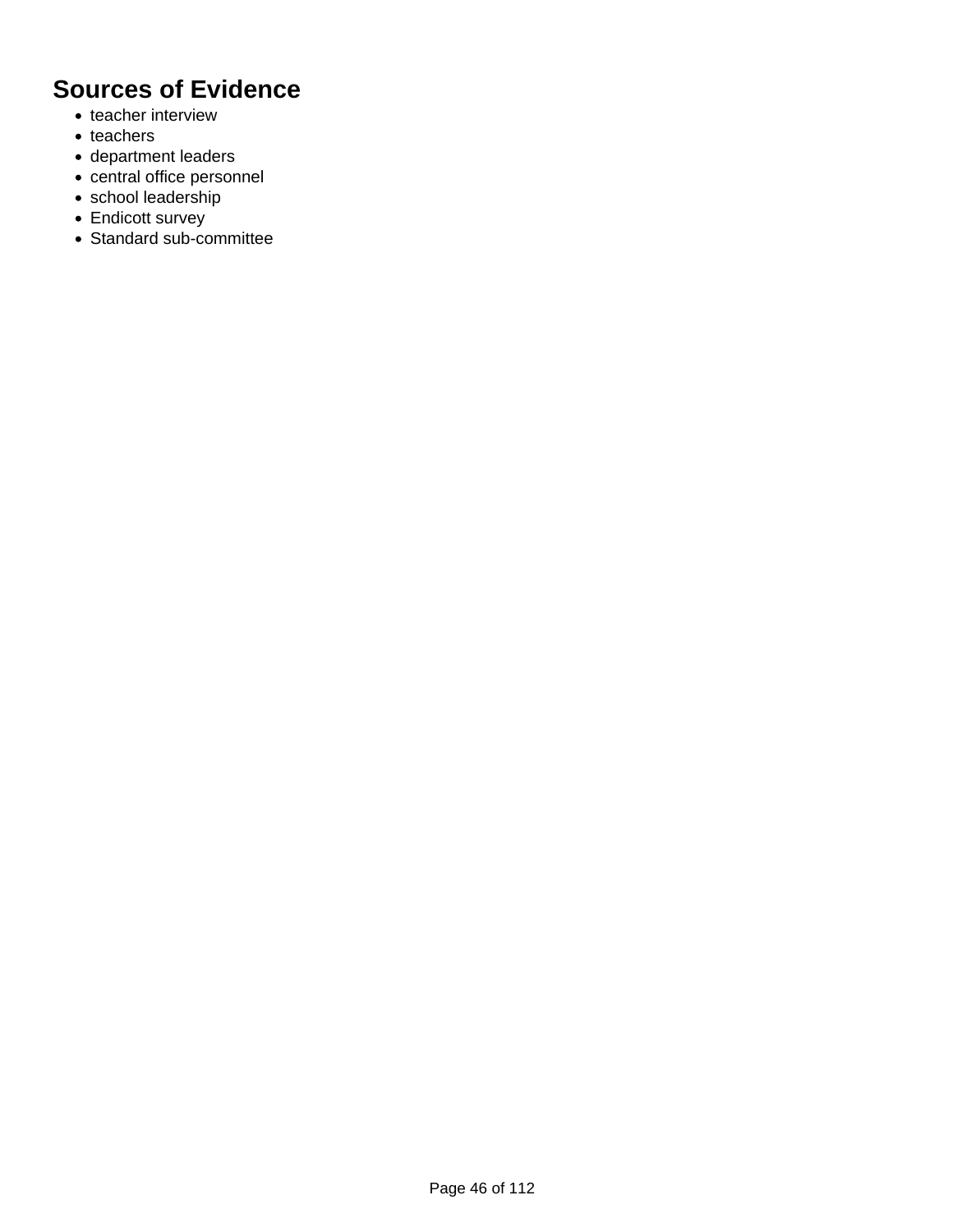# **Standard 3 Indicator 5**

# **Conclusions**

Teachers, as adult learners and reflective practitioners, consistently maintain expertise in their content area and in content-specific instructional practices.

According to the Endicott survey, roughly 83 percent of students perceive that their teachers are knowledgeable about the subjects they teach. Ninety percent ofteachers report that they maintain expertise in their content area and in content-specific instructional practices. Teachers report that they have choice on some professional learning days to engage in learning that is directly related to their content areas. Quite a few teachers submit proposals for approval and teachers select their workshops of choice. Some teachers engage in peer observations and reflect upon their own practices after observing their colleagues. The math department schedules peer observations, and the social studies department leader requires all new teachers in the department to observe several senior teachers.

Most teachers have post-graduate degrees such as a second master's degree, a sixth-year degree, a doctoral degree, or are currently continuing their education. In addition, select teachers have been invited to serve as AP graders for the College Board. Many teachers attend professional development activities outside the school, including conferences sponsored by the National Council of Teachers of Mathematics, National Council of Teachers of English, Connecticut Council for the Social Studies, Associated Teachers of Mathematics in Connecticut, and Taft School's summer AP institutes.

Because teachers, as adult learners and reflective practitioners,maintain expertise in their content area and in content-specific instructional practices, the school ensures that students benefit fromhaving knowledgeable and effective teachers.

- self-study
- teachers
- central office personnel
- Endicott survey
- Standard sub-committee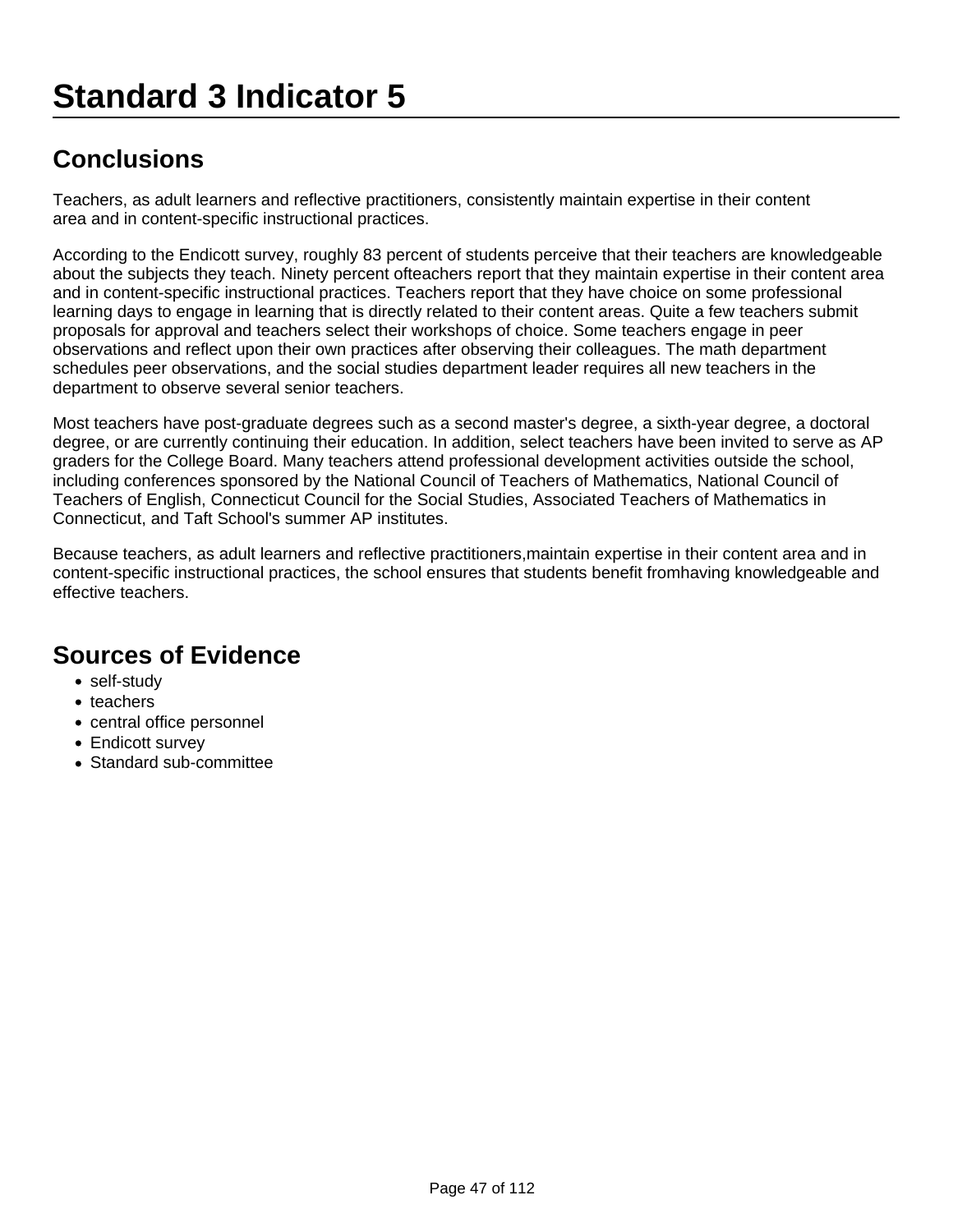# **Standard 3 Commendations**

## **Commendation**

The consistent engagement of students as active and self-directed learners

## **Commendation**

The commitment of teachers to collaborate informally with colleagues in order to improve instructional practices

## **Commendation**

The teachers' commitment to maintaining expertise in their content areas and in content-specific instructional practices

## **Commendation**

The pervasive use of formative assessment and strategic differentiation across the school

# **Commendation**

The use of formative assessments to drive instruction

### **Commendation**

.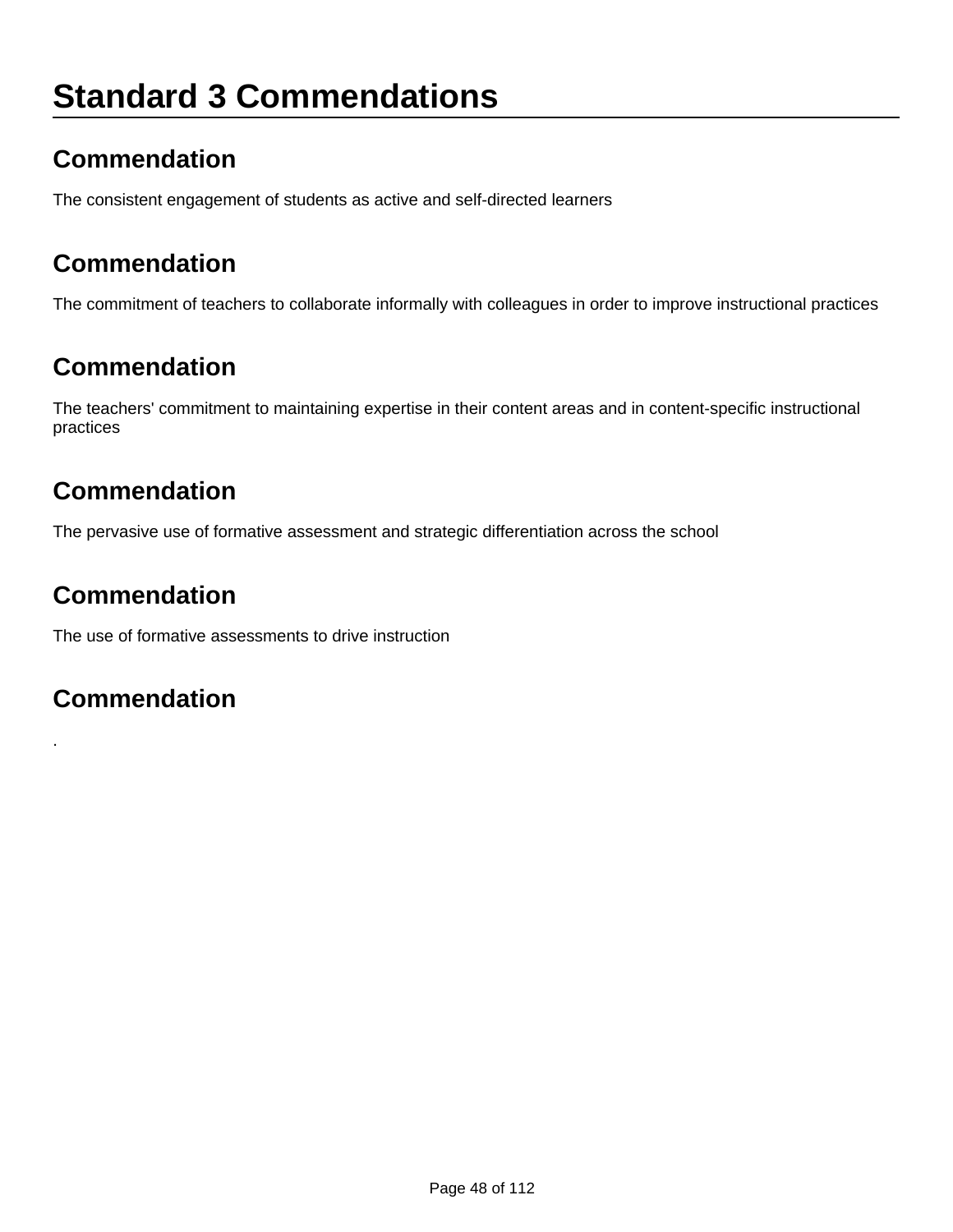# **Standard 3 Recommendations**

### **Recommendation**

Increase the individual and collaborative use of student achievement data from a variety of formative and summative assessments to improve instructional practice

#### **Recommendation**

Increase the use of feedback from students and parents for purposes of improving instructional practice

### **Recommendation**

Provide a coherent structure and process for departments and the school to analyze and share data in departments and in cross-curricular contents in order to improve growth and achievement of all learners

#### **Recommendation**

Develop a school-wide process to elicit parent and student feedback regarding the effectiveness of instructional practices

#### **Recommendation**

.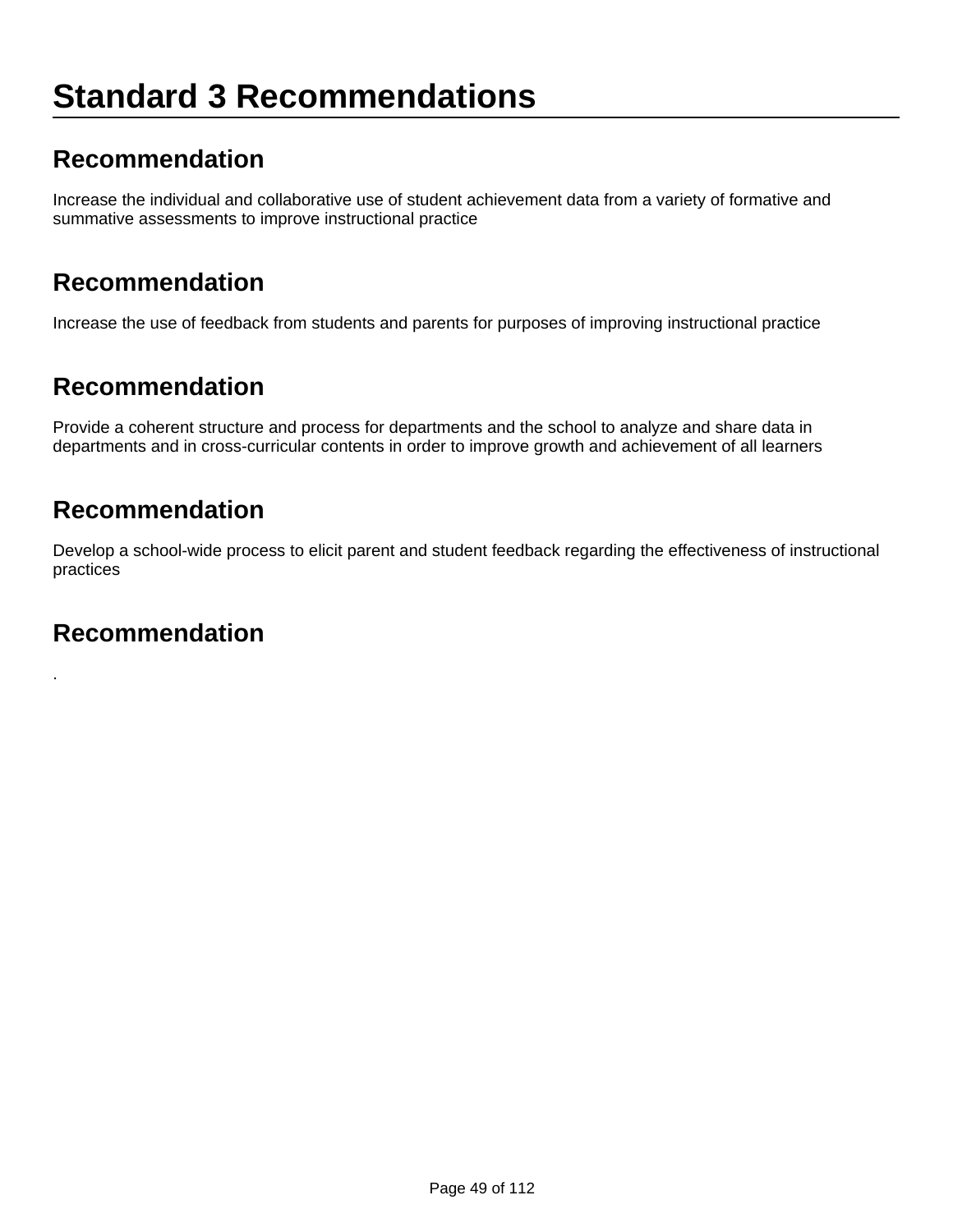The professional staff at Ridgefield High School (RHS) does not yet use a formal process to assess whole-school and individual student progress in achieving the school's 21st century learning expectations based on specific and measurable criteria for success.

While RHS has developed a school-wide rubric with input from multiple stakeholders, the committee responsible for developing the school-wide rubric has yet to create an implementation plan. Thirty-nine percent of the staff indicated on the Endicott survey that theyuse the school-wide criteria for success when analyzing student work. Therefore, this rubric has not been used by the vast majority of staff to assess whole-school and individual student progress in achieving the school's 21st century learning expectations.There were, however, examples of teachers using the school-wide rubric to assess individual student progress in achieving the school's learning expectations. The robotics final project required students to give a presentation about the engineering design process that went into the development of the students' robots. These presentations were assessed using all six aspects of the school-wide rubric. Similarly, in an English classroom, students' writing assignments were assessed using the school-wide rubric.Further, there are many examples that illustrated departmental, coursespecific, and teacher-created rubrics that addressed components of the school's core values. For example, the English department has grade-level writing rubrics that address aspects of communication. The health department provided two rubrics, the higher order thinking (HOTS) rubric and the discussion rubric for participants, that incorporate aspects of knowledge, communication, collaboration, and mindfulness.

When the professional staff of RHS employs a formal process based on the school-wide analytic rubric, wholeschool and individual student progress in achieving the school's 21st century learning expectations can be more accurately assessed.

- classroom observations
- self-study
- teachers
- department leaders
- school leadership
- Endicott survey
- Standard sub-committee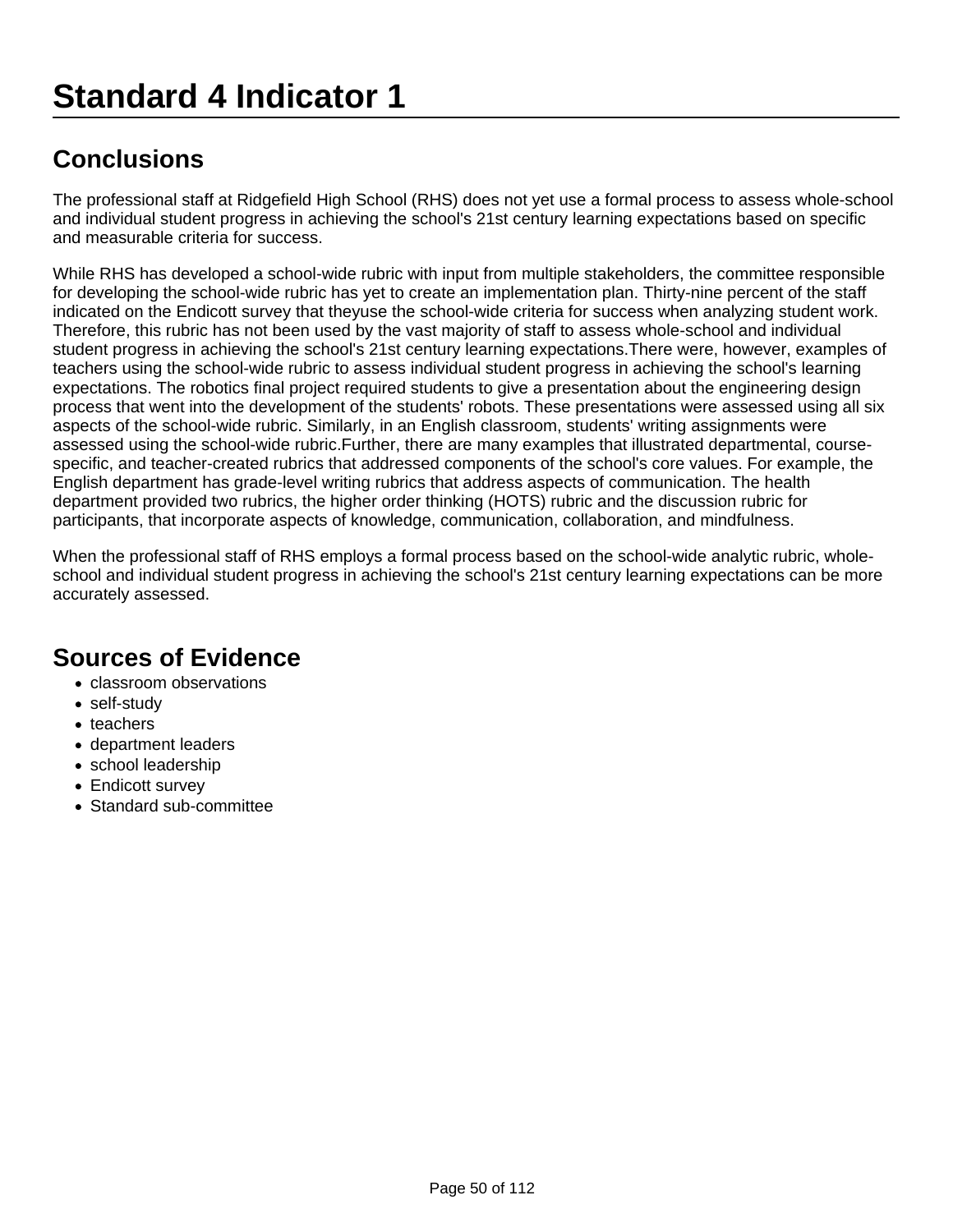# **Standard 4 Indicator 2**

# **Conclusions**

The professional staff at Ridgefield High School (RHS) does not yet communicate either individual student progress in achieving the school's 21st century learning expectations to students and their families nor the school's progress in achieving the school's 21st century learning expectations to the school community.

RHS uses PowerSchool as its student data management system to communicate individual academic progress to students and their families. RHS's PowerSchool portal provides timely access to attendance, assignment grades, quarterly grades, and exam grades, but currently, RHS's use of PowerSchool to report assessment data does not include communication of the 21st century learning expectations.Based on recent professional development for district-wide school administration in the summer of 2019, it can be assumed that the district intends to communicate individual student progress to students and their families at some point using specific and measurable criteria aligned to the district's vision of the graduate, starting at the elementary level.

Oncethis district initiative is rolled out at RHS, members of the school community will be able to monitor individual and school-wide progress in achieving the school's 21st century learning expectations.

- self-study
- panel presentation
- students
- school leadership
- Standard sub-committee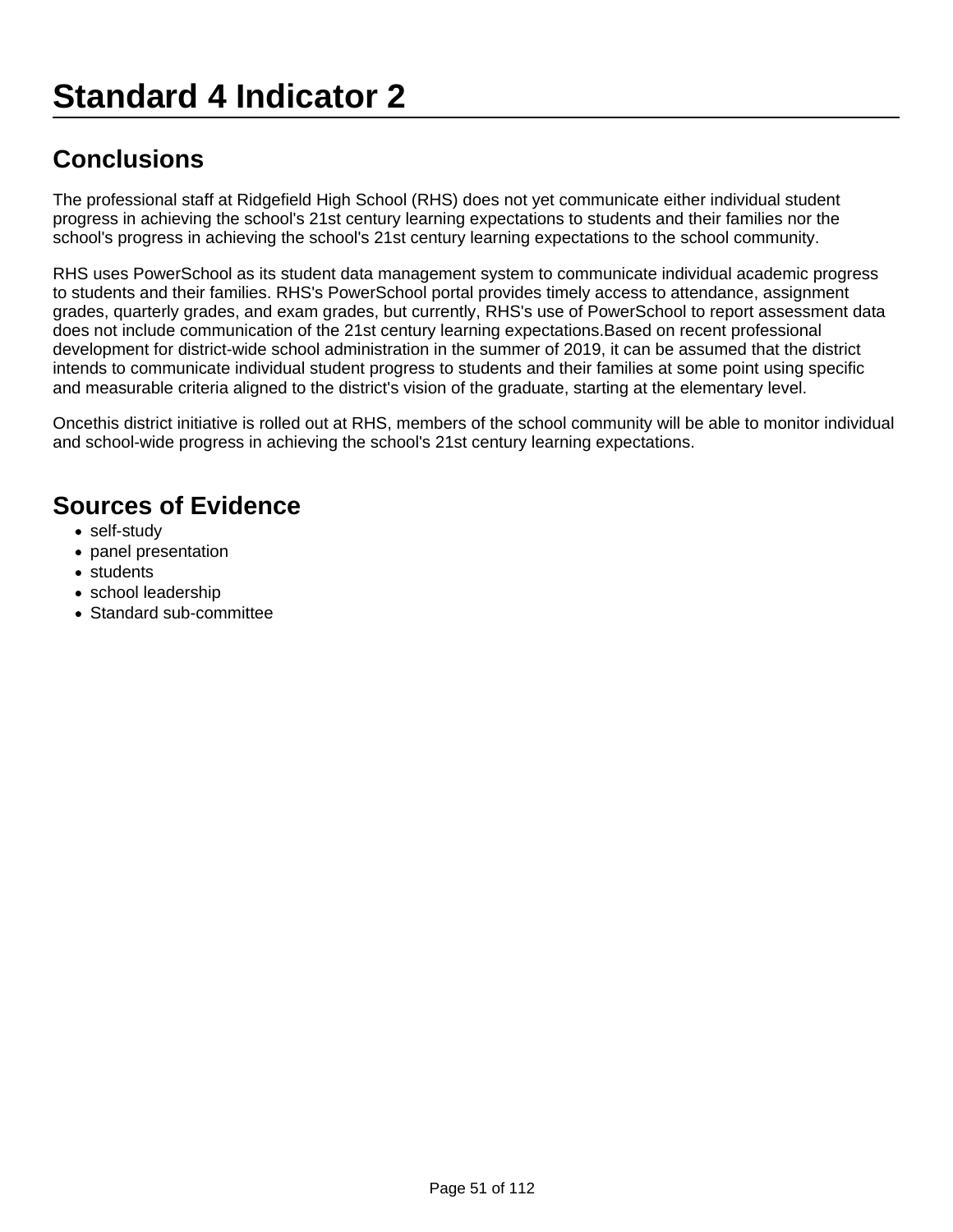The professional staff at Ridgefield High School (RHS) frequently collects, disaggregates, and analyzes data to identify and respond to inequities in student achievement.

Through the data management system in place at RHS (PowerSchool), teachers can access a variety of student achievement data (NWEA, PSAT, SAT, AP, and ACTFL) and use this data to inform instruction. Some departments at RHS, such as English, mathematics, and special education, analyze PSAT data to inform changes in instruction and curriculum.

The Ridgefield Board of Education indicated that school administrators present data reports on a regular basis. Board members noted that administrators present the data, provide context, highlight trends in the data, and layout short- and long-term strategies. The board of education then considers the school-proposed strategies and determines how to support those strategies and adjust the budget as needed.

Central office staff noted that numerous standardized assessment results are used to effect change in instruction and curriculum. For example, results from the NWEA Measures of Academic Progress (MAP) led to a revision in the Ridgefield High School's ninth grade math curriculum. Achievement data on world languages placement tests in eighth grade assisted with proper student placement in the language courses at the high school. The reading teachers also confirm the use of a standardized assessment, Degrees of Reading Power (DRP), to inform instruction.

Across the school, RHS teachers collect student data and use that data to inform instruction. The world languages department uses achievement data from common midyear and final exams. The social studies department uses achievement data from the four benchmark assessments it administers each year. The English department has developed skill-based performance tasks built around overarching questions. Teachers calibrate scoring on these assessments and use achievement results to inform instruction. The mathematics department systemically reviews achievement data, identifies student deficiencies with specific content standards, and makes changes to instructional practices and curricula. In the physical education and health department, teachers gather data from a student inventory and use that data to inform instruction.

A vast majority of RHS teachers use data from formative and summative assessments to determine when to reteach concepts or create new lessons to help students achieve success. One science teacher noted that he purposefully codes assessment questions based on the standards and then provides feedback to students. Students then have opportunities to revisit and/or focus on identified areas of concern in future activities. One Advanced Placement (AP) Psychology teacher explained how the AP Psychology teachers develop assessments from College Board released tests and use the results of these assessments to determine the next steps for revisiting concepts in new ways.

By collecting, disaggregating, and analyzing data, RHS's professional staff are able to identify and respond to inequities in student achievement.

- self-study
- panel presentation
- teacher interview
- teachers
- school board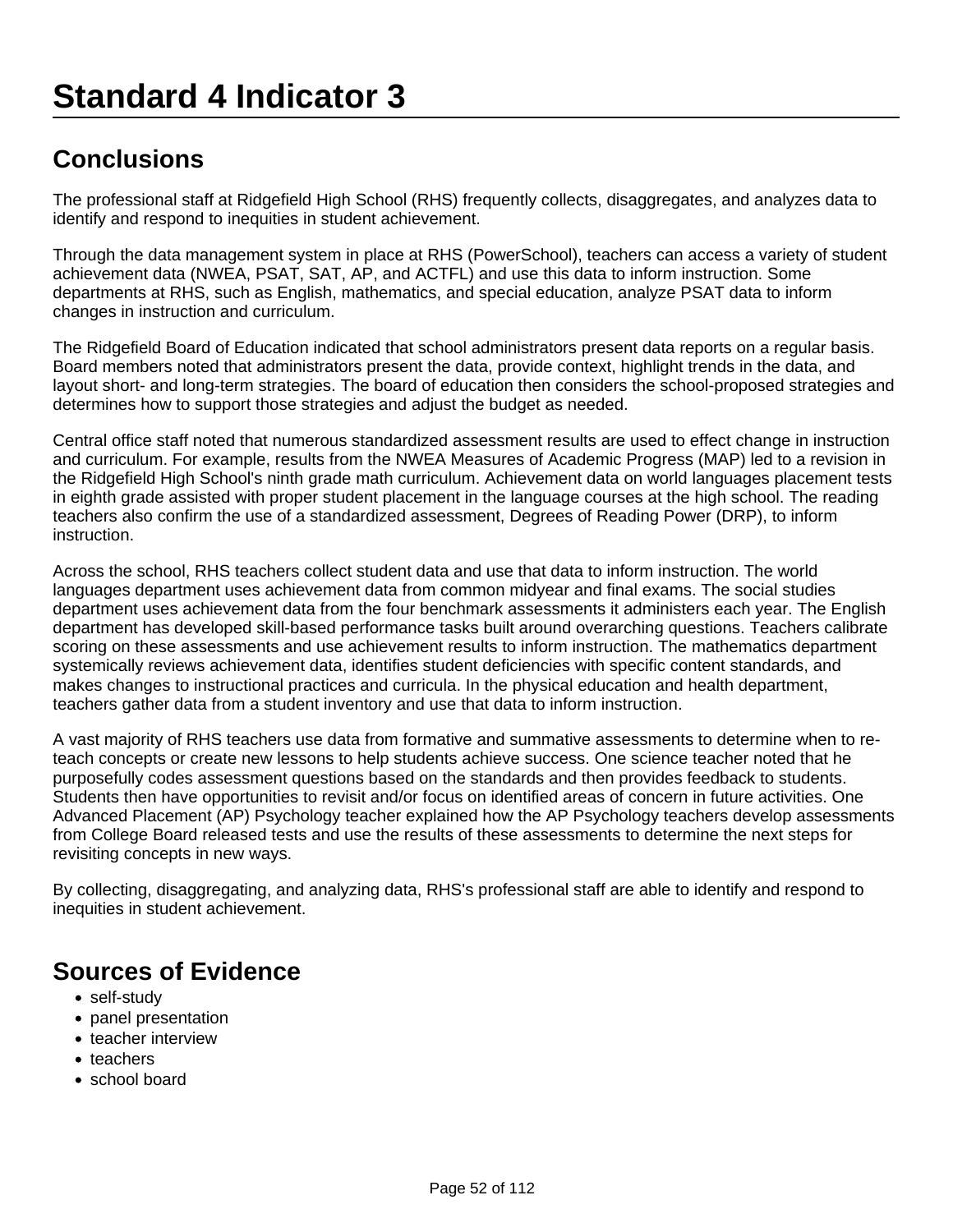- central office personnel
- Standard sub-committee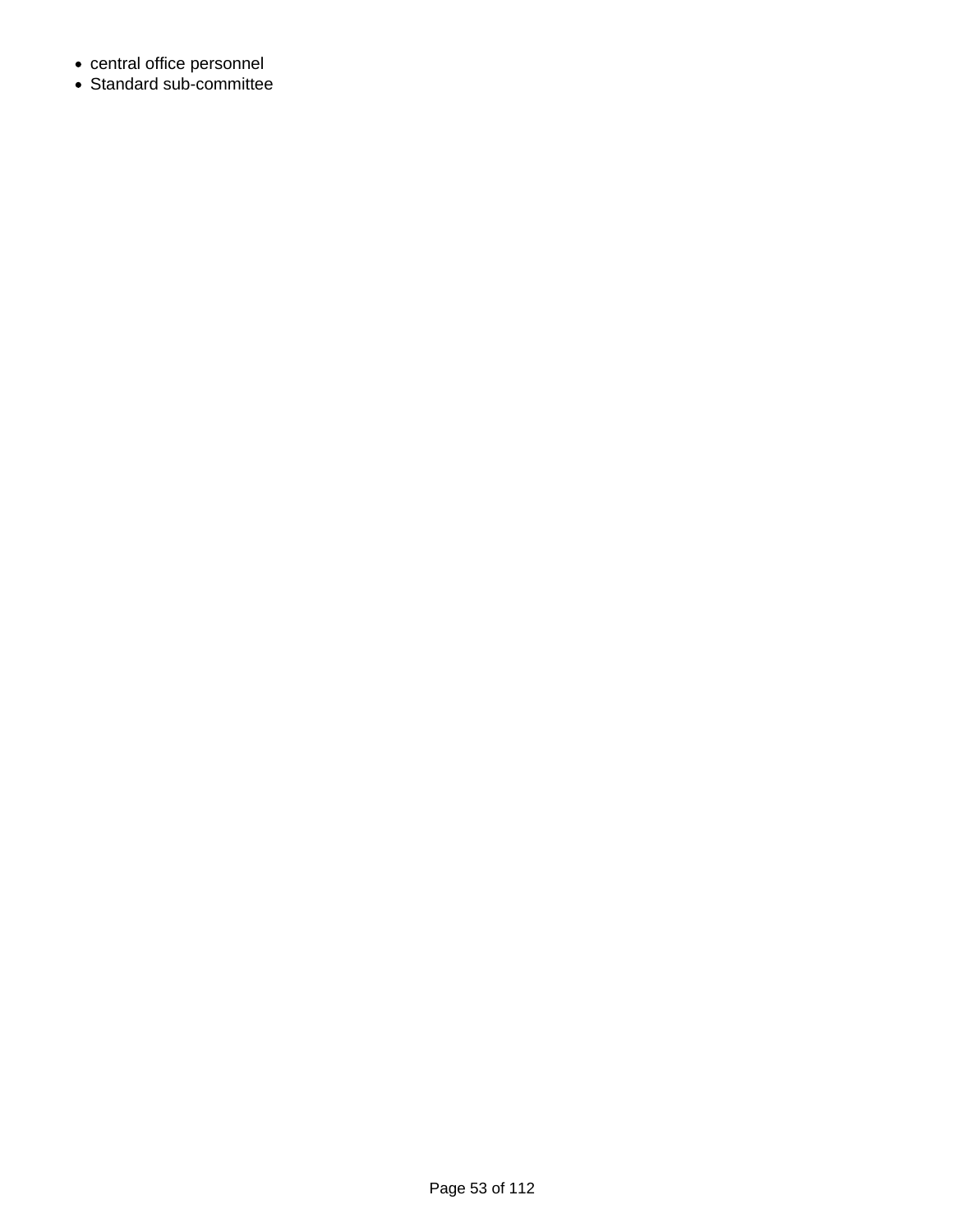Prior to each unit of study, some teachers at Ridgefield High School (RHS) in some content areas communicate the school's applicable 21st century learning expectations and related unit-specific learning goals to be assessed to the students.

According to the Endicott survey, 50 percent of students, 54 percent of parents, and 60 percent of staff indicate that staff communicated the school's applicable 21st century learning expectations and related unit-specific learning before each unit.Students confirmed that at the beginning of each course, they receive a class prospectus that is easily accessible for the duration of the course in the Google Classroom. Students explained that the contents of the syllabi vary by teacher, and teachers explained that they have autonomy in the creation of syllabi. The school does not have a common format, and the only required component is the teacher's grading policy. The Government and Politics course syllabus provides a course description, bulleted unit topics, grading policy, and class expectations. The AP Human Geography course syllabus provides a course description, the goals of the course, and the grading policy. A physics college preparatory syllabus provides the course outline, unit topics, and grading policy. The world languages department's common syllabi provide department procedures, policies, expectations, and grading policy.All RHS teachers have set up a Google Classroom for each course. While the Google Classrooms vary by teacher, students indicate that topics being studied are clearly communicated in most Google Classrooms.

RHS teachers often communicate the learning expectations verbally at the start of a new unit or topic. One American Studies teacher explained that both his English co-teacher and he frequently refer students back to the overarching essential question of the course at the start of each unit. English teachers noted that, across gradelevel courses, the over-arching questions are consistent and referenced throughout the duration of the courses.

When all RHS teachers, by design, communicate the school's applicable 21st century learning expectations and related unit-specific learning goals to be assessed prior to a unit of study, students and families will gain a better understanding of what is expected and will be able to make connections between unit-specific learning goals and the 21st century learning expectations.

- student shadowing
- teacher interview
- teachers
- students
- school leadership
- Endicott survey
- Standard sub-committee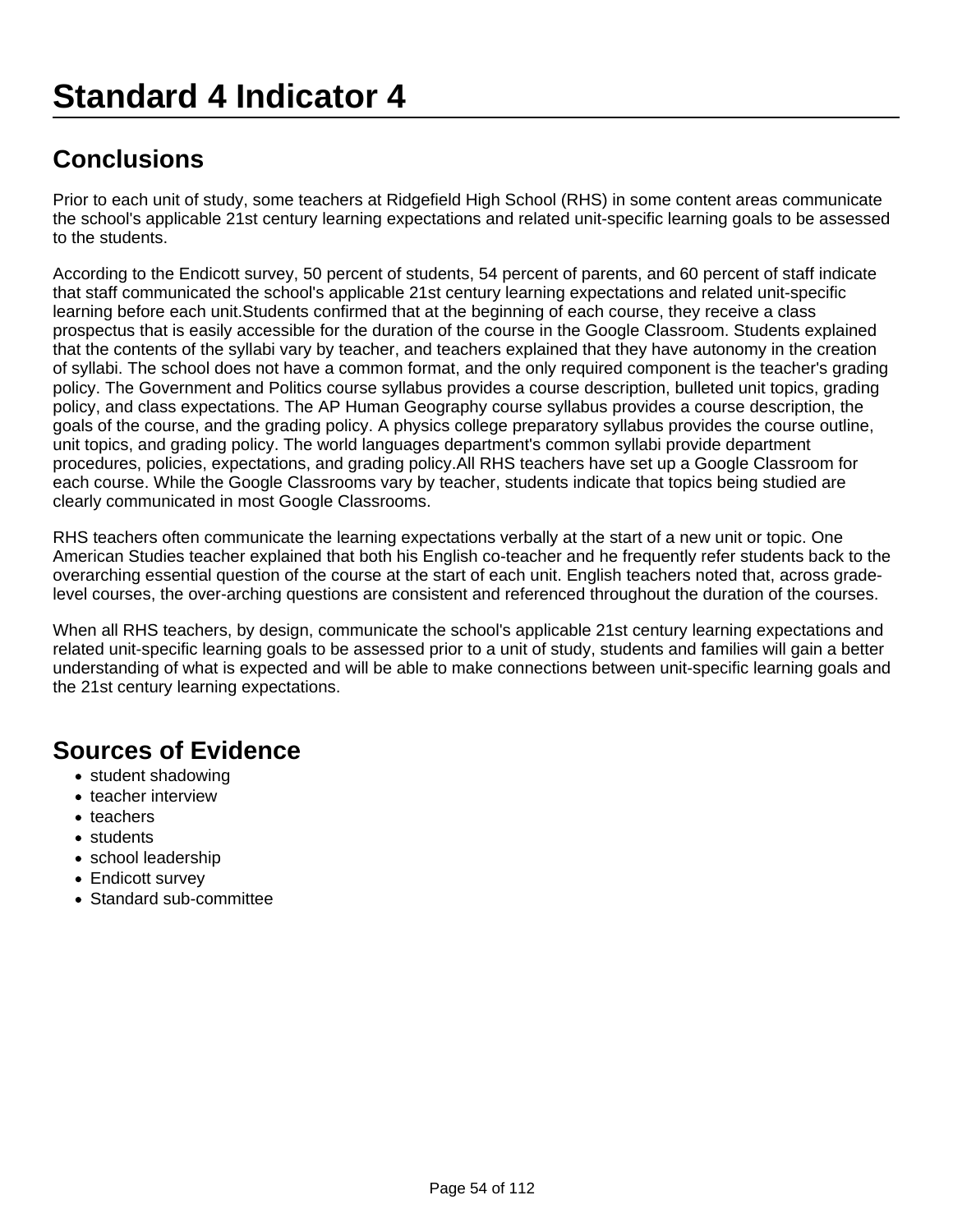Prior to summative assessments, teachers across departments at Ridgefield High School (RHS) provide students with specific and measurable criteria for success, such as corresponding rubrics, which define targeted high levels of achievement.

Classroom teachers consistently use department-level and course-specific rubrics and study guides that define high levels of achievement prior to summative assessments and for writing assignments. In an English class, students were given a rubric on a writing vignettes assignment that provided specific and measurable criteria for success on six elements. Each of the elements was well defined and provided students with criteria that addressed qualities such as the level of description, use of figurative language, and conscious word choice. In another English class, students were presenting on their independent reading assignments which focused on a book that they chose to read on their own. The specific criteria included strategies to incorporate into their presentations to engage the audience and criteria to illustrate a student's knowledge of the book including the use of cited evidence to support their arguments. In an American Government class, rubrics were created, in part by the students, which provided specific criteria needed for a project on important American principles from the time of our founding fathers that are still relevant today. Specific criteria included the level of the content, organization, word choice on a slogan, appearance, and creativity. In Italian classes, rubrics are provided prior to performance assessments for letter writing, speaking assessments, and cultural projects.The Endicott survey results support these findings, with over 70 percent of students consistently agreeing that teachers regularly use rubrics to assess work, that students understand in advance what work needs to be accomplished, and that students understand the rubrics teachers use.

By providing department and course-specific rubrics with specific and measurable criteria for success prior to summative assessments, RHS teachers assure that students will understand what is expected of them and thus can be better prepared to successfully complete those assessments.

- self-study
- student work
- teacher interview
- Endicott survey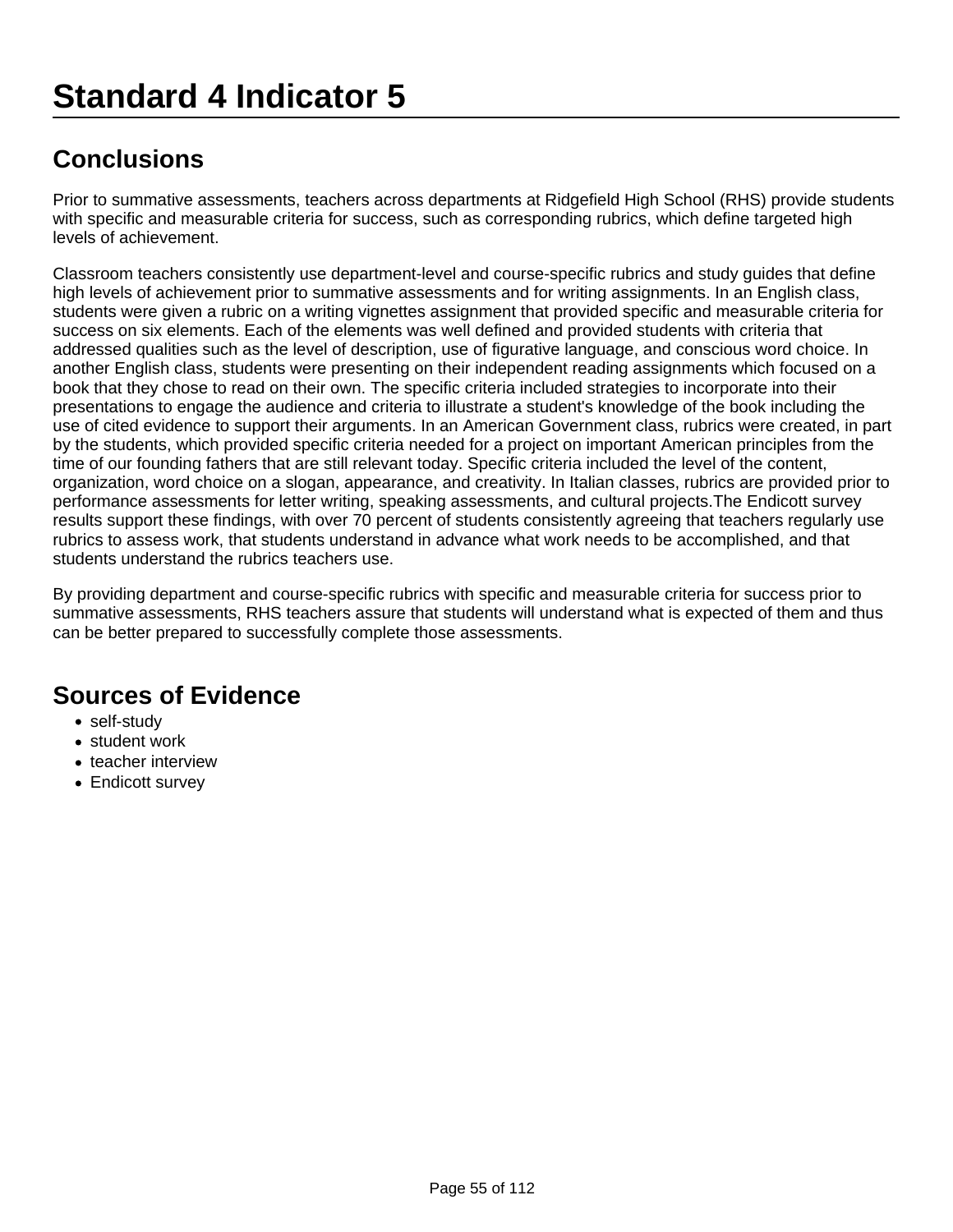# **Standard 4 Indicator 6**

# **Conclusions**

In each unit of study, the vast majority of teachers at Ridgefield High School (RHS) employ a wide range of assessment strategies, including formative and summative assessments.

According to the Endicott survey, 94 percent of the teachers report that they use a variety and range of assessment strategies. A mathematics teacher noted that she performs frequent checks within each class period through thumbs up or down, exit/entrance slips, and Kahoot. In world languages classes, formative assessments include Kahoot, Quizlet, and independent and group oral responses to quick check questions in the targeted languages. A health teacher indicated that she employs notebook checks, student-generated quick questions, and turn-and-talk strategies with teacher observation. In an American Studies class students engaged in a thinkpair-share combined with an organizer to ensure accuracy of explanation and evidence. An English teacher described quick writes in journals, turn-and-talk with guided note sheets, and in-class essays. In social studies, course-specific benchmark assessments are given four times per year. In a health and wellness class, a topic quiz was returned to students for an opportunity for review and retake, and the AP Physics class had been given time to correct errors on an exam. An AP Physics teacher affirmed that exams are returned to students with a raw score, students then work collaboratively to rewrite responses, and the teacher records a corrected grade. In an Italian I class, students were preparing for a test on greetings, numbers, dates, and times through multiple activities. In freshman physical education, the teacher assessed students' prior skill development in volleyball through small group observations and then provided specific instruction of noted skill weaknesses in bumping and setting the ball. AP Calculus students answer AP-style multiple-choice and open-ended questions. The AP Psychology teacher explained that the AP Psychology teachers use similar assessments with test items released by the College Board.

Some teachers develop authentic formative and summative assessments. The robotics final project requires students to develop a robot and to present their design to their classmates. In Interior Design, students work with a client to develop a mood board and then provide a design for an actual room. In physics, students use knowledge of ratios and linear functions to predict and investigate the point of impact of two battery-powered cards. In biology, students create models to illustrate their understanding of changes in the ecosystem after a forest fire. In special education, students create SMART goals to measure progress toward personal goals, and in a self-contained mathematics class, special education students examine financial scenarios and evaluate student spending choices.

As a result of RHS teachers' varying methods of assessing student learning, students have numerous opportunities to demonstrate mastery of learning expectations.

- classroom observations
- self-study
- student shadowing
- facility tour
- student work
- teacher interview
- teachers
- students
- Endicott survey
- Standard sub-committee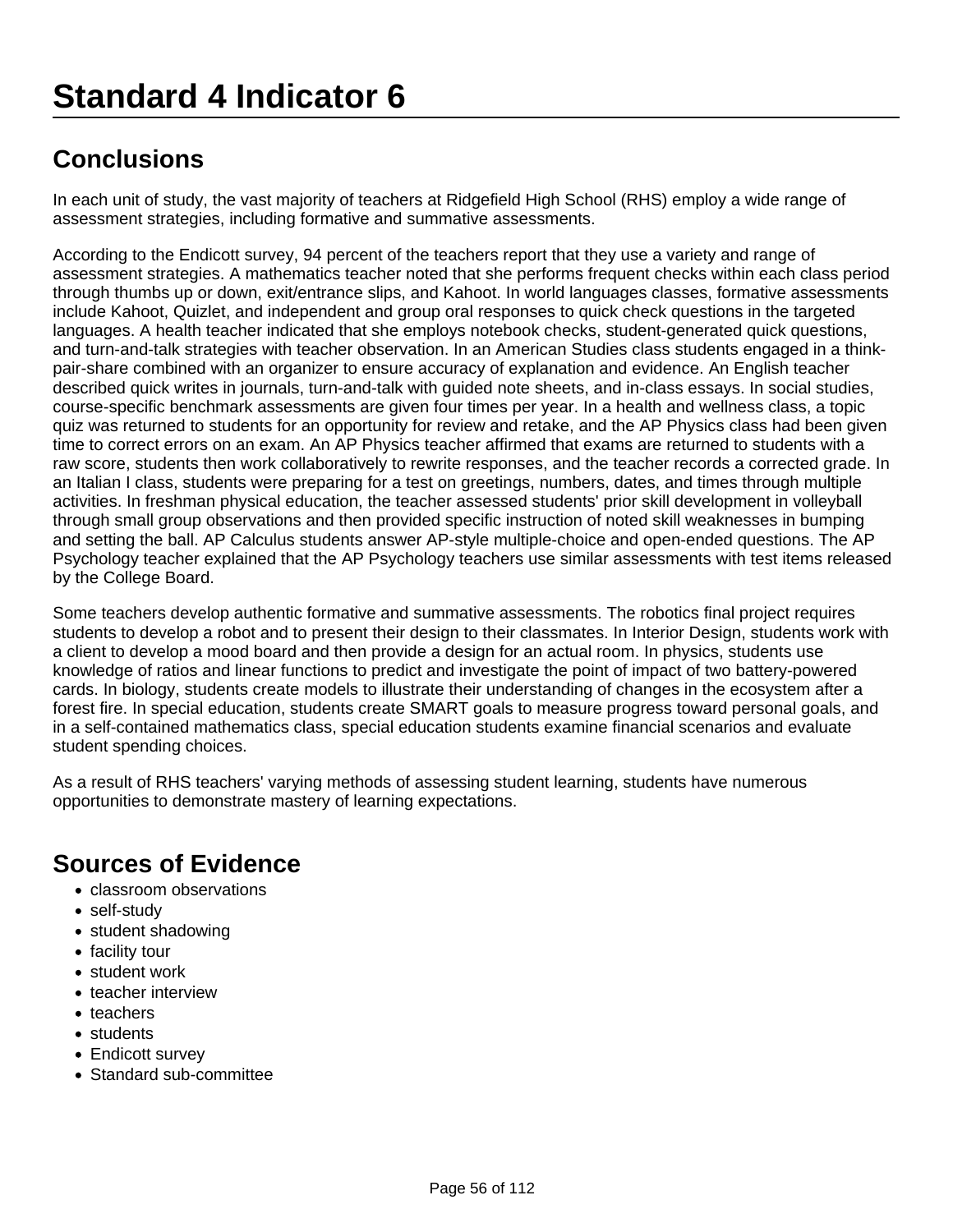Teachers at Ridgefield High School (RHS) collaborate regularly in formal ways on the creation, analysis, and revision of formative and summative assessments, including common assessments.

The school provides teachers with time to collaborate on Thursday afternoons after-school hours. There are also regular early release professional development days embedded in the school calendar during which school leadership provides opportunities and time for collaboration. The long block, which is embedded in the middle of the day, also provides time for teachers who have overlapping prep time, to collaborate informally.

Teachers, most often in departments, have the opportunity to come together to collaborate to create common formative assessments and to make adjustments to instructional practices as needed. In some departments, this time is also used to review student work and discuss effective instructional strategies. The English department uses collaboration time to grade student essays that are administered quarterly across the whole department. This provides a strong opportunity to calibrate assessment practices. The world languages department uses this time to review summative assessments like their department midterms and final exams to examine areas of student learning deficit and to adjust instructional strategies for improvement of student performance.

Other examples of collaboration include discussions and decision-making regarding grading rationales across common courses. This is representative of important horizontal articulation within courses taught by more than one teacher within a department. Articulation includes decision-making on common grading categories, common weighting of categories, and common practices regarding the types of assessments and activities that fall within these categories. Some vertical articulation between grades also exists, particularly within common-leveled courses in the math department from one grade level to another. Another example of important collaborative work for department improvement is the establishment of performance improvement plans (PIPs). These plans drive school improvement through specific goals related to learning. Student learning objective (SLO) goals are sometimes connected to these PIPs.

According to the Endicott survey, over 70 percent of teachers agree that they collaborate regularly in formal ways on the creation, analysis, and revision of formative and summative assessments, including common assessments. Teachers noted that the establishment of professional learning communities (PLCs), beyond their current implementation in the math department, would provide for more opportunity for school-wide formal collaboration. A committee has been created to investigate adjustments to the master teaching schedule in future years to ensure that teachers who share common courses are free during specific common periods to collaborate in the creation of common assessments and the planning of instruction.

While teachers collaborate regularly to create, analyze, and revise formative and summative assessments, including common assessments, when teachers have sufficient collaboration time dedicated to their work on assessments, student achievement of course-specific and school-wide learning expectations will be measured consistently within departments and across the school and assessment results can be used to inform instructional practices and curriculum.

- self-study
- teacher interview
- teachers
- department leaders
- school leadership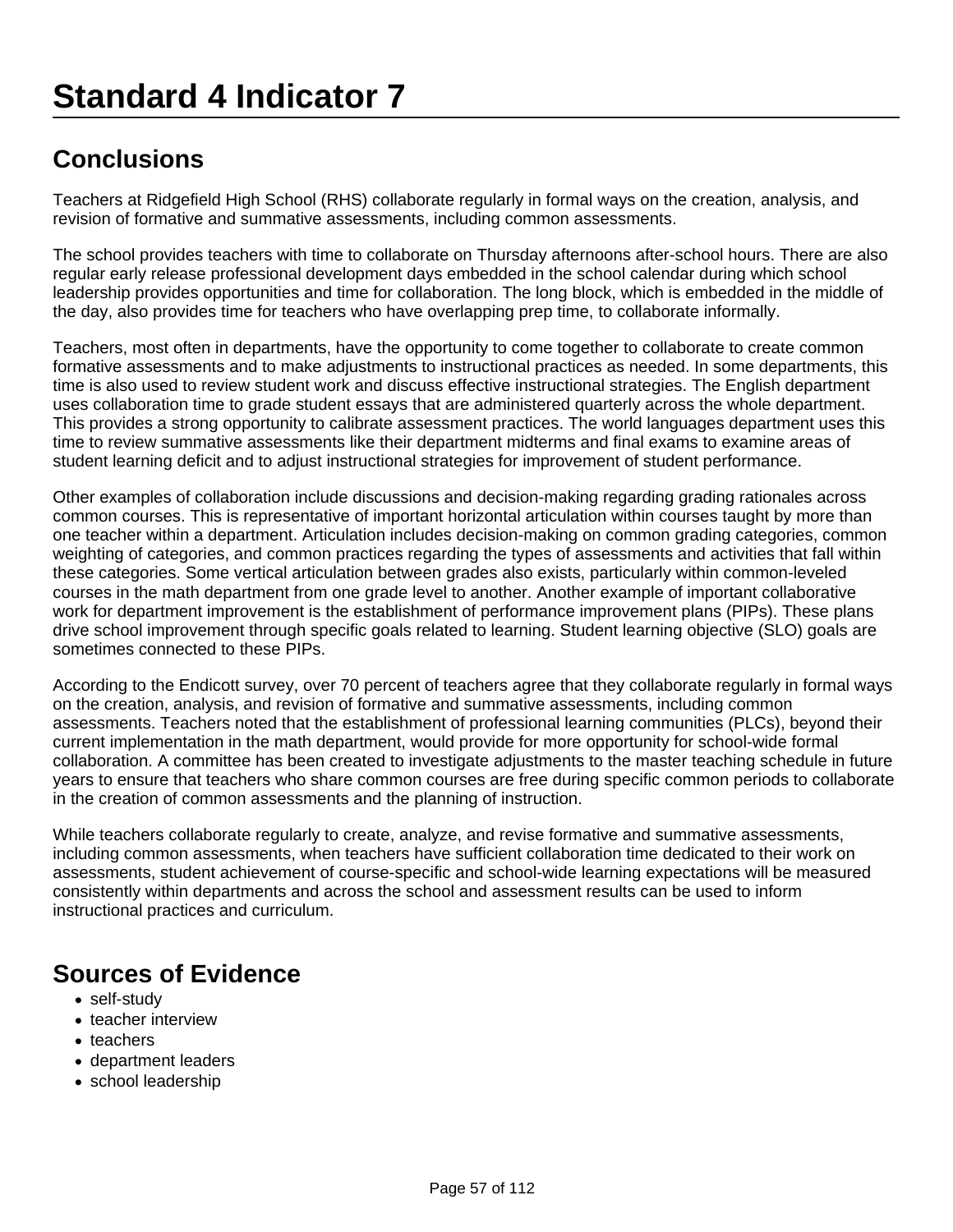- Endicott survey
- Standard sub-committee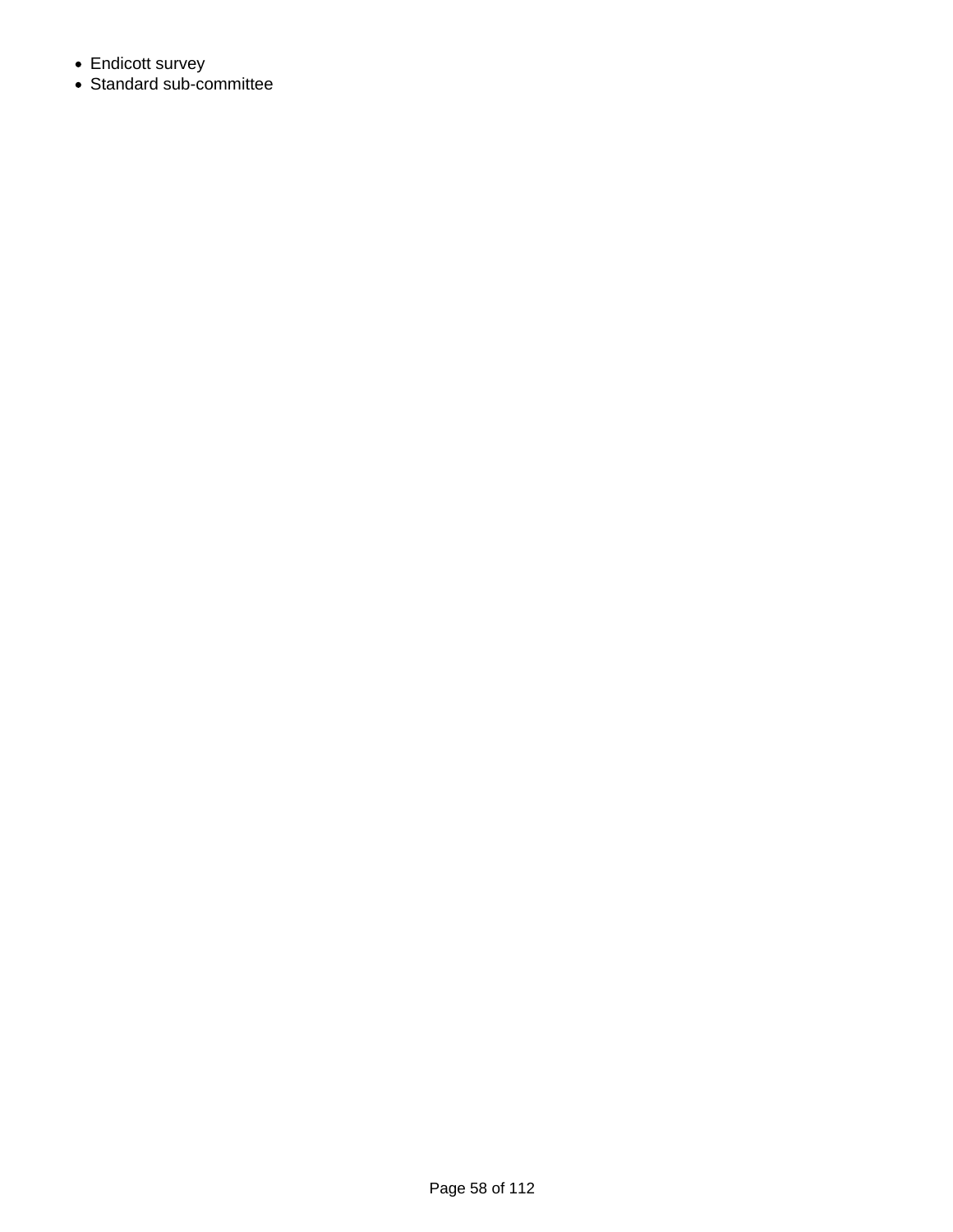Teachers at Ridgefield High School (RHS) frequently provide specific, timely, and corrective feedback to ensure students revise and improve their work.

Many students stressed the helpfulness of the English writing labs at RHS and noted that meetings with their English teachers in one-to-one conferences ensured the opportunity for specific corrective feedback to revise and improve their essays. One student indicated that she takes advantage of this opportunity far more than the required times per year. Seniors stressed how helpful these conferences have been in the college essay writing process.

In some areas, specific, timely, and corrective feedback are built right into the curriculum. The reading classes provide a mastery-based framework with students receiving regular feedback to ensure achievement. In the Scientific Research class, students have scheduled check-in times with the teacher to debrief regarding selfassessment of progress and receive specific corrective feedback from the teacher.

In other areas, the feedback process occurs by design during class activities. In the AP Physics class, in-class time was allotted for students to correct errors on a recent assessment. The assessment was returned to the students with a raw score, and students worked collaboratively to examine each question and write accurate responses. The teacher explained that after facilitating a think-group-share as part of the revision process, the assessments were re-graded with a revised score. In the health and wellness class, a topic quiz was returned to students for an opportunity for review and retake. Upon return of the quiz, the teacher noted trends in errors, allowed students to examine errors with a partner and announced the retake for the next day. The AP Psychology teacher detailed a revision process for a task entitled Brain Basket. Student groups engaged in multiple rounds of revision with feedback from peers, and at the conclusion of the task, the teacher debriefed with each group specifically on self-identified areas of challenge. Students then had another opportunity to demonstrate their learning through a constructed-response quiz. In an Italian I class, students were reviewing for an upcoming test through multiple class activities. The teacher provided immediate specific corrective feedback through oral responses and written clarification and models on the SMARTBoard.

Across the school, teachers use either rubrics or checklists on performance tasks to provide feedback to students; however, the depth of corrective feedback varies by teacher.In one American Government class, the teacher provided specific and corrective feedback on a group-created rubric. The teacher not only marked the score range within each category of the rubric but also added very specific and corrective comments such as "Think about your audience, an explanation might have been a great addition to ensure all students understand the cartoon and really connect everyday items to your peers." In an Art Foundations lesson, the teacher conferred with students throughout the activity and assessed the final piece with the visual art assessment rubric. The teacher circled a rating within each of the six categories of the rubric and added comments such as "Beautifully done! Evocative and very well executed. Drawing skills are very strong!" In a self-contained mathematics lesson, the teacher assessed the students using an expectations rubric aligned to the Individualized Education Program (IEP) goals and objectives. On the student sample, the teacher checked whether the expectation met the requirement or did not meet the requirement and wrote comments on the activity sheets, for example, "Great work identifying income and expenses. Excellent job with questions. Remember to visit all stations."The Endicott survey reports that 72 percent of students agree thatteachers regularly use rubrics to assess work.

As a result of consistent timely, specific, and corrective feedback from RHS teachers, students are able to revise and improve their work.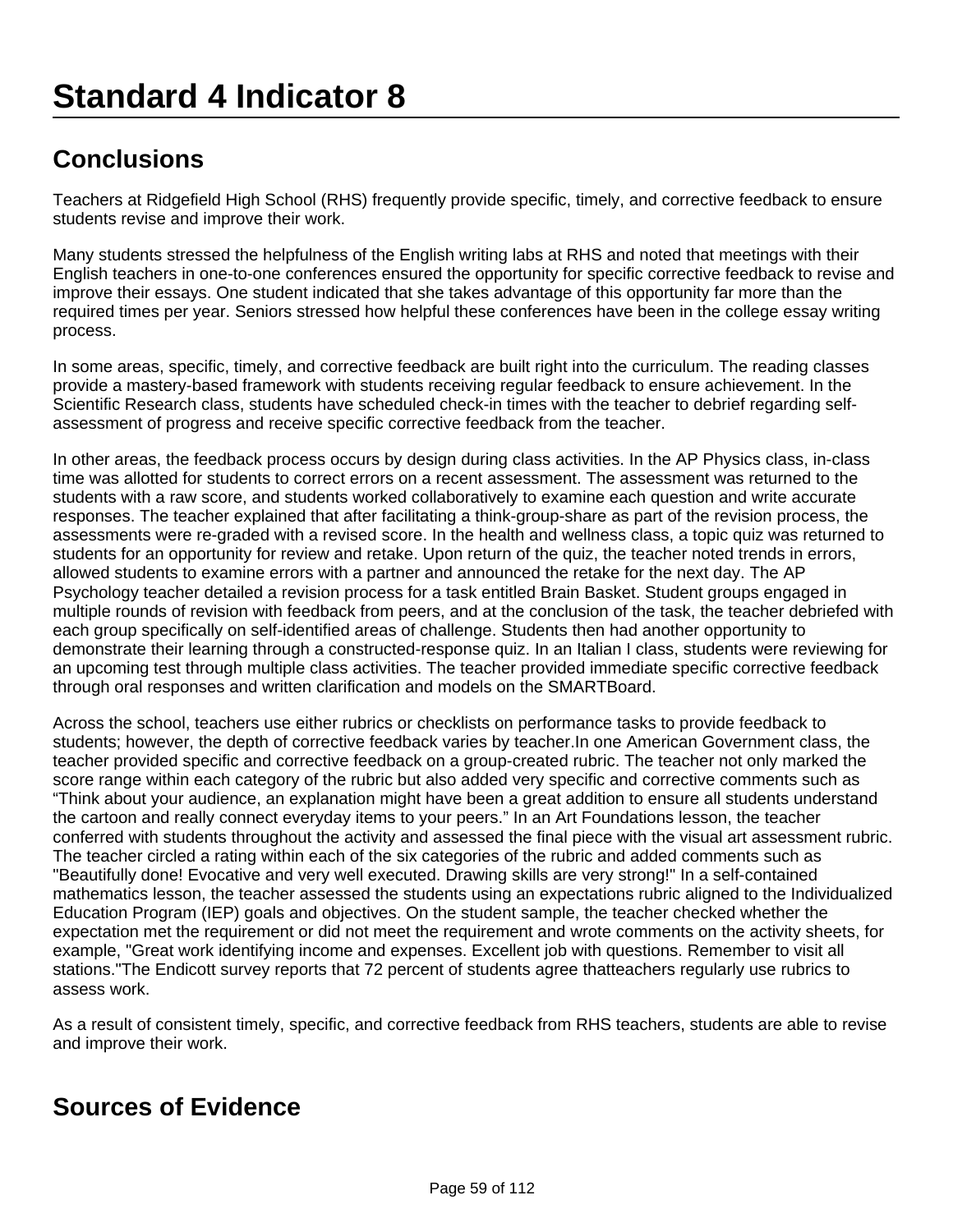- student shadowing
- student work
- teacher interview
- teachers
- students
- Endicott survey
- Standard sub-committee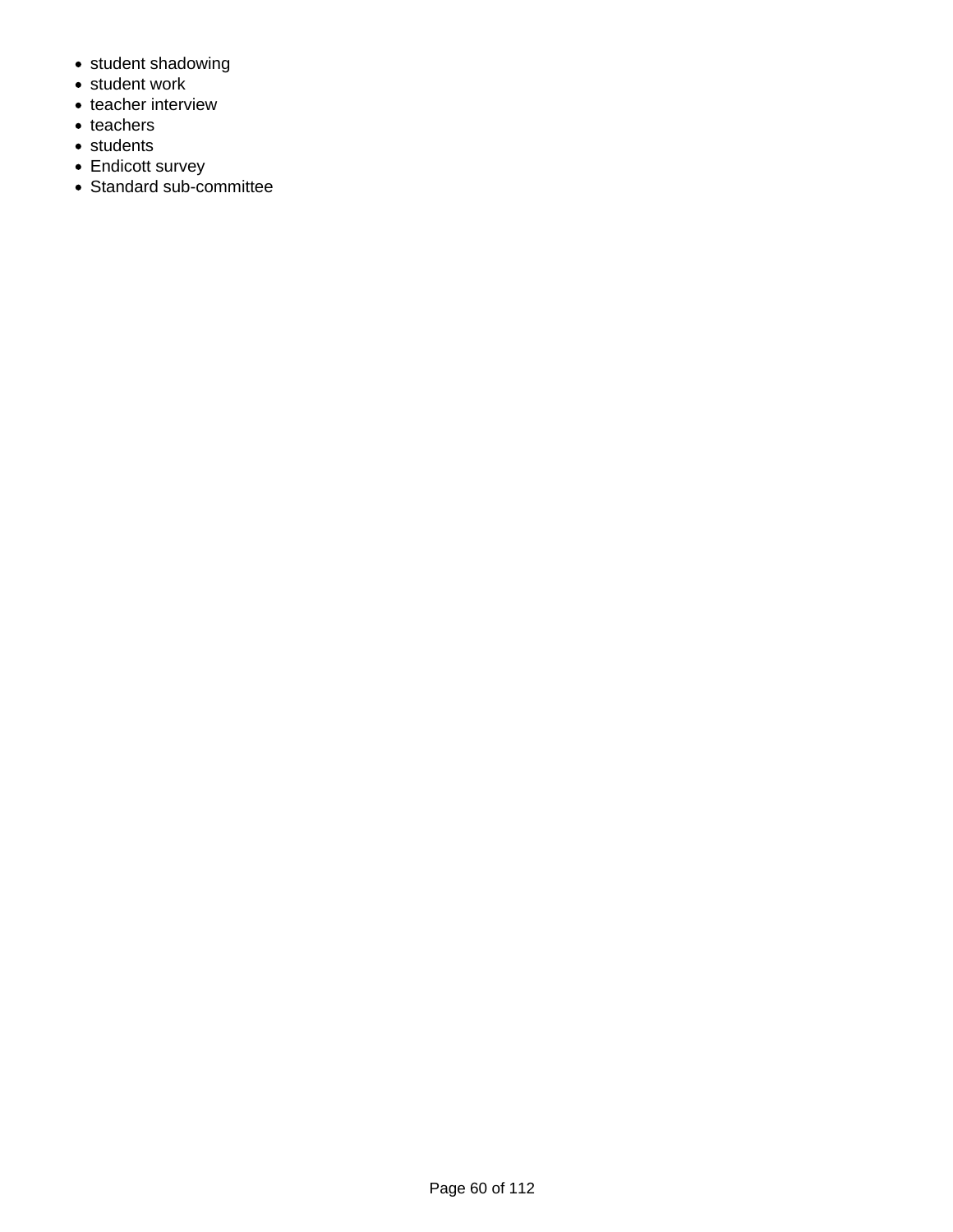# **Standard 4 Indicator 9**

# **Conclusions**

Across the school, teachers at Ridgefield High School (RHS) regularly use formative assessments to inform and adapt their instruction for the purpose of improving student learning.

RHS teachers use a wide range of formative assessments such as thumbs up/down, Kahoot, quick questions, journal entries, and entrance/exit slips. These assessments are frequently used to inform instruction, and teachers adapt their instructional practices for the purpose of improving student learning.In an Algebra I class, the teacher creates daily warm-up activities based on student achievement on previous formative assessments. In a Mandarin class, students are given regular practice saying their names and simple facts about themselves in Mandarin in order to improve their ability to communicate orally in the language. In an Italian I class, students greeted the teacher at the start of class and sang the Italian national anthem. Throughout that Italian class, students responded orally to the teacher's questions as a whole class, in small groups, and independently, and the teacher noted errors in pronunciation and altered her instruction to immediately address those errors either for whole-group or with specific individuals. An English teacher uses journal entries to determine the next steps in writing assignments. Another English teacher detailed how data from the in-class writing assignments are used to inform and provide individualized instruction for students based on their current level of skill acquisition.

By using a wide range of formative assessments, RHS teachers adjust instruction to improve student learning.

- classroom observations
- self-study
- student shadowing
- student work
- teacher interview
- teachers
- Standard sub-committee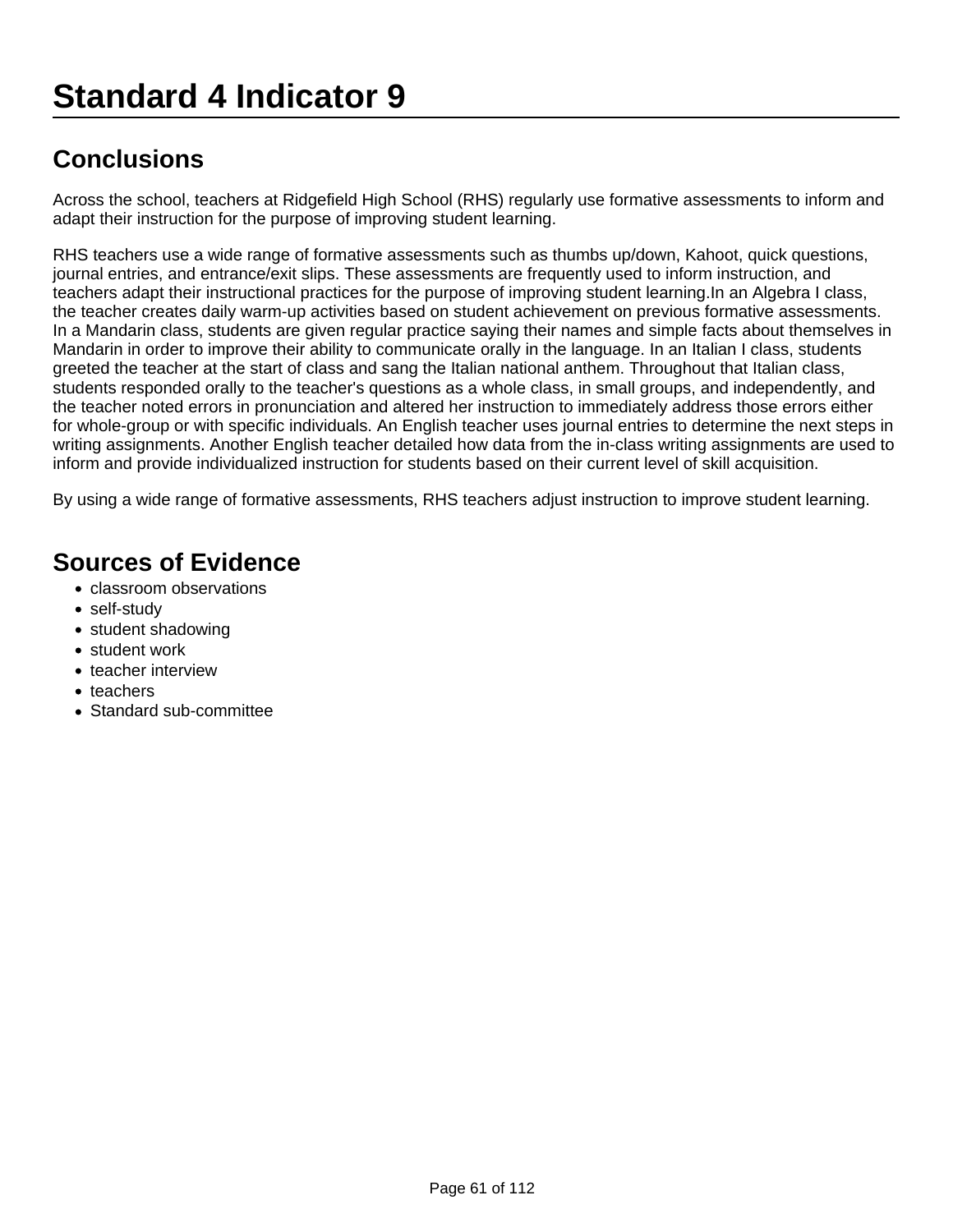Overall, teachers and administrators at Ridgefield High School (RHS), individually and collaboratively, examine a range of evidence of student learning for the purpose of revising curriculum and improving instructional practices.

Student work is examined frequently by teachers individually and during collaborative designated department time most often through the lens of an assessment rubric or scoring criteria for success.Common course and common grade-level assessments are given by some teachers in some departments, and student scores are examined collaboratively in order to calibrate teacher grading practices and inform instruction. This process is implemented by world languages teachers when examining midterm and final exam assessments; social studies grade-level classes using their benchmark student results four times per year;English performance tasks given four times a year based on grade-level overarching questions; math item analysis of midterm exam questions to discuss student outcomes and implement adjustments to instruction to reinforce skills from the first semester needed for semester 2 and to also address instruction for the first semester of the following year;and AP social studies teachers who examine released AP student responses to look for deficiencies in responses.

A process for reviewing individual and school-wide progress in achieving the school's 21st century learning expectations has not yet been implemented formally at RHS. Teachers incorporate components of the core values and beliefs to evaluate through their own assessment practices that are limited to their own classroom practices. For example, inan Italian class, the teacher asked students, "What can you do to show the core value of resiliency for this upcoming test?" Students then shared multiple ways they could prepare for the test and be resilient.In a social studies class, the communication component of the core values was stressed by the teacher on an assessment of a Socratic seminar.In another social studies class, students were asked to research historical figures that demonstrated the six components of the school's core values. Students then created a group collage with information on each historical figure to demonstrate the characteristics described.

Standardized assessment data is examined by teachers in some disciplines at RHS individually and collaboratively for the purpose of revising curriculum and improving instruction. For example, teachers provide students with PSAT or SATtest items for math and English that students practice in these respective courses. The PSAT 8/9 is given to all ninth graders in the spring. This data serves to identify students for intervention in the areas of reading and math. The ACTFL Assessment of Performance toward Proficiency in Languages (AAPPL)is typically administered to students seeking to receive the Seal of Bi-literacy. It is given to students typically at the end of level four in a world languages course and serves as the benchmark to whether a student receives the Seal of Bi-literacy.NWEA math MAP results were used to revise the ninth grade mathematics course to address deficiencies in skills for students entering RHS.Academic data from sending middle schools are often used as the primary recommendation criteria for placement into freshman courses at RHS.

Survey data from current students has been used by some teachers to inform their instructional practices; however, the use of survey data from alumni is limited to post-secondary education and career information. At the end of each quarter, some teachers provide students with a Google survey asking for feedback on their instructional practices and on assessments from that marking period. This feedback is then shared and discussed between teachers and students as the new quarter begins.In a Government and Politics class, a teacher asks for feedback after every summative assessment on how well the teacher prepared the students for the assessment.In a biology class, a teacher embeds a question within the summative assessment asking how well the student believes he or she will do on the assessment and why. This information is examined by the teacher for possible adjustments to instructional practices if needed.In reading classes, qualitative data from students is collected quarterly.Over three-quarters of students surveyed agreed with the statement, "Teachers use a variety of methods to assess my learning."

Because teachers and administrators, individually and collaboratively, examine a range of evidence of student learning for the purpose of revising curriculum and improving instructional practice, students at RHS are able to achieve at high levels.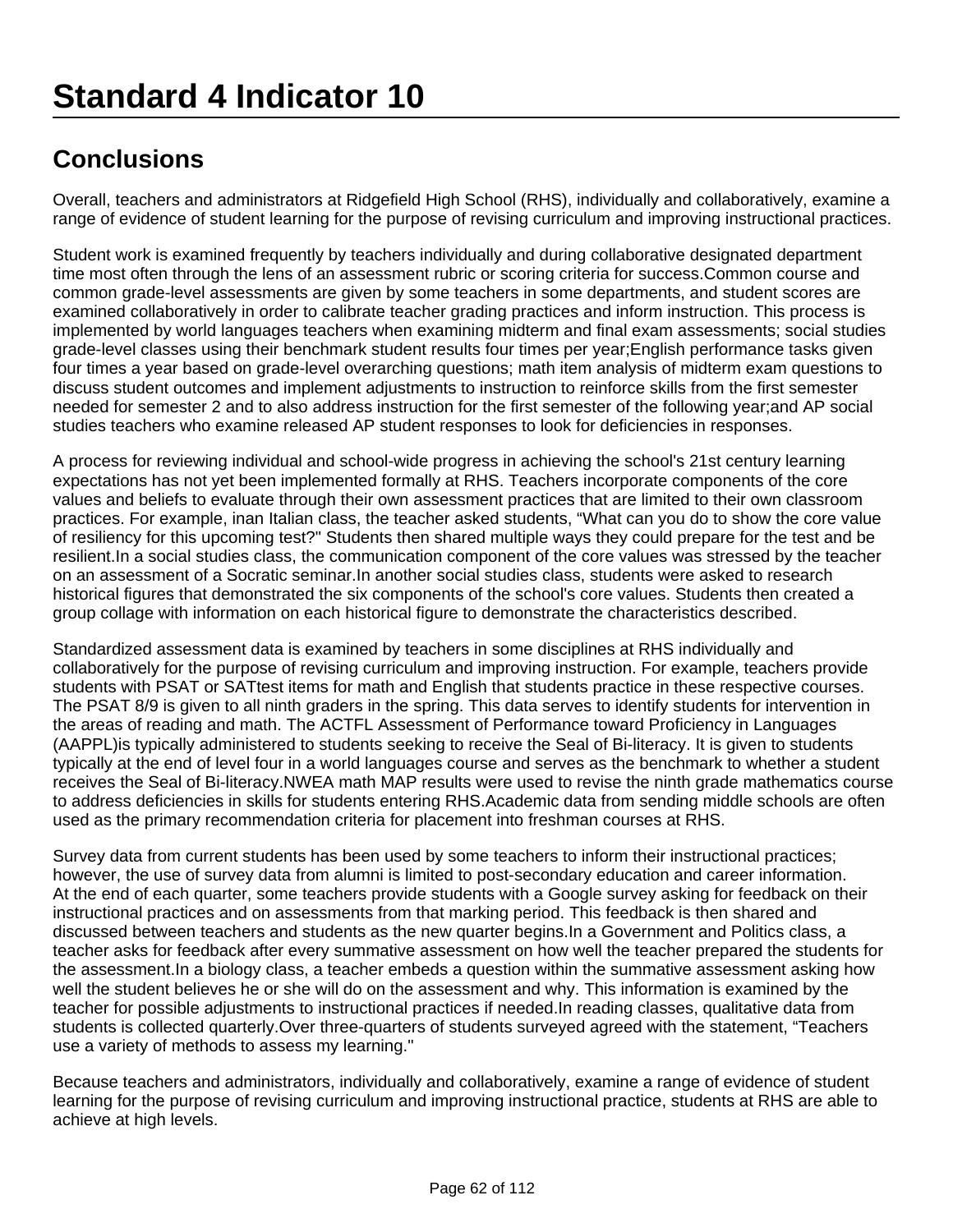- classroom observations
- self-study
- student shadowing
- student work
- teachers
- students
- central office personnel
- school leadership
- Endicott survey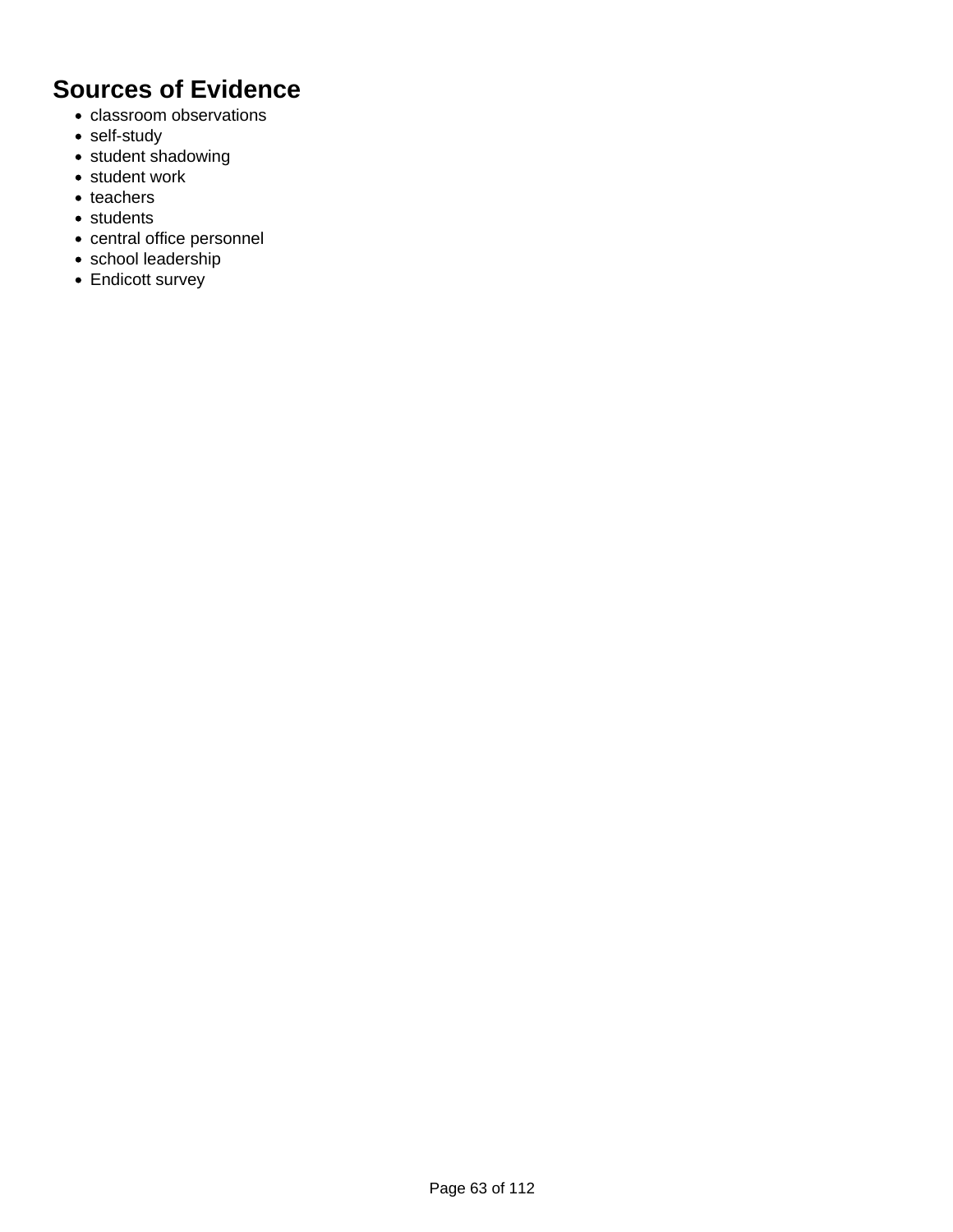Grading and reporting practices at Ridgefield High School (RHS) are regularly reviewed and revised to ensure alignment with board policy; however, the Ridgefield Board of Education (BOE) has yet to develop policy and practices that would allow RHS to align grading and reporting practices with the school's core values and beliefs about learning which mirror the district's vision of the graduate.

RHS teachers meet annually with their departments to review and revise grading rationales to ensure alignment. Articulation includes decision-making on categories, category weights, and the type of assessments and activities that fall within these categories. All world languages teachers, with the exception of the AP teachers, have common grading categories and weights. In the English department, grading categories and weights are the same across grade-level courses, and English teachers calibrate the scoring of writing assignments. In mathematics, grading categories and weights are the same across grade-level courses and vertically aligned within course sequences.

On June 24, 2019, the Ridgefield BOE approved a new policy and practices for homework. All RHS teachers have modified the homework category weight in their courses' grading to align with this board policy, counting homework at no more than ten percent.

When RHS teachers review and revise their grading and reporting practices to ensure alignment with the school's core values, their beliefs about learning, and the district's vision of the graduate, students will understand what level of achievement is expected to successfully meet the school's learning expectations.

- self-study
- panel presentation
- teachers
- school board
- school leadership
- school website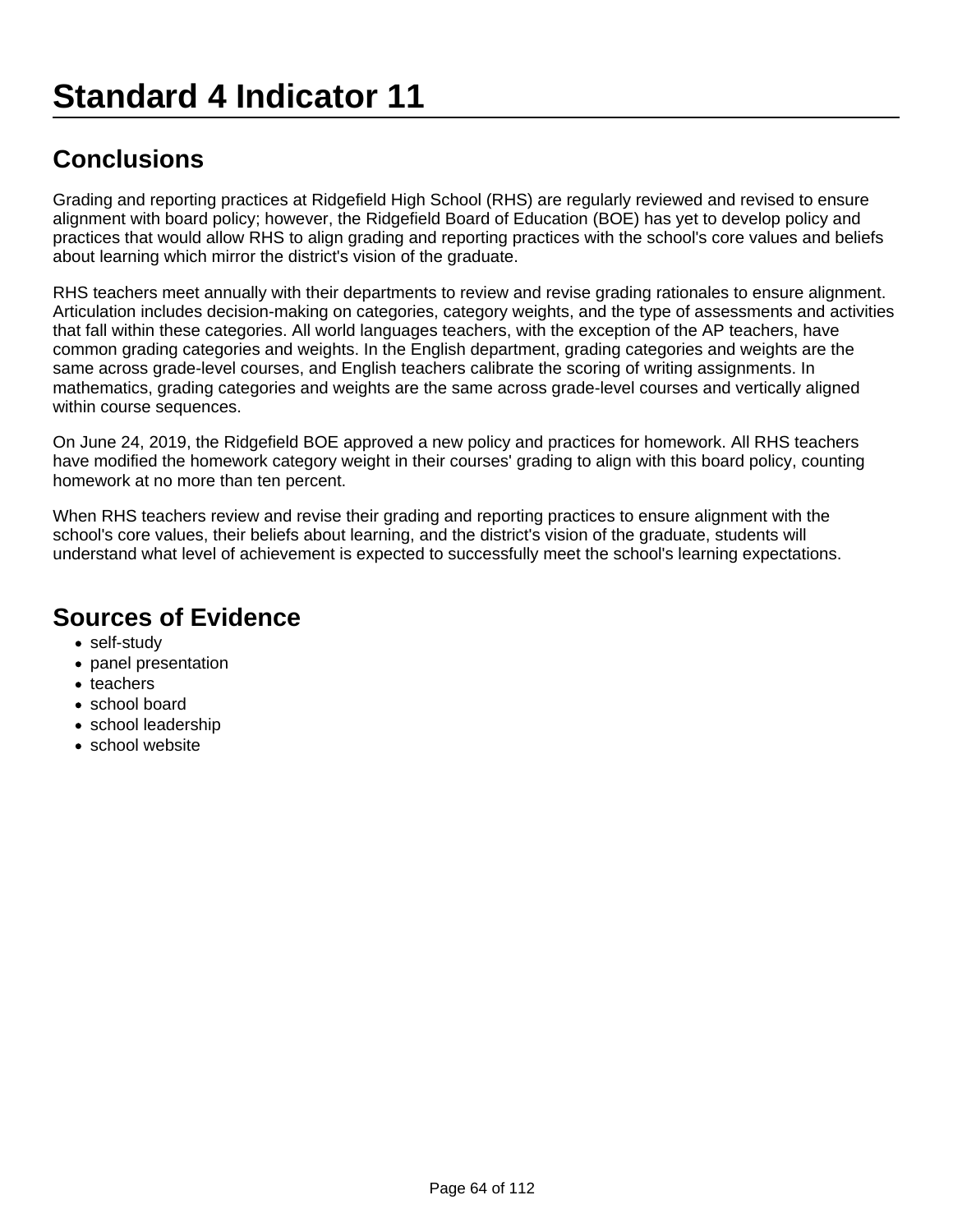# **Standard 4 Commendations**

## **Commendation**

The collection, disaggregation, and analysis of data to identify and respond to inequities in student achievement

### **Commendation**

The wide range of formative and summative assessments employed within units of study

## **Commendation**

The specific and timely feedback provided to ensure students revise and improve their work

## **Commendation**

The use of formative assessments to inform and adapt instruction for the purpose of improving student learning

## **Commendation**

The consistent use of rubrics with specific and measurable criteria across departments

### **Commendation**

The implementation of grading rationales across common courses

### **Commendation**

The calibration of grading practices on common grade-level assessments

### **Commendation**

The establishment of the writing lab to provide students with specific, timely, and corrective feedback on writing tasks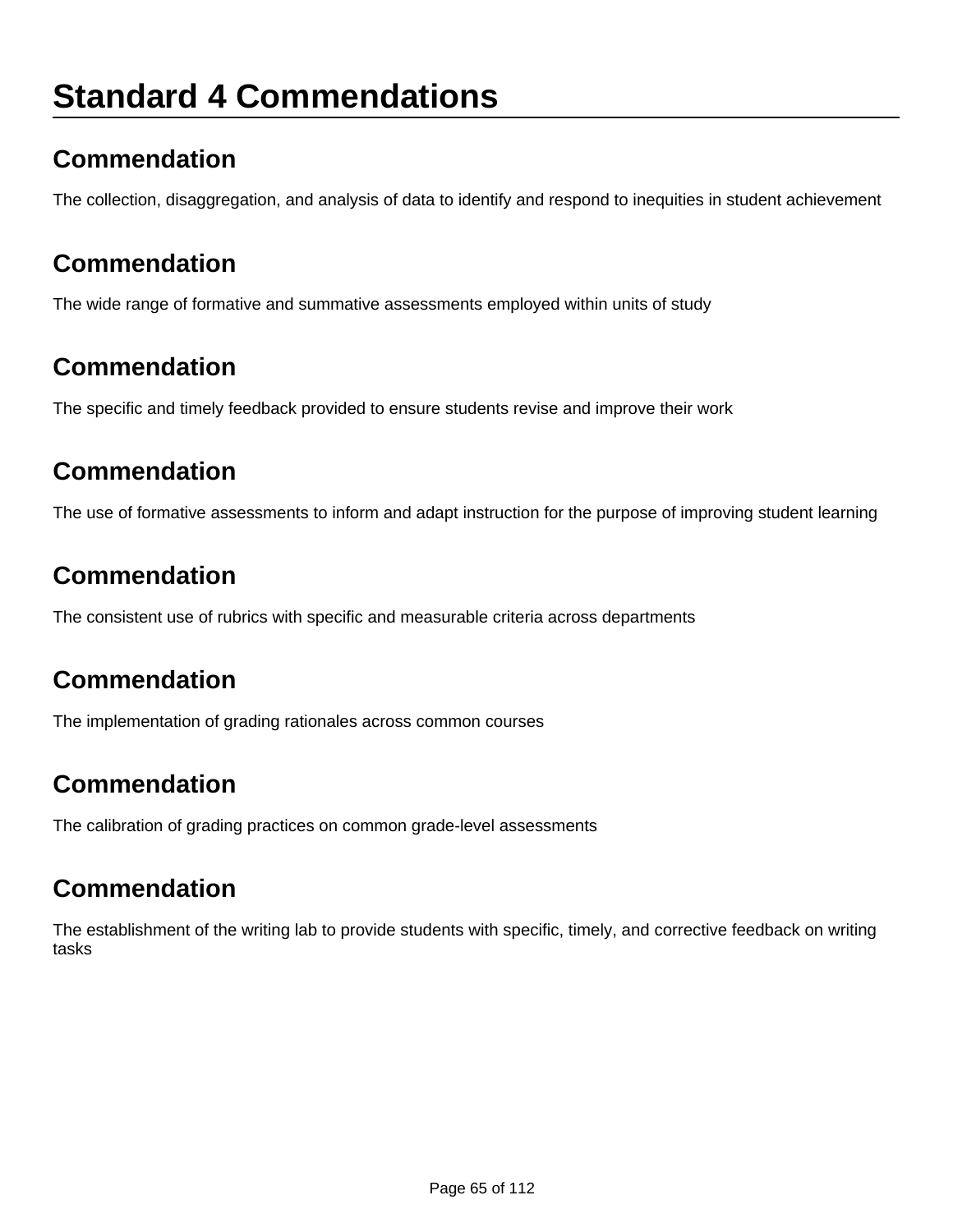### **Recommendation**

Develop and implement a formal process to assess whole-school and individual student progress in achieving the school's 21st century learning expectations and vision of the graduate based on specific and measurable criteria for success, such as school-wide analytic rubrics

#### **Recommendation**

Develop and implement a formal process for collecting, reporting, and communicating both individual student progress and whole-school progress in achieving the school's 21st century learning expectations

## **Recommendation**

Ensure that prior to each unit of study, teachers communicate to students the school's applicable 21st century learning expectations and related unit-specific learning goals to be assessed

### **Recommendation**

Ensure that grading and reporting practices are regularly reviewed and revised to ensure alignment with the school's core values and beliefs about learning

#### **Recommendation**

Provide for more formal opportunities to collaborate on the creation, analysis, and revision of formative and summative assessment, including common assessments, and use achievement results to inform instructional practices and curriculum

#### **Recommendation**

.

.

**Recommendation**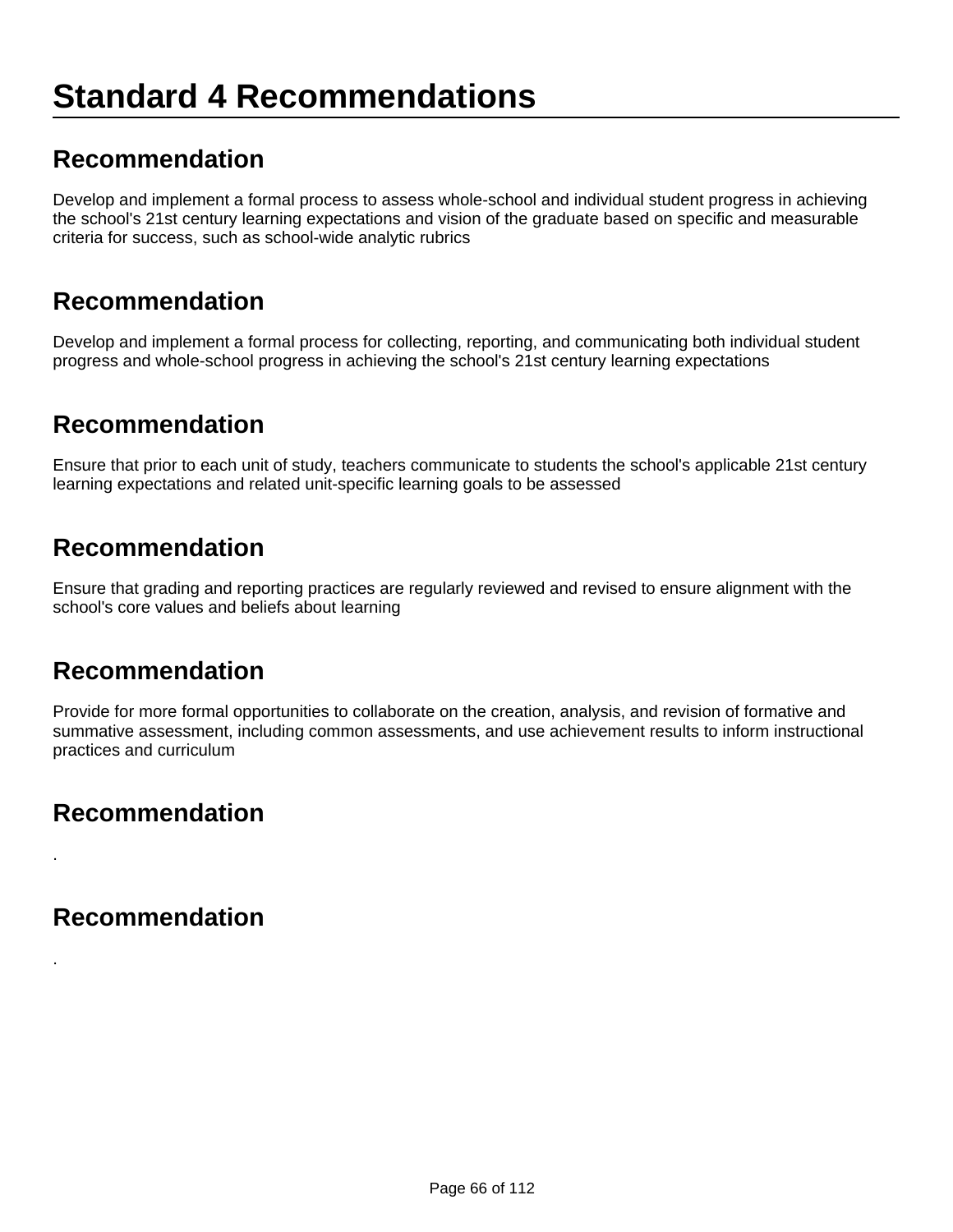The school community consistently, consciously, and continuously builds a safe, positive, respectful, and supportive culture that fosters student responsibility for learning and results in shared ownership, pride, and high expectations for all.

Over 70 percent of students, staff, and parents feel that Ridgefield High School (RHS) is a safe and supportive place, and more than 90 percent of parents believe the school encourages students to take responsibility for their learning.The student and parent handbook explicitly communicates school policies and procedures. These documents are available on the school website and parents and students sign electronically to document a shared understanding of these policies and procedures.

Students reported they feel the principal addresses discipline issues in a direct and consistent way. For example, regarding a recent vandalism issue, the students reported the administration handled the issue in a timely and serious manner and made school-wide announcements to discuss the zero tolerance to such behavior. At RHS, in an effort to promote positive school climate, the sophomore class annually participates in the "Names Can Really Hurt Us"day-long workshop that addresses issues including stereotyping, prejudice, and name-calling. Further, a student was proud to share the addition of gender-neutral bathrooms designated throughout the building.

RHS has over 40 clubs and activities and offers over 33 varsity sports supporting student involvement. The Endicott survey states over 60 percent of students feel proud of their school. A sense of pride and ownership in RHS is apparent and evidenced by the 50 percent of students involved in competitive athletics, robotics, and the exceptional visual and performing arts programs. The vast majority of students and teachers expressed pride in spirit week and spoke highly of the amount of participation in school activities. Students shared that the whole community gets involved in going to football and basketball games and that many own Ridgefield athletic apparel. The entire community has high expectations for students. Conversations with students revealed that they believe much is expected of them in terms of learning, goal-setting, behavior, respect for others and participation in the school and community.

The vast majority of students report that they feel supported by their teachers, and their teachers are readily available to ensure they meet with success, including before and after school. Many students perceive the school to have a competitive culture both academically and athletically and express the desire for more authentic ways to connect with their peers. Teachers also shared that students who struggle to connect academically and athletically can, at times, "get lost in a bigger school." There is a desire for more authentic ways to connect within the school community as a whole. In classrooms, teachers invite students to after school help and post in the classroom the days that help sessions will occur.

As a result of the numerous programs, activities, high expectations, and school pride, students at Ridgefield High School participate in a safe, positive, respectful, and supportive culture that fosters students' responsibility for learning and results in shared ownership, pride, and high expectations which creates a nurturing school environment focused on helping them learn and grow.

While the school community is committed to building a safe, positive, respectful, and supportive culture that fosters student responsibility for learning, when students have increased opportunities to connect with faculty and peers in a less competitive and more authentic manner, all students will develop a sense of shared ownership and school pride.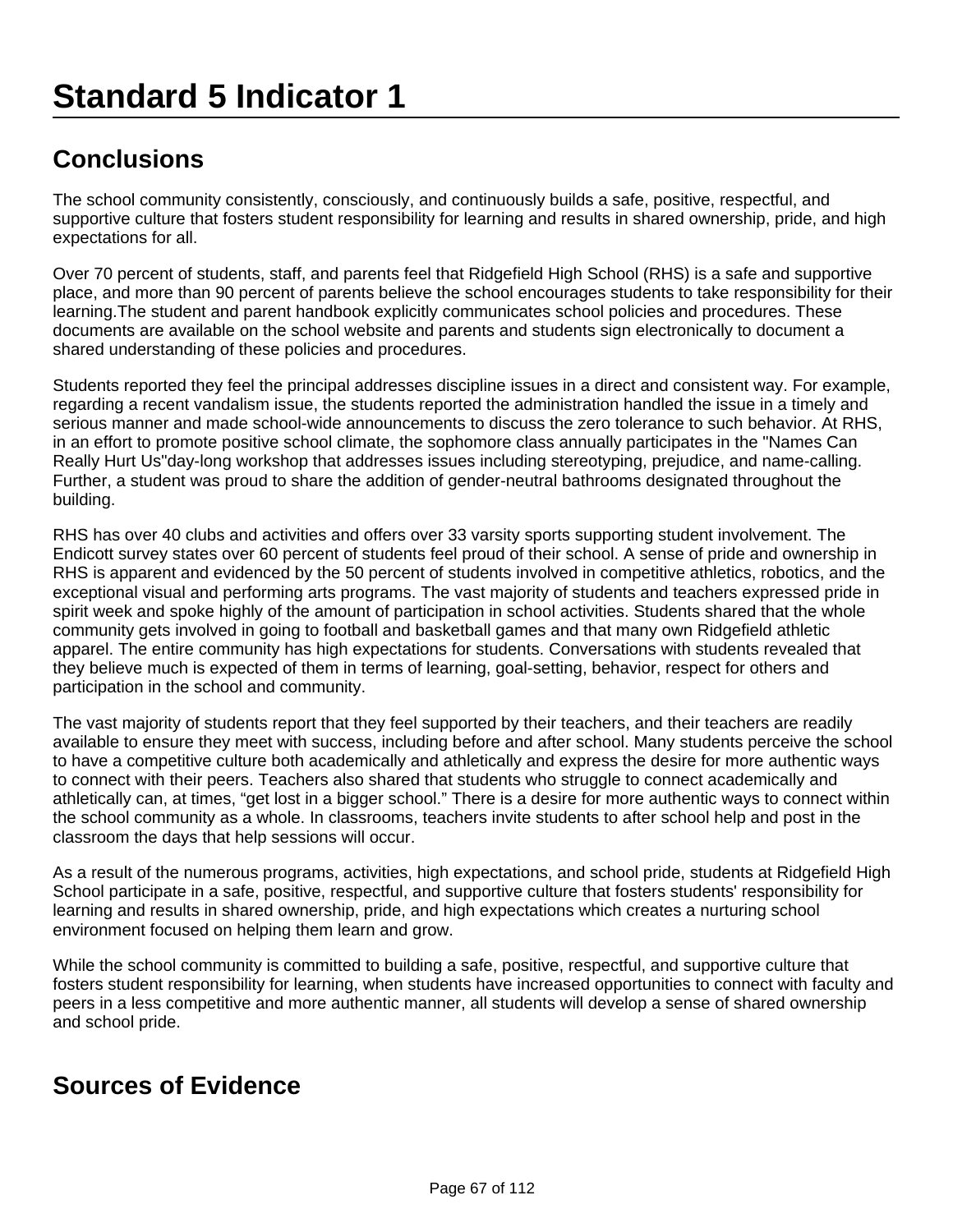- classroom observations
- self-study
- student shadowing
- panel presentation
- teachers
- students
- parents
- Endicott survey
- school website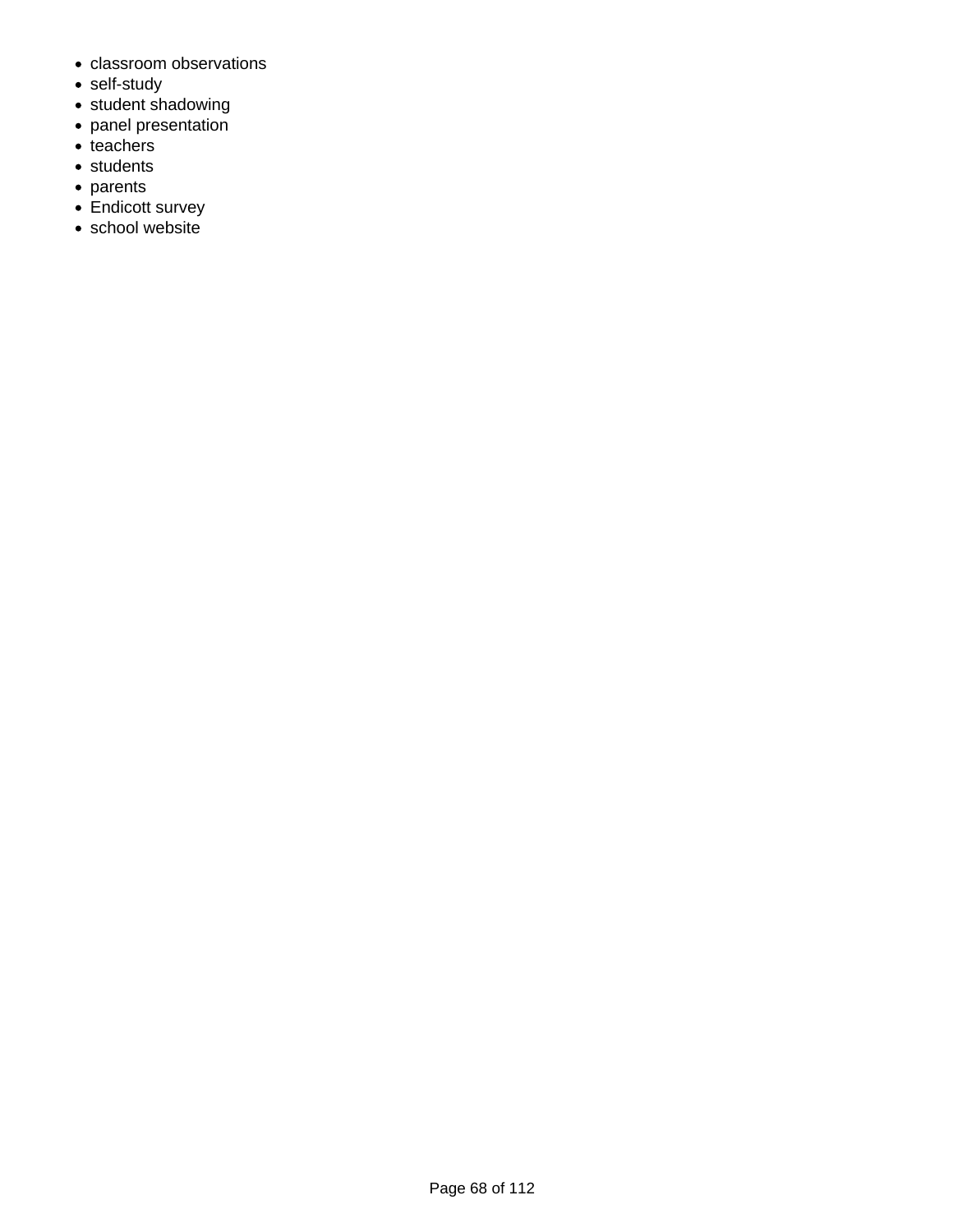The school strives to be equitable and inclusive, ensuring access to challenging academic experiences for all students, making certain that courses throughout the curriculum are populated with students reflecting the diversity of the student body, fostering heterogeneity, and supporting the achievements of the school's 21st century learning expectations.

All students are required to take 4.5 credits of open elective classes, all of which are grouped heterogeneously. Most electives in social studies and science are open to all students regardless of grade level. In addition, all core classes are open enrollment which allows interested students to enroll in the courses without a prerequisite or teacher recommendations. Teachers make course-level recommendations, but students can override that recommendation so that students can challenge themselves as appropriate. The program of studies clearly states course expectations and includes a homework code to communicate the expected level of commitment to coursework.

Over 80 percent of students report that they have a number of opportunities to take courses in which students of various levels of ability are enrolled. As observed during class visits and reported by teachers there is a balance of groupings of students, including students with learning disabilities, to have equal access to the same curriculum. Students have access to co-taught classes to ensure inclusion models are represented.

As a result of the extensive course offerings and open enrollment policy, the students at Ridgefield High School have numerous opportunities to access challenging academic classes that also reflect the diversity of the student body enabling the students to work toward achieving the school's 21st century learning expectations.

- self-study
- panel presentation
- teacher interview
- teachers
- Endicott survey
- school website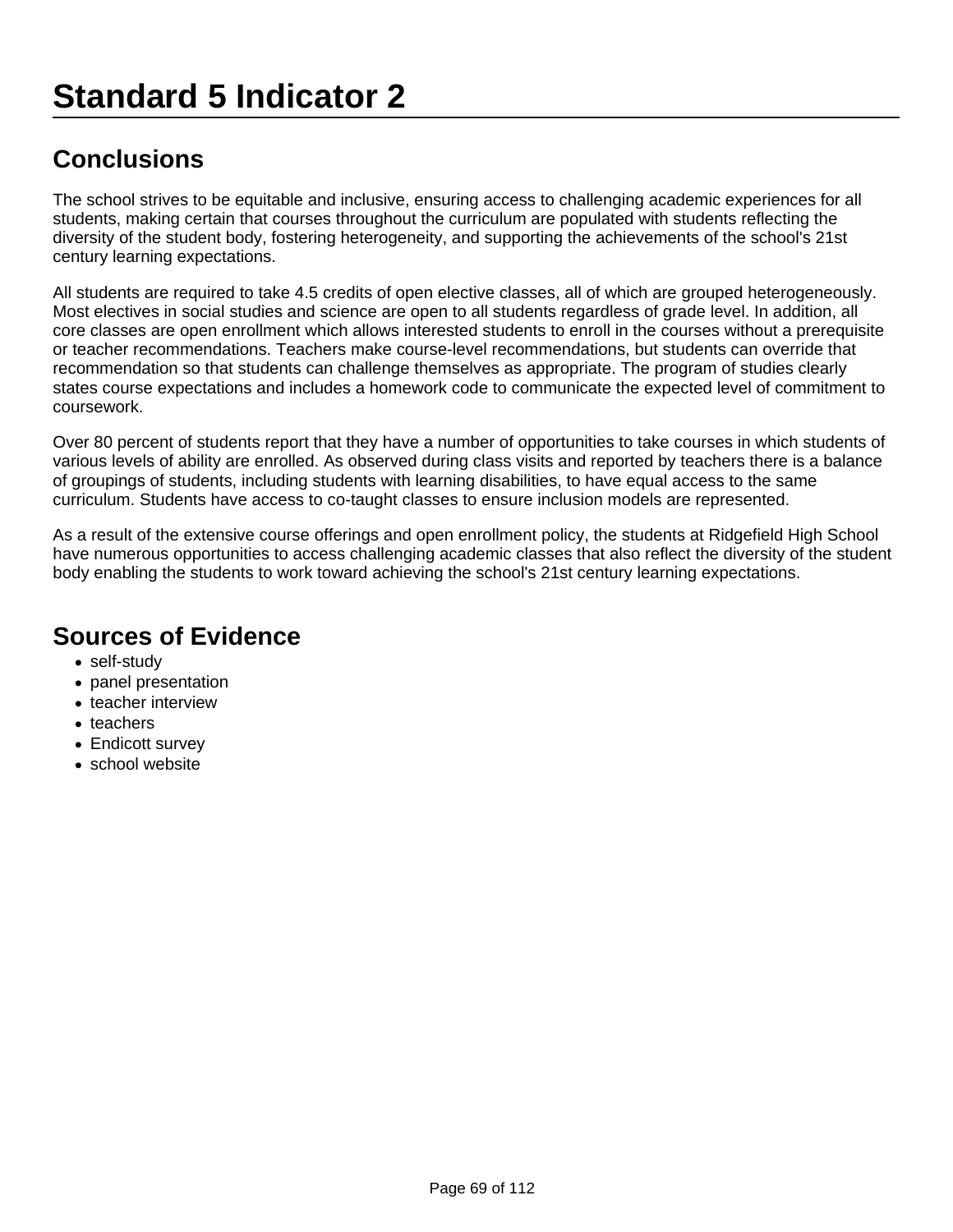# **Standard 5 Indicator 3**

# **Conclusions**

There is a formal, ongoing program in which each student in the school has an adult, in addition to the school counselor, who knows the student well and to a limited extent assists the student in achieving the school's 21st century learning expectations.

The advisory program currently meets one or two times a month for approximately 30 minutes. Teachers and students report that advisory does not occur frequently enough to build meaningful connections. Students also report inconsistencies among teachers in the delivery of the advisory program. According to the Endicott survey, approximately 53 percent of students feel there is an adult in the school who knows them well and helps them to regularly succeed. Many teachers expressed a desire to increase and develop a strong advisory program in order to build more meaningful connections with their advisees. Students shared they feel strong connections with their classroom teachers and feel supported by them. Parents also report they feel the teachers are available to support their students in a timely and supportive manner.

Strengthening the school's formal, ongoing process through which each student has an adult in the school in addition to the school counselor, who knows the student well and assists him/her in meeting the school's 21st century learning expectations, will help all students feel connected and supported within the school.

- self-study
- student shadowing
- teachers
- students
- parents
- Endicott survey
- Standard sub-committee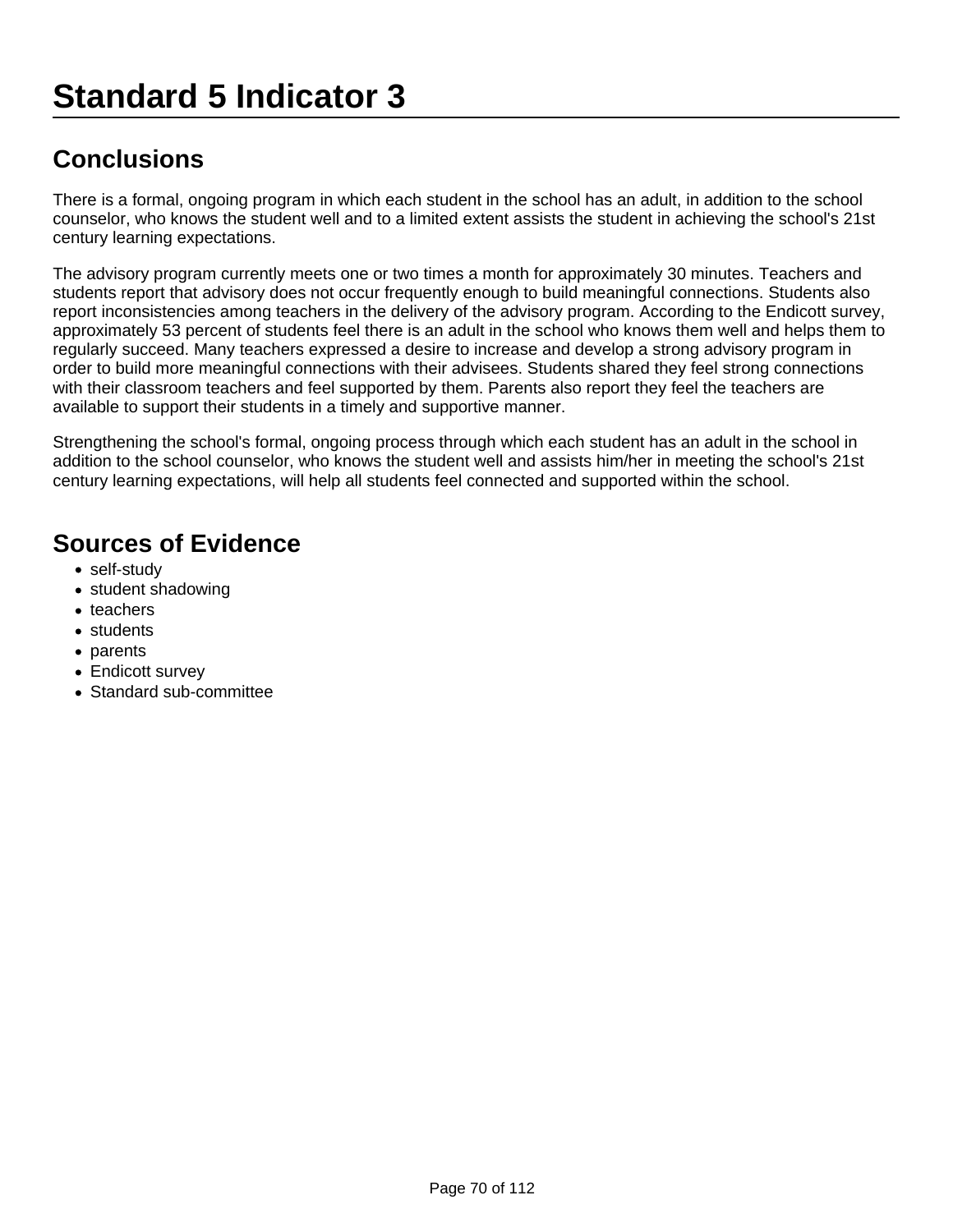In order to improve student learning through professional development, the principal and professional staff at Ridgefield High School regularly engage in professional discourse, access resources outside of school, dedicate formal time to implement professional development and apply the skills, practices, and ideas gained to improve curriculum, instruction, and assessment.

The district provides seven early release days and five full days that are dedicated to teacher professional development as part of the school calendar. In addition, every Thursday, teachers engage in an afternoon professional hour. This hour is used for a variety of purposes including, but not limited to, building-based initiatives, department initiatives, and for grade-level collaborative time.

Teachers collaboratively engage in professional readings. For example, the social studies, English, and math department chairs facilitate department book studies based on teacher requests. There is generous funding for teachers and departments to order professional readings. For the 2019-20202 school year, there is \$30,010 set aside for conference attendance fees and mileage as well as \$22,230 set aside for substitutes to cover professional development opportunities. Teachers reported using this time to go out and attend professional development and to come back and share with staff. As an example, in English this allowed teachers to work collaboratively with one another.

According to the Endicott survey, 54 percent of teachers feel that the school's professional development programs enable them to acquire and use skills to improve instruction and assessment. While teachers have historically felt that they do not have much input or choice into the professional development they attend, they have acknowledged that, recently, that seems to be changing. Last school year, as well as the current school year, the district has offered a professional development day that is designed and run by teachers. Individual teachers can propose a workshop that they would like to run for their colleagues. The staff can choose from myriad options that they feel are best suited to their specific needs. Teachers would like to continue to have more input into the design and topics of professional development days. Currently, the school does not have a professional development committee to give all stakeholders a voice in these days.

Additionally, teachers have limited opportunities to collaborate with their colleagues across disciplines. The staff attempt, within the constraints of the school schedule, to share ideas and implement skills gained through professional development. Teachers often engage one another, informally, in reflective discussions about teaching and learning, meet to discuss ideas, plan lessons, and obtain advice during their own time during planning periods, lunch, and before or after school. There are no current formalized data teams or common planning time built into the school day.

As a result of a culture of collaboration and professional discourse for reflection, inquiry, and analysis of teaching and learning, teachers have the opportunity to broadly apply skills, practices, and ideas gained to improve curriculum, instruction, and assessment.

- self-study
- teacher interview
- teachers
- department leaders
- school leadership
- Endicott survey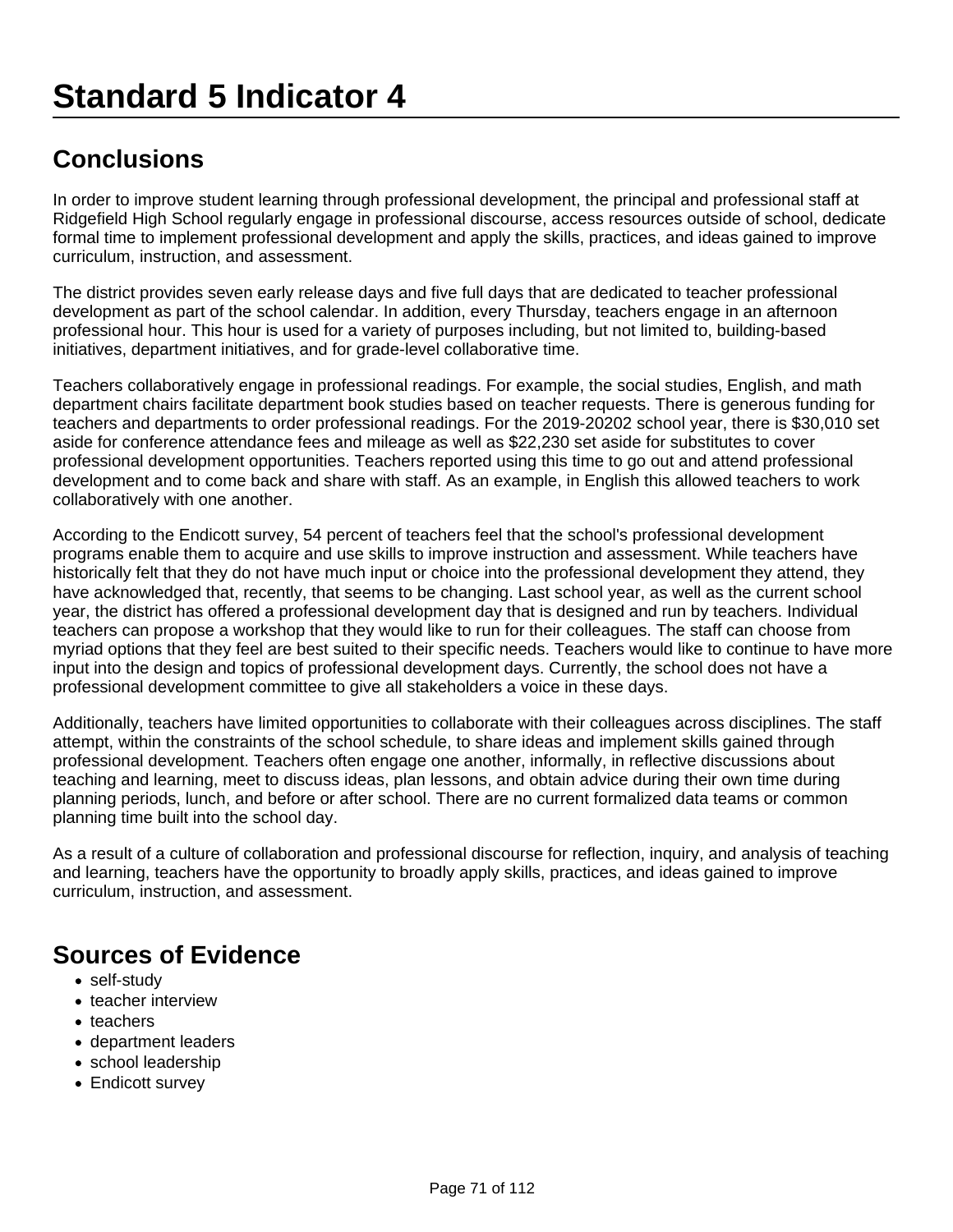Standard sub-committee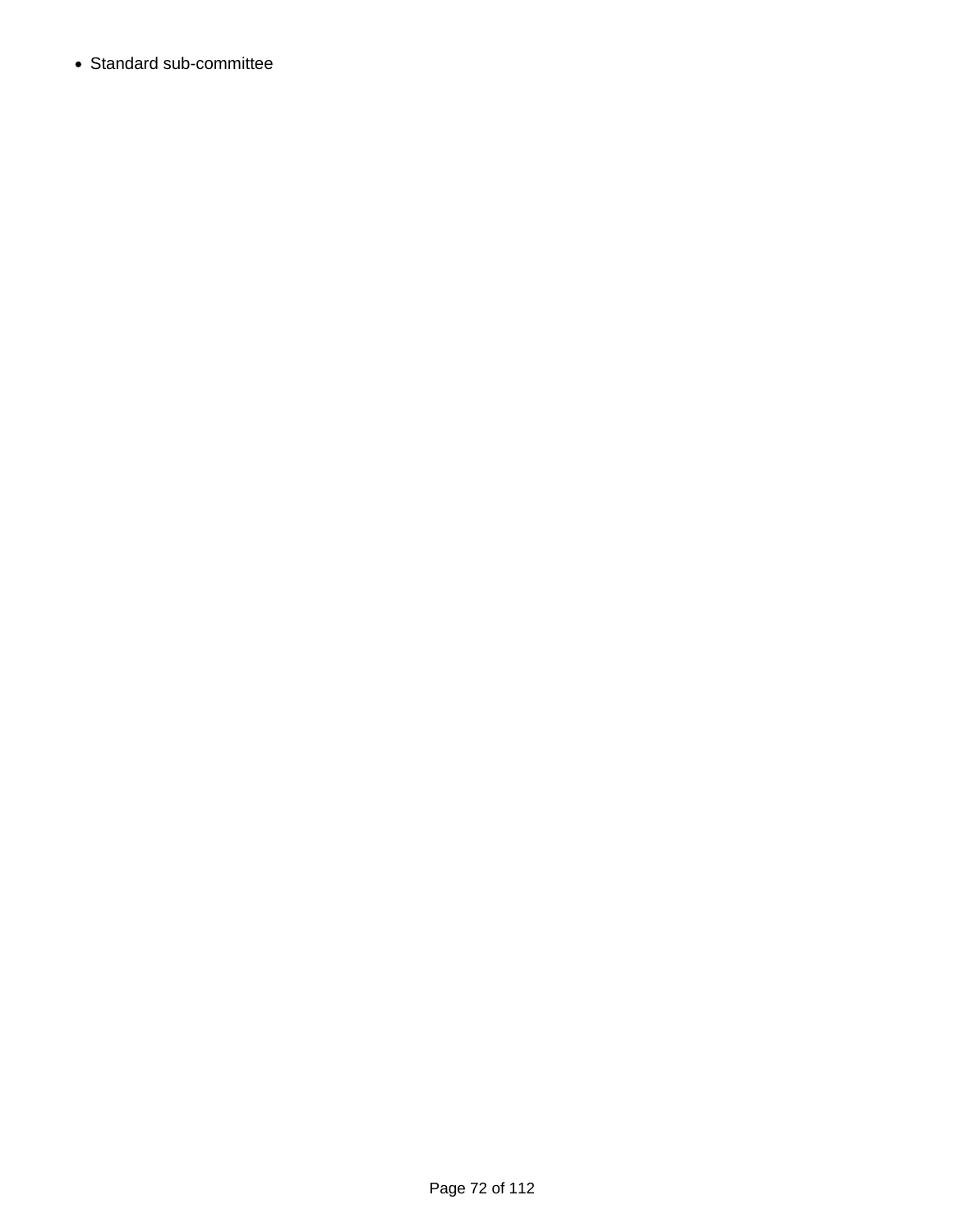# **Conclusions**

At Ridgefield High School school leaders consistently use researched-based evaluation and supervision processes that focus on improved student learning.

All administrators, department chairs, and teachers have been trained on the Danielson model for teacher evaluation. The school has incorporated differentiated models of evaluation as appropriate for departments. The school has invested in an outside consultant to train staff on an ongoing basis on the implementation of the teacher evaluation system. Each summer, the administrative team receives professional development on teacher evaluation including all evaluating the same video lesson. A discussion on the evaluation of the lesson then ensues. Further, new administrators receive training to build capacity and calibrate their evaluation practices. In addition, 80 percent of teachers feel input from supervisors who are responsible for evaluating their teaching plays an important role in improving their instructional practices. Also, teachers shared that if corrective feedback is given by her evaluator, the evaluator offers an opportunity to revisit the classroom to offer support. Teachers in some departments also conduct informal peer visits and shared they then meet with their colleagues to engage in meaningful discussion.

Thus, the use of research-based evaluation and supervision processes helps staff to ensure that students are achieving the school's 21st century learning expectations.

- teachers
- department leaders
- school leadership
- Endicott survey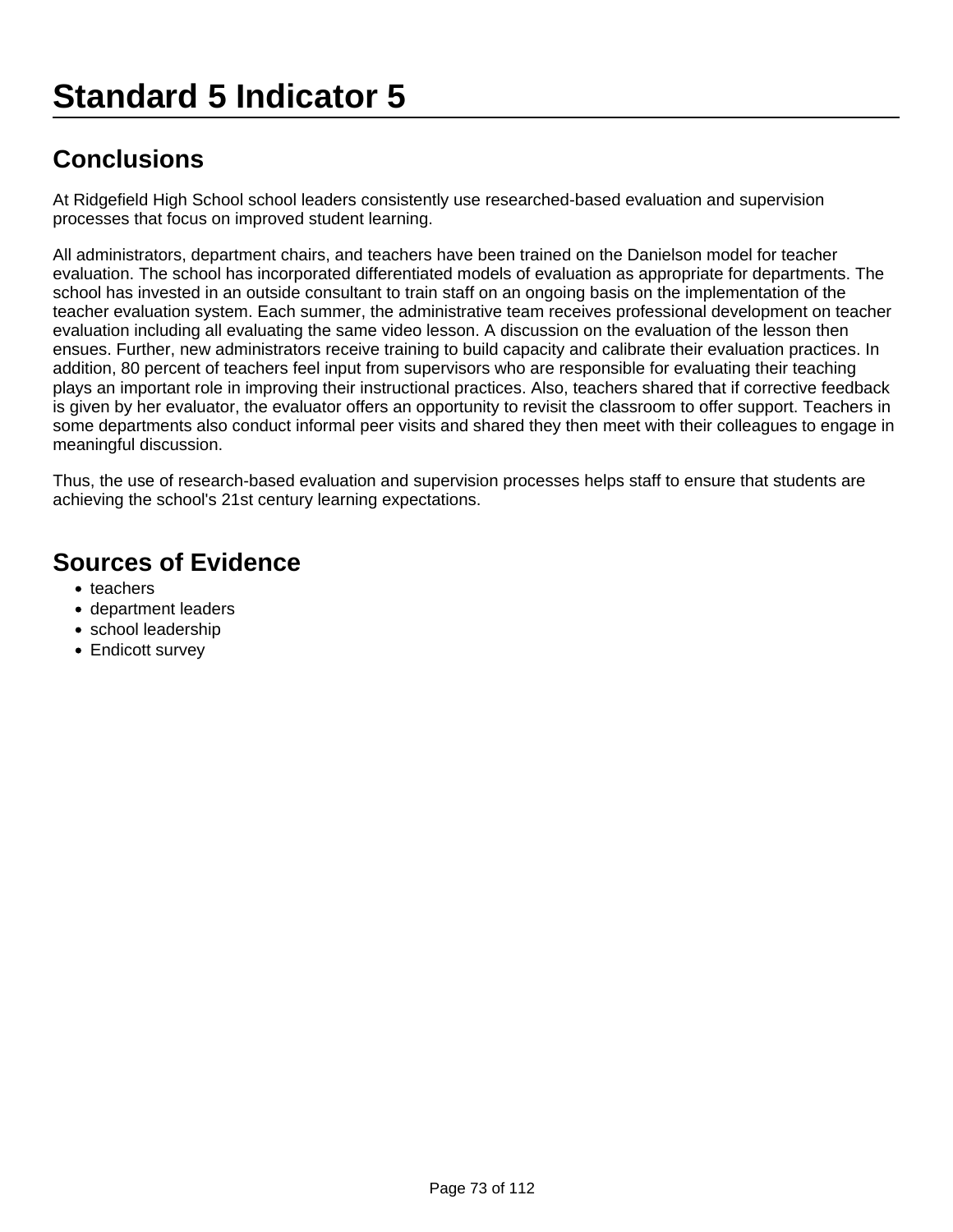The organization of time generally supports research-based instruction and the learning needs of all students but does not support professional collaboration among teachers.

The students frequently report that the schedule supports their learning. They also describe the benefits of having a variety of course offerings and the opportunity to take electives or to schedule regular time in the math or writing lab. In addition, students use their free periods to go to the library learning commons, to collaborate with peers, to access the math and writing labs, and to meet with teachers.

The school schedule rotates on an eight-day cycle with class period one through four always meeting in the first half of the school day and periods five through eight always meeting in the second half of the school day. Each day, one of the eight periods drops. This allows each class to have an extended period once during every eightday cycle. Normal class periods are 43 minutes while the extended period lasts for approximately an hour and a half. This extended block of time allows for the implementation of research-based instructional practices including inquiry-based teaching and cooperative group work. In addition, this long block allows time for students to receive extra help as necessary. There is evident flexible use of time within the schedule to support student needs. There is a shared understanding at the end of quarters for staggered testing by the department so students do not get overwhelmed.

There is confusion with the schedule for many. The administration recognizes the complexities of the schedule and in response, the district has updated features within the PowerSchool app. These features allow all students and staff to see what day rotation and period is being held at any given time. In addition,a committee has been formed to look at the school schedule. The committee, which consists of many stakeholders within the building, has met on numerous occasions to discuss possible schedule options for the future. Teachers were given an opportunity to provide their input via a school-wide survey. However, according to administration, the staff remains split on how they would like to see the schedule evolve going forward. As a result, the school continues the conversation and the committee will continue to meet to discuss possible schedule revisions.

The school schedule makes it difficult to provide formal collaboration time for all teachers during the school day. There is no formal time or protocol in place to discuss and review student work. While teachers use their own time to collaborate and review student work within their content areas, this varies greatly by the department and the frequency of discussions is inconsistent. The math department has independently created data discussion protocols, in particular with Geometry, Algebra II, and Pre-Calculus.In addition to this, some departments engage in self-directed peer observation cycles, visiting classrooms in pairs and then debrief as a whole department.

The Ridgefield Summer Learning Institute is a credit recovery program available to students that are not successful in passing a course during the academic year. Under special circumstances, counselors offer extended deadlines or reduce schedules in order to help students succeed. The Extended Year Program (ESY) is recommended for IEP students and approved in PPT meetings for students that have demonstrated that without consistent and regular instruction there will be a skill or knowledge regression. Afternoon or evening supports may be offered to homebound students. In addition, extended tutoring hours can be put into place to help students who have returned to school but need continued support in order to be successful. All students are able to take advantage of the math lab and writing lab. The space for math lab is housed within CLASS (Classroom Learning and Student Support), a dedicated location to assist students academically in various courses during the school day. Students may self-identify or be recommended by teachers or counselors to receive services in CLASS. Additional space is dedicated to writing lab where English teachers meet with their students to confer on their writing. There is an off-campus alternate school to support students in a small-group setting serving students who struggle in the traditional learning environment.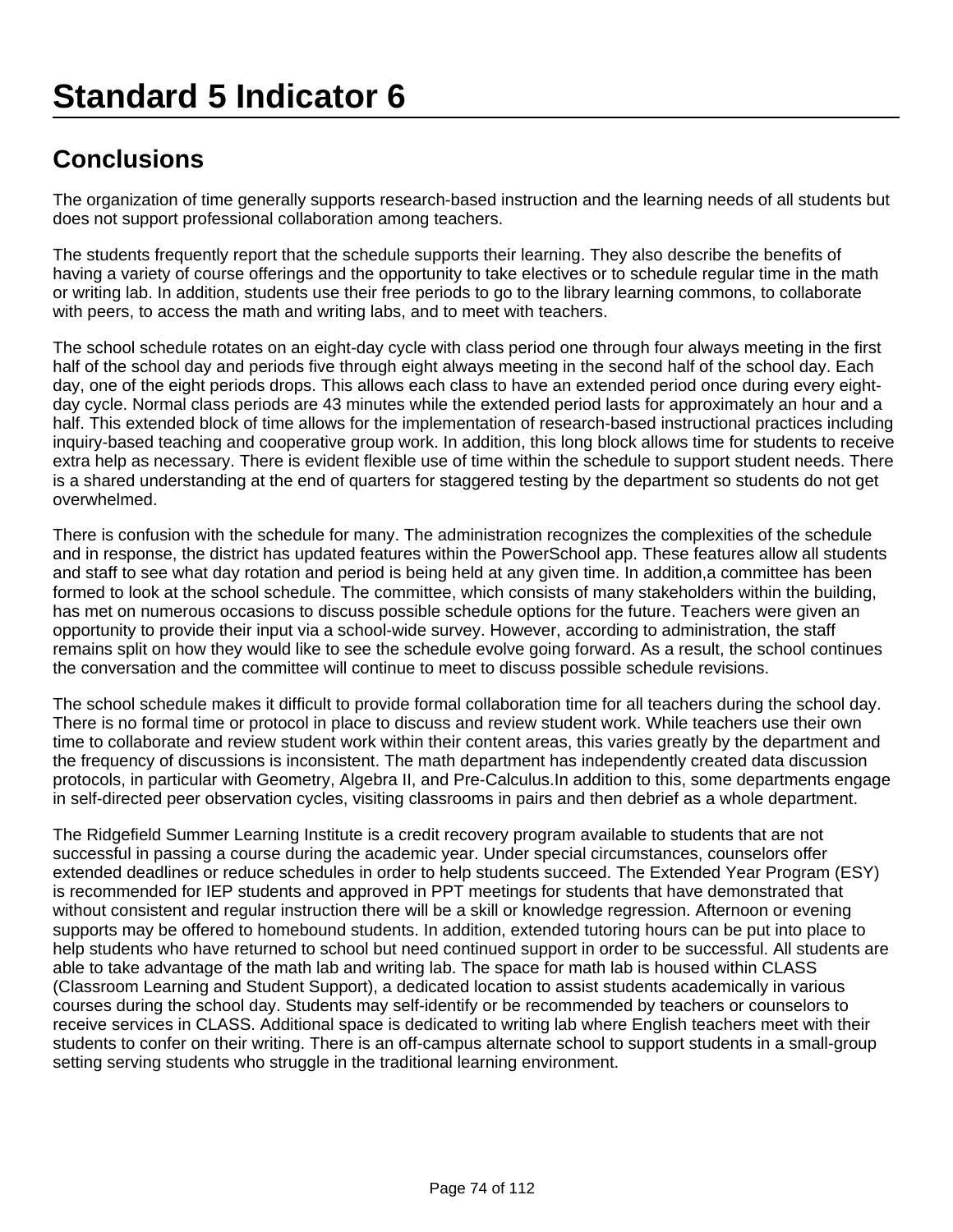While the organization of time supports research-based instruction, when the school provides formal collaborative opportunities for teachers within the school day, the schedule will support and enhance teaching further meeting the learning needs of all students.

- classroom observations
- self-study
- student shadowing
- teachers
- students
- parents
- school leadership
- Endicott survey
- school website
- Standard sub-committee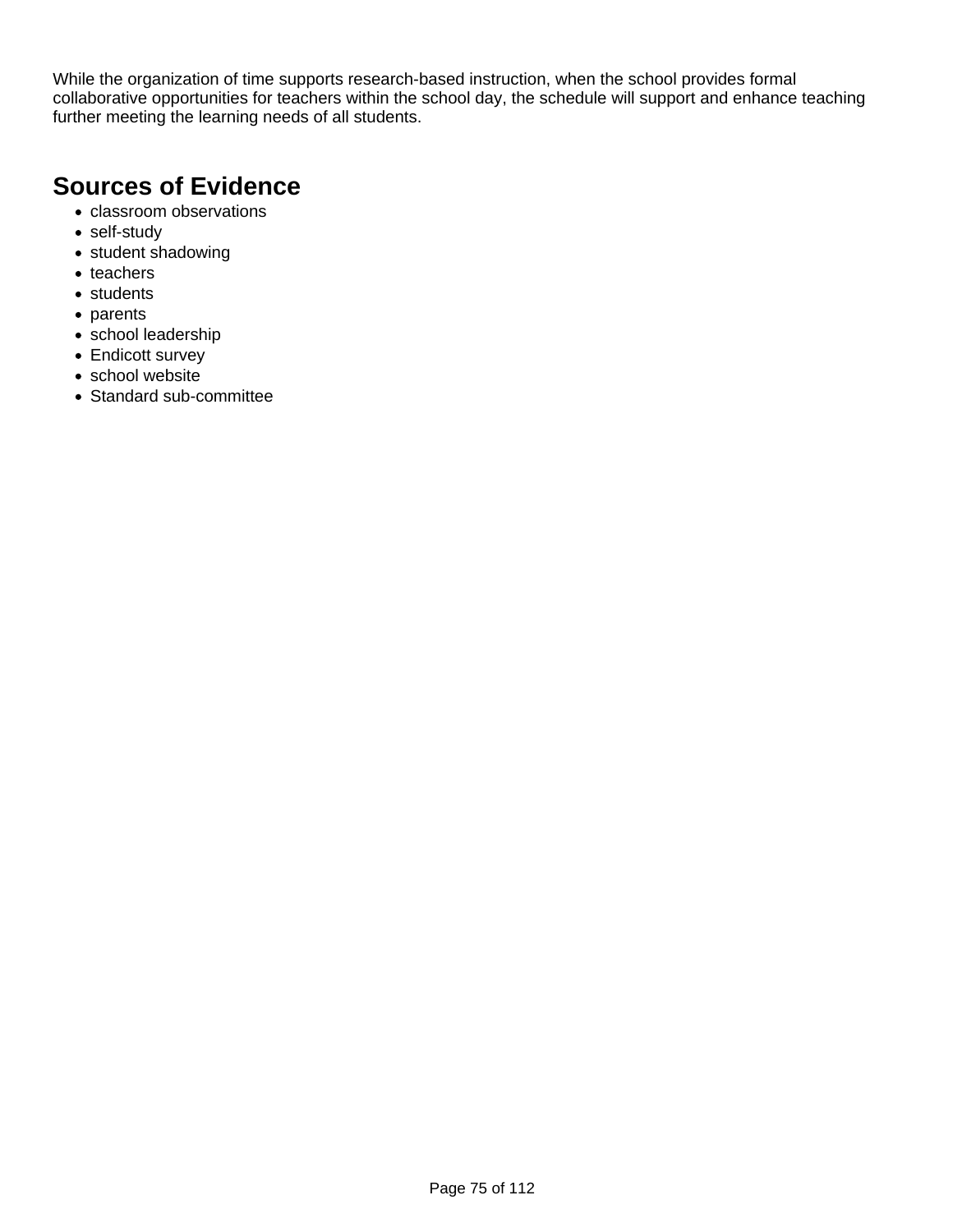By design, student load and class size enable teachers to meet the learning needs of all students.

Teacher course loads are designed to ensure sufficient personalization and individual attention to student needs. No classes have more than 26 students, with the exception of physical education/health and music, and those classes do not exceed 28 students. The average class size by the department are science, 19.2; math, 19.1; English/reading, 17.9; social studies, 20.4; world languages, 17.9; special education, 3.8; arts, 17.2; business, 19.2; family/consumer science, 17.0; and health/physical education, 22.7. To also support student learning, English teachers teach four classes, as opposed to the five taught by teachers in other academic areas. This allows English teachers to hold personalized writing conferences with each individual student multiple times per school year. The Endicott survey reveals 89 percent of students stated their class sizes are reasonable, and 59 percent of teachers responded that their student load and class size enable them to meet the learning needs of individual students.

By deliberately managing student load and class size, teachers are able to meet the learning needs of individual students.

- self-study
- Endicott survey
- Standard sub-committee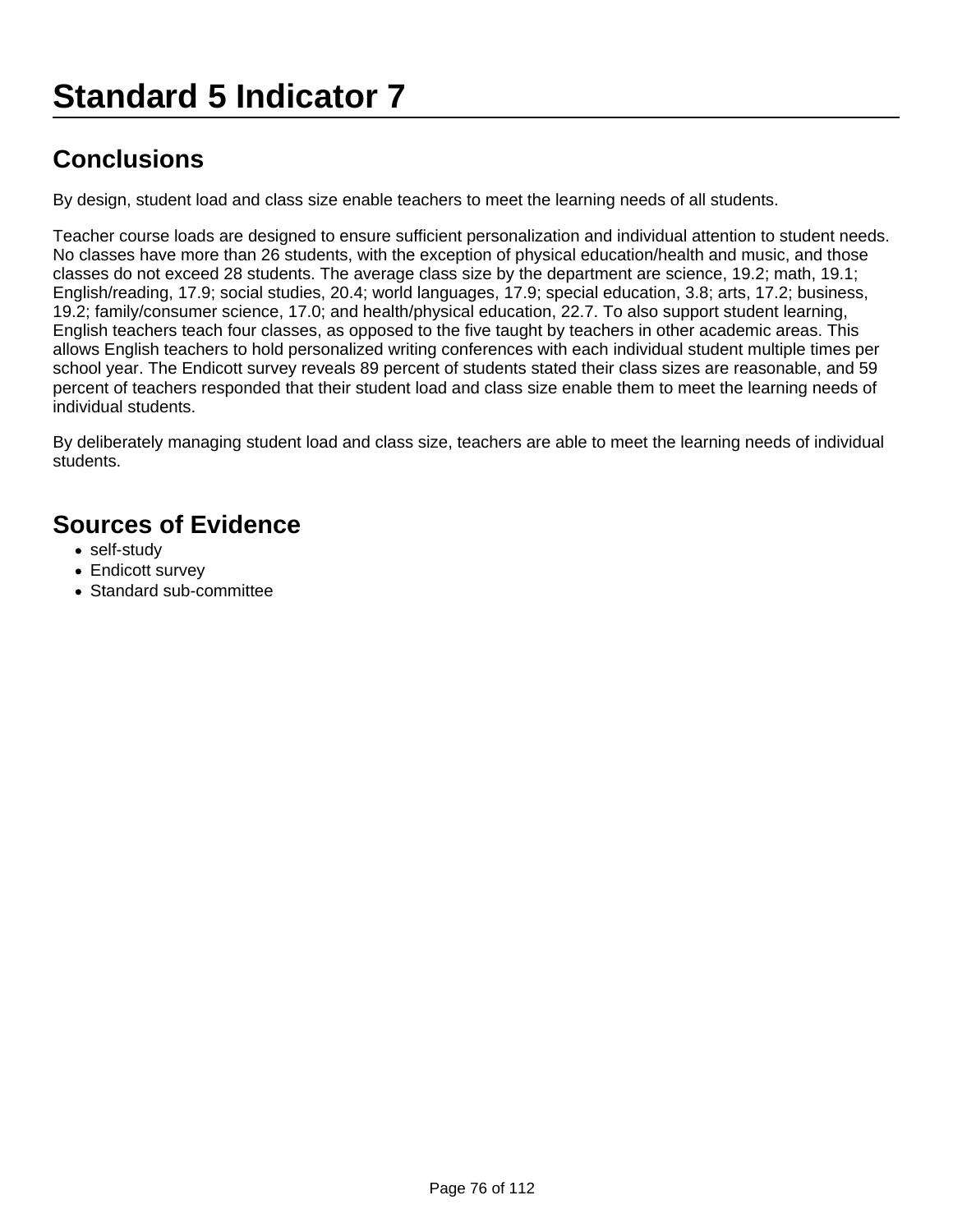# **Conclusions**

The principal, working with other building leaders, provides strong instructional leadership that is rooted in the school's core values, beliefs, and learning expectations.

The principal is a visible part of the school community and works closely with the administrative and leadership team. The school leadership team has 22 individuals who hold the shared responsibility of ensuring the school sets and maintain goals based on the core values and beliefs of the school. The goals created, called program improvement plans (PIPs), are designed during the summer, and progress is monitored throughout the year.

The principal works collaboratively with the administrative and leadership team to make decisions regarding school issues. She provides the department chairs the autonomy to build professional development decisions based on the department needs. The secretarial staff believes the principal communicates in a timely fashion and handles any concerns promptly. In addition, the principal ensures that she is visible to students and staff daily. According to secretarial staff, the principal blocks off the first class period of every day in her schedule. She uses this time to pop into classes and walk through the school to remain in touch with the pulse of the building on a daily basis.

The principal's decision-making is rooted in the school's core values. These values are student-centered focusing on individual growth, resilience, citizenship, and empathy. The principal encourages teachers to build their capacity through professional development but ensures all outside professional development opportunities are aligned to the core values and beliefs of the school. The principal supports first-year teachers and makes sure to observe the teacher at least once during their first year of teaching. All curricular instructional materials must reflect the core values of the school to be granted funding.

Because the principal purposefully works with other building leaders, provides instructional leadership that is rooted in the school's core values, beliefs, and learning expectations, the community can be confident there are meaningful opportunities for all students to meet with success.

- teachers
- school leadership
- school support staff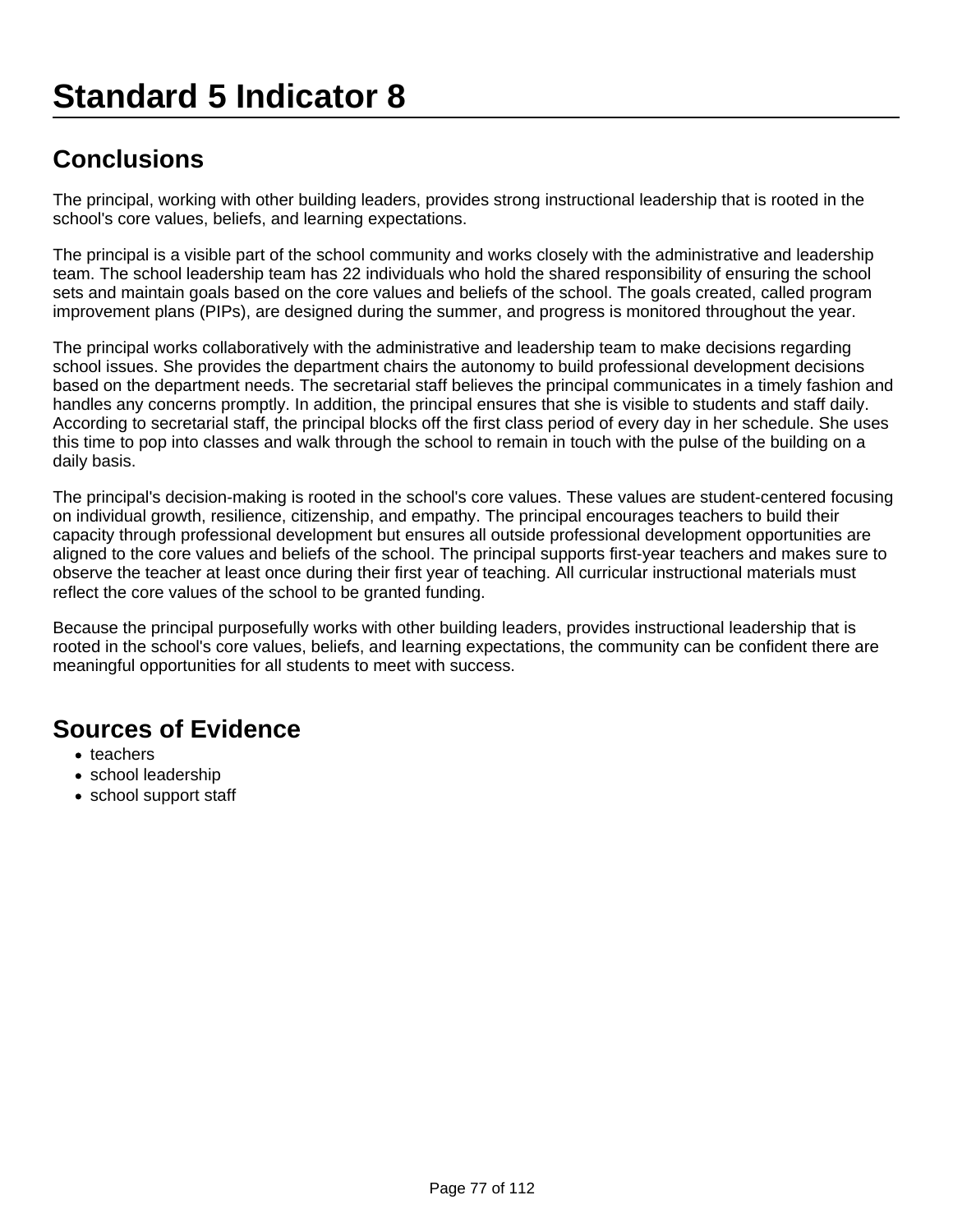# **Conclusions**

Some teachers, students, and parents are involved in meaningful and defined roles in decision-making that promote responsibility and ownership.

The principal solicited feedback from students, the community, and teachers when finalizing the school's core values and beliefs. She regularly holds a "What's up Doc?" meeting where any student is able to informally meet with her during the school day and discuss any academic, social, athletic or general issues of concern. Students expressed this opportunity makes them feel more connected to the school and that the principal is visible.

Students are afforded the opportunity to run for a seat in the 65-member student government, giving them an official channel to express their collective voice on school-wide decisions. Student government is charged with the planning and implementation of school social and promotional activities. This group meets weekly. In addition, the student body president presents at the board of education meetings to update the members on events and activities occurring at the school, as well as voicing the general opinion of the student body on decisions made by the board and how it affects their daily lives while in school. However, the Endicott survey shows that only 40 percent of students believe they have input in important decisions made at the school.

Parents have a large involvement in the school mainly through the Parent-Teacher-Student Association (PTSA). Members expressed they communicate directly with the principal multiple times during the week. Further, parents feel that the school communicates with them in a timely fashion. According to the Endicott survey, only 44 percent of parents state they have opportunities to be involved in important decisions made at the school.

Teacher voice is represented at regularly held staff council meetings. Each department has a representative to voice concerns for their colleagues at these meetings. Once a month, teachers are able to submit items that must be approved by the administrators before being discussed at these meetings. Some teachers expressed that items brought forward for discussion have not made it to agendas. While teachers express that the administration's doors are always open and that they generally feel supported by administrators, they do not feel that their voice is consistently heard when big decisions need to be made. Teachers would like more opportunities to voice their opinions before decisions are made rather than be the recipient of emails informing them that a big decision affecting the school has been made. This feeling is echoed in the Endicott survey whereby 22 percent of teachers feel that they do not have meaningful involvement in decision-making and 25 percent are undecided. Overall, while students, parents, and teachers feel there is open communication, they, too, perceive they do not have a meaningful role in decision-making. While the school provides opportunities for teachers, students, and parents to have some involvement in some decision-making, the perception of all stakeholders is that they are often left out of the larger, more meaningful decisions.

When the school involves teachers, students, and parents in meaningful and defined roles in decision-making, all stakeholders will take ownership and responsibility for those decisions.

- self-study
- panel presentation
- students
- parents
- Endicott survey
- Standard sub-committee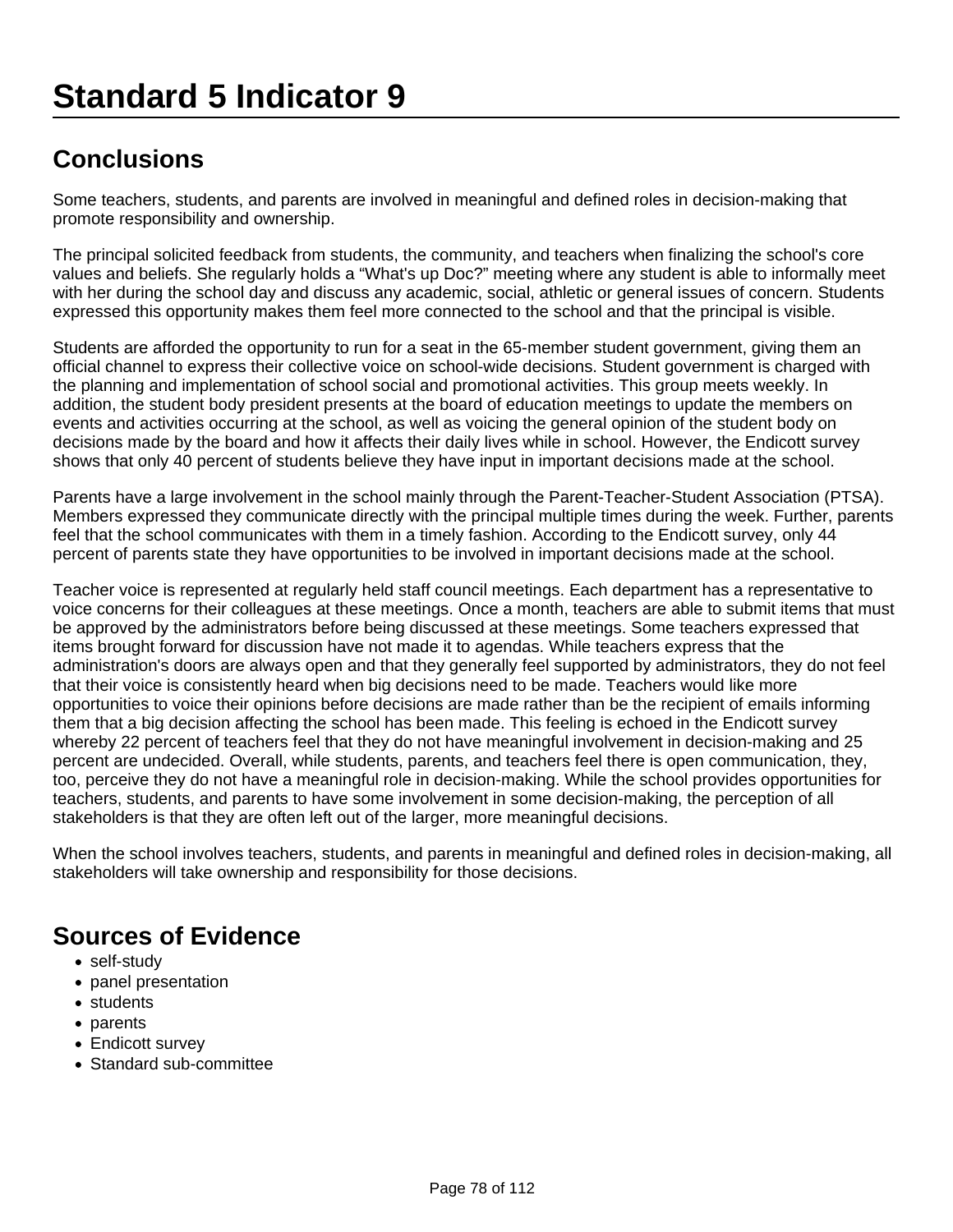Teachers across the school exercise initiative and leadership essential to the improvement of the school and to increase students' engagement in learning.

Some teachers in some departments meet on a formal and informal basis to develop, revise, and implement curriculum and instructional strategies to enhance student achievement. Further, teachers are supported by the administrative team to participate in research-based professional development. The music department is able to attend professional development at Western Connecticut State University. The family and consumer science department engaged in professional development off-campus during a recent professional development day. Many teachers take initiative to ensure students engage in rigorous, authentic learning experiences. Teachers exhibit leadership by proposing new courses to further student achievement toward the school's 21st learning expectations. As an example, a reading course was pitched by teachers and now has become so popular two teachers are responsible for teaching these sections. This innovative class is paperless and students have found enjoyment in the digitally interactive class. Also, the science department introduced a personalized science research program that was created by teachers to promote innovative research conducted by students. Students then present their findings at state science fairs. Teachers are also school leaders by serving as department chairs or department leaders for their respective content areas.

Because teachers exercise initiative and leadership essential to the improvement of the school regularly, there is a high level of engagement in learning.

- self-study
- teachers
- school leadership
- Standard sub-committee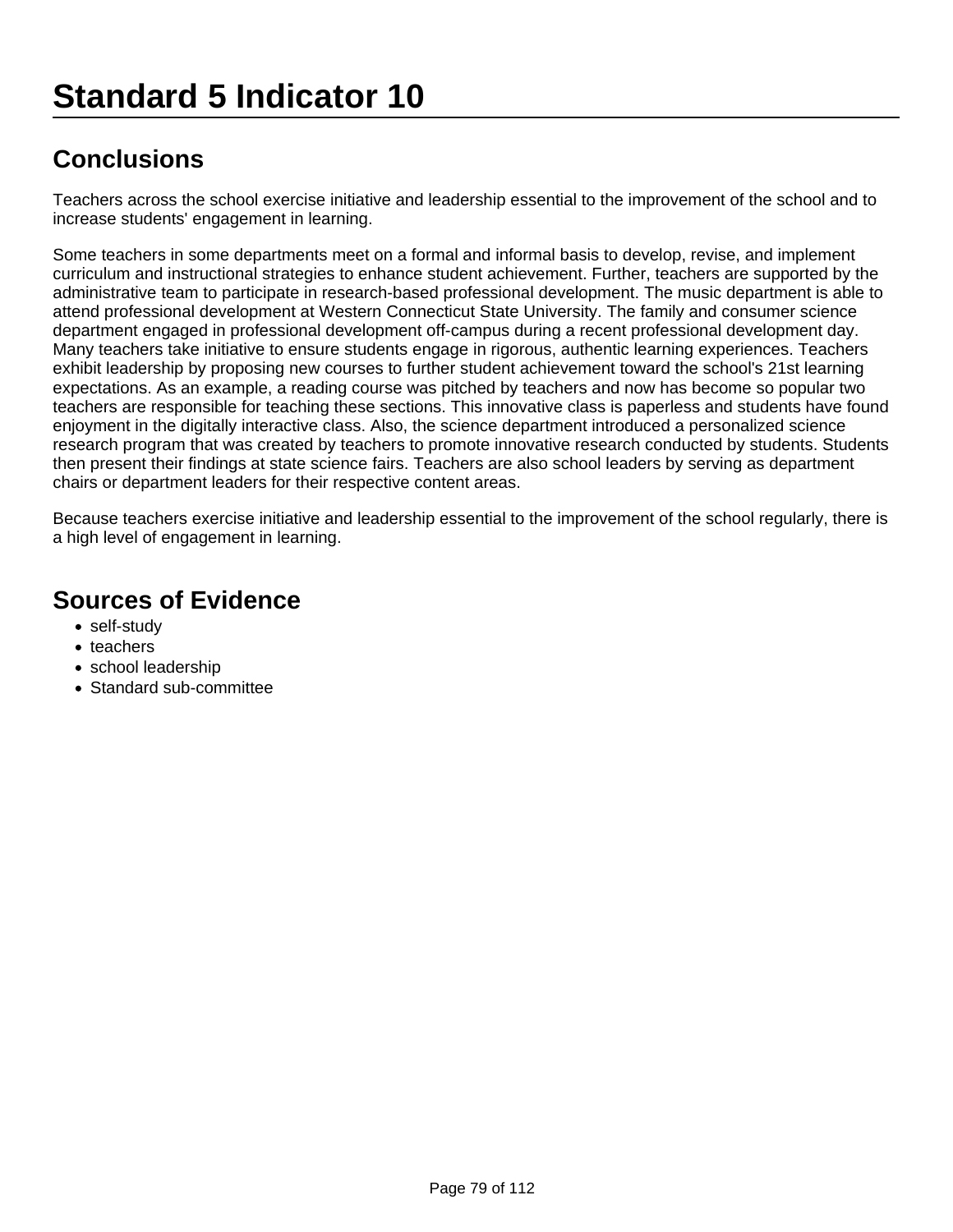The school board, principal, and superintendent are highly collaborative, reflective, and constructive in achieving the school's 21st century learning expectations.

Board of education members provide support to the school principal and administration to aid in student achievement. The chairwoman of the board of education and the superintendent of schools meet on a weekly basis to discuss short- and long-term goals. The board of education maintains a positive, transparent relationship with the principal. There is a high level of trust between the board of education and the principal. The superintendent serves as the primary communicator between the principal and the board of education. The members of the board of education stated that they believe that they must serve as role models to the rest of the district when it comes to discourse and collaboration. The astute board of education is committed to the best interest of the district and, in particular, the needs of the high school. It has, however, been expressed that the instability of the superintendent role has made it difficult to develop, fund, implement, and communicate longrange plans for programs and services, staffing, or technology. The positive relationship between the school board and principal allows collaboration and reflection in achieving the school's 21st century learning expectations.

When there is stability in the superintendent role, this relationship will further be strengthened allowing students to achieve the school's 21st century learning expectations.

- self-study
- panel presentation
- school board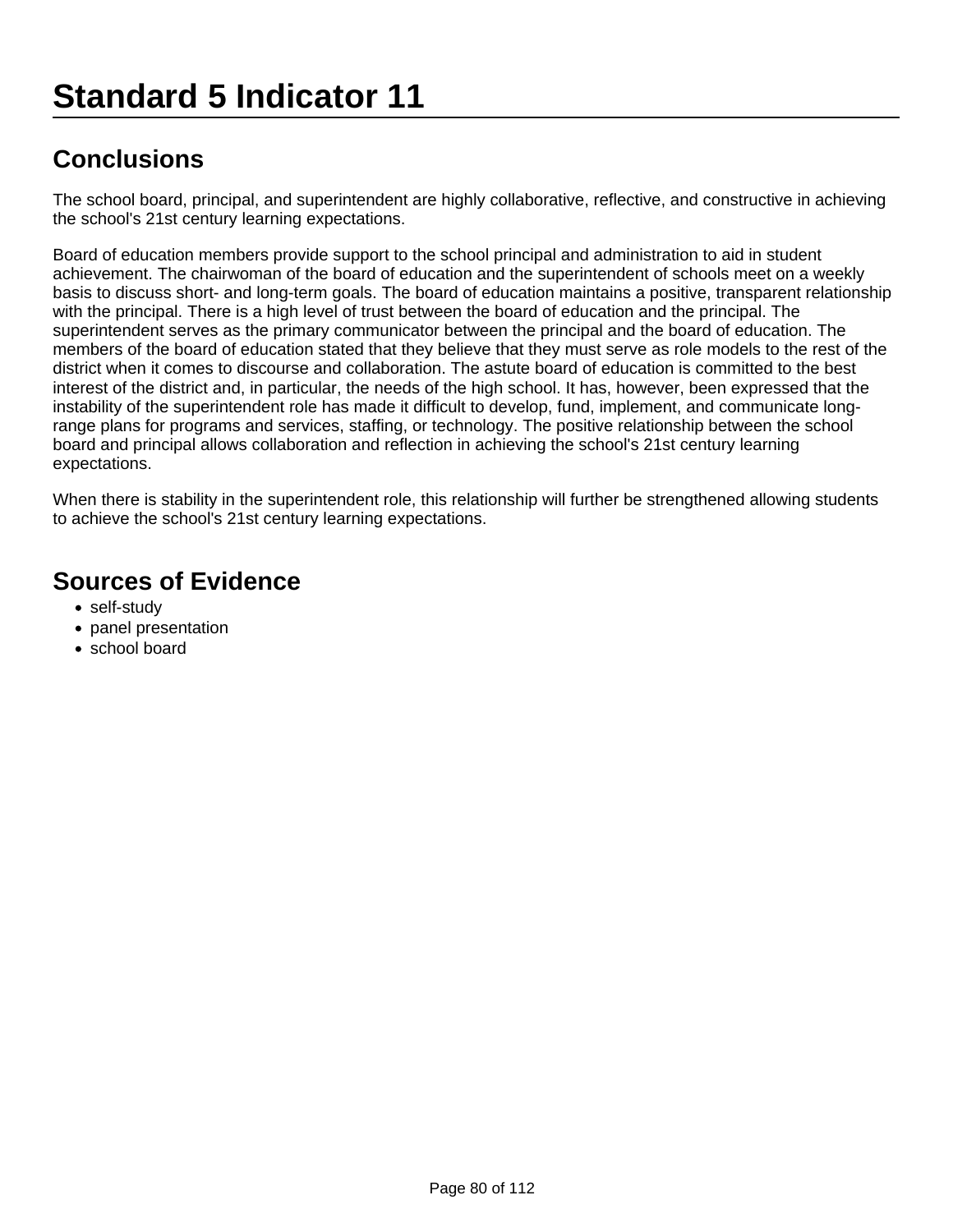The school board and superintendent consistently provide the principal with ample decision-making authority to lead the school.

The board of education members communicated that the school principal has earned and deserves their trust. They expressed that they have complete trust in her to manage the school and that she involves the board when needed. The principal of Ridgefield High School has the autonomy to plan, implement, and assess instruction in accordance with the district's learning expectations. She consistently collaborates with administration, teachers, district personnel, and community members to deliver the school's programs and services. She also has the authority to manage the school's budget, plan and implement professional development, maintain staffing, and provide communication between the school and parent community.

Therefore, the principal's autonomy and authority allow her to have sufficient decision-making authority and to move the school in the direction of the district's core values and 21st century learning expectations.

- self-study
- central office personnel
- school leadership
- school support staff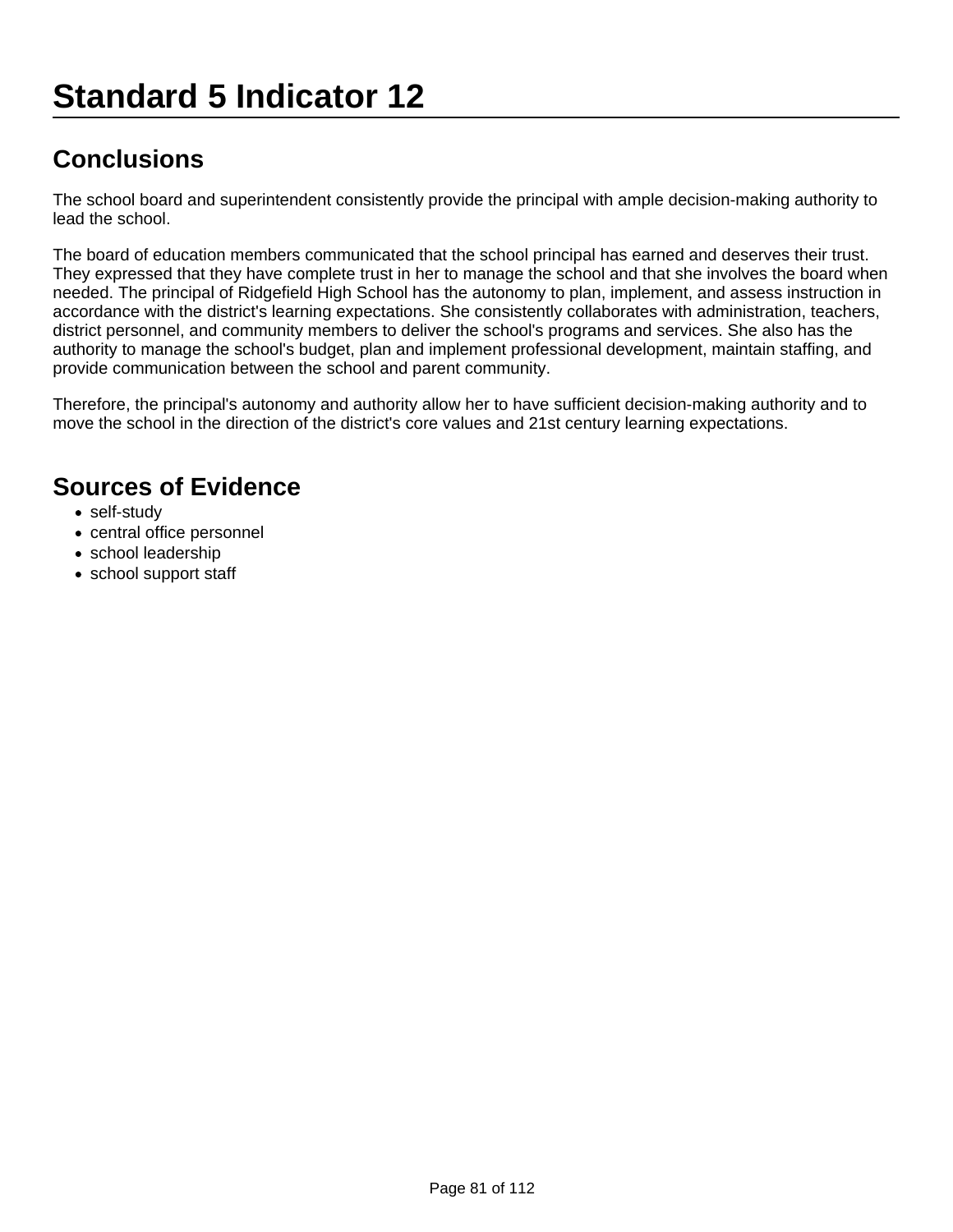# **Standard 5 Commendations**

## **Commendation**

The safe, positive, respectful culture that fosters student responsibility for learning and results in high academic expectations for all students

## **Commendation**

The positive relationships between teachers and students

## **Commendation**

The wide variety of courses offerings that allows students the opportunity to access challenging academic courses

## **Commendation**

The ample resources provided to support engagement in professional development

## **Commendation**

The strong research-based evaluation and supervision processes that focus on improved student learning

## **Commendation**

The ample decision-making authority given to the principal that allows her to drive the school toward achieving the school's 21st century learning expectations

## **Commendation**

The collaboration between the principal and the leadership team that allows for distributed leadership and autonomy in meeting the individual department needs

#### **Commendation**

The student load and class size that enable teachers to meet the learning needs of all students

#### **Commendation**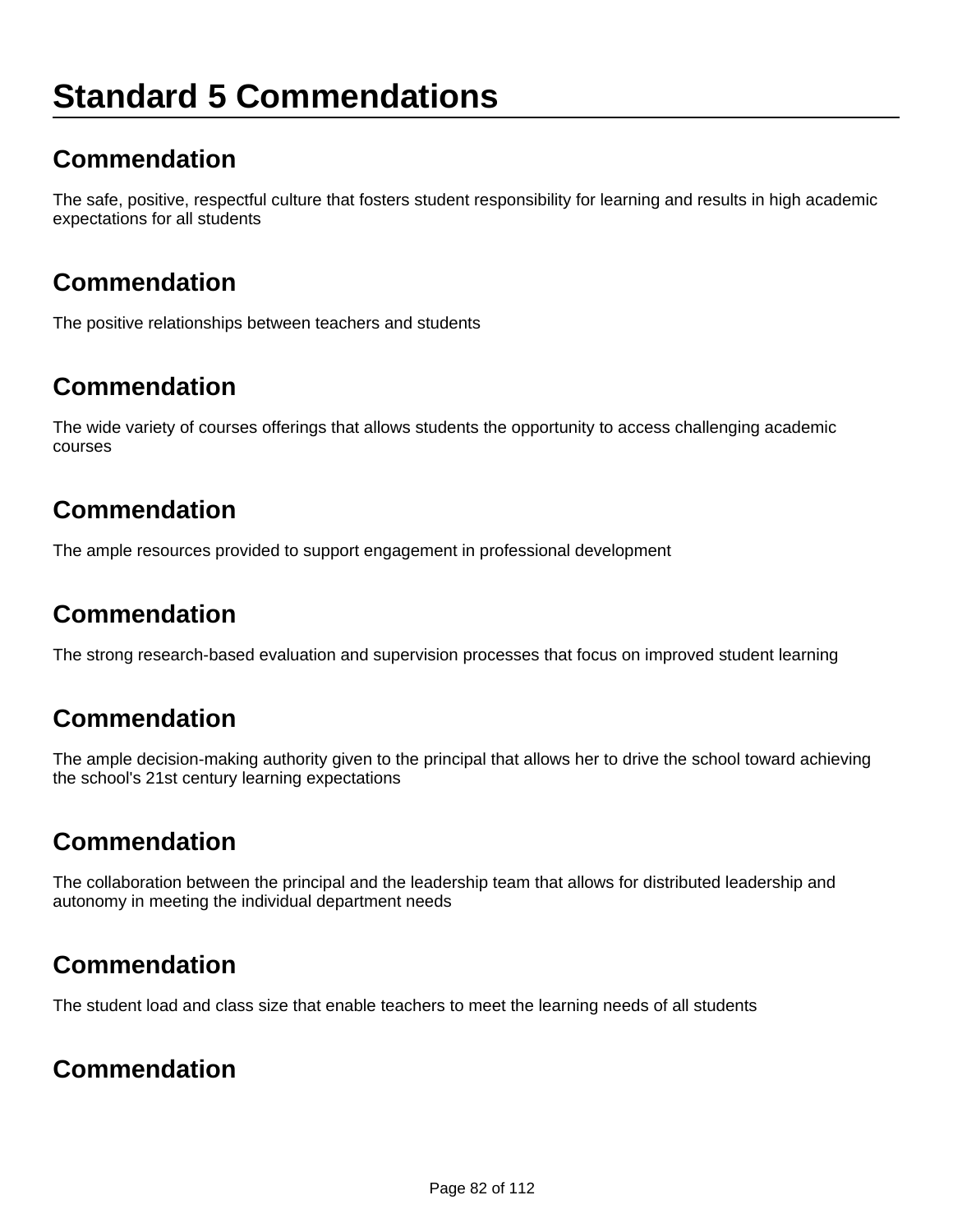The collaborative relationship between the school board, principal, and superintendent that ensures students receive high-quality resources and opportunities

## **Commendation**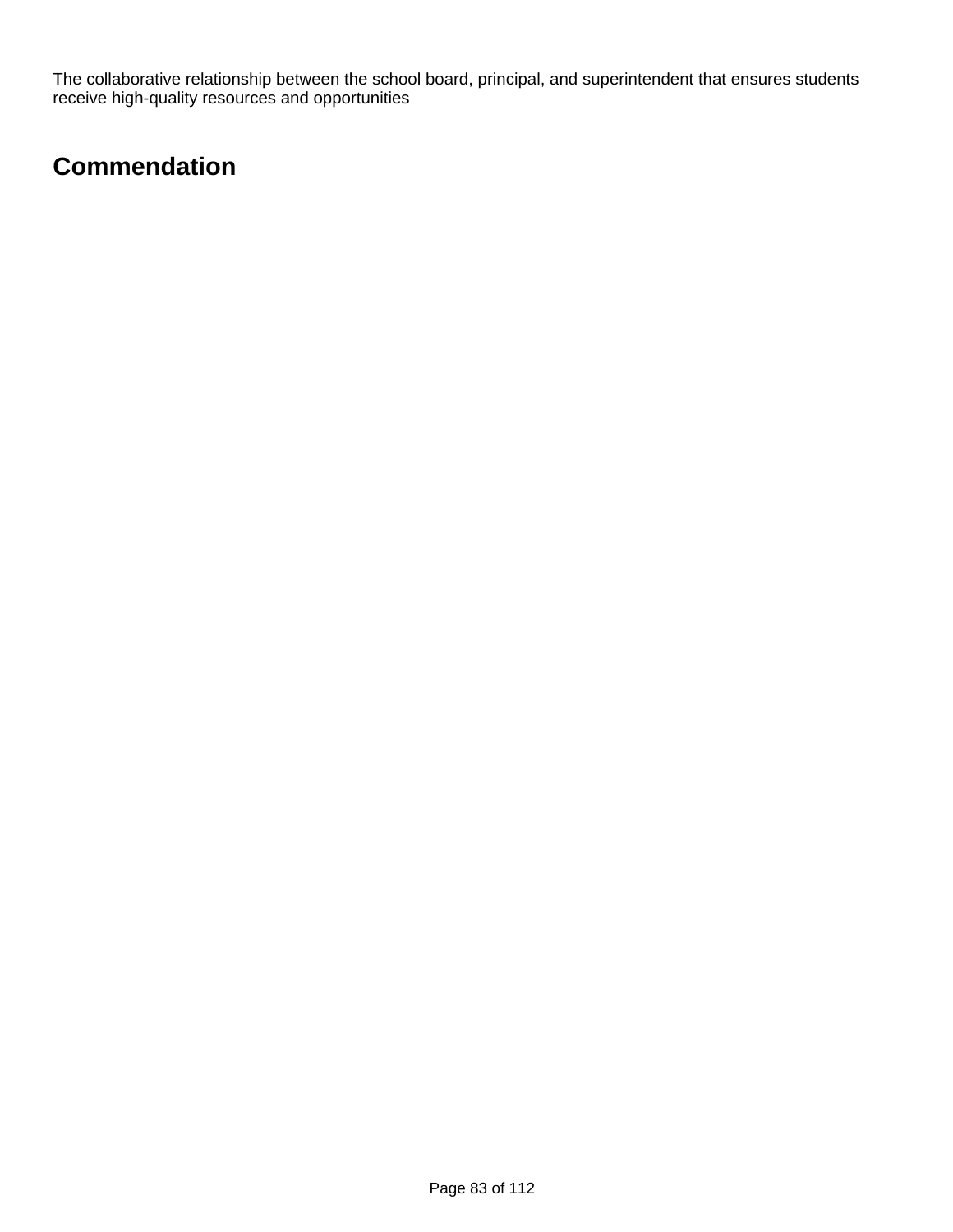# **Standard 5 Recommendations**

#### **Recommendation**

Increase opportunities for students to connect with faculty and peers in a less competitive and more authentic manner to ensure that all students have a sense of shared ownership and school pride

#### **Recommendation**

Ensure that each student has an adult in the school, in addition to the school counselor, who knows the student well and assists the student in achieving the school's 21st century learning expectations

#### **Recommendation**

Increase the meaningful involvement of teachers, students, and parents in the decision-making processes in order to promote responsibility and ownership

#### **Recommendation**

Implement formal time on a regular basis for school-wide collaboration and discourse for reflection, inquiry, and analysis of teaching and learning

#### **Recommendation**

.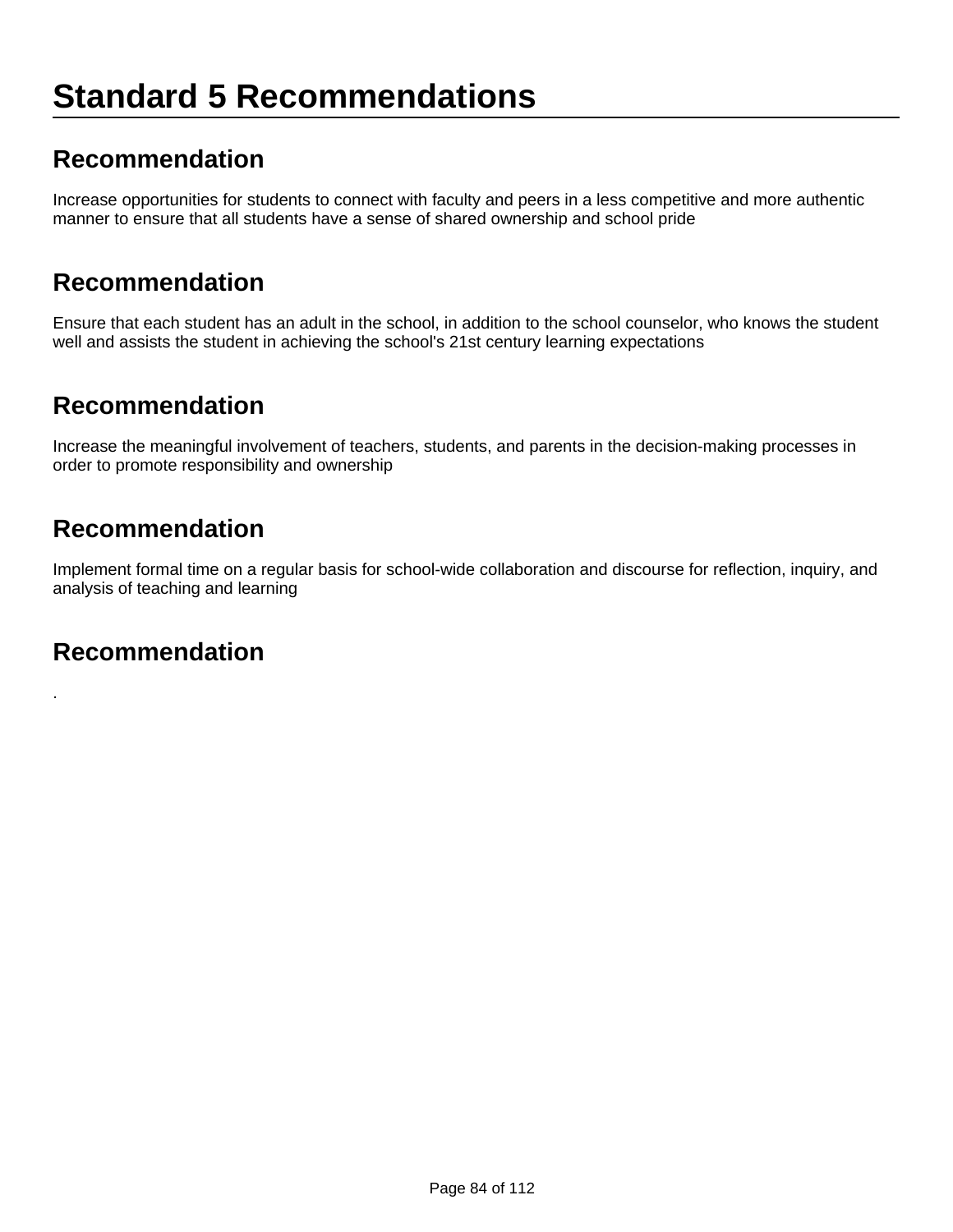Ridgefield High School (RHS) has timely, coordinated, and directive intervention strategies for all students, including identified and at-risk students, that consistently support each student's achievement of the school's 21st century learning expectations.

RHS has two pupil review teams (PRT1 and PRT2) to identify students who are in need of intervention whether they are students who already receive services or not. The PRT1 consists of administrators, guidance department, teen talk counselor, social worker, school psychologists, the alternate high school coordinator, the deans, and the department chairperson for special education. The PRT1 meets about students whose names have been put on a referral list by teachers. The team meets, discusses action steps, and then checks back at the next meeting to see if the actions are working. The PRT2 is a smaller group that meets when the interventions that are put in place are not working. RHS uses tiered interventions to support students with one-onone writing conferences, tutors, pull-out instruction, and specialists. CLASS tutors are also used as an intervention strategy for all students that are in need of academic assistance.

The alternate high school has a referral process that is used to identify students who would benefit from the program. It is available to students who receive specialized services but can also be used by students who do not receive services if it is decided by a team that the student would benefit from the program. The learning independence for future endeavors (LIFE) program serves special education students before and after hospitalization. The program enables special education students to receive support with study skills lessons, anxiety issues, and human relations lessons in a small group setting. The teen talk counselor is in the building every day to intervene for all students who are in need or are in crisis offering students an opportunity to speak to a non-school employee. The library learning commons (LLC) provides academic support to students and the student life office supports students in their pursuit of extracurricular activities. In addition, a transition coordinator supports students with special education needs transition to post-secondary education or work.

The Ridgefield Intensive Special Education (RISE) program is an intensive special education program that provides interventions in the classroom. RISE program students have classes in an academic room and in a life skills room. Every student in the program has individualized lessons based on their needs, and they also integrate into mainstream classes based on their areas of strength. For example, students take part in art classes, music classes, science classes, and math classes that are co-taught. The program has an independent living classroom that is comprised of a stove, bed, washer, dryer, and basic living structure to provide support in basic living skills.

The high school has a tutor to provide support for English language learners (ELLs), and the district ELL coordinator conducts assessments of ELL students as needed across the district. The high school has a crisis team that can be used at any time during or after-school hours. It is comprised of the principal, assistant principals, deans, psychologists, social workers, chairperson of school counseling, a nurse, student life coordinator, student government faculty advisor, athletic director, coordinator of the alternative high school, grade level faculty advisors, school counselor, school resource officer, and the Ridgefield Police Department and town personnel as needed. The team intervenes and provides support in the case of a crisis or emergency that may affect the school. The team determines counseling needs, schedule and lesson support, individualized support, and communication plans for all involved or affected. After reacting and providing support in a crisis, the team self-assesses and decides if long-term response strategies are needed. A teen talk counselor, through a partnership with Kids in Crisis, is available daily during school hours and via a hotline after school hours. The teen talk counselor, school social worker, and school psychologists are crucial in identifying and supporting atrisk students and those students who are going unnoticed.The Endicott survey shows that 73 percent of staff are in agreement that the school has timely and coordinated strategies that meet the needs of all students.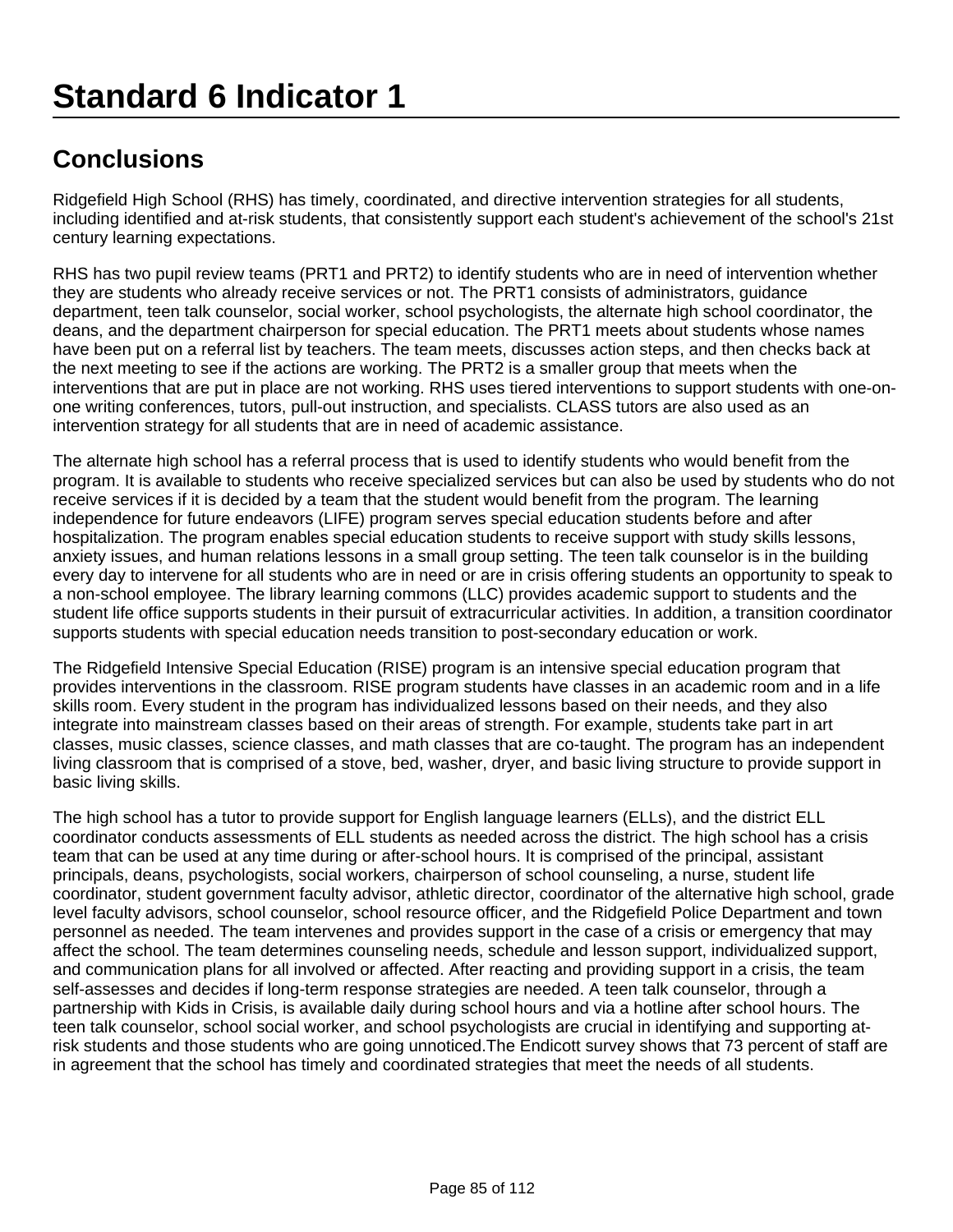Because there are timely, coordinated, and directive intervention strategies designed for all students, including those identified and at risk, students receive support that enables them to achieve the school's 21st century learning expectations.

- self-study
- panel presentation
- school support staff
- Endicott survey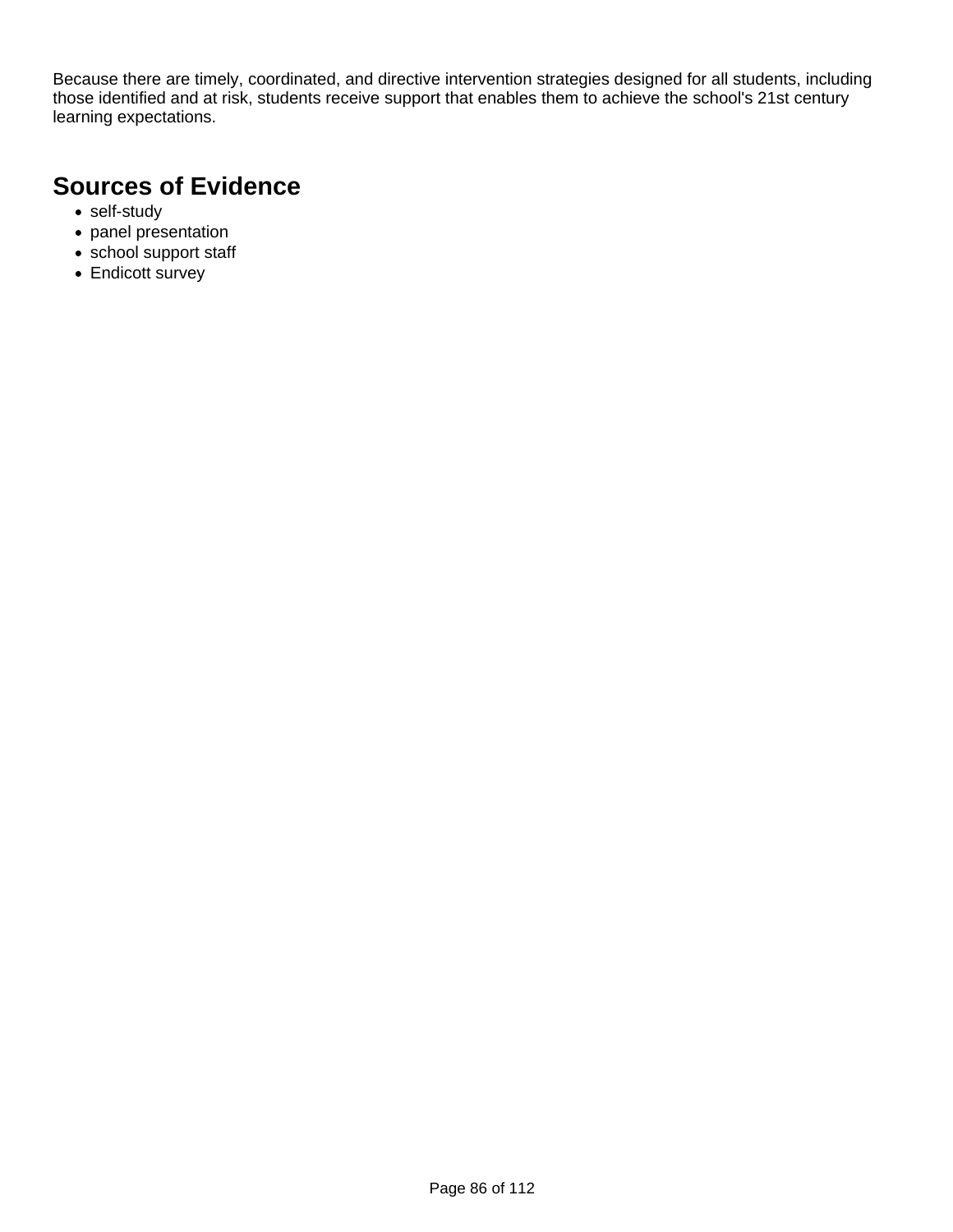The school consistently provides information to families, especially to those most in need, about available student support services.

Sixty-nine percent of parents and 73 percent of teachers agree that the school provides information to families, and 64 percent of students know whom to go see if they need help. The school has a website that includes information regarding the course of studies, upcoming events, and other important school-related information. Support services personnel meet with parents and provide information face to face. Much of the information that they provide is through meetings with parents. They provide available community services, crisis/emergency services, and assistance with the process of applying for free and reduced lunch. They also have a page on the school's website that details the many interventions, resources, and supports that are available to all students. Events held by the school counseling department include parent coffee, course planning presentations, and senior parent open house for college planning purposes. Parent-counselor chats, in coordination with the delivery of the curriculum in the counseling classroom, occur twice a year and are offered both in the morning and in the evening. Parents and students also have access to Naviance and PowerSchool that provide information about college planning, scholarship opportunities, internships, assignments, and grades. The counseling department has recently developed a Google Classroom for each grade level as an easily accessible platform to disseminate information to students and parents. PTSA news blasts, RHS Twitter accounts, and the RHS newsletter are used to provide immediate communication regarding important information and events.

The families of special education students receive progress reports regarding IEP interventions on a quarterly basis. The transition counselor provides information for middle school students with special education needs transitioning to high school and for high school seniors transitioning to post-secondary. PPT meetings are scheduled and information regarding services is provided to parents. All freshmen receive orientation regarding support services at the beginning of the year. Freshman and senior students take a health class that incorporates information about support services as well as provides support to students through the curriculum. Teachers are expected to make parent contact regularly as part of their evaluation model focusing on parent communication. It is expected that parents will be contacted when there is a need but also to report positive accolades.

The library learning commons (LLC) has a page on the school's website that is used to support students and parents by providing them access to library resources. They also use social media platforms to highlight events and activities occurring in the LLC. The nurses provide information to families via district websites and through individual parent contact.

Because the school provides information to parents both in person and via technology regarding support services, families are able to access support that will increase students' achievement of the school's learning expectations.

- self-study
- teacher interview
- teachers
- school support staff
- Endicott survey
- school website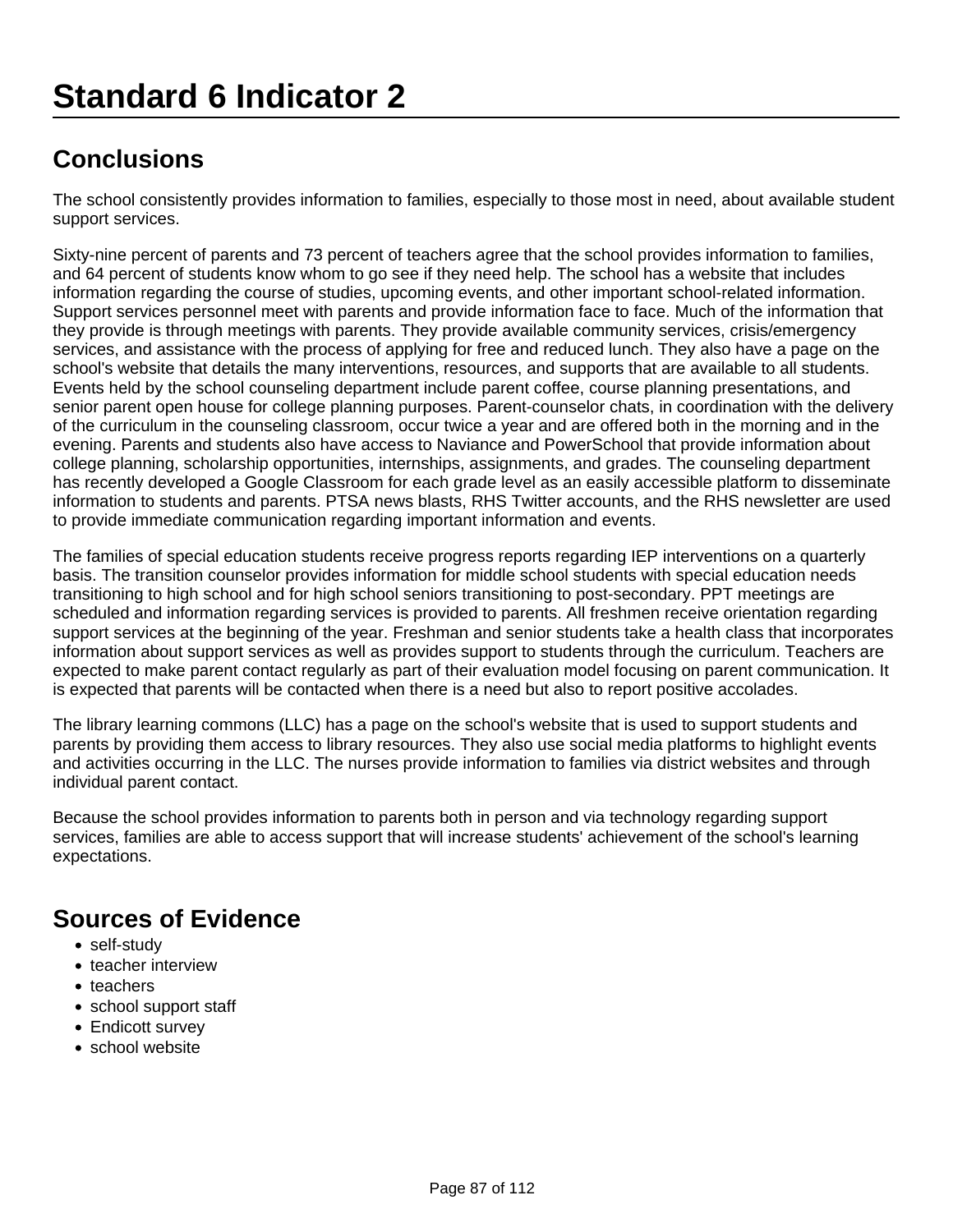Support services staff regularly use technology to deliver an effective range of coordinated services for each student.

Google Classroom is used in every department by all staff members to communicate information to students and for students to submit assignments, schedule appointments, and communicate with staff. The LLC is innovative with its incorporation of the latest technology. They use virtual reality technology, alternate reality technology, robotics, a green screen, MERGE Cubes, and escape rooms. Students are able to check out technological devices including Chromebooks, iPads, and Kindles, and they can use the library media rooms for group study sessions and presentations. They also have assistive technology for students who are in need of such services, including speech to text devices, Google Read&Write, Dayboard, mobility devices, and other communication devices. The LLC provides learning databases to students and staff to assist students with research, projects, and assignments.

The counseling department uses a Google Classroom for each grade level as well as Twitter and a QR code for scheduling purposes. Naviance is used by counseling staff and teaching staff to manage students' success plans and to keep students on track for post-secondary planning. PowerSchool is used by staff to document student information regarding parental and student contact, behavior, and academic progress. Students and parents can access grades, assignments, and attendance. The nurses log student visits via the SNAP health portal and track immunizations and document screening information. They also access PowerSchool to upload health care plans and medical alerts for teachers to view.

Since RHS support staff use technology to deliver an effective range of services, students' specific needs are being met and they are supported in the achievement of the school's learning expectations.

- self-study
- teachers
- school support staff
- school website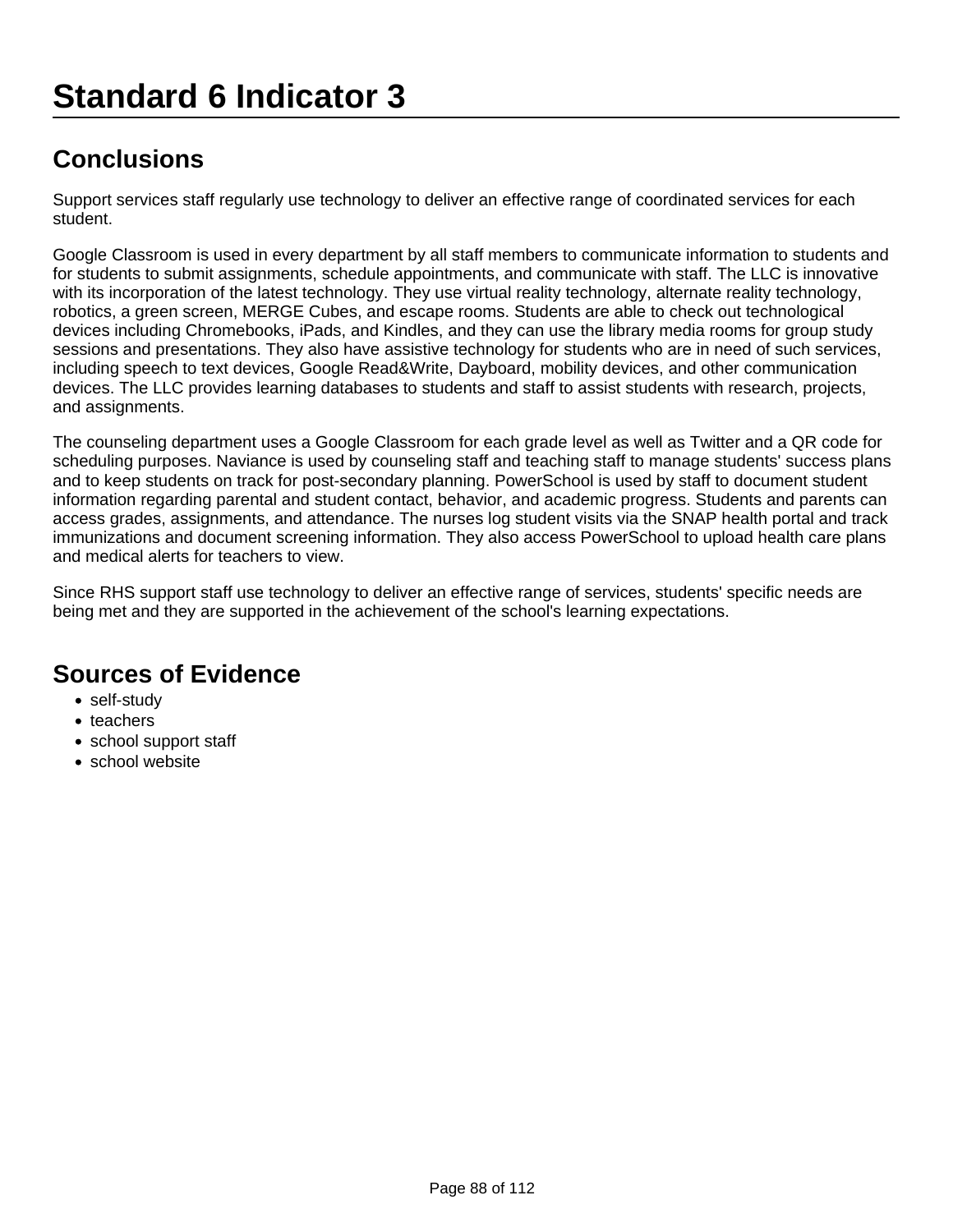School counseling has an adequate number of certified/licensed personnel and support staff who formally deliver a written developmental program; meet regularly with students to provide personal, academic, career and college counseling; systematically engage in individual and group meetings with all students; deliver collaborative outreach and referral to community and area mental health agencies and social service providers; and use ongoing, relevant assessment data, including feedback from the school community, to improve services and ensure each student achieves the school's 21st century learning expectations.

The Endicott survey indicates that 69 percent of the staff believes that the school has sufficient certified/licensed counseling personnel and support staff. While they have an adequate number of counselors, nine counselors serve approximately 1,622 students in grades 9-12, their availability is limited by other duties, such as hall walking duty, library duty, and lunch duty. School counselors spend a lot of time on twelfth grade college planning in the fall and with freshman transition procedures and issues. In addition to the school counselors, there are three school psychologists, one social worker at RHS, and one social worker at Ridgefield's alternative high school who provide individual and group counseling, as well as social skills instruction for identified students based on their IEP goals and objectives or Section 504 Plans. They implement interventions for students at risk, work with students who receive alcohol or drug-related infractions and conduct crisis and threat assessments. The school social worker and school psychologists are also available to all students for individual support and are available to work with staff and families for consultation and support. Three full-time administrative assistants provide support for the counseling department as well as the school psychologists and social workers.

The counseling curriculum, developed in 2017, is implemented in the counseling lab. Through this program, counselors meet with students at each grade a minimum of two times yearly, and two counselors teach the curriculum to the students. The curriculum focuses on the needs specific to each grade level. For example, the ninth grade curriculum focuses on transitioning to the high school, bullying, and study skills, while twelfth grade focuses on post-secondary topics and skills. In addition to the counseling classroom, counselors meet with students by appointment or drop in. They see each student for scheduling at least once a year, and they have recently adjusted the way they handle scheduling appointments by creating an appointment QR code that students can access at any time. This is one way that they have addressed student and parent perceptions regarding their availability. There is a counseling lab that is available and staffed throughout the entire school day for students to drop into and access a guidance counselor. There are also laptops available to students while they are in the counseling lab.

Counselors refer students to a plethora of outside resources including the teen talk counselor, the 211 Emergency Mobile Psychiatric Services (EMPS), private counselors, and social service agencies. One of the counselors is a member of the regional crisis team and sits in on monthly meetings. The school counseling department frequently uses a variety of data to assess and improve services as needed. They review standardized test data, graduation rates, college enrollment rates, Naviance, as well as Advanced Placement test rates to identify issues and challenges for students in achieving learning. Naviance data is used to help students identify colleges that are an appropriate academic fit for them.

Because the school counseling department has an adequate number of certified/licensed personnel and support staff who deliver a written developmental program; meet regularly with students to provide personal, academic, career and college counseling; systematically engage in individual and group meetings with all students; deliver collaborative outreach and referral to community and area mental health agencies and social service providers; and use ongoing, relevant assessment data, including feedback from the school community, the department is able to meet the individual learning needs of students.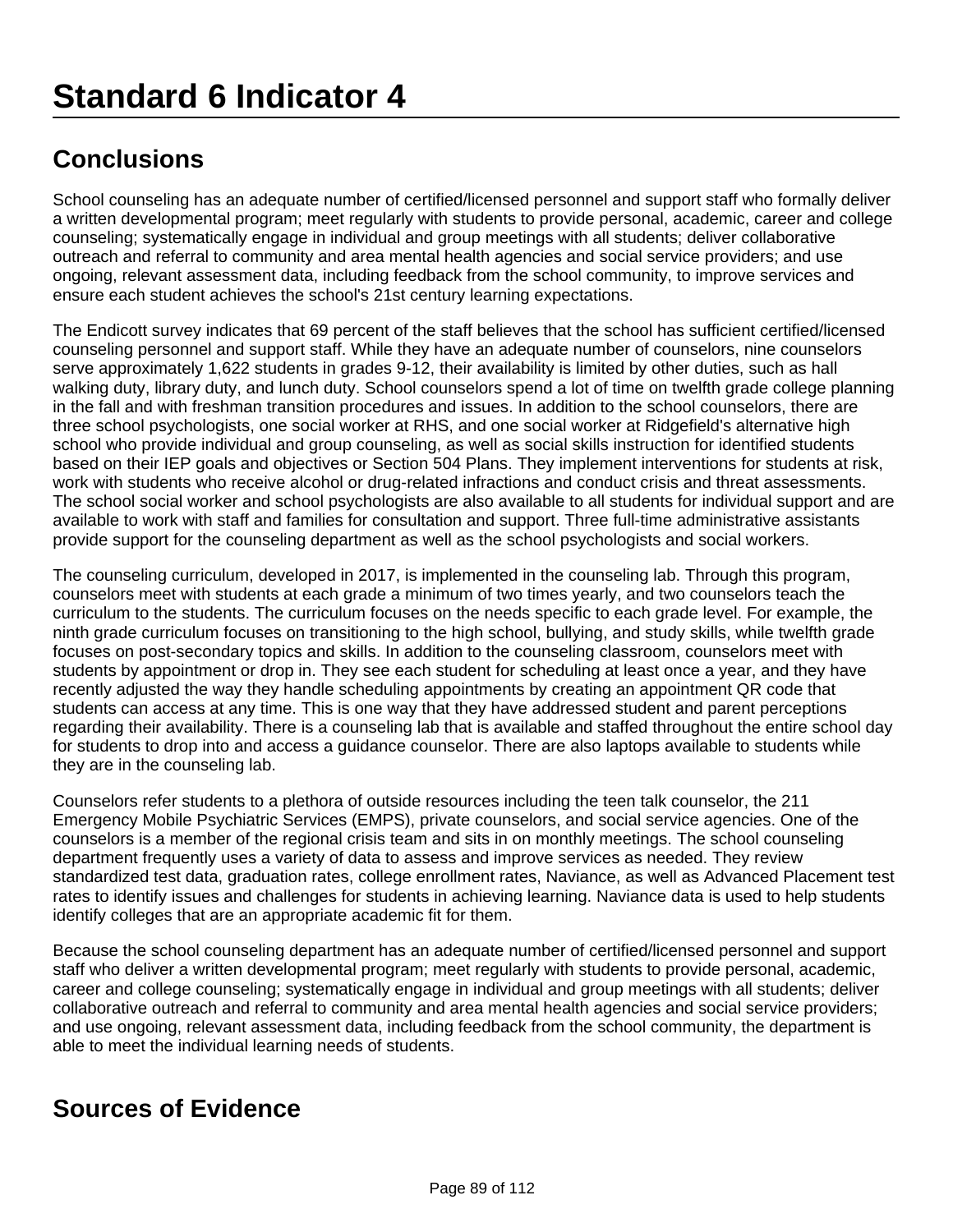- self-study
- panel presentation
- students
- parents
- school support staff
- Endicott survey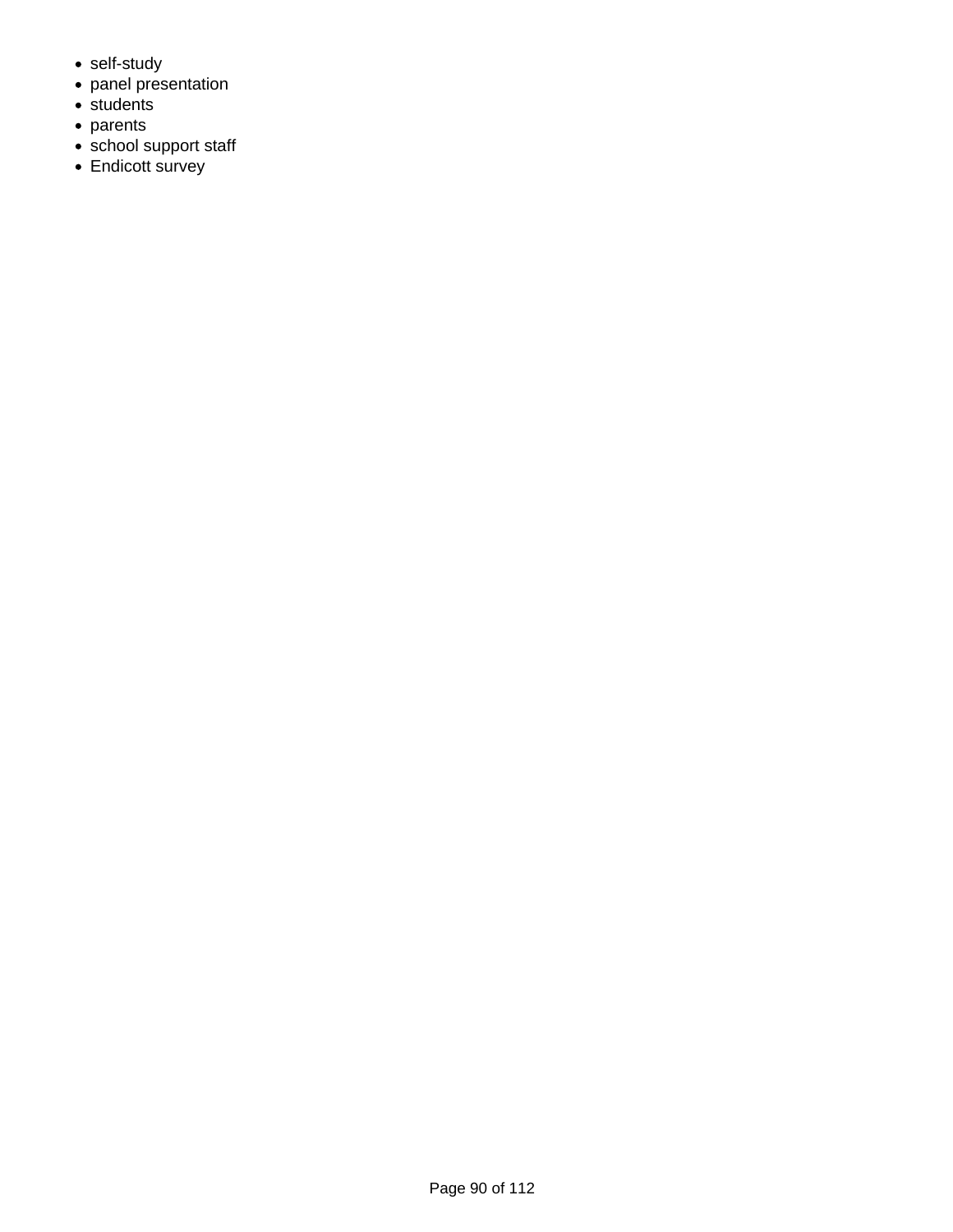The RHS health office has an adequate number of certified/licensed personnel and support staff who consistently provide direct, preventative and ongoing care to the students in the school; use an appropriate referral process; and conduct ongoing student health assessments. However, they do not yet use ongoing, relevant assessment data, including feedback from the school community, to improve services and ensure each student achieves the school's 21st century learning expectations.

There are three full-time registered nurses at Ridgefield High School who provide preventative health and direct intervention services to the school's 1,622 students. The Endicott survey indicates 67 percent of the students are comfortable with going to the nurses' office. The current health suite meets the needs for privacy as well as for individual student care. The nurses collaborate with the athletic director and trainers on sports-related injuries, safety issues, and returning to play after injury. The three-full time nurses provide direct medical care for illness and accidents along with the necessary documentation. The health office uses the SNAP Health Care program to log health visits, track immunizations, document screening information. In addition, they use PowerSchool to upload health care plans, and flag life-threatening conditions for staff.

The nurses are involved in ongoing health care throughout the school year. Nurses collaborate with counselors and attend PPTs and 504 meetings when appropriate. One nurse serves on the school-wide crisis team. The nurses also participate with the re-entry of students who have been absent due to hospitalization, illness, or injury, write the health plan, and ensure implementation based on a physician's recommendations to deliver accommodations appropriate to students' medical conditions. The school nurses regularly use health assessment data to identify, evaluate, and address needs related to health issues within the school community. For example, in response to the prevalence of vaping, physical education and health department teachers collaborated with the nursing staff and community resources to provide vaping cessations clinics and support for students who want to quit vaping.

The nurses use some informal assessment data to identify and address needs related to health issues as well as to complete surveys required by the state of Connecticut, but they do not yet seek feedback from the school community to improve services.

Because the school's health office has an adequate number of certified/licensed personnel and support staff who consistently provide direct, preventative and ongoing care to the students in the school; use an appropriate referral process; and conduct ongoing student health assessments, the school is able to address the health needs of its students which enables students to focus on their learning goals. When the school formalizes a means of gathering relevant assessment data, including feedback from the school community, the health office will be able to improve services to ensure that each student achieves the school's 21st century learning expectations.

- self-study
- students
- school support staff
- Endicott survey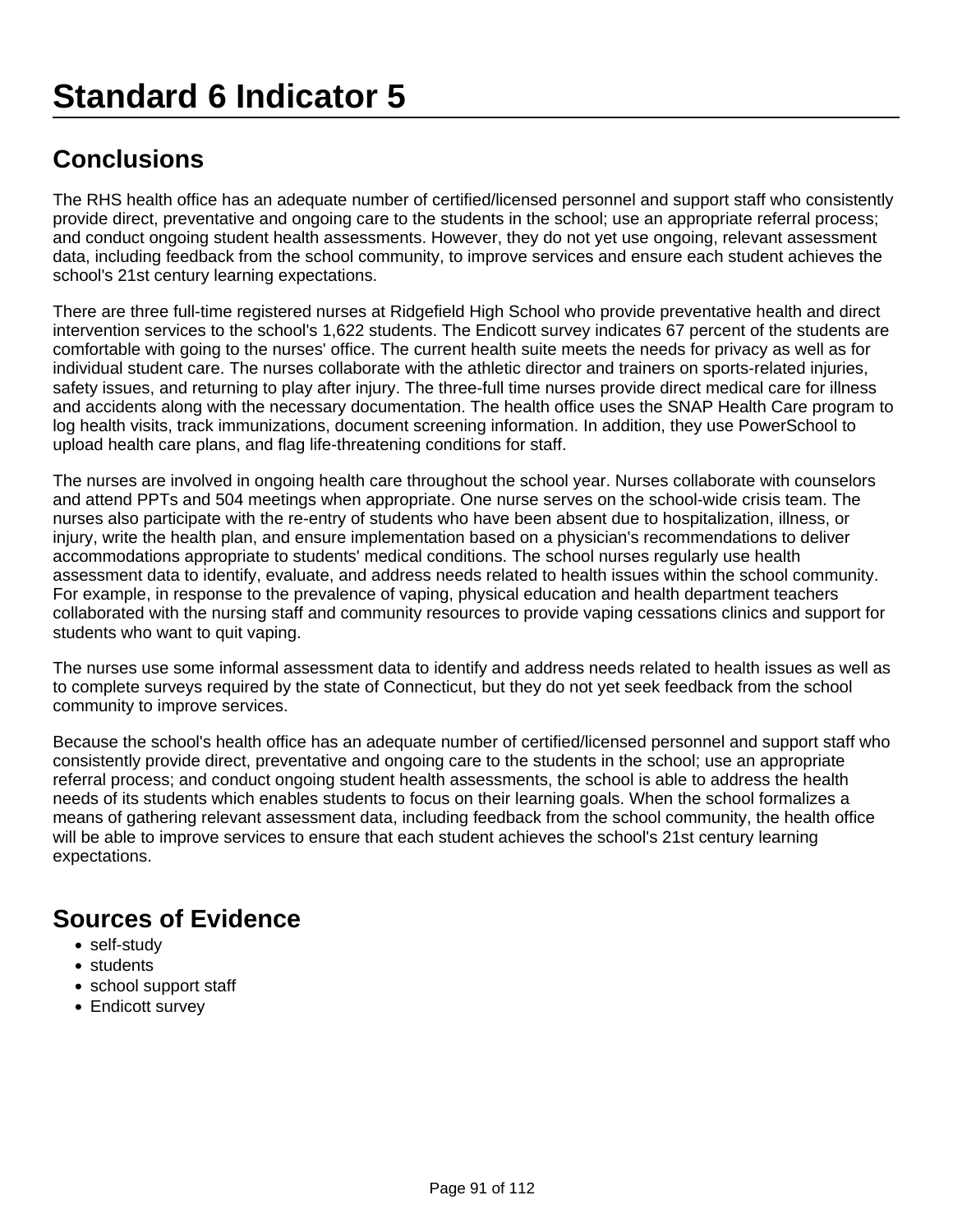RHS library/media services are integrated into curriculum and instructional practices and have an adequate number of certified/licensed personnel and support staff who are actively engaged in the implementation of the school's curriculum; provide a wide range of materials, technologies, and other information services in support of the school's curriculum; ensure that the facility is available and staffed for students and teachers before, during, and after school; are responsive to students' interests and needs in order to support independent learning; and conduct ongoing assessment using relevant data, including feedback from the school community, to improve services.

Two certified/licensed library/media specialists, two full-time paraprofessionals, and one technology integrator provide myriad services in the school's large library learning commons (LLC). The LLC is open daily from 6:40 a.m. to 4:30 p.m.The library media specialists consistently work and plan for integrating information skills and curriculum to address and meet students' learning needs across the grade levels. The library/media specialists meet with department heads and individual teachers to plan collaborative lessons that engage and assist students with independent learning and research needs. Additionally, the library/media specialists use the information gained from these meetings to create research sheets with hot links on the LLC website. The LLC website has a wide variety of databases, hot links, and research tools organized and bookmarked so that the resources are readily accessible and identifiable for students and staff working on individual and group projects. Based on informal feedback, recent changes to the library facility have addressed the need to make the space more inviting by taking out the tall bookshelves, adding more flexible furniture to accommodate students during free periods, creating presentation spaces, and adding more study carrels and soft seating. The library/media specialists have arranged this furniture to provide sections of the library that are dedicated to independent study and other areas for collaborative work. The updates to the physical space have made the space more welcoming. The LLC host events involving the chess club, and the robotics students have had mini-competitions that have encouraged more students to see the space in a positive light.

As research needs continually change, and in part because of the rollout of one-to-one technology, the library/media specialists have been proactive in creating space and innovative programs that include fun technology such as Sphero and Cozmo robots for coding, MERGE Cubes, Virtual Reality (VR) and Augmented Reality (AR) bank that allows students to experience lessons enhanced by this type of technology. The library/media specialists work with the technology integrator developing lessons, providing support and assistance to teachers and staff to create more innovative and engaging technology-enriched lessons for students. There are three teaching classrooms within the LLC. The Mark Twain Room is equipped with 28 Chromebooks and a presentation board; the Toni Morrison Room has 25 Chromebooks and seven televisions; and the LLC Workroom has one television, 18 iPads, and nine Chromebooks. Students use the LLC extensively during their free periods and report that they go there to work on projects, homework, and sometimes to simply take a break from the rigors of the classroom.

Library/media personnel are responsive to students' interests and needs, engaging readers through book giveaways, author visits, and frequently changing displays. Puzzles and chess boards are available for students to exercise their brains during their free periods. The library/media specialists conduct faculty and community surveys to determine potential library needs. For example, in 2016-2017 an LLC climate survey was administered, and the library/media specialists regularly review usage statistics for databases, reference eBooks, and print resources.

Because the library/media services are often integrated into curriculum and instructional practices and have an adequate number of certified/licensed personnel and support staff who are actively engaged in the implementation of the school's curriculum; provide a wide range of materials, technologies, and other information services in support of the school's curriculum; ensure that the facility is available and staffed for students and teachers before, during, and after school; are responsive to students' interests and needs in order to support independent learning; and conduct ongoing assessment using relevant data, including feedback from the school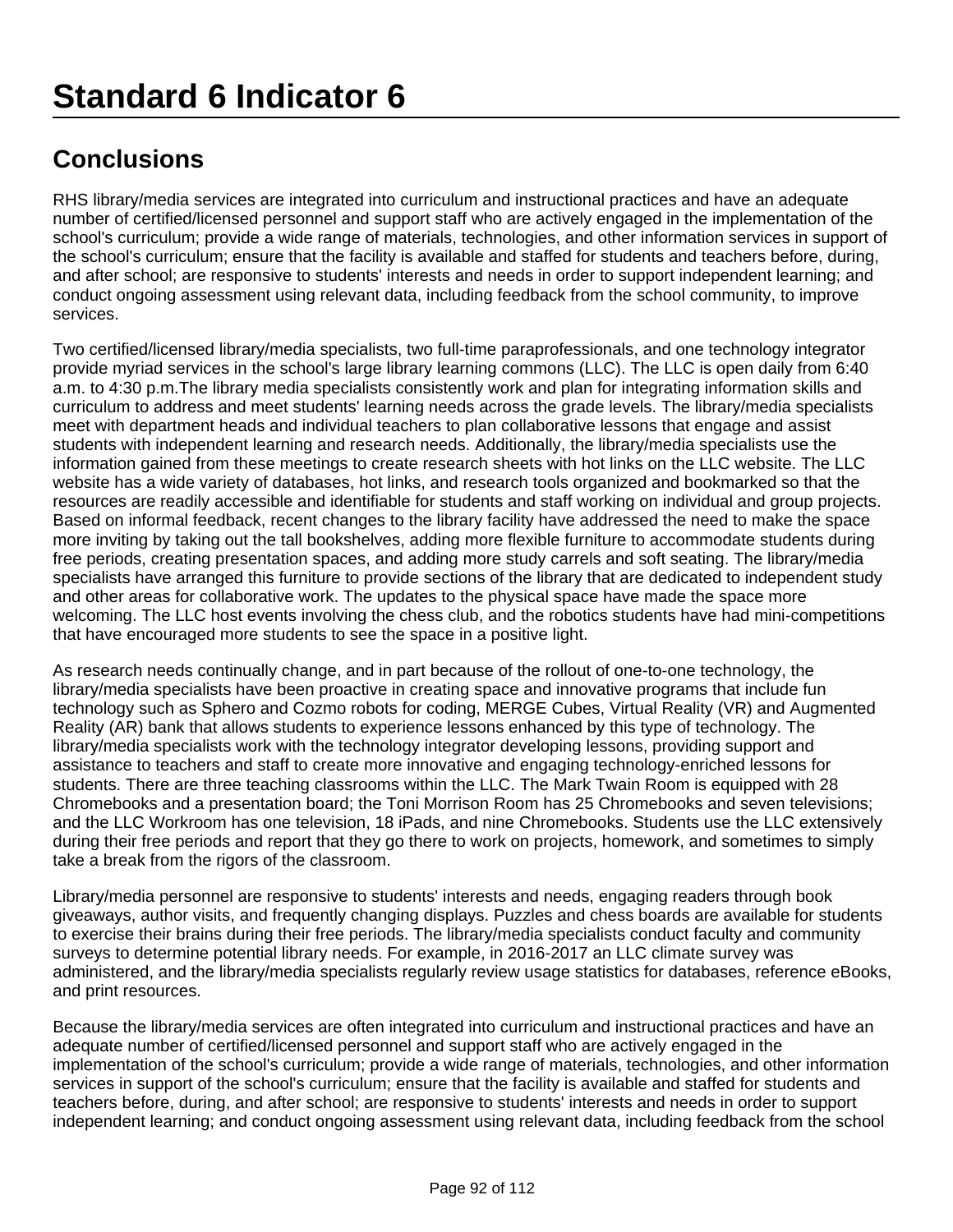community, to improve services, the LLC is a highly functional learning hub for the school affording students and teachers myriad resources in support of the school's 21st century learning expectations.

- classroom observations
- self-study
- student shadowing
- central office personnel
- school support staff
- school website
- Standard sub-committee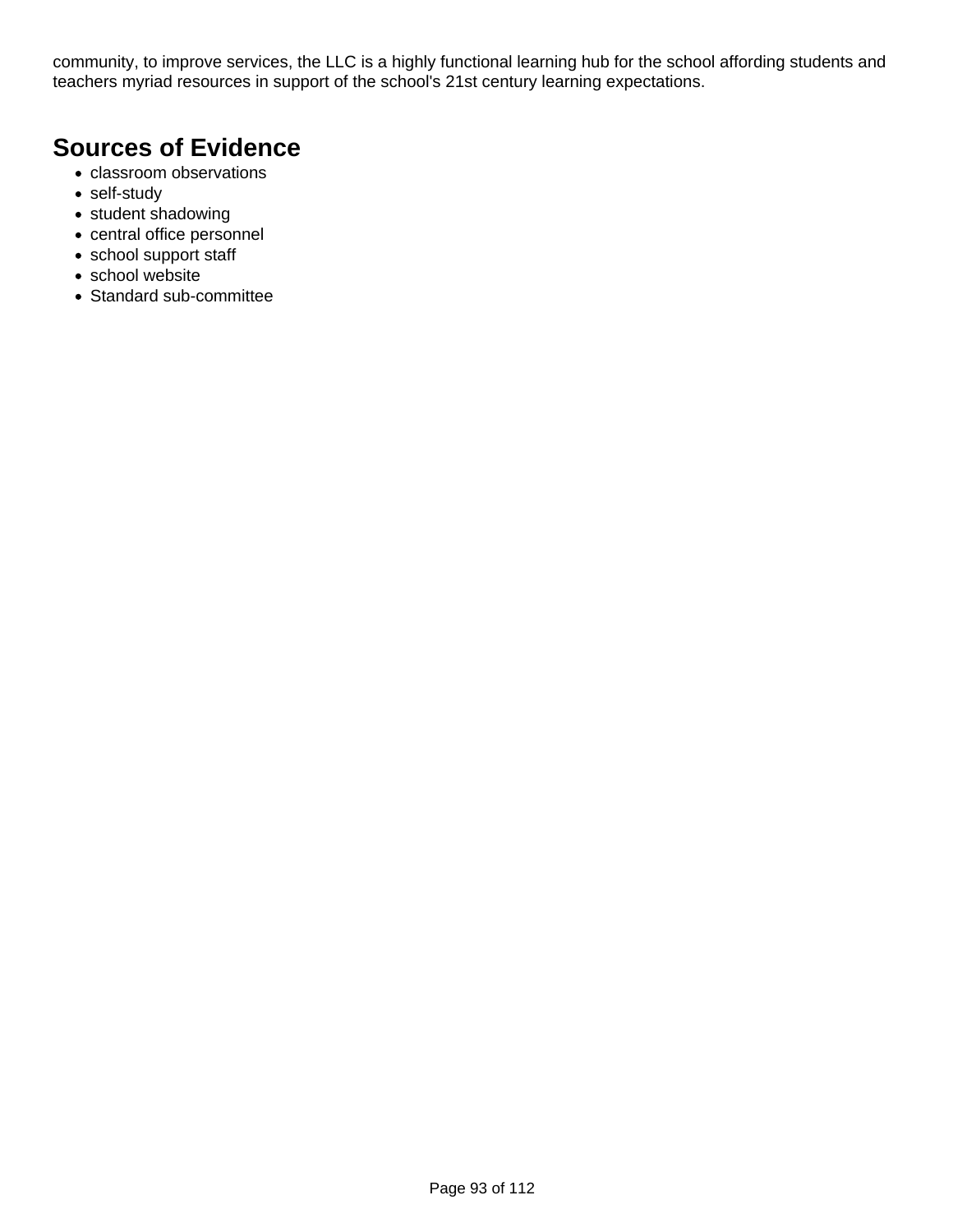There is an adequate number of certified/licensed personnel and support staff to consistently provide support services for identified students, including special education, Section 504 of the ADA, and English language learners who regularly collaborate with all teachers, counselors, related service providers, and other support staff and provide inclusive learning for all students. However, ongoing assessment using data and feedback from the community is rarely used to ensure each student achieves the school's 21st century learning expectations.

There are 14 special education teachers, one speech and language pathologist, and ten paraprofessionals at RHS. District staff that provide services include two occupational therapists, one physical therapist, one transition coordinator, one assistive technology specialist who is housed at RHS, and one English language learner coordinator. There is also a special education coordinator for the district. Ridgefield Public Schools also contracts additional employees to provide services at the high school including a teen talk social worker, board-certified behavior analyst, visually impaired teacher, and audiologist. According to the Endicott survey, 60 percent of staff and 59 percent of parents of students agree that the school has adequate, certified support services personnel for identified students, including special education, 504, and English language learners. Sixteen percent of staff and 24 percent of parents are undecided. The school and district are committed to providing students with the services they need in order to participate in learning at RHS. For example, the school employs two full-time certified nursing assistants (CNAs) to support two students who require full-time nursing care.

Certified/licensed personnel and support staff often collaborate during the pupil review team meetings, 504, PPT, and case review meetings. The PRT monitors all students, even those who are not identified when a staff member alerts the team that a student is displaying academic, social, or attendance needs. Special education teachers also use Google Forms and Sheets to collect both academic and behavior data from staff members who work with identified students in order to monitor student progress and needs. Students with a 504 Plan are collaboratively monitored by classroom teachers and school counselors, and a formal review of needs occurs at least once a year. Annual reviews, triennial re-evaluations, interim evaluations, and PPT meetings are held to review and revise accommodations, modifications, and learning needs. Inclusive learning opportunities are provided through the purposeful development of co-taught classrooms. RHS has increased the number of cotaught classes to focus on inclusivity. The RISE program has inclusive opportunities for special education students to enroll in co-taught classes in an area of academic strength or interest. The alternate high school recognizes that there is a need for a stronger program to be in place to transition students back into the high school after progress and goals have been achieved in the alternative setting. CLASS tutors and an ELL tutor are provided for students who are in need of additional academic support, and the LIFE program also supports students academically as well as behaviorally and emotionally. There is no formal ongoing assessment of the program of support for identified students.

As a result of the adequate number of dedicated and involved certified/licensed personnel and support staff, identified students have the support necessary to help them succeed in meeting educational goals and learning expectations. When the school develops a means of performing ongoing assessment using relevant data, including feedback from the school community, support services personnel will have the information they need as they seek to improve services and ensure each student achieves the school's 21st century learning expectations.

- self-study
- panel presentation
- facility tour
- school support staff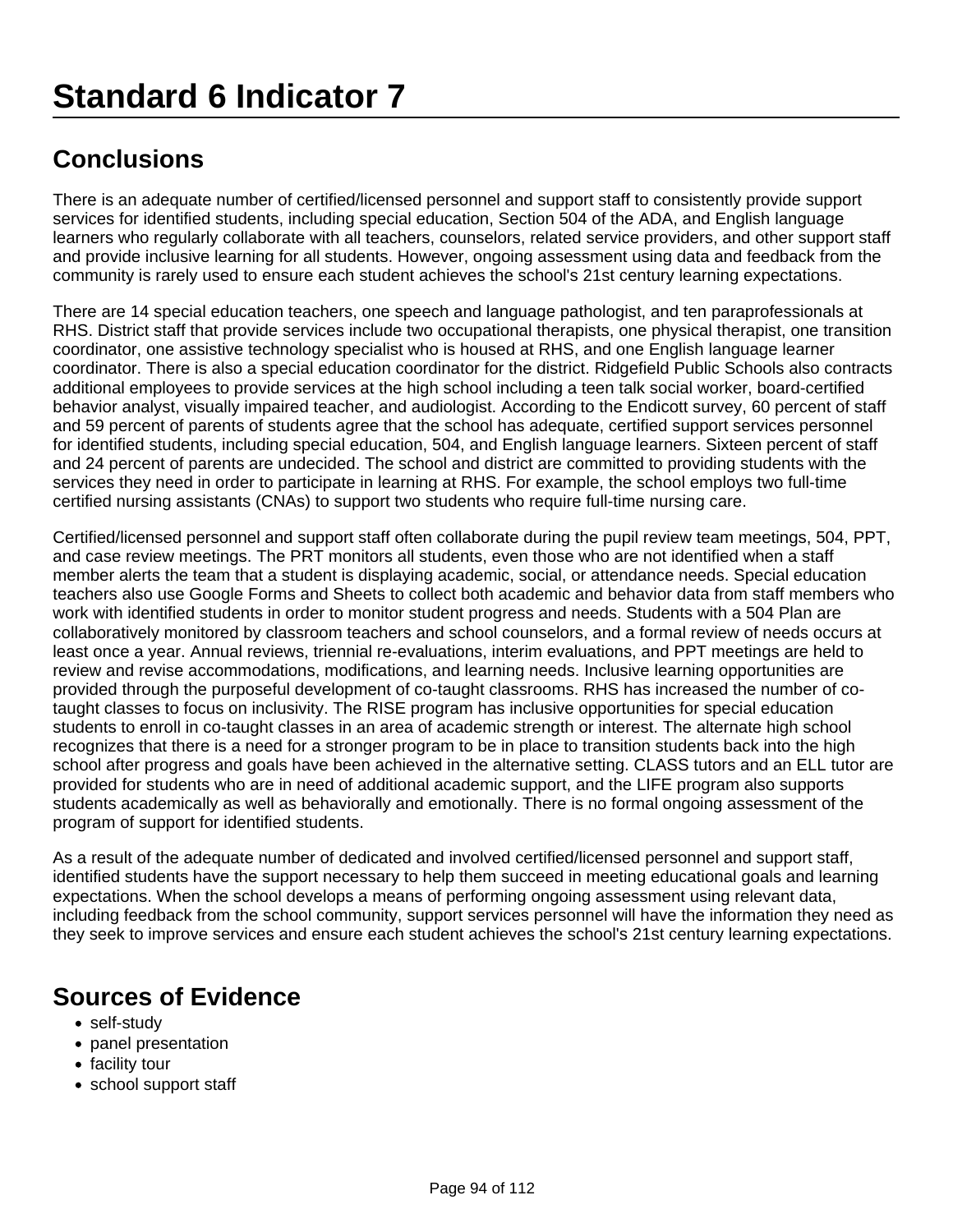- Endicott survey
- school website
- Standard sub-committee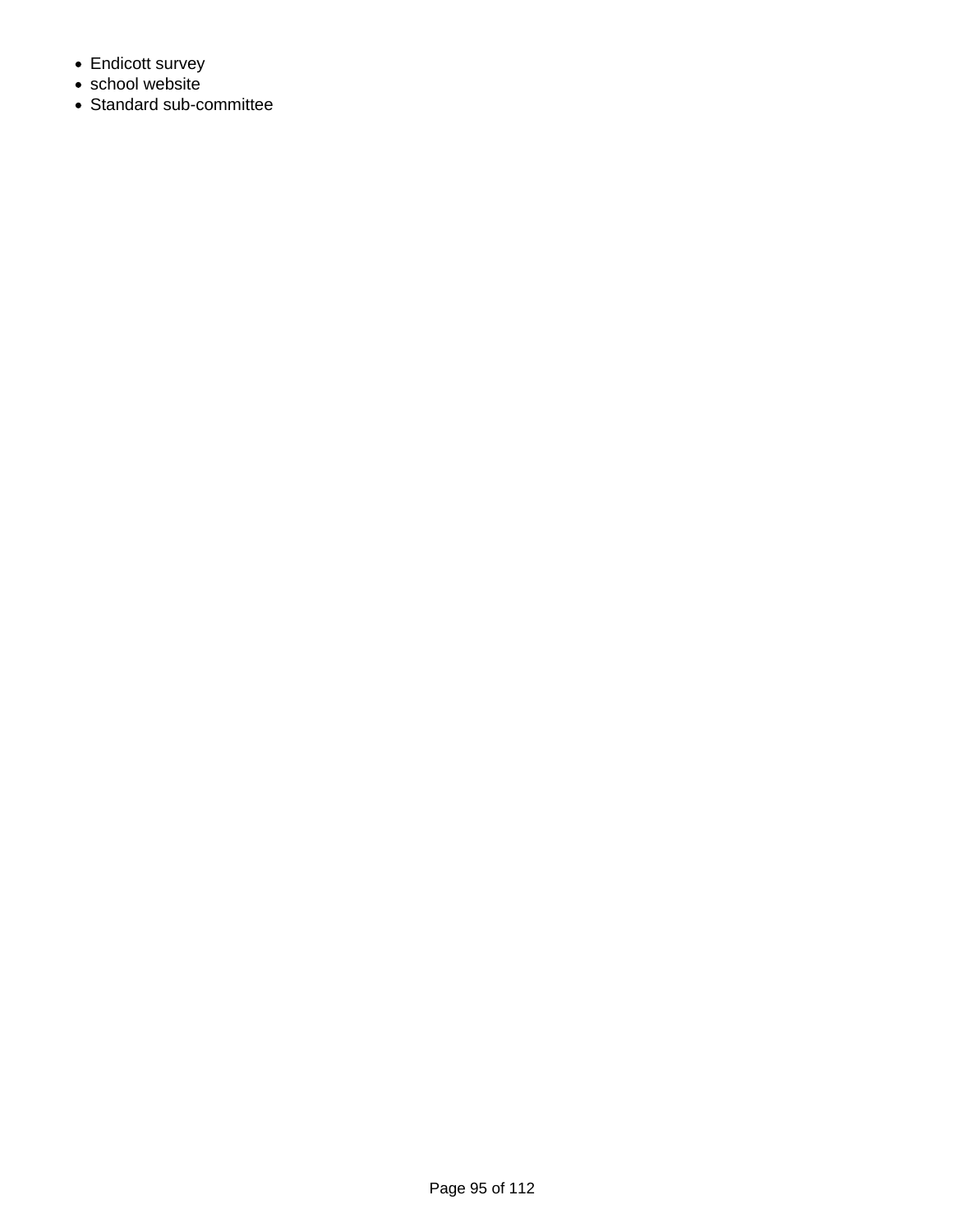# **Standard 6 Commendations**

## **Commendation**

The myriad intervention strategies that support all students in meeting the school's learning expectations

#### **Commendation**

The multiple ways of communicating information to families through the use of face-to-face interaction, websites, and social media

### **Commendation**

The use of Google Classroom consistently throughout departments to provide information to students

#### **Commendation**

The innovative and engaging technology embedded lessons and materials developed through the LLC that are not only highly engaging to students but that address 21st century learning

### **Commendation**

The counseling department's creation of the counseling classroom to deliver curriculum that addresses gradelevel specific needs

## **Commendation**

The health office that is proactive in its collaboration with teachers and staff to create appropriate programs to address contemporary teen health and medical issues, as well as social and emotional issues

#### **Commendation**

The updated configured physical space to provide for a variety of learning modalities in the library learning commons (LLC)

## **Commendation**

The numerous support services professionals available to all students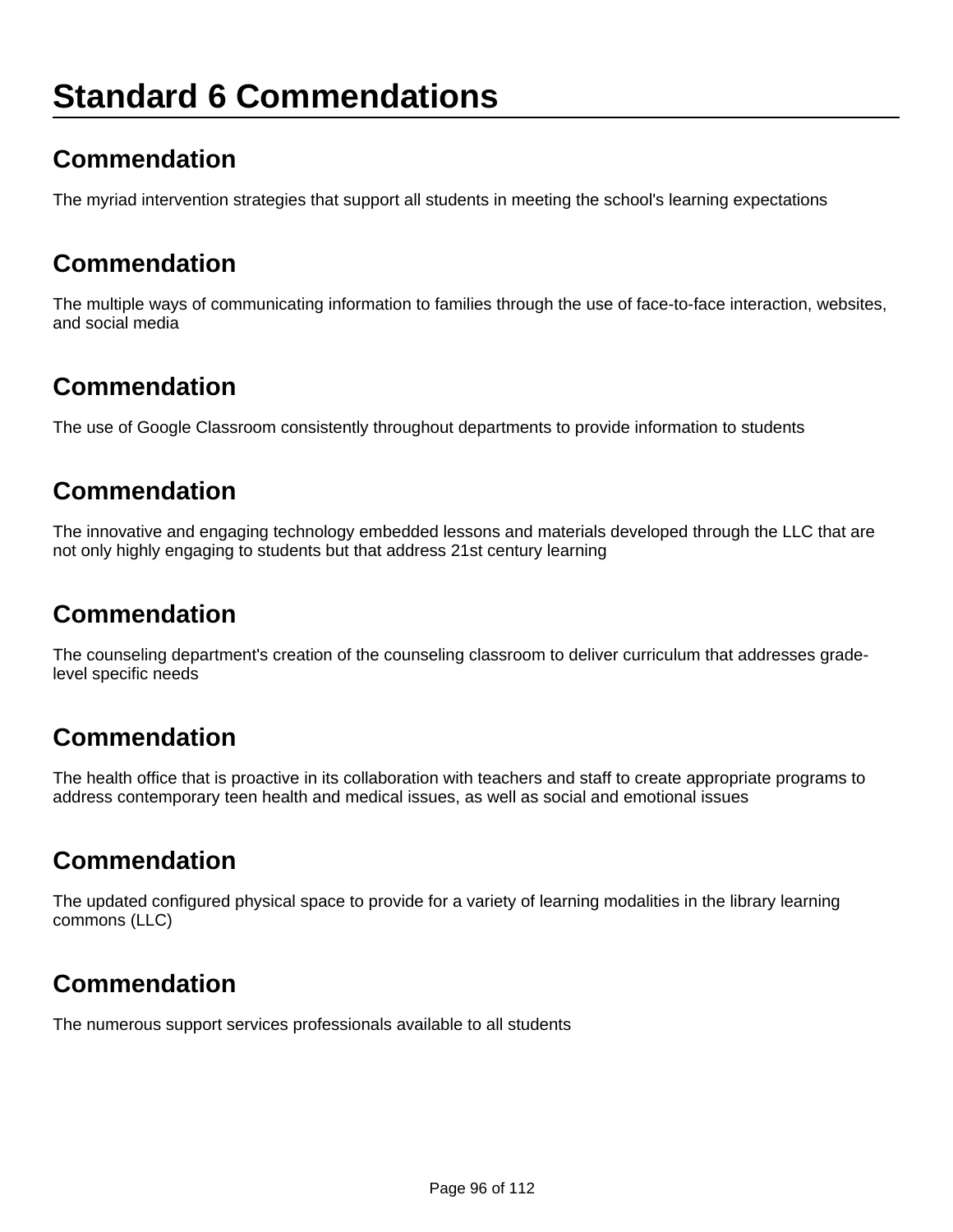### **Recommendation**

Ensure ongoing assessment using relevant data, including feedback from the school community, to improve services and ensure each student achieves the school's 21st century learning expectations in school counseling services, library/media services, health services, and special education/support services

#### **Recommendation**

.

.

**Recommendation**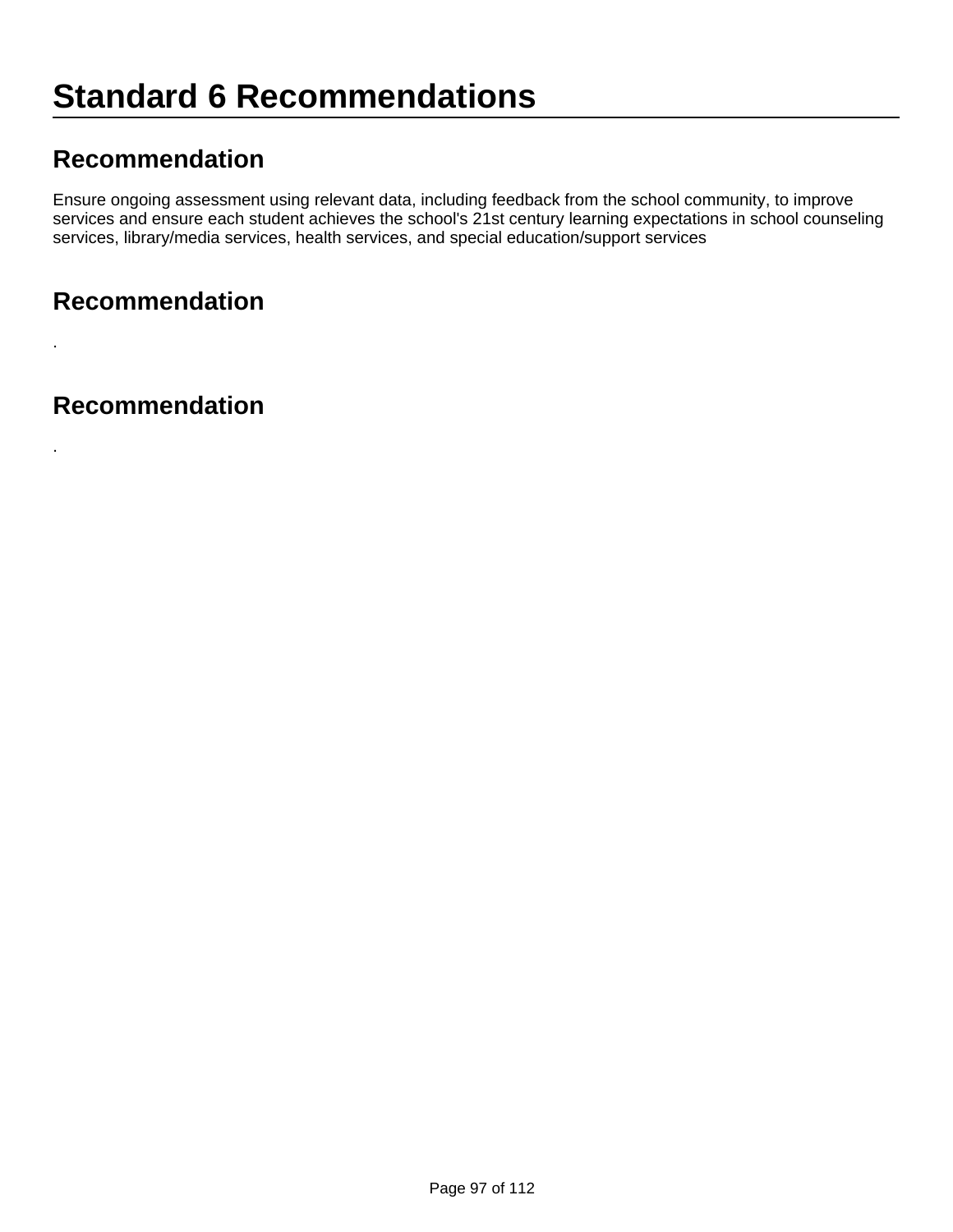The community and school district's governing body consistently provide dependable funding for a wide range of school programs and services, sufficient professional and support staff, ongoing professional development and curriculum revision, a full range of technology support, sufficient equipment, and sufficient instructional materials and supplies.

Ridgefield High School provides its student population of approximately 1,600 students with dependable funding for a wide range of school programs and services. According to the Endicott survey, nearly 62 percent of parents believe that the community provides dependable funding for programs and services while 64 percent agree that it provides dependable funding for staffing. In 2018-2019, the Ridgefield community and the board of education approved a budget with a 2.55 percent increase over the previous year. The school employs 118 teachers, with a teacher-to-student ratio of 1:14. Support staff, including psychologists, nurses, library/media specialists, school counselors, special educators, and paraprofessionals are sufficient to provide a wide range of school programs and services.

Ridgefield High School has a large range of academic and extracurricular courses. According to the Endicott survey, 79 percent of students believe that their school offers a wide range of programs and services. New programs, and classes are constantly being developed and the district helps fund these opportunities for the students. Administrators are very responsive to the needs of new courses and curricula.

Teachers are provided flexibility and support in designing teaching spaces to be welcome learning environments with a variety of chairs, desks, tables of varying heights and sizes, as well as lighting. One example of this is the sanctuary room in the library. When students were asked what features of Ridgefield High School they like the most, students were very proud of the new music technology lab. Students and staff stated that the central office truly invested 100 percent in making this new technology lab state-of-the-art. Another example is the AP Music Theory class that was funded and implemented during the current school year. Thirty varsity sports and 75 total athletic teams are offered at Ridgefield High School. Fifty percent of the student body is involved in athletics with a budget that is built annually using a zero-based approach.

RHS teachers have seven full days and five early release days dedicated to professional development, and funding is provided for teachers to participate in professional development in the form of workshops and conferences outside of the district. Funding is also set aside for curriculum development, review, and revision during the summer. In the summer of 2019, curriculum for five new courses was written, and 21 existing courses were revised and transferred to the new curriculum template.

Students report they have no lack of resources in the district. Teachers report the budget provides for a full range of technological support, as well as sufficient materials and supplies. Technology support is responsive with supporting whatever technology staff cannot cover in their budget.Training for new technology is apparent. Ridgefield has a technology coordinator that helps embed professional development within the school day. Classroom technology does get updated, for example, many classrooms have new ViewSonic television screens and all SMARTBoards are being turned into smart televisions. Teachers can acquire technology assistance quickly with a work tech ticket. Professional development for the new television screens is scheduled for election day.

There are several groups and initiatives in place to support students including Ridgefield Community Coalition Against Substance Abuse (RCCASA), Ridgefield Youth Commission; Project Resilience (i.e., parent programs on vaping, positive body image, drug and alcohol use); teen talk counselors to address mental and emotional issues, family and school issues, conflict-related issues; Compassion Community Initiative (to address inappropriate online behavior & vandalism); and Device-Free Family Dinner.

Because the community and the district's governing body provide dependable funding for a wide range of school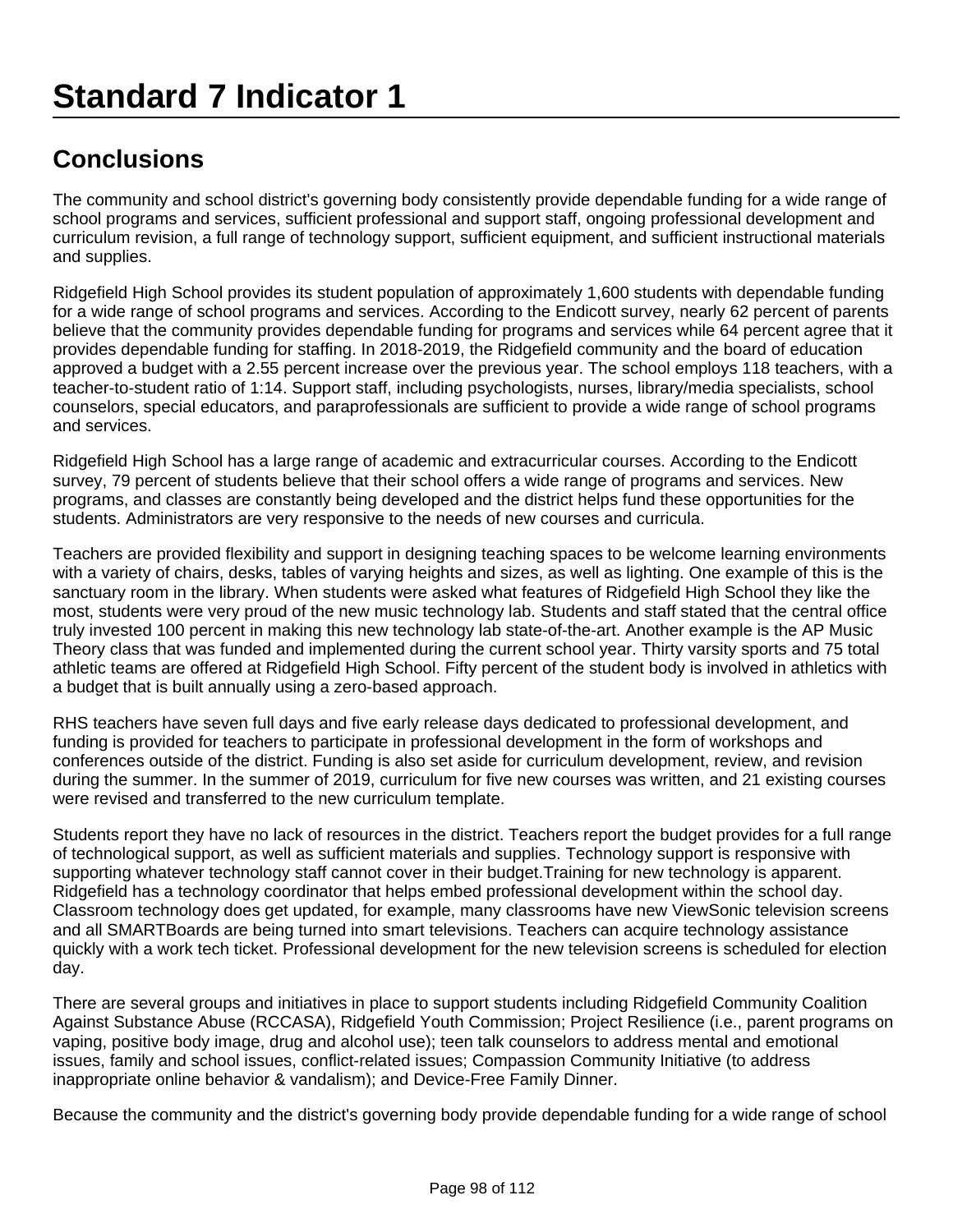programs and services, sufficient professional and support staff, ongoing professional development and curriculum revision, a full range of technology support, sufficient equipment, and sufficient instructional materials and supplies, the faculty and staff at Ridgefield High School have the tools they need to support students in achieving the school's learning expectations.

- self-study
- facility tour
- teacher interview
- central office personnel
- Endicott survey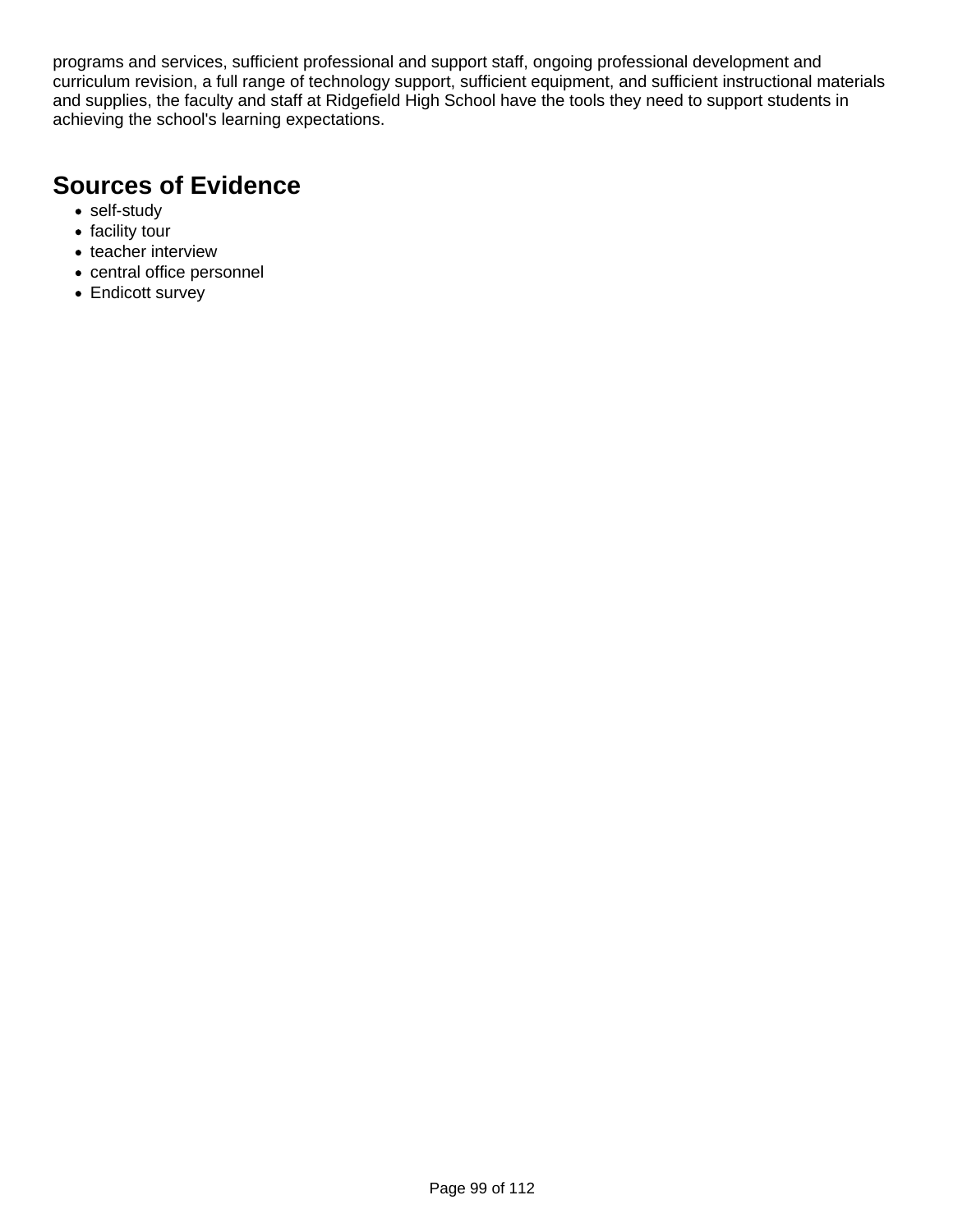Ridgefield High School develops, plans, and funds programs to ensure the maintenance and repair of the building and school plant; to properly maintain, catalog, and replace equipment, and to keep the school clean on a daily basis. However, there are concerns about uneven heating and cooling throughout the building and a very noisy HVAC system that frequently interrupts lessons.

According to the Endicott survey, 92 percent of staff, 80 percent of students, and 91 percent of parents agree that the school building is clean and well maintained. Classrooms and common areas are clean and safe environments.

A work-order system is in place and teachers report that IT staff and custodial staff respond promptly to technology or building repair needs. The facilities department report that adjustments can be made when work orders are submitted for heating and cooling concerns, and that the maintenance department works around teacher/staff schedules by conducting maintenance early in the morning or late in the day. Faculty and staff report that work orders for repair in the classroom are generally addressed in less than 24 hours, with the exception of work orders submitted due to noisy heating and cooling vents that receive limited attention.

Recent renovations in summer 2019 at RHS include the replacement of the gymnasium floor, two new scoreboards in the gymnasium, a new stage floor in the auditorium, and student restrooms that were fully renovated with new piping, ADA compliant stalls, and vaping sensors (two in each renovated restroom). Other restrooms, including those in the locker rooms and faculty restrooms, are still in need of renovations.

The building's boiler system is 20 years old.The building's heating and cooling systemis fully automated, and every room is monitored by a computer system. According to facilities staff, the heating and cooling systems were cleaned in summer 2019; and while filters and belts are maintained, the system may make noise even when working at its best. However, students, staff, and parents all express concern about extreme temperatures that impact teaching and learning. For example, some teachers turn on window-installed air conditioner units in the winter because the rooms are so hot. Noise is another concern. The heating and cooling system is loud in many classrooms and often impedes student learning. Students stack textbooks on the vents to muffle the sound, and one teacher employs a technique they call "gather around the dinner table" to bring the students in close around one table to enable students to hear the lesson when the system turns on.

Additional areas that are in need of repair are identified and scheduled. The concrete sidewalk outside of the staff lounge is in need of repair and is scheduled for the spring of 2020. A recent ADA compliance report cited two needs for auditorium renovations: emergency lights in the aisles and an ADA compliance hearing impaired system.

Because Ridgefield High School develops, plans, and funds programs to ensure the maintenance and repair of the building and school plant; to properly maintain, catalog, and replace equipment, and to keep the school clean on a daily basis, the school is a comfortable, safe, clean environment that is generally conducive for teaching and learning. When issues with HVAC noise and inconsistent temperatures across the building are resolved, the teaching and learning environment will be enhanced.

- facility tour
- teachers
- students
- parents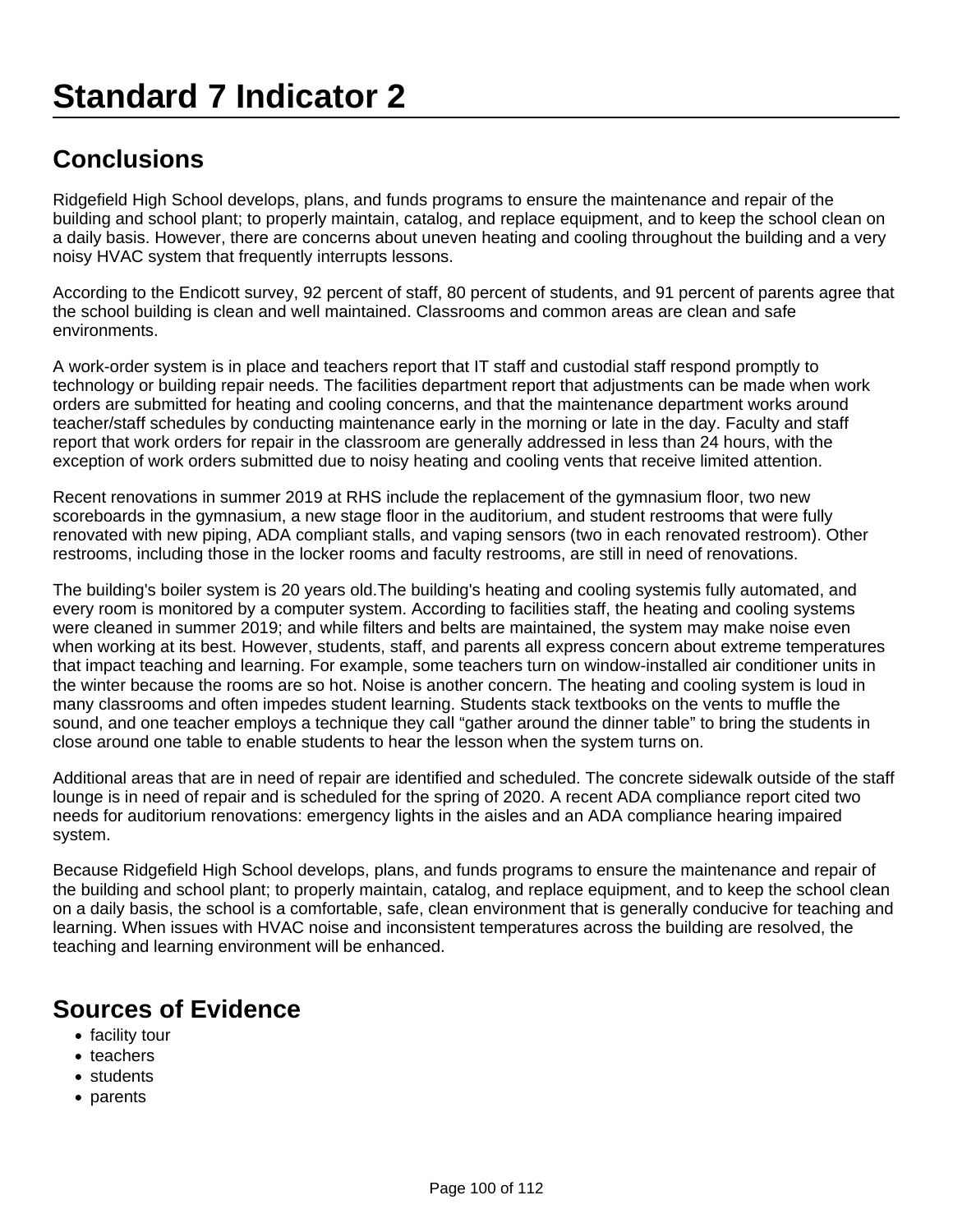- department leaders
- school leadership
- Endicott survey
- Standard sub-committee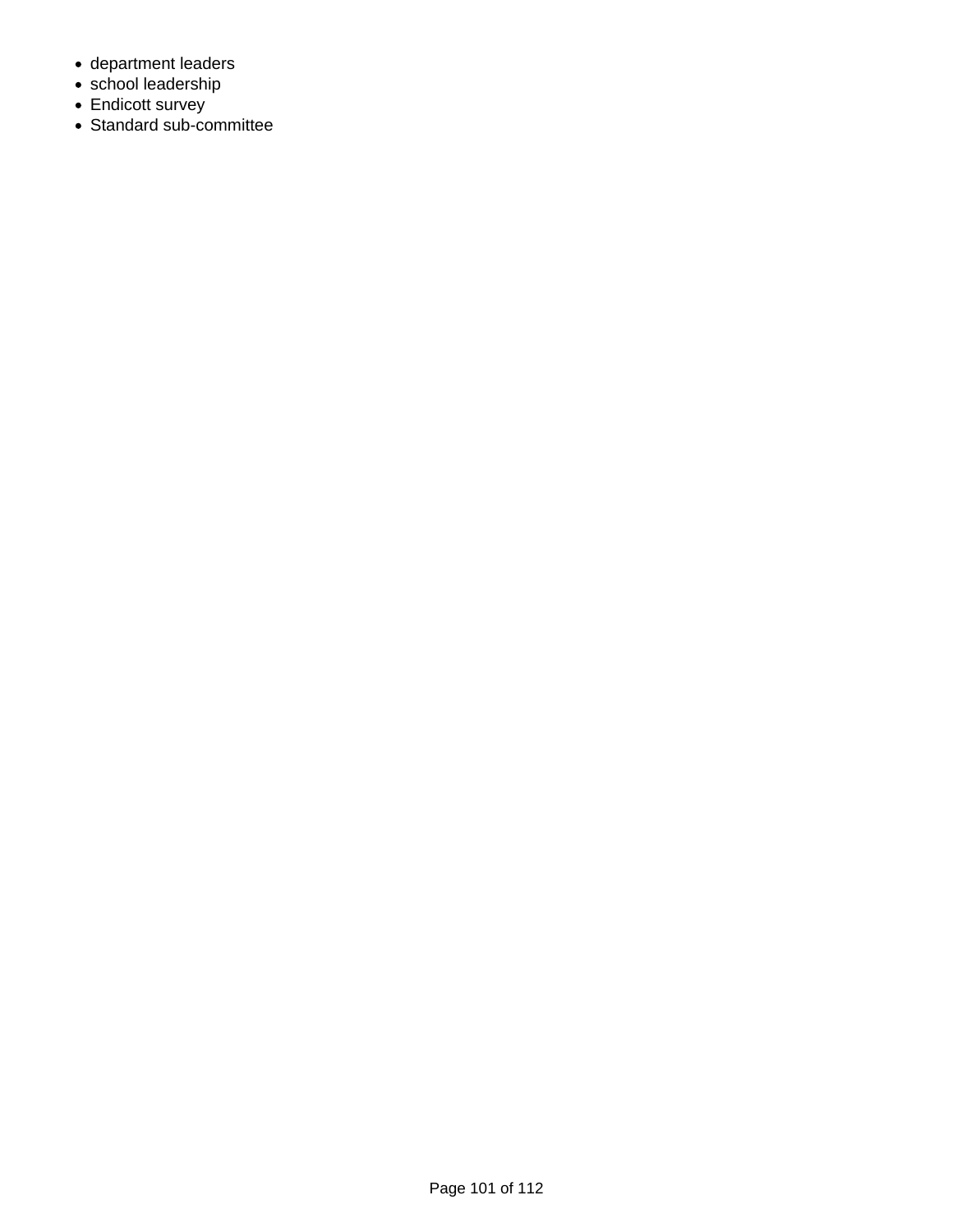# **Conclusions**

The Ridgefield School District has developed a strategic five-year plan, that addresses some facility and athletic needs, as well as capital improvements; however, the school and district have not yet developed a long-range plan that addresses programs and services, enrollment changes and staffing needs, and technology.

According to the Endicott survey, less than 40 percent of staff believe that the school has a long-range plan in place to address facilities, future programs, services, staffing levels, and capital improvements.

The district's strategic planning committee, made up of teachers and administrators from each school, parents, central office personnel, the board of education, and town personnel addresses some long-range high school needs. The capital improvement plan addresses long-range high expenditure items and is updated every year. The school includes building maintenance items in its annual budget requests, and the athletic department has a uniform rotation schedule. The athletic director works with the town to create a five-year capital and large equipment plan, but there is no guarantee that all items will be funded when needed. There is a ten-year enrollment projection created in 2016 that is available for planning. Generally, the high school administrators examine enrollment for the coming year to determine staffing needs.

The capital improvement plan includes replacing the infrastructure of the high school. The school has been looking at opportunities to be more energy efficient. The heating and ventilation system is twenty years old. They have two boilers; one that serves the old portion of the building and the other for the newer addition. The capital improvement plan also includes all of the technology servers and networking for the building. However, there is no long-range technology plan in place. The district has funded a gradual roll-out of one-to-one Chromebooks. Currently, ninth through eleventh grade students have Chromebooks, and next year all students in the school will have them. Students report there is no lack of technology resources, and that the Chromebooks are convenient for both students and teachers. According to the Endicott survey, 80 percent of students believe that RHS has a sufficient amount of computers available for student use and that these computers are available to them before, during, and after school hours.

Although the school and district have not yet developed a long-range plan that addresses programs and services, enrollment changes and staffing needs, and technology, the district's strategic plan, capital improvement plan, and proactive yearly planning has enabled Ridgefield High School to meet its teaching and learning needs. When the district funds and the school implements a comprehensive long-range plan, funding for programs and services, enrollment changes and staffing needs, facility needs, technology, and capital improvements may be more consistent.

- facility tour
- teacher interview
- teachers
- students
- central office personnel
- school leadership
- Endicott survey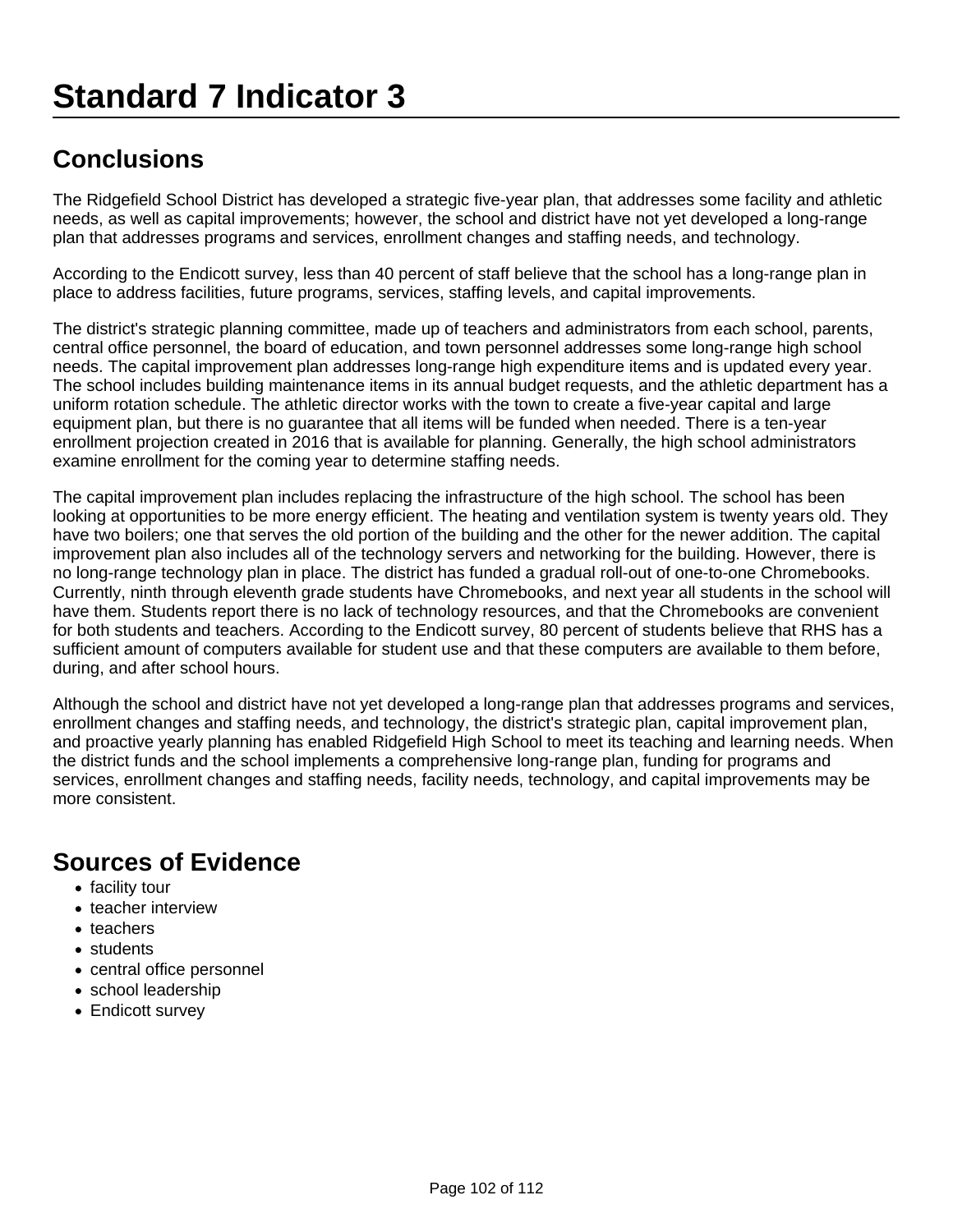Faculty and building administrators are actively involved in the development of the budget, but teachers are less involved in its implementation.

The budget process begins in the fall for the following school year and is based on an established amount per pupil that is allocated for the high school. The principal reports that she is sometimes able to negotiate for a higher per-pupil amount. Theboard of education bases budget decisions on needs regarding security, transportation, curriculum, enrollment, as well as town agreement. The superintendent's decision-making is based on communication with the principal, who works directly with individual department chairs to determine needs. The facilities director reports that their decision-making is based on input from custodians and building directors. Academic departments have flexibility in creating priorities, and each department receives a three percent increase in its budget each year. Large budget items such as professional development, curriculum writing, special education, and textbooks for new courses are addressed in the central office budget. Replacement textbooks are part of the school's budget. The athletics department has a zero-based budget. Twothirds of the athletic budget is funded by the board of education; the remaining one-third is funded via user fees. The budget has consistently passed for the past five years with increases averaging about three percent.

There are faculty concerns on the budget process. According to the Endicott survey only 19 percent of faculty report having input in the development of the budget. While teachers can submit budget requests, the teachers have little knowledge of what gets purchased until the materials arrive in the fall. Additionally, allocated funds are driven by student enrollment, not to help grow a program. Staff looking to grow their programs feel limited.

There is a general agreement among faculty that requests for instructional materials and supplies are granted. However, teachers want to be more involved in the budget decision-making process. While budget cuts are communicated through the principal to the department chairs, teachers report that it is a mystery as to which materials are approved until materials arrive, and why other materials are not approved. Teachers expressed that they are not aware of the amount of money allocated per year per teacher for professional development. Teachers also report that the returning professional development consultants are often ineffective in meeting their professional learning needs.

When building administrators and faculty are actively involved in both the development and implementation of the budget, there will be a more complete understanding and prioritizing of district, department, and staff needs.

- teacher interview
- teachers
- parents
- school board
- department leaders
- school leadership
- Standard sub-committee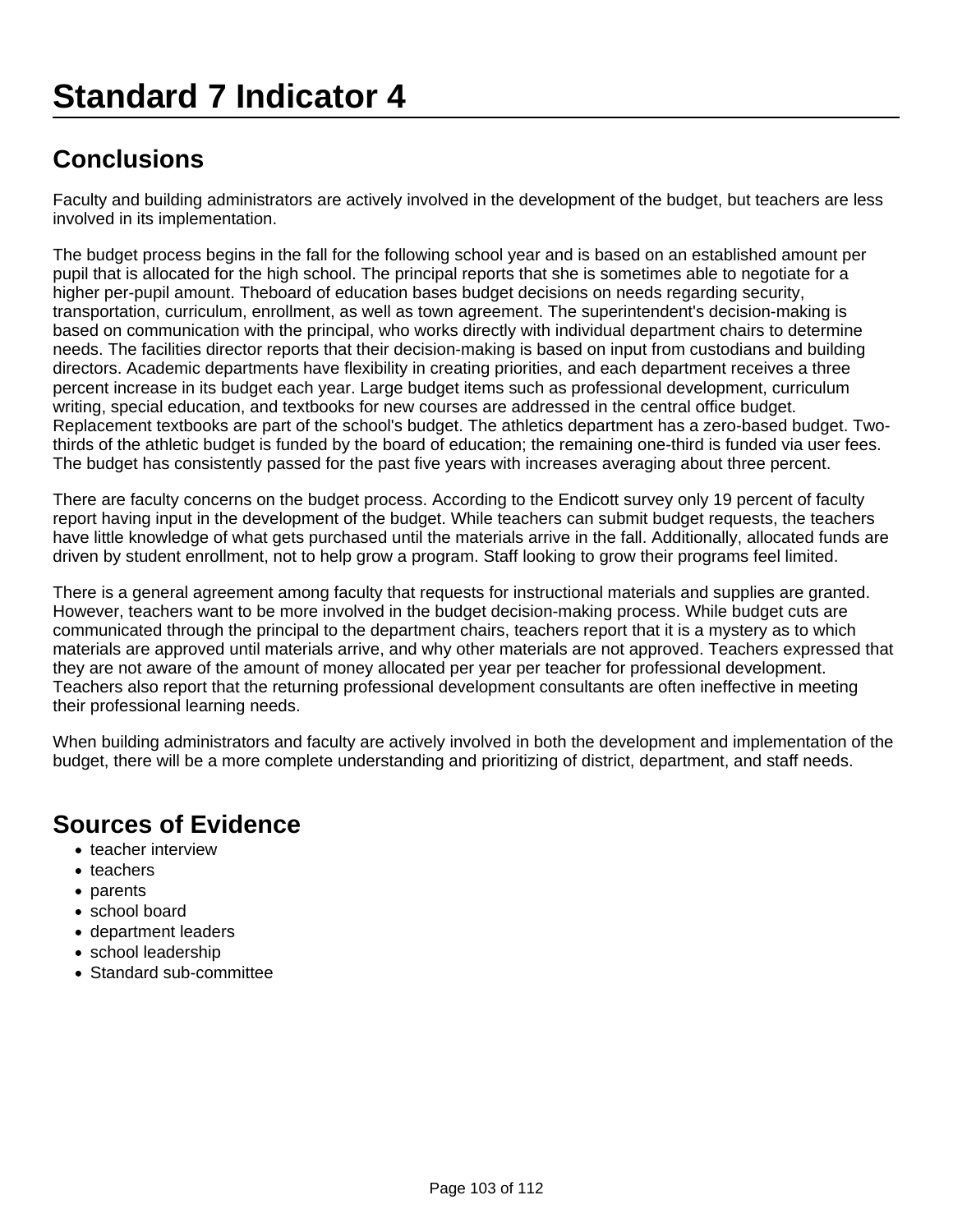The Ridgefield High School site and plant support the delivery of high quality school programs and services.

According to the Endicott survey, 82 percent of Ridgefield High School students believe that the school's facility adequately supports its programs and services which include classrooms, science labs, computer labs, the library/media center, gymnasium, auditorium, cafeteria, and school counseling office space. Eighty-seven percent of parents believe that the school's physical plant is conducive to education. Seventy-nine percent of staff at the Ridgefield High School agree that the school's physical plant and site support the delivery of high quality programs and services. Most teachers feel that their teaching spaces are sufficient, that they have spaces they are pleased with and need. Classrooms are spacious and enable and support appropriate instruction. Music teaching spaces have been enhanced recently, and the program is growing. Because of the growth of their program and the growth of the entire visual and performing arts department, storage space is lacking. The district recently invested in a fully-equipped, state-of-the-art music technology lab. There is a wide range of academic and extracurricular courses that students can take. Science labs are well-equipped with all of the equipment they need, and storage space is adequate. Students are extremely proud of the math and writing labs, and the resources available for students struggling with academics.

There is a student life office (SLO) that consists of a teacher stipend position as the coordinator, and two administrative assistants. This office is in charge of all field trip opportunities, student identification badges, the advisory curriculum and they also oversee all clubs.The school counseling suite and the health services suite are spacious, welcoming, and fully supplied to meet the needs of students.

The quality of the food in the cafeteria at Ridgefield High School is a source of pride for all stakeholders. Many staff members mentioned that instead of going out to eat, they would rather purchase food from the cafeteria. According to the food services director, he tries to make things homemade as much as possible to save costs and to make the food healthier. Locally grown foods are purchased frequently as well.

Because the RHS site and plant support the delivery of high quality school programs and services, students are supported in their efforts to practice and achieve the school's 21st century learning expectations.

- panel presentation
- facility tour
- teacher interview
- teachers
- students
- Endicott survey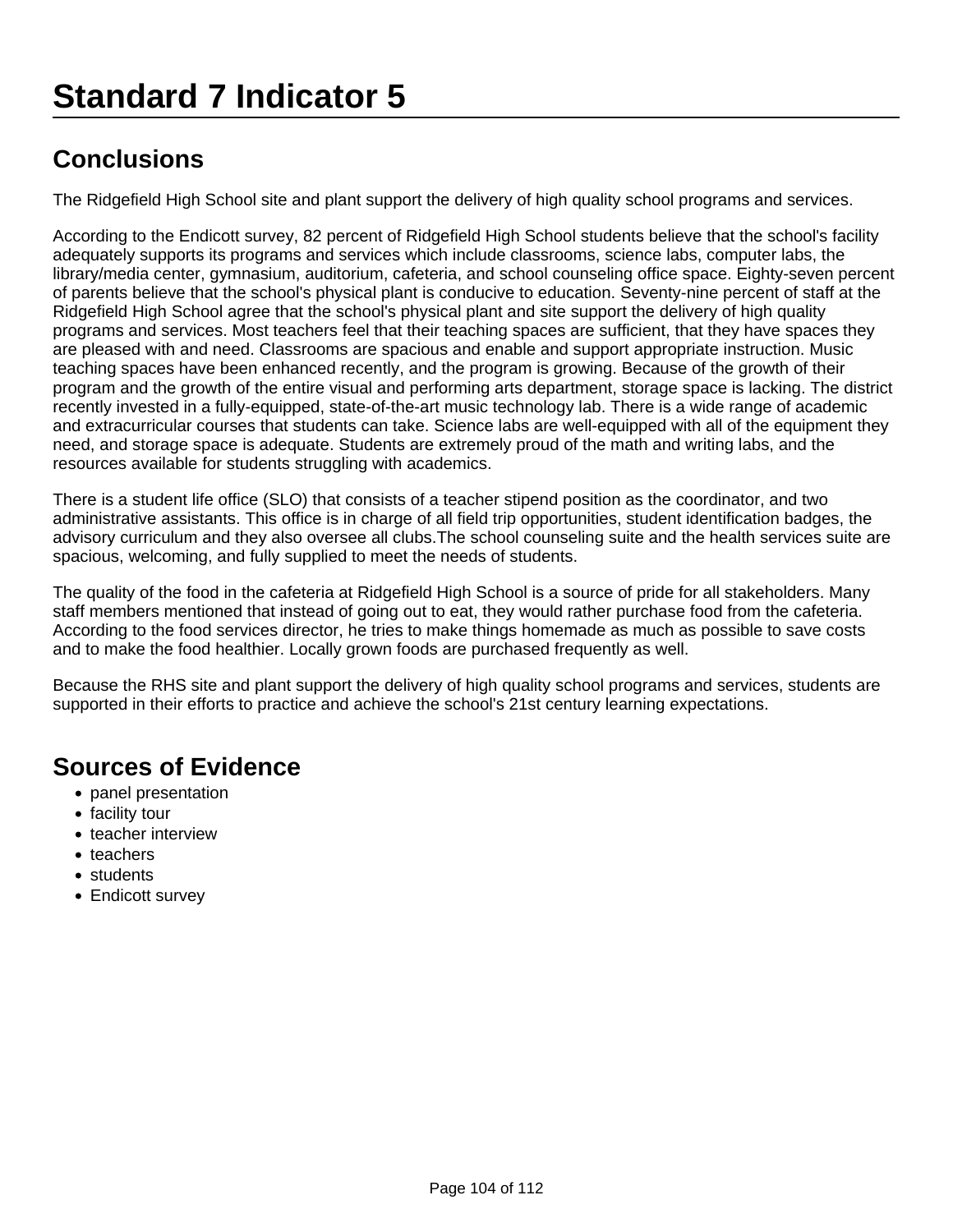# **Conclusions**

RHS maintains documentation that the physical plant and facilities meet applicable federal and state laws and are in compliance with local fire, health, and safety regulations.

RHS's documentation is managed through the facilities office. All facilities staff receive annual training for HAZMAT, AHERA, OSHA compliance, and health and safety. All hazardous chemicals are annually inventoried by the district's environmental consultants and recorded. All fire and safety repairs and testing records are managed through the facilities office and filed with the appropriate local and state departments. Tests for radon, mold, air quality, asbestos, and air emissions are done on a continuous basis in accordance with specific filing dates with state and federal offices. Chemicals are safely stored on-site and inventoried annually. All expired hazardous materials are removed as required.

RHS makes every effort to ensure that the physical plant and facilitieshave the necessary accommodations to comply with the Americans with Disabilities Act (ADA).Common areas and teaching spaces are handicap accessible. An ADA audit report in the summer of 2019 suggested items for updating and renovation, including adding emergency lights to the aisles of the auditorium, installing an ADA-compliant hearing impaired system, and installing appropriate door handles in some classrooms. During recent restroom renovations, a stall was removed in each restroom in order to meet ADA standards. All renovations are driven by an ADA mindset. Emergency exits include areas of refuge with an intercom at each floor. There are two elevator shafts, one at each end of RHS.

Because documentation that the physical plant and facilities meet all applicable federal and state laws and are in compliance with local fire, health, and safety regulations, the health and safety of students and staff are ensured and the plant and facilities support teaching and learning.

- self-study
- facility tour
- teacher interview
- students
- school leadership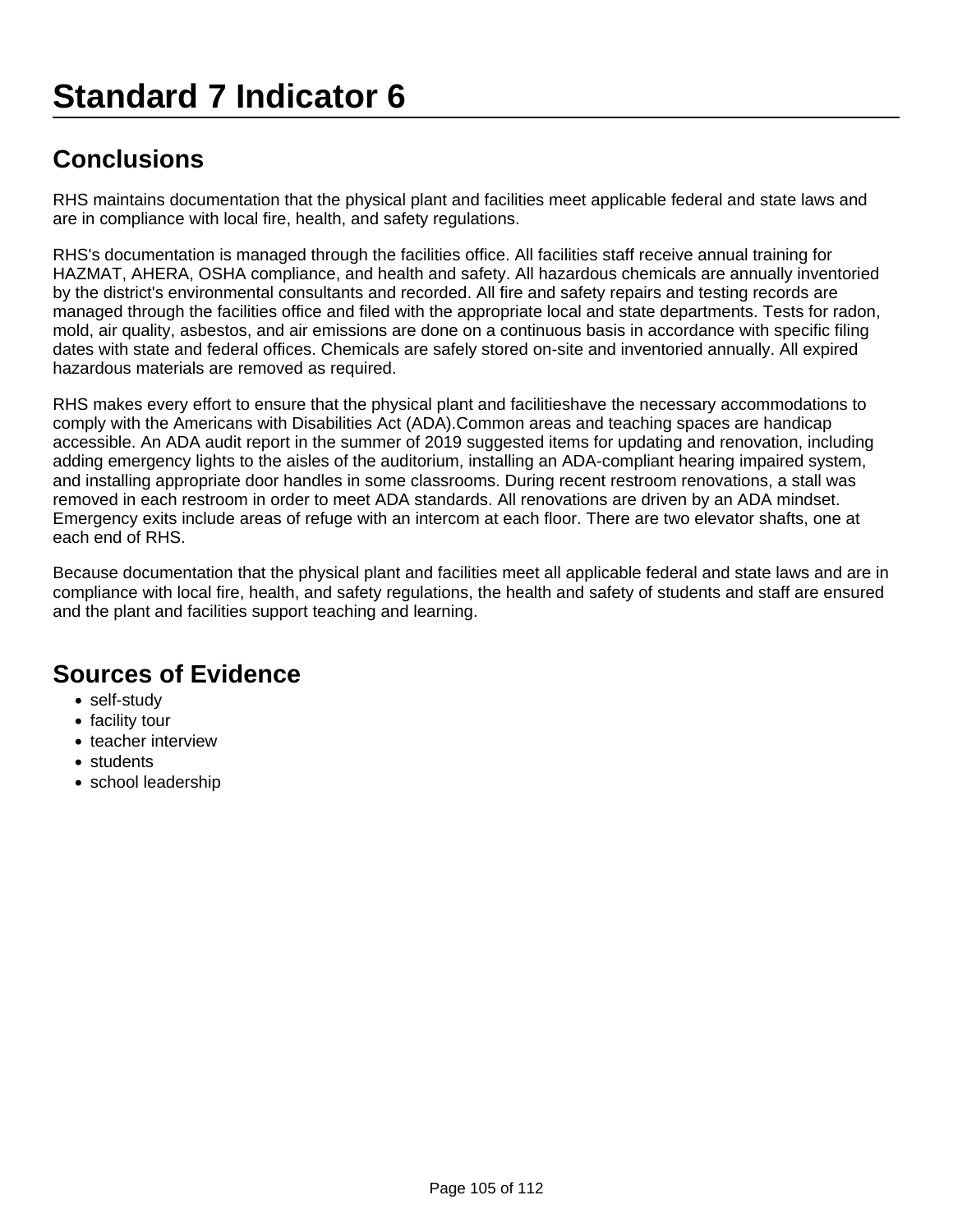# **Conclusions**

Ridgefield High School's professional staff frequently engage parents and families as partners in each student's education and frequently reach out specifically to those families who have been less connected with the school.

According to the Endicott survey, nearly 87 percent of the professional staff at RHS believe they engage parents and families as partners in each student's education. Fifty percent of parents agree with how the staff characterizes this partnership. Teachers and staff are encouraged to reach out frequently to all families. Administrators report Ridgefield High School reaches out to those parents that are less involved often. For example, the dean of students calls home whenever he speaks to a student, the PTA runs programs for the parent community on topics such as stress and anxiety reduction, the school creates newsletters, and teachers call home every week to build relationships with all families. Teachers are encouraged while writing their yearly student learning objective (SLO) goals, to include a parent connection and communication piece. Implementation of Google Classroom in the daily classroom curriculum is required for all teachers.

The PTSA hosts an annual membership drive, although there is rolling admission. Membership is publicized on the school's website, face-to-face requests, and outreach to eighth grade parents. Parents are also contacted directly during club, sport, or other specific activities. The school counseling office shares information with the PTSA, such as grade-level specific information, scholarships, and financial aid. School counseling uses the PTSA by sharing information that the PTSA can promote. Also, parts of the Ridgefield High School's website is updated occasionally.

Because the school's professional staff frequently work to engage parents and families as partners in each student's education and reach out to specifically those families who have been less connected with the school, students are supported as they practice and achieve the school's 21st century learning expectations.

- panel presentation
- teacher interview
- teachers
- students
- parents
- Endicott survey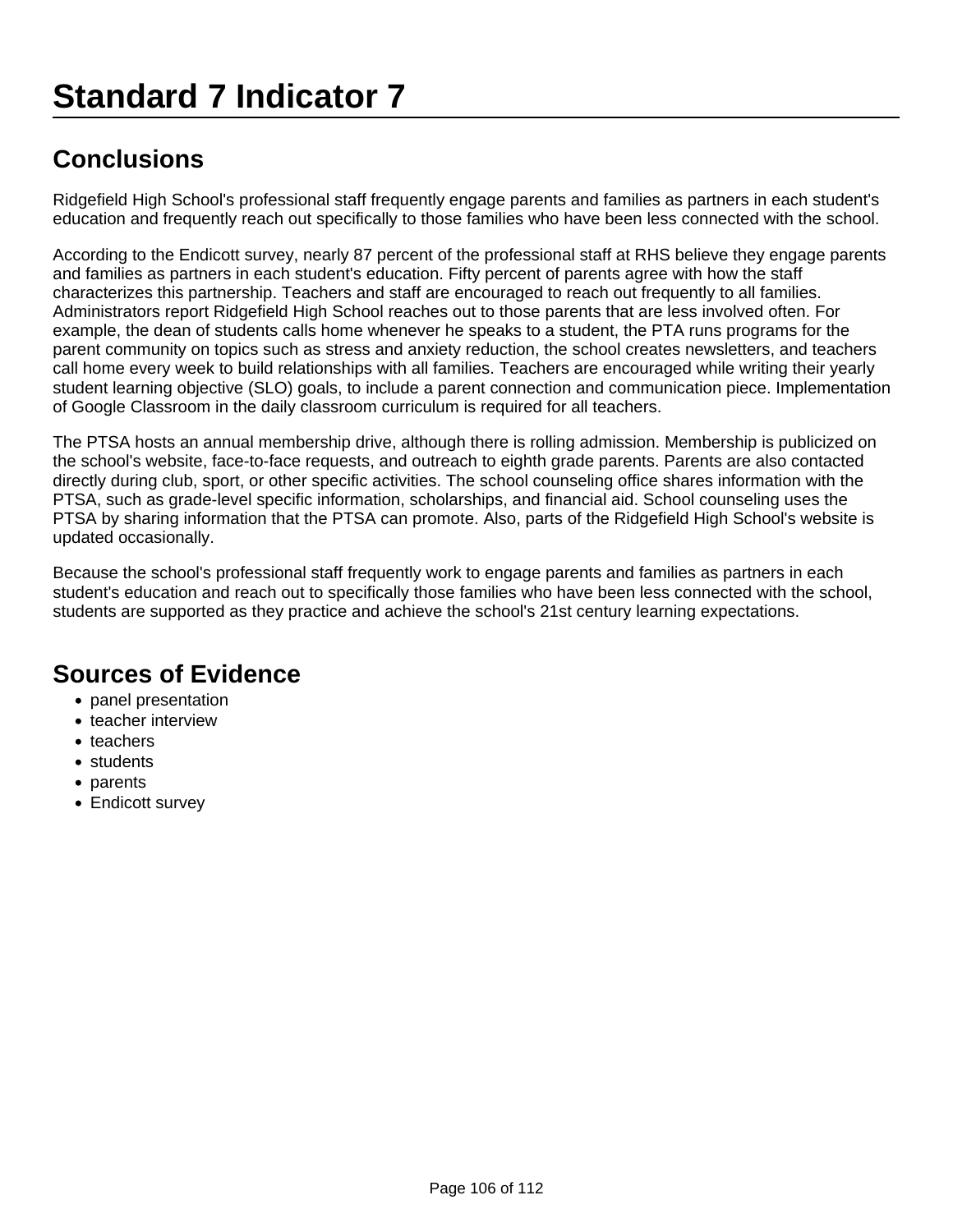# **Conclusions**

Ridgefield High School consistently develops productive parent, community, business, and higher education partnerships that support student learning.

According to the Endicott survey, 80 percent of the professional staff at RHS believe that the school has effective partnerships with parents, community organizations, businesses, and higher education to support student learning. Sixty-four percent of parents agree with this characterization.Community partnerships at RHS are plentiful. The board of education, the board of finance, and the community work very well together to support the district. The board of education will financially support initiatives if they are given sufficient reasoning, and the community is educated with supporting data on why and how funds benefit RHS students. RHS student government works closely with town government and local businesses, and local businesses regularly donate items for school events. Local business also works closely with other clubs such as Key Club and DECA. A strong partnership with the police department exists. For example, last year the students planned to participate in a walk-out to support an end to gun violence, and when the administration was concerned about student safety, the chief of police said he would provide funding for the police backup.

Clubs and activities also highlight successful partnerships. Examples related to the arts include frequent theatre and dance opportunities and programs through Aldrich Contemporary Art Museum in Ridgefield.Tiger Hollow Inc. is a strong example of a community partnership.Tiger Hollow Inc is a local non-profit organization that built the athletic fields at Tiger Hollow on the campus of Ridgefield High School.These athletic facilities are used by the health and physical education department during the school day, the athletics office after school, and the community after 6:00 p.m.

Successful partnerships are evident throughout academics at RHS. One example is the senior internship program in which seniors complete a four-to-five week internship in May. Internship placement may take place locally, upstate Connecticut, or in New York City. The science department maintains a strong partnership with CREC to support their transitions to the Next Generation Science Standards (NGSS). The transitions program for 18-to-21-year-old special education students maintains strong community and business partnerships. Business classes create partnerships with local businesses. Higher education partnerships include Early College Experience (ECE) courses, and teacher training, that enable students to earn UCONN credit for courses taken at RHS. Students can also earn college credit through partnerships withRensselaer Polytechnic Instituteand the University of New Haven.

As a result of productive parent, community, business, and higher education partnerships, student learning is effectively supported.

- teacher interview
- teachers
- students
- parents
- school board
- Standard sub-committee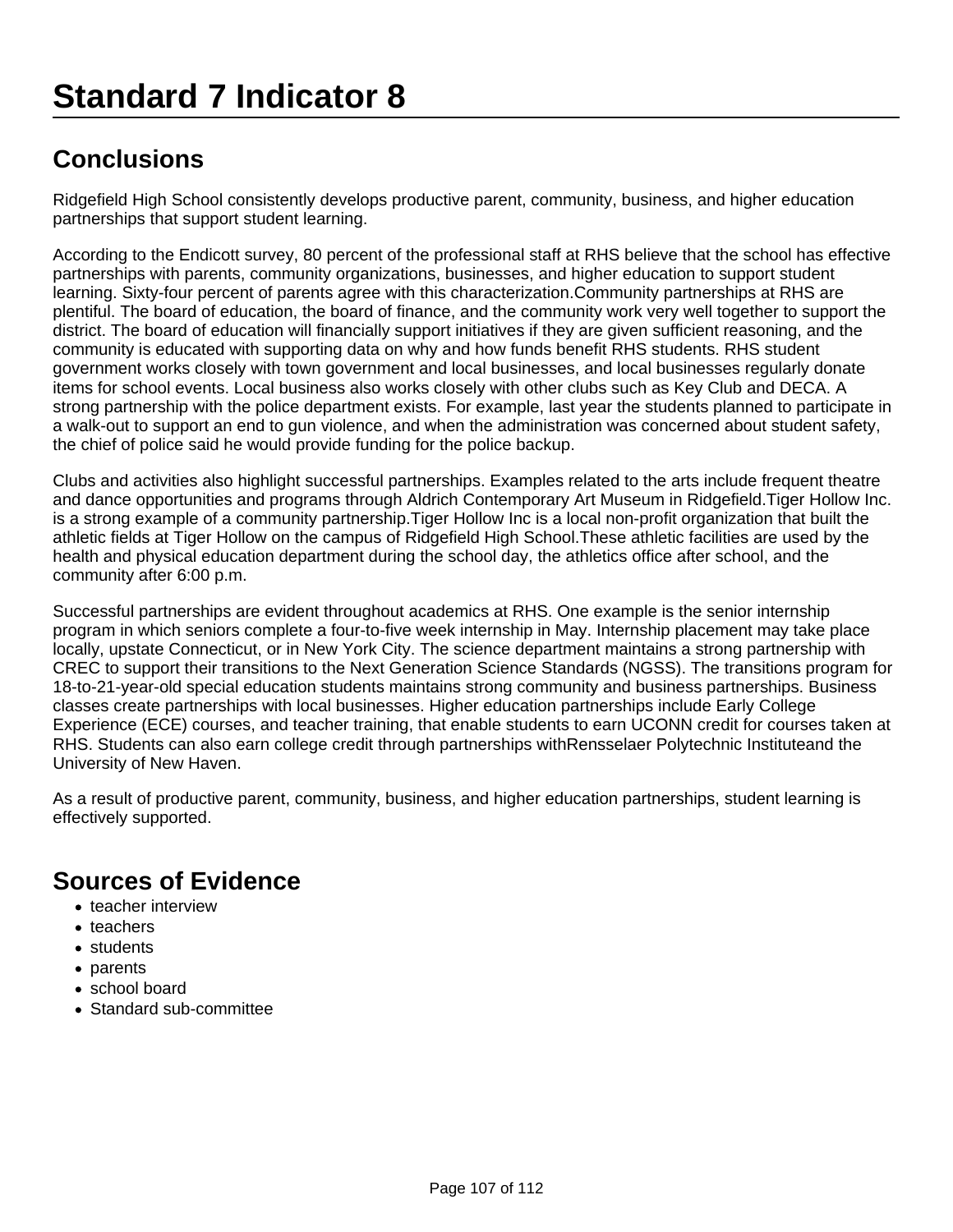# **Standard 7 Commendations**

## **Commendation**

The continuous funding for programs, services, materials, and technology support

#### **Commendation**

The collaboration among the custodians, facilities administrators, and building administrators to maintain the physical plant and facilities to meet all applicable federal and state laws, and local fire, health, and safety regulations

### **Commendation**

The funding of school safety items in the capital improvement plan

## **Commendation**

The active involvement of administrators and department chairs in the budget process

## **Commendation**

The extensive partnerships with community, businesses, and higher education

## **Commendation**

The high quality programs and services supported by the school's physical site

#### **Commendation**

The range of methods in which teachers and staff communicate with parents including, but not limited to, PowerSchool, Google Classroom, the school's website, PTSA email blasts, and presentations

## **Commendation**

.

.

#### **Commendation**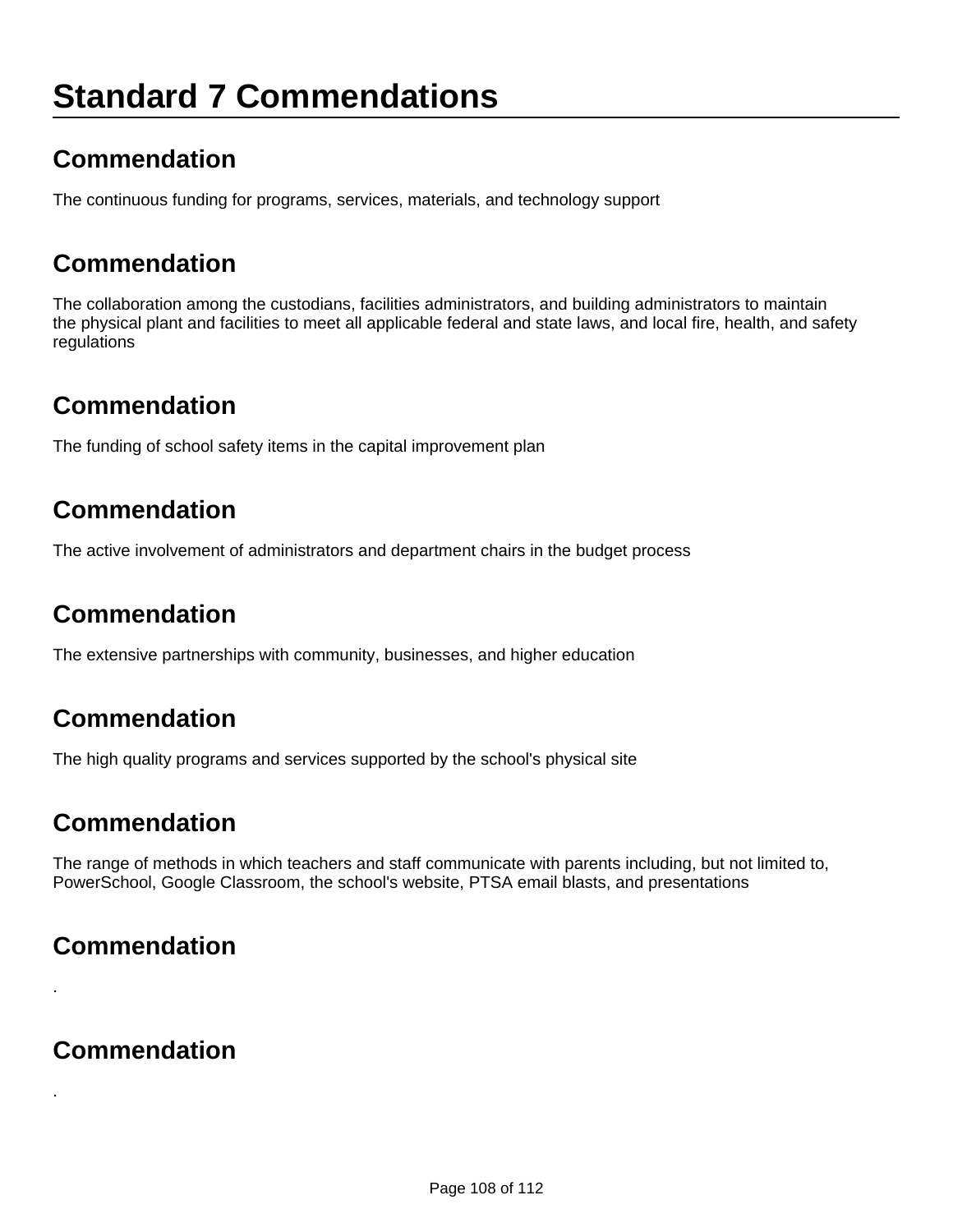### **Standard 7 Recommendations**

### **Recommendation**

Develop, implement, and communicate long-range plans that address technology, facility needs, enrollment changes, and staffing needs to all faculty and staff

### **Recommendation**

Increase communication with staff and teachers during the budget implementation process

### **Recommendation**

Ensure adequate storage in the visual and performing arts department

#### **Recommendation**

Resolve uneven heating and cooling issues as well as issues of excessive noise generated by the HVAC systems throughout the school

#### **Recommendation**

.

.

.

**Recommendation**

**Recommendation**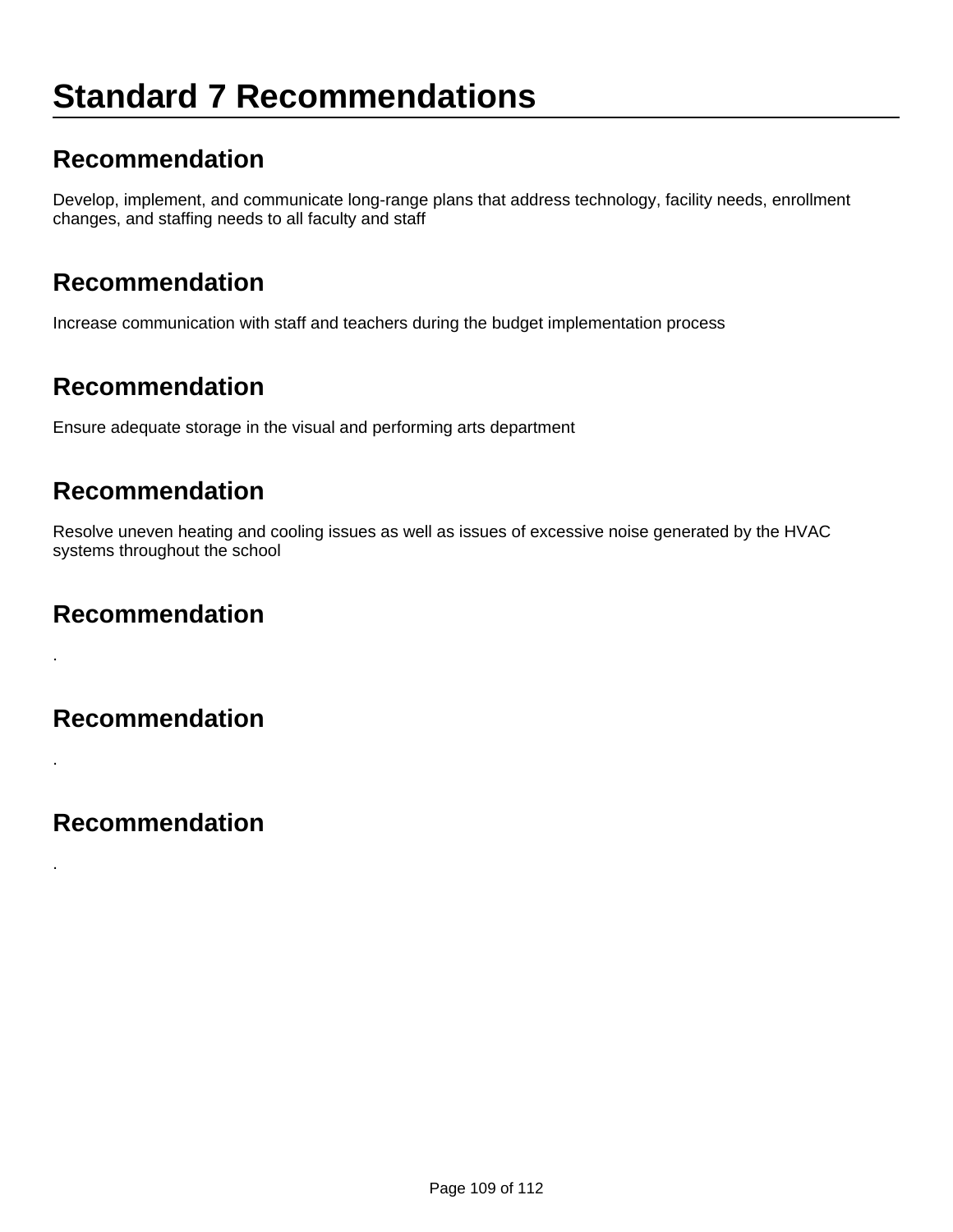# **FOLLOW-UP RESPONSIBILITIES**

This comprehensive evaluation report reflects the findings of the school's self-study and those of the visiting team. It provides a blueprint for the faculty, administration, and other officials to use to improve the quality of programs and services for the students in this school. The faculty, school board, and superintendent should be apprised by the building administration yearly of progress made addressing visiting team recommendations.

Since it is in the best interest of the students that the citizens of the district become aware of the strengths and limitations of the school and suggested recommendations for improvement, the Commission requires that the evaluation report be made public in accordance with the Commission's Policy on Distribution, Use, and Scope of the Visiting Team Report.

A school's initial/continued accreditation is based on satisfactory progress implementing valid recommendations of the visiting team and others identified by the Commission as it monitors the school's progress and changes which occur at the school throughout the decennial cycle. To monitor the school's progress in the Follow-Up Program, the Commission requires that the principal submit routine Two- and Five-Year Progress Reports documenting the current status of all evaluation report recommendations, with particular detail provided for any recommendation which may have been rejected or those items on which no action has been taken. In addition, responses must be detailed on all recommendations highlighted by the Commission in its notification letters to the school. School officials are expected to have completed or be in the final stages of completion of all valid visiting team recommendations by the time the Five-Year Progress Report is submitted. The Commission may request additional Special Progress Reports if one or more of the Standards are not being met in a satisfactory manner or if additional information is needed on matters relating to evaluation report recommendations or substantive changes in the school.

To ensure that it has current information about the school, the Commission has an established Policy on Substantive Change requiring that principals of member schools report to the Commission within sixty days (60) of occurrence any substantive change which negatively impacts the school's adherence to the Commission's Standards for Accreditation. The report of substantive change must describe the change itself and detail any impact which the change has had on the school's ability to meet the Standards for Accreditation. The Commission's Substantive Change Policy is included on the next page. All other substantive changes should be included in the Two- and Five-Year Progress Reports and/or the Annual Report which is required of each member school to ensure that the Commission office has current statistical data on the school.

The Commission urges school officials to establish a formal follow-up program at once to review and implement all findings of the self-study and valid recommendations identified in the evaluation report. An outline of the Follow-Up Program is available in the Commission's Accreditation Handbook, which was given to the school at the onset of the self-study. Additional direction regarding suggested procedures and reporting requirements is provided at Follow-Up Seminars offered by Commission staff following the on-site visit.

The visiting team would like to express thanks to the community for the hospitality and welcome. The school community completed an exemplary self-study that clearly identified the school's strengths and areas of need. The time and effort dedicated to the self-study and preparation for the visit ensured a successful accreditation visit.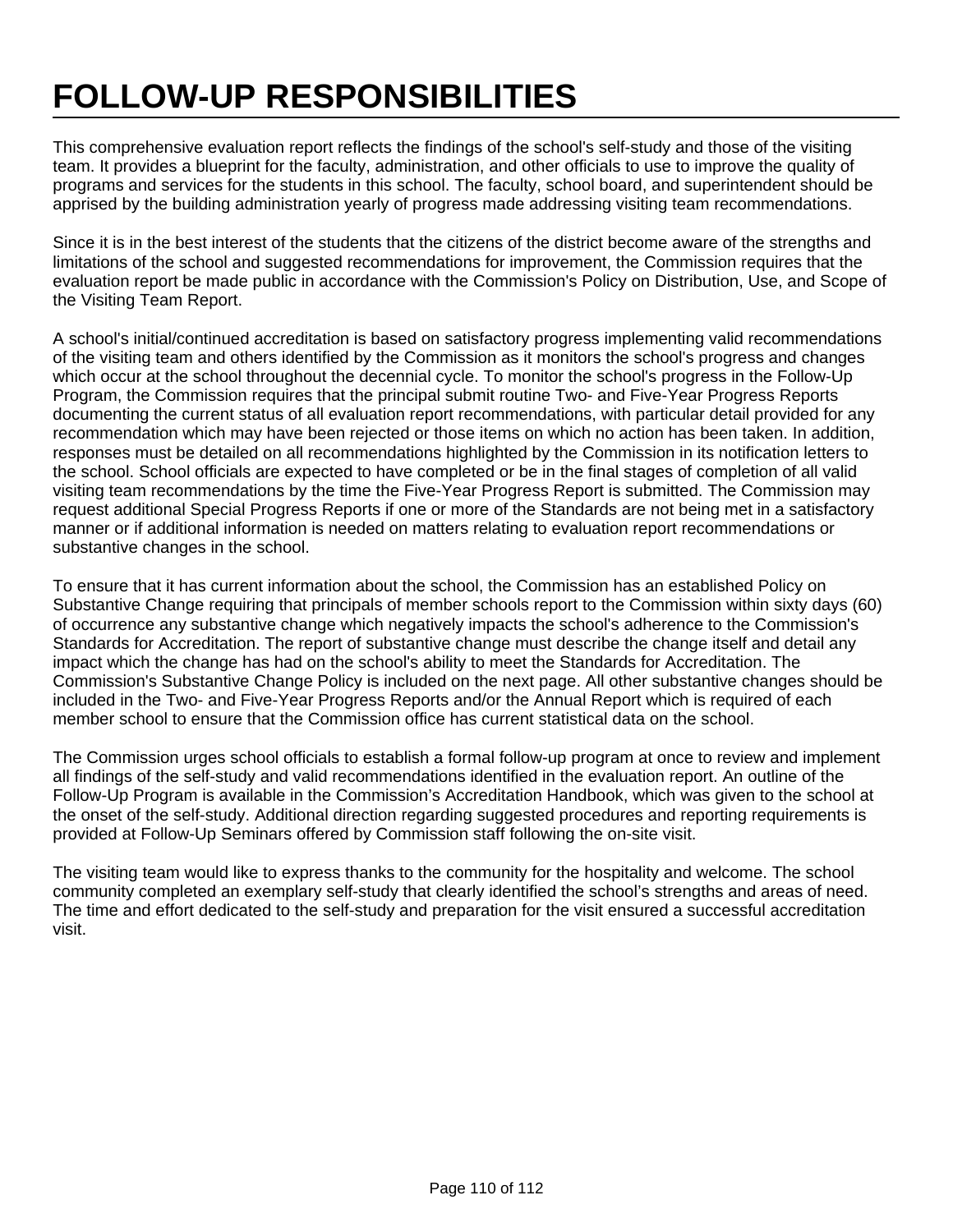## **SUBSTANTIVE CHANGE POLICY**

#### **NEW ENGLAND ASSOCIATION OF SCHOOLS & COLLEGES Commission on Public Secondary Schools**

Principals of member schools must report to the Commission within sixty (60) days of occurrence any substantive change in the school which has a negative impact on the school's ability to meet any of the Commission's Standards for Accreditation. The report of a substantive change must describe the change itself as well as detail the impact on the school's ability to meet the Standards. The following are potential areas where there might be negative substantive changes which must be reported:

- elimination of fine arts, practical arts, and student activities
- diminished upkeep and maintenance of facilities
- significantly decreased funding cuts in the level of administrative and supervisory staffing
- cuts in the number of teachers and/or guidance counselors
- grade level responsibilities of the principal
- cuts in the number of support staff
- decreases in student services
- cuts in the educational media staffing
- increases in student enrollment that cannot be accommodated
- takeover by the state
- inordinate user fees
- changes in the student population that warrant program or staffing modification(s) that cannot be accommodated, e.g., the number of special needs students or vocational students or students with limited English proficiency